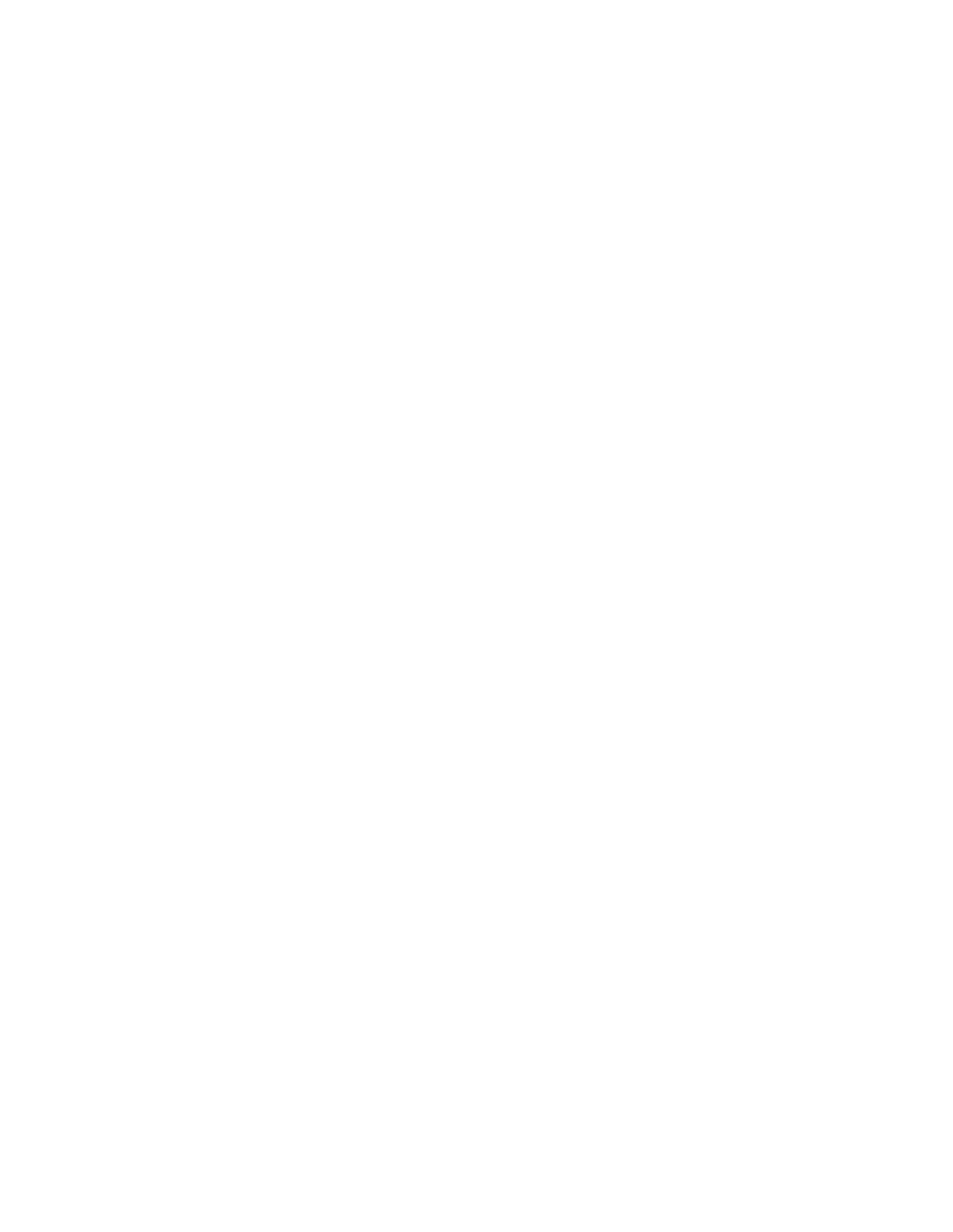# **South Carolina PRAMS 2002 Databook**

**Volume VI** May 2005

# **Surveillance Report on Maternal Health and Experiences during Pregnancy and the Early Infancy Period**

**Division of Biostatistics and Health GIS Office of Public Health Statistics and Information Services South Carolina Department of Health and Environmental Control**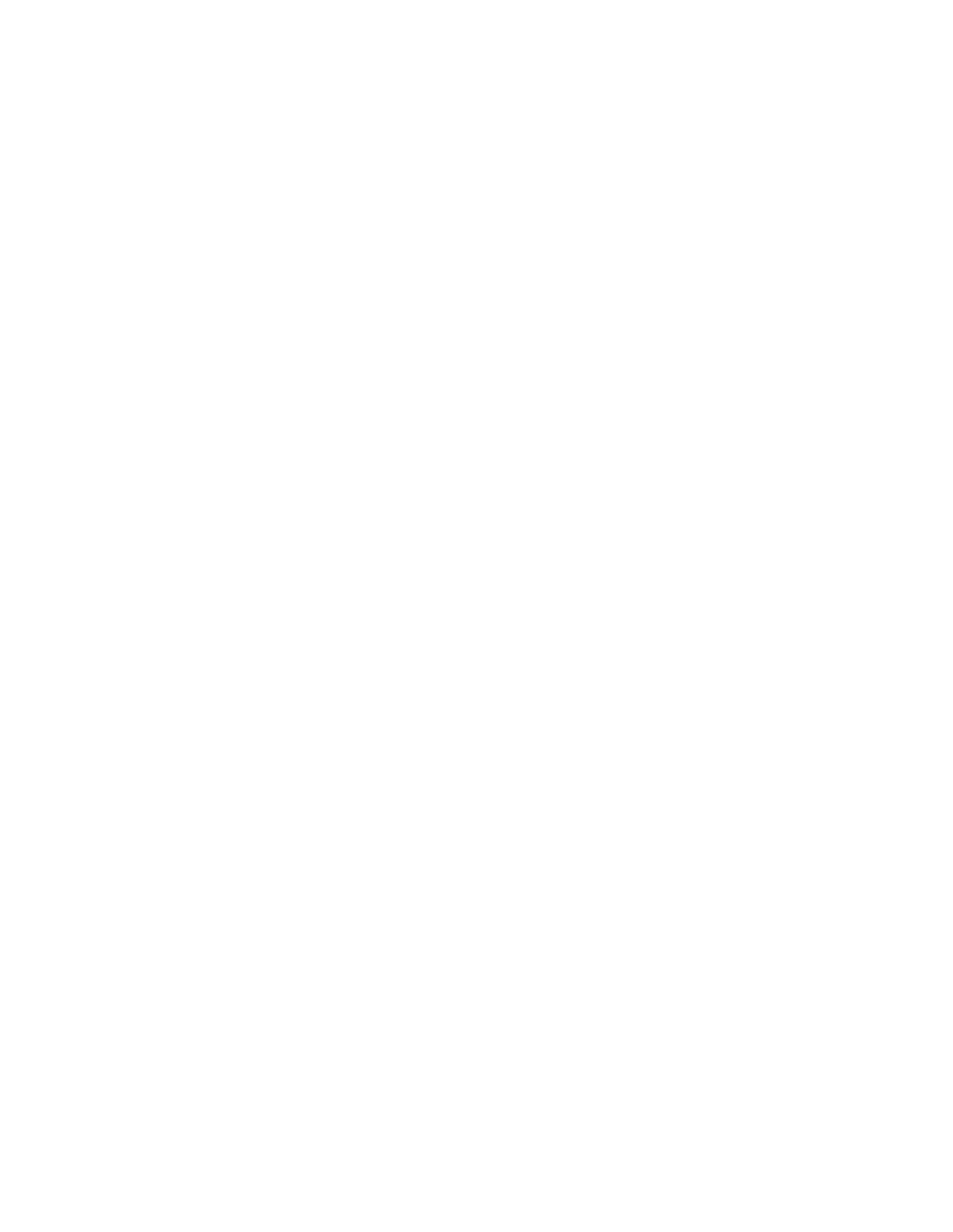#### **Introduction**

The South Carolina Pregnancy Risk Assessment Monitoring System (SC PRAMS) Project plays a significant role in the SC Department of Health and Environmental Control's (DHEC) public health surveillance activities. The PRAMS Project monitors and disseminates information on maternal behavioral risk factors occurring during pregnancy and on a child's early infancy period related to birth outcomes. Thus, the SC PRAMS Project provides sound and reliable maternal and infant health data which can be used by health professionals for the planning and evaluation of perinatal health programs and for making policy decisions affecting the health of mothers and babies in South Carolina.

 *It is important to remember that information in this book is representative of all South Carolina mothers delivering live infants in South Carolina. Thus, generalizations can be made to this group only. Also, keep in mind that all survey information is based on self-reports from the women.*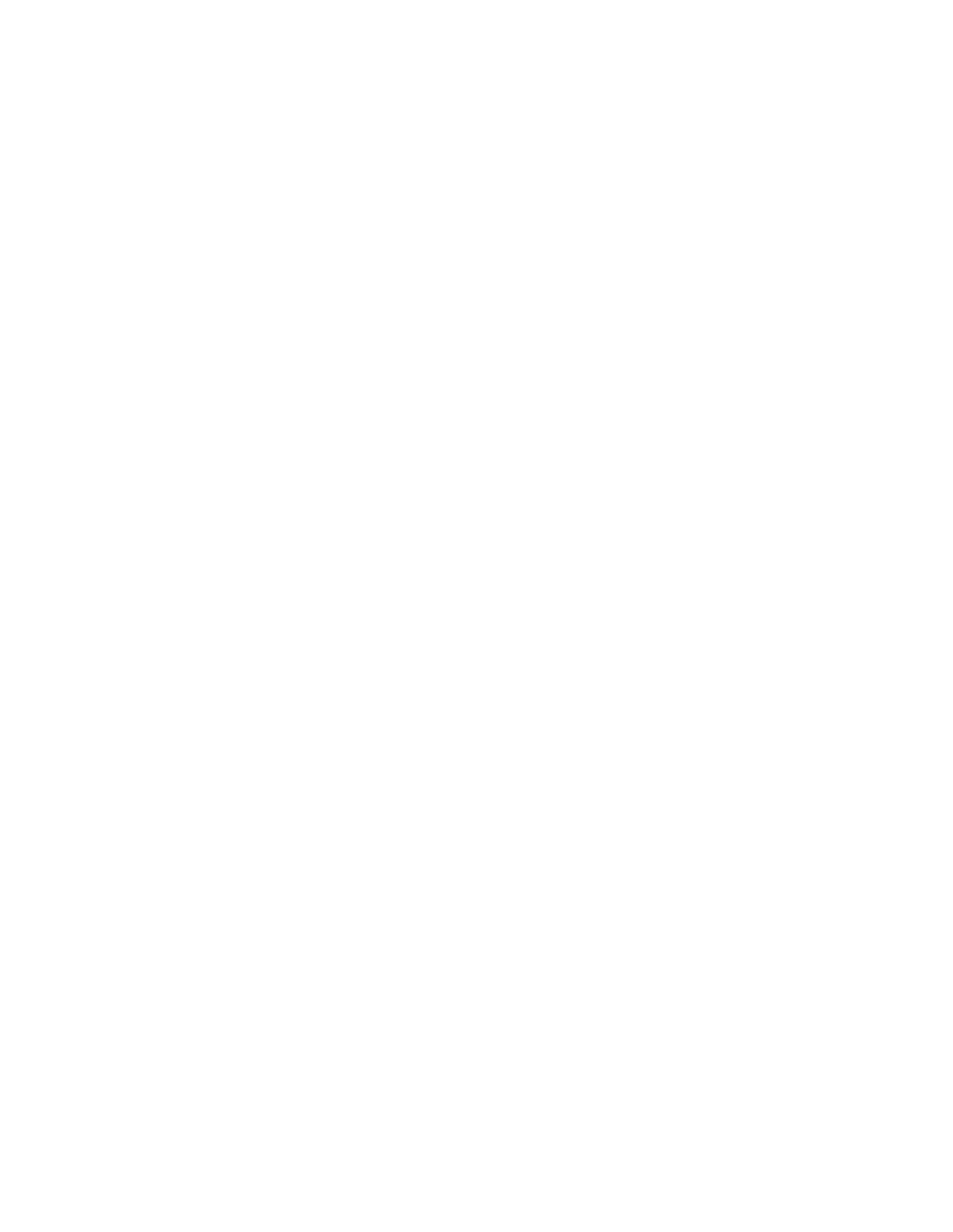## **TABLE OF CONTENTS**

| <b>Prenatal Care</b>                                                    |
|-------------------------------------------------------------------------|
|                                                                         |
| Proportion of Women Who Entered Prenatal Care During the First          |
|                                                                         |
| Characteristics of Women Entering Prenatal Care During the First        |
|                                                                         |
| Proportion of Women Who Entered Prenatal Care as Early as               |
|                                                                         |
| First Trimester Care for Women Who Did Not Receive Prenatal             |
|                                                                         |
|                                                                         |
| Proportion of Women Who Did Not Enter Prenatal Care as Early            |
| Characteristics of Women Who Did Not Enter Prenatal Care as             |
|                                                                         |
|                                                                         |
| 9<br>Adequacy of Prenatal Care by Kessner Index Standards, 2000-2002    |
| Distribution of Adequacy of Prenatal Care by Maternal                   |
|                                                                         |
|                                                                         |
| Top Three Sources of Prenatal Care by Maternal Characteristics, 2002 12 |
|                                                                         |
| Percent of Women Receiving Information on Important Topics              |
|                                                                         |
| <b>Family Planning</b>                                                  |
|                                                                         |
|                                                                         |
| Unintended Pregnancies by Maternal Characteristics, 2000-2002  17       |

| Unintended Pregnancies by Material Unaracteristics, $2000 - 2002$ 17 |  |
|----------------------------------------------------------------------|--|
| Contraceptive Behavior Among Women with Unintended                   |  |
|                                                                      |  |
| Methods of Contraception Among Women Who Reported                    |  |
|                                                                      |  |
| Percentage of Women Who Entered Prenatal Care in the First Trimester |  |
|                                                                      |  |
|                                                                      |  |
|                                                                      |  |
|                                                                      |  |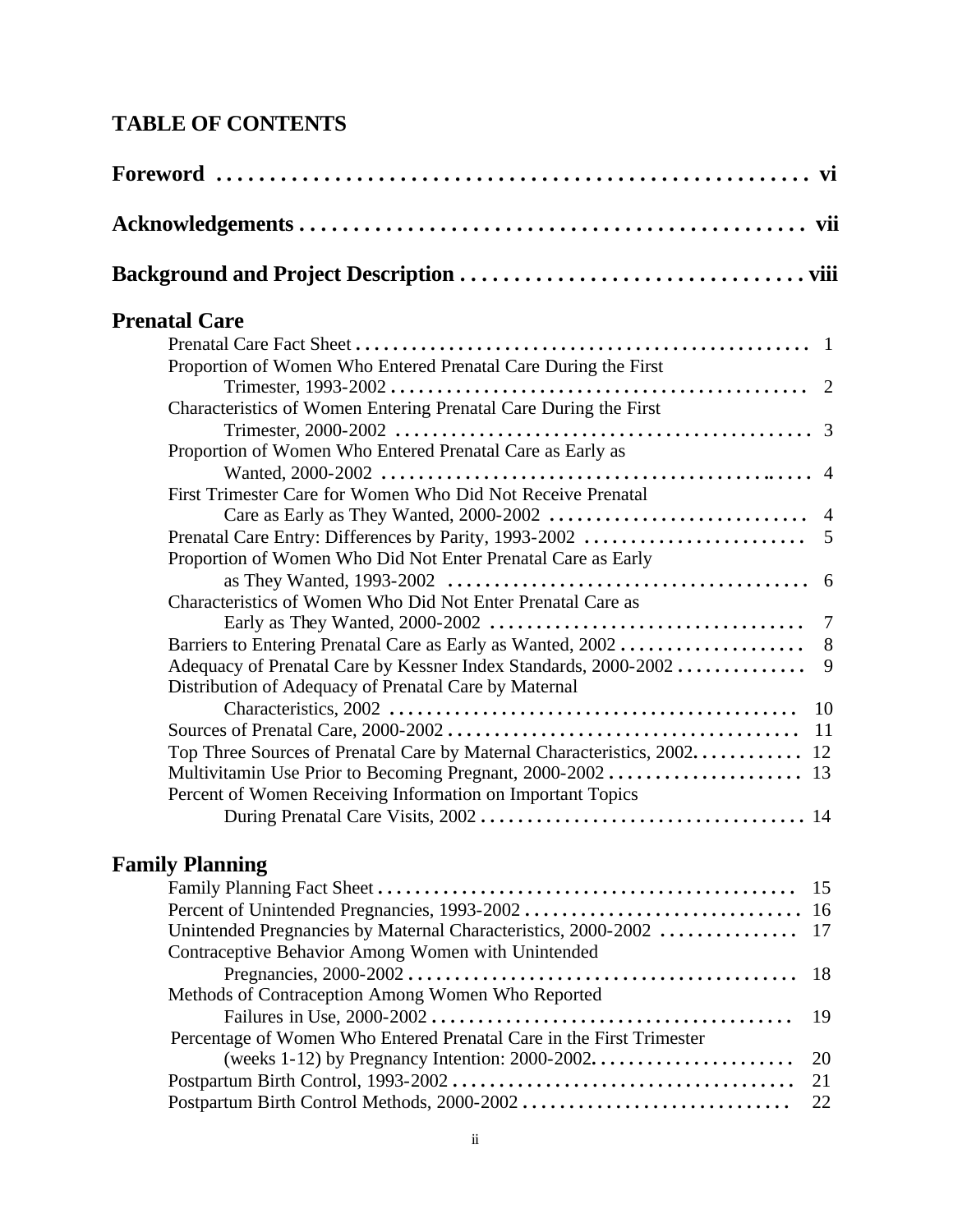## **Smoking**

|                                                                        | 23  |
|------------------------------------------------------------------------|-----|
| Proportion of Women Who Smoked Cigarettes 3 Months Before              |     |
| Pregnancy, During the Last Trimester, and During the 3-6               |     |
|                                                                        | 24  |
|                                                                        | 24  |
| Proportion of Smokers Who Quit While Pregnant, 1993-2002               |     |
| Characteristics of Women Who Smoked Cigarettes during the              |     |
| Three Months Before Pregnancy, 2000-2002                               | 25  |
| Proportion of Mothers Who Smoked Cigarettes During the Last            |     |
|                                                                        | 26  |
| Characteristics of Mothers Who Smoked Cigarettes During the            |     |
|                                                                        | 27  |
| Proportion of Smokers Who Quit Smoking While Pregnant and              |     |
| Remained as Non-Smokers After Delivery, 1993-2002                      | 28  |
| Smoking Behavior During Pregnancy Among Women Who Were                 |     |
|                                                                        | 28  |
|                                                                        |     |
| <b>Alcohol Use</b>                                                     |     |
|                                                                        | 29  |
| Proportion of Women Who Drank During the Three Months                  |     |
|                                                                        | 30  |
| Characteristics of Mothers Who Drank Alcohol During the                |     |
| Three Months Before Pregnancy, 2000-2002                               | .31 |
| Number of Drinks Consumed Per Week During the Three                    |     |
|                                                                        | .32 |
| Percent of Mothers Who Drank Alcohol During the Last                   |     |
|                                                                        | 33  |
| Characteristics of Mothers Who Drank During the Last                   |     |
|                                                                        | 34  |
|                                                                        |     |
| <b>Stress and Social Support</b>                                       |     |
|                                                                        | 35  |
|                                                                        |     |
| Proportion of Women Who Experienced Stressful Life Events in           |     |
|                                                                        | 36  |
| Characteristics of Women Experiencing High Levels of Stress, 2000-2002 | 37  |
| Proportion of Women Who Would Have Had Help if Needed During           |     |
| Pregnancy, 2002                                                        | 38  |

## **Physical Abuse**

| Percent of Women Who Were Physically Abused by Husband/Partner                                 |  |
|------------------------------------------------------------------------------------------------|--|
|                                                                                                |  |
| Characteristics of Women Who Were Physically Abused During                                     |  |
| Pregnancy by Husband /Partner, 2000-2002 $\ldots \ldots \ldots \ldots \ldots \ldots \ldots$ 42 |  |

Sources of Help During Pregnancy, 2002 **. . . . . . . . . . . . . . . . . . . . . . . . . . . . . . .** 39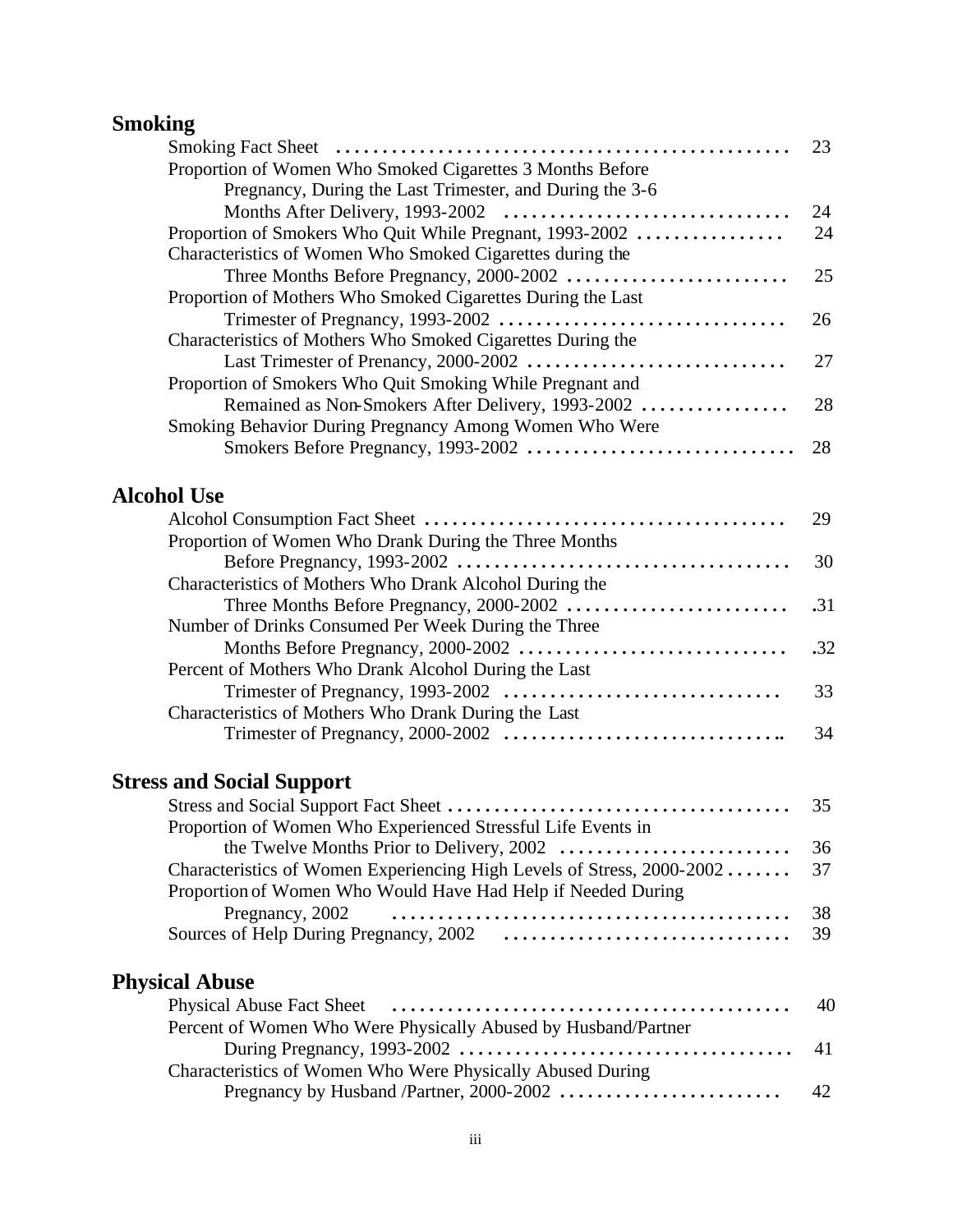| Physical Abuse Before and During Pregnancy by Perpetrator, 2002    | 43 |
|--------------------------------------------------------------------|----|
| <b>Maternal Health</b>                                             |    |
|                                                                    | 44 |
|                                                                    | 45 |
| Proportion of Women Who Were Hospitalized At Least One Night       |    |
|                                                                    | 46 |
| Length Of Maternal Hospitalizations During Pregnancy, 2002         | 46 |
| Average Hospital Stay after Delivery (Number of Nights), 1993-2002 | 47 |
|                                                                    |    |

## **Infant Health**

| Number of Nights Infant Stayed in Hospital after              |  |
|---------------------------------------------------------------|--|
|                                                               |  |
| Proportion of Infants Who Stayed in an Intensive Care Unit by |  |
|                                                               |  |
| Characteristics of Women Who Stayed In The Hospital For       |  |
|                                                               |  |
|                                                               |  |
|                                                               |  |
|                                                               |  |

## **Breastfeeding**

| Characteristics of Women Who Did Not Breastfeed or Breastfed |  |
|--------------------------------------------------------------|--|
|                                                              |  |
|                                                              |  |

## **Financial Issues**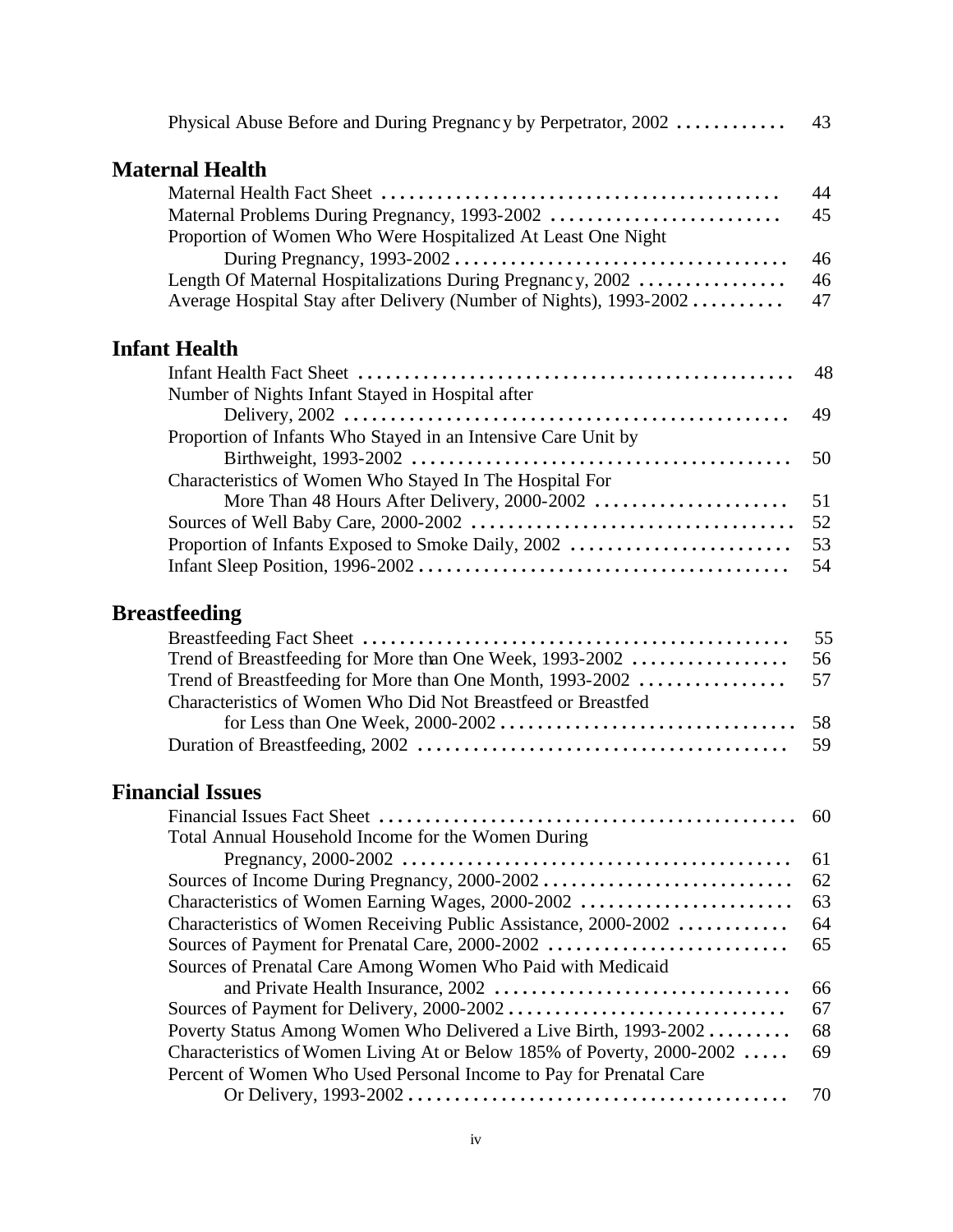## **Special Populations**

|                                                                  | 71 |
|------------------------------------------------------------------|----|
| Proportion of Women on Medicaid During Pregnancy, 1993-2002      | 72 |
| Characteristics of Women on Medicaid During Pregnancy, 2000-2002 | 73 |
| Poverty Levels Among Women on Medicaid, 2002                     | 74 |
| Proportion of Women on Medicaid Who Were Also on WIC,            | 74 |
| Proportion of Medicaid Mothers Who Received Information on       |    |
| Important Health Issues During Prenatal Care, 2002               | 75 |
| Adequacy of Prenatal Care Among Women on Medicaid, 1993-2002     | 76 |
|                                                                  | 77 |
|                                                                  | 78 |
| Characteristics of Women Who Received WIC Services, 2000-2002    | 79 |
| Source of Payment for Prenatal Care and Delivery for Mothers     |    |
|                                                                  | 80 |
| Adequacy of Prenatal Care Among WIC Women, 1993-2002             | 81 |
| Women on WIC Who Received Information on Important Health        |    |
|                                                                  | 82 |
|                                                                  | 83 |
| Percent of Births to Teenage Mothers in SC, 1993-2002            | 84 |
| Contraceptive Behaviors Among Teenagers, 1993-2002               | 85 |
| Unintended Pregnancies Among Teenage Mothers, 1993-2002          | 86 |
| Adequacy of Prenatal Care Among Teena ge Mothers, 1993-2002      | 87 |
| Proportion of Teenage Mothers Who Received Information About     |    |
| Important Health Issues During Prenatal Care, 2002               | 88 |
|                                                                  | 89 |
|                                                                  |    |
|                                                                  | 90 |

## **Appendices**

| A. SC Pregnancy Risk Assessment Monitoring System (PRAMS) |  |
|-----------------------------------------------------------|--|
| Questionnaire – Phase III                                 |  |

B. Technical Notes: Sampling and Computation of Analysis Weights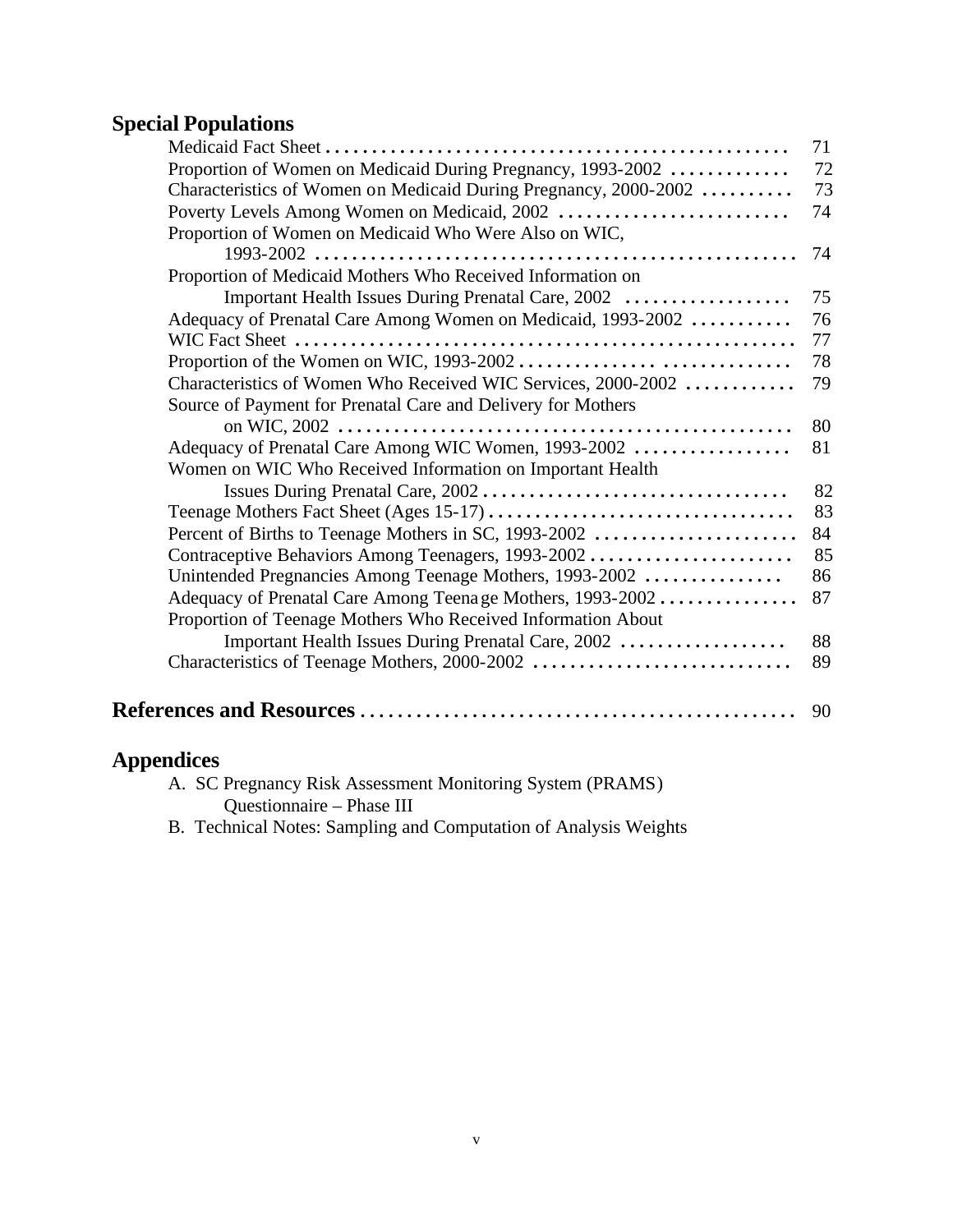#### **Foreword**

The quantitative and qualitative collection, analysis, and use of maternal and child health data are fundamental to the development of an infrastructure to solve women and children's health problems at the state and local levels. Data analysis should be a central component of efforts to identify maternal and child health needs, to design appropriate program interventions, to manage and evaluate those interventions, and to monitor progress toward achieving the Year 2010 Objectives (1).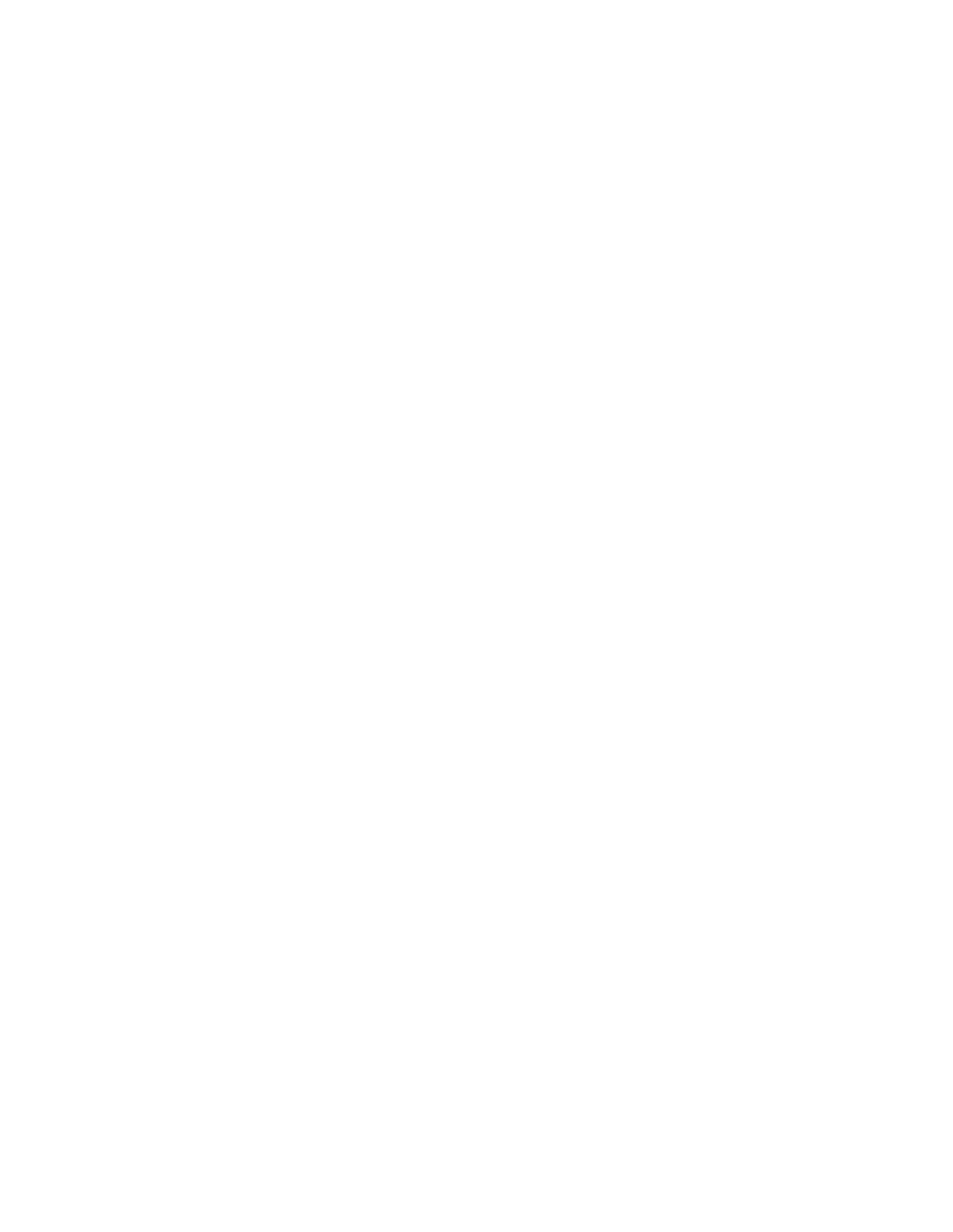#### **Acknowledgments**

First and foremost, the SC PRAMS project staff is grateful to those South Carolina mothers who kindly took the time to complete the survey. Their invaluable information, which is summarized herein, provides a greater understanding of the health of mothers and infants in South Carolina.

For the technical support and assistance in this report, the SC PRAMS Team is indebted to the CDC PRAMS Team in the Division of Reproductive Health, Centers for Disease Control and Prevention.

This report was completed by Sylvia J. Sievers, PhD, and Deiana M. Kozareva, MS. Special appreciation for their guidance and support in this endeavor goes to Guang Zhao, PhD, Jim Ferguson, DrPH, and Murray Hudson, MPH.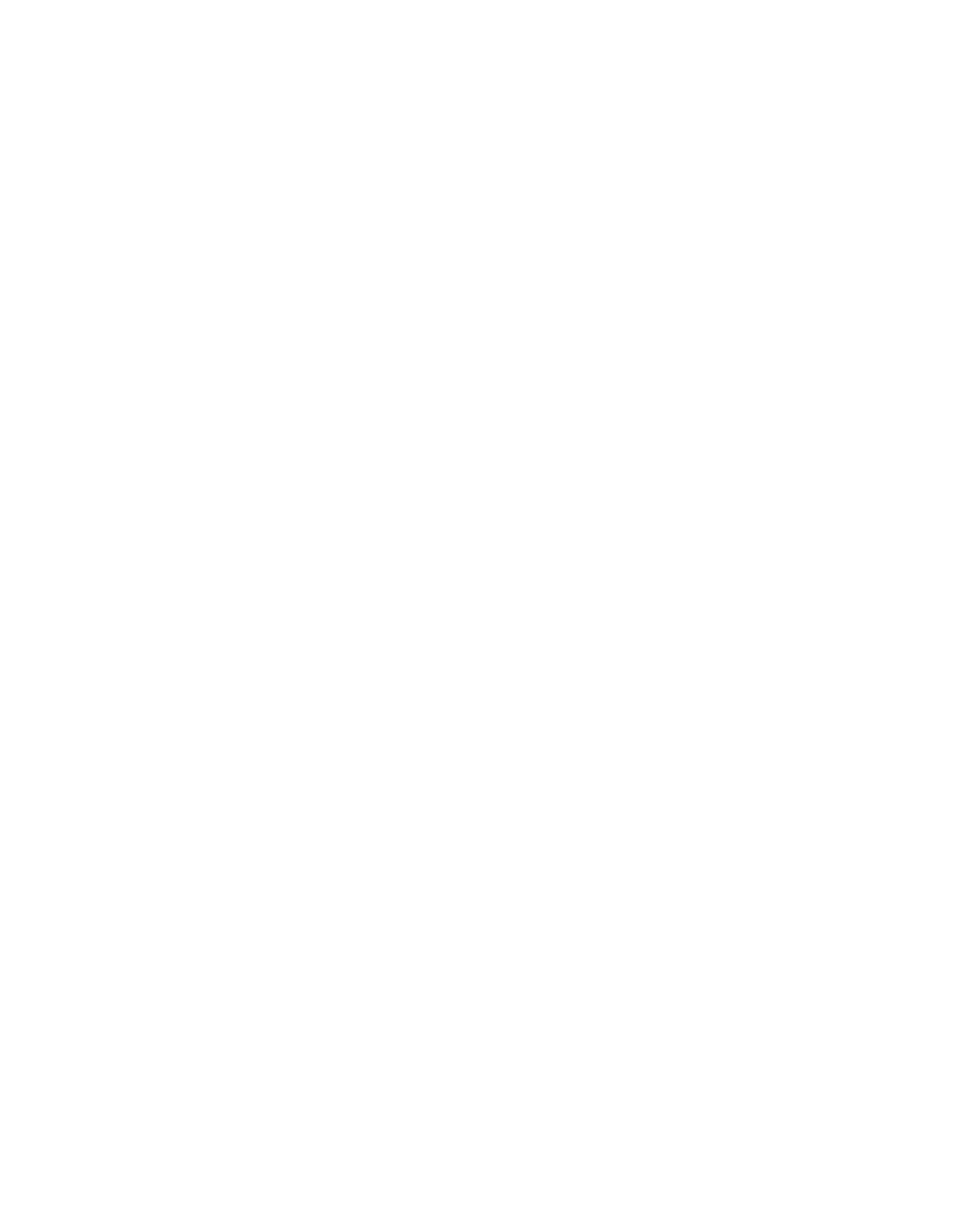#### **I. Background**

In 2002, South Carolina's infant mortality rate was 9.3 deaths per 1,000 live births. From 1989 to 2001, the overall infant mortality rate declined from 10.5 to 8.9. The race specific infant mortality rate for white babies was 5.9 deaths per 1,000 live births in 2002, while for black infants the rate was 15.9 deaths per 1,000 births in 2002. As compared to infants of white mothers, infants of minority mothers are more than twice as likely to die before they reach one year of age (2). A major determinant of infant death is birthweight at birth. Infants with a birthweight of less than 2,500 grams (LBW) are at increased risk of death and future chronic disabilities. A comprehensive report on the prevention of low birthweight calls for a better understanding of the behavioral, social, and health service utilization factors that may contribute to the health disparities among minority women and women of lower socioeconomic status (3).

#### **II. Project Description**

The SC PRAMS Project, conducted by the Office of Public Health Statistics and Information Services, Division of Biostatistics and Health GIS, was established in 1991 through a collaborative agreement between the Centers for Disease Control and Prevention (CDC) and the South Carolina Department of Health and Environmental Control (SC DHEC). The SC PRAMS Project was designed to collect, monitor, analyze, and disseminate information on a wide variety of maternal behaviors and health experiences that may be associated with different birth outcomes.

Approximately 2,100 South Carolina mothers delivering live infants in the state are sampled from the birth registry and surveyed each year. *Self-reported* information is collected from mail and telephone surveys. The questionnaire consists of 73 structured and standardized questions (see Appendix A) and is designed to collect information on selected maternal behaviors and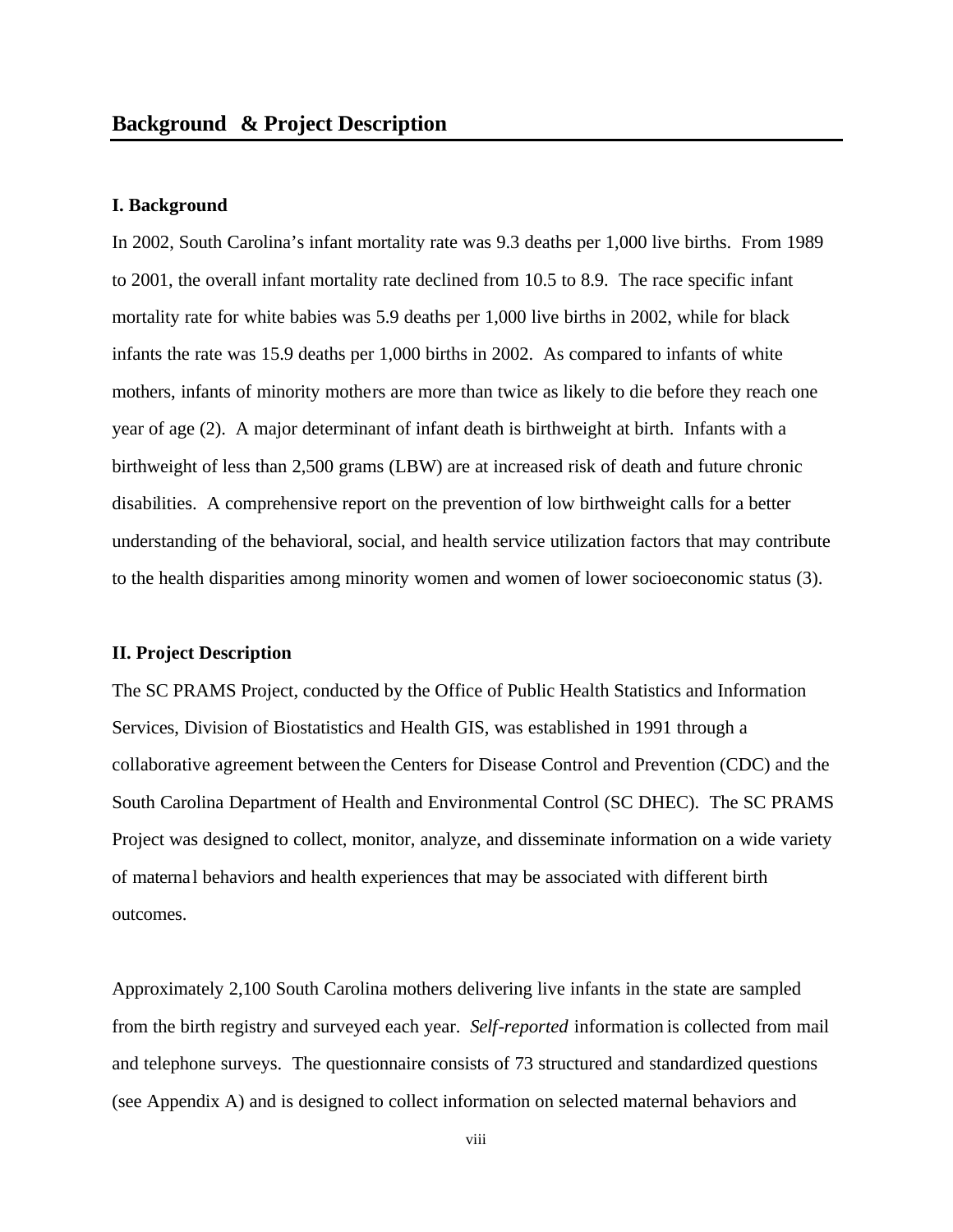experiences during pregnancy and during the child's early infancy period. The mail survey is sent to sampled mothers up to three times and phone follow-ups are attempted for nonrespondents. Sample data is weighted to adjust for sampling probabilities, non-response and non-coverage (see Appendix B). A special statistical survey software, SUDAAN, is used to conduct analyses on each year of completed survey data.

Ongoing survey data collection was initiated in January, 1993. Ten years of survey data have been completed. The response rates have fluctuated between a low of 66% to a high of 75%, with an overall response rate for all years, 1993-2002, of 71.4%.

#### **III. The PRAMS Staff and Collaborators**

The SC PRAMS Project staff consists of the following individuals: James E. Ferguson, DrPH (PRAMS Project Director), Sylvia J. Sievers, PhD (PRAMS Project Coordinator) and Mirela Dobre, MD, MPH (PRAMS Data Manager). The CDC PRAMS Team members have provided valuable technical assistance and consultation on all aspects of the SC PRAMS project. In addition, the SC PRAMS staff has collaborated with maternal and child health program directors throughout the agency (SC DHEC).

#### **IV. Using this Databook**

The SC PRAMS Databook is organized into ten sections covering broad areas of maternal and infant health. In the first nine sections, "fact sheets" precede each section with data highlights for that topic area. The tenth section contains the PRAMS survey and technical notes. Selected PRAMS-based maternal and child health indicators have been compared to Healthy People 2010 Objectives for the nation. PRAMS data will be useful to health professionals in determining whether or not targeted health objectives are being met.

ix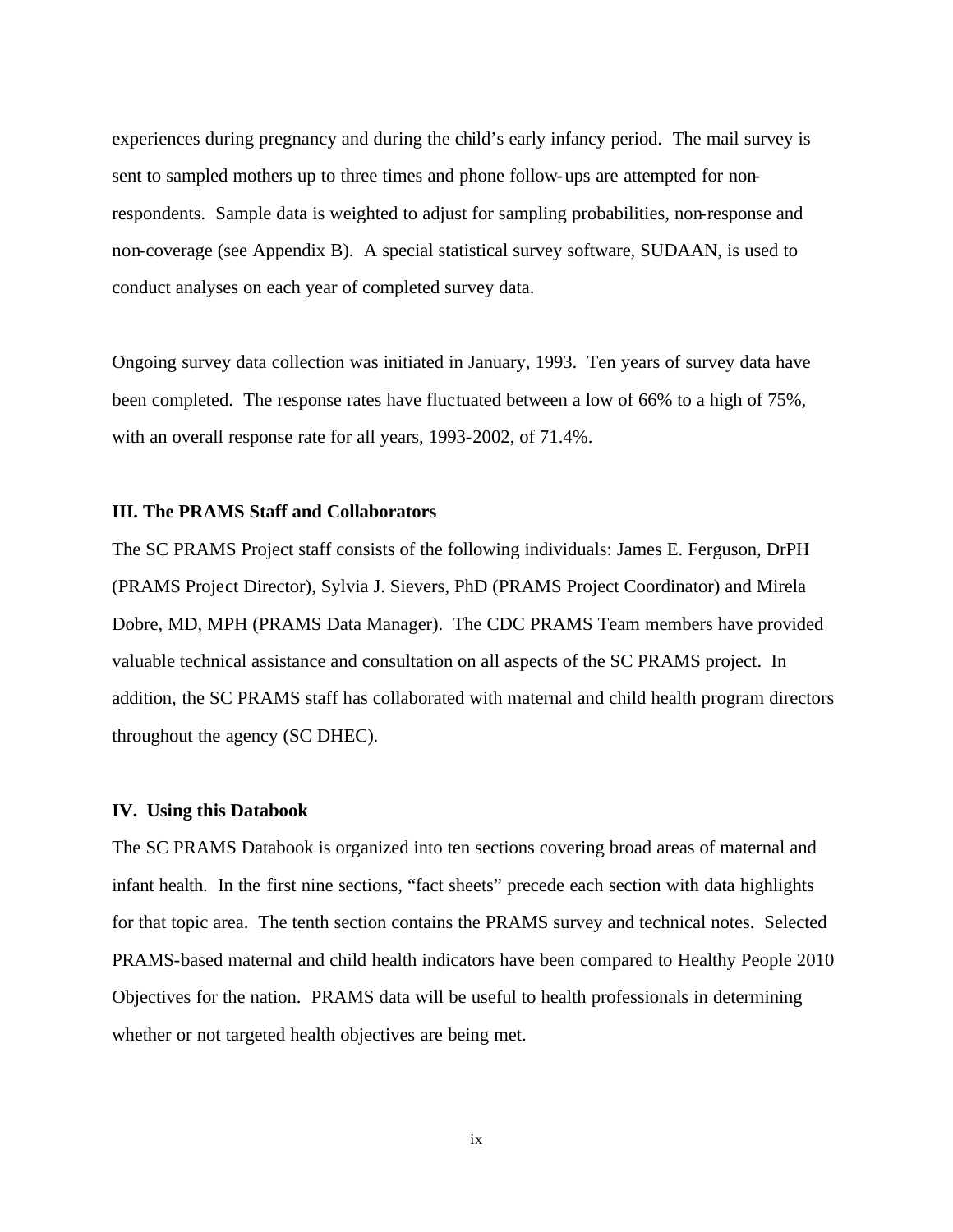## **Prenatal Care Fact Sheet**

Between the years of 1993-2002...

The percentage of women who entered prenatal care during the first trimester (weeks 1-12) increased from 69.6% to 81.6%.

In 2002, women with the following characteristics were less likely to enter prenatal care during the first trimester of pregnancy:

> black less than 18 less than high school education unmarried on Medicaid

In 2002, women with the following characteristics were more likely to receive adequate prenatal care:

> white 25+ years of age married not on Medicaid had more than a high school education

In 2002, 18.9% of women did not receive prenatal care as early as they wanted. However, 51.2% of those women actually entered care during the first trimester.

In 2002, among women with late prenatal care, the most common barriers to entering care as early as wanted were...

> she didn=t know she was pregnant (65.8%) there wasn=t an earlier appointment available (16.1%) she didn=t have enough money (14.8%)

In 2002, the top three sources of prenatal care were private doctor=s office  $(75.9\%)$ , hospital clinic (9.5%), and the Community Health Center (4.2%).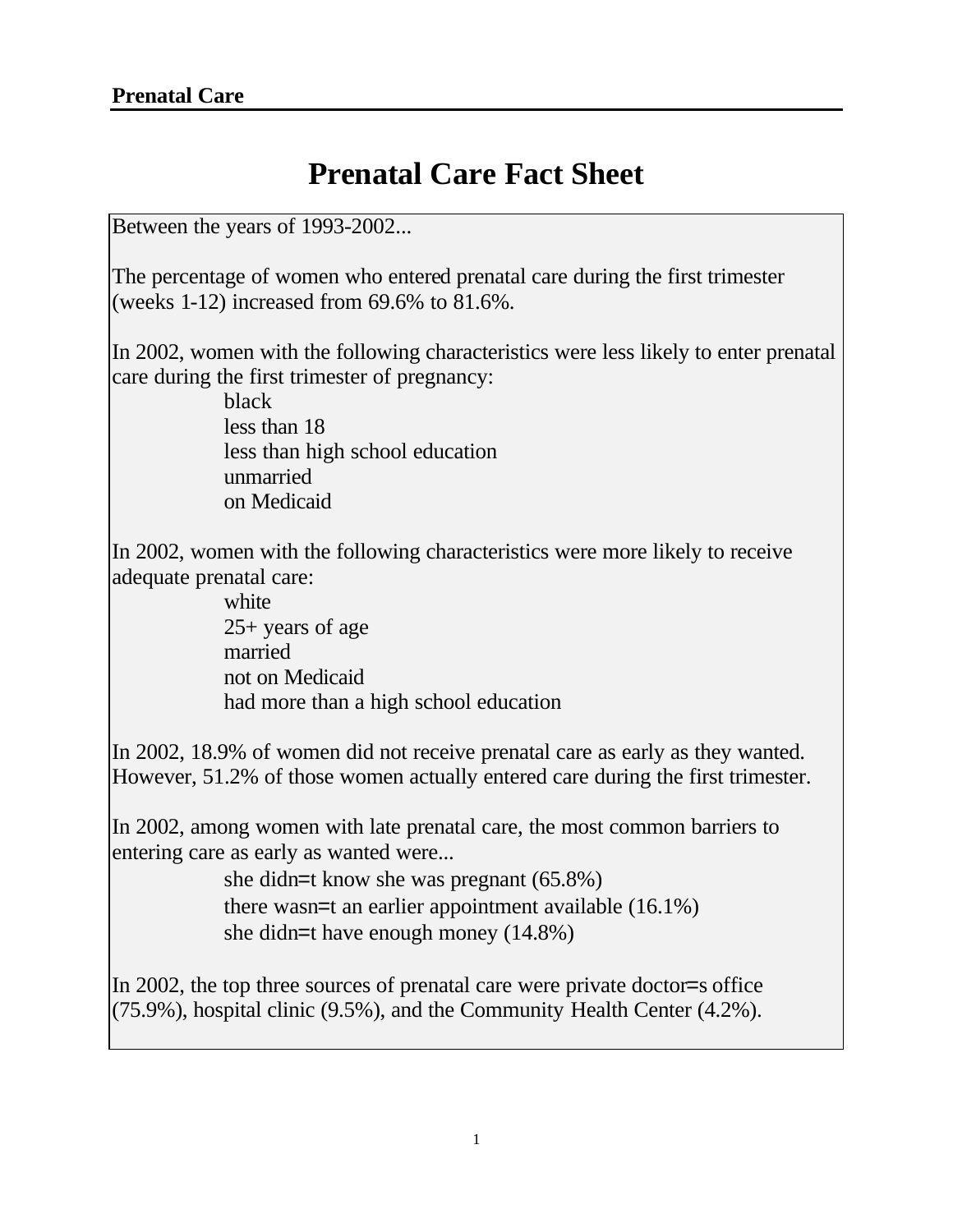

#### **Proportion of Women Who Entered Prenatal Care During the First Trimester\*, 1993-2002**

\*Note: First trimester is defined by PRAMS as weeks 1-12 of the pregnancy; therefore, this percentage is not comparable to the Healthy People 2010 Goal, which includes the 13<sup>th</sup> week in its definition of first trimester. If the 13<sup>th</sup> week is included, according to PRAMS data, SC has reached the Healthy People 2010 goal (90%). In 2002, 90.8% of SC women received care in the first 13 weeks of pregnancy.

The proportion of women entering prenatal care during the first trimester increased from 70% in 1993 to just under 82% in 2002.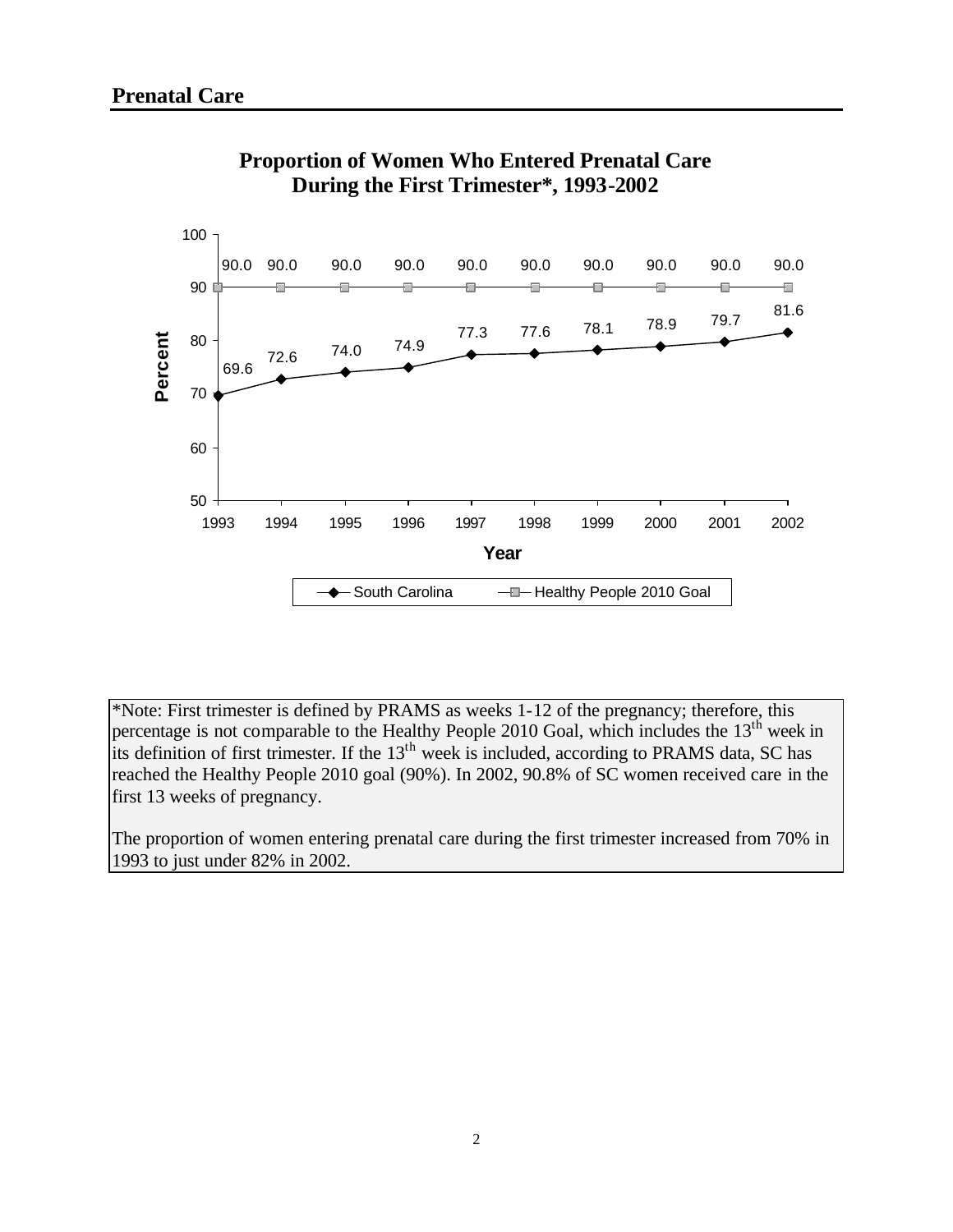| <b>Maternal Characteristics</b> | 2000<br>percent $(s.e.)^*$ | 2001<br>percent (s.e.) | 2002<br>percent (s.e.) |
|---------------------------------|----------------------------|------------------------|------------------------|
| <b>Total</b>                    | 78.9(1.7)                  | 79.7(1.7)              | 81.6(1.8)              |
| Race                            |                            |                        |                        |
| <b>Black</b>                    | 70.8(3.3)                  | 68.7(3.2)              | 71.4(3.5)              |
| White                           | 83.2 (1.9)                 | 85.7(1.9)              | 86.1 (2.0)             |
| Age                             |                            |                        |                        |
| Less than 18                    | 59.3 (7.9)                 | 52.2(9.5)              | 45.8(9.8)              |
| 18-24                           | 74.5(2.9)                  | 74.9 (2.8)             | 75.7(3.2)              |
| $25 - 34$                       | 85.6(2.1)                  | 86.1(2.1)              | 89.1 (1.9)             |
| $35 - 55$                       | 79.4(5.1)                  | 83.1 (4.9)             | 89.0 (4.5)             |
| <b>Education</b>                |                            |                        |                        |
| Less than High School           | 59.3 (4.4)                 | 62.9(4.3)              | 60.2(5.0)              |
| <b>High School</b>              | 79.3(2.7)                  | 83.0 (2.4)             | 83.2(2.7)              |
| More than High School           | 88.6(2.1)                  | 87.6(2.2)              | 90.7(1.9)              |
| <b>Marital status</b>           |                            |                        |                        |
| Married                         | 87.6(1.7)                  | 88.0 (1.7)             | 87.4 (1.9)             |
| Other                           | 65.6(3.1)                  | 67.6(3.0)              | 72.5(3.3)              |
| <b>Medicaid status</b>          |                            |                        |                        |
| Yes                             | 70.2(2.6)                  | 70.4(2.5)              | 71.9(2.8)              |
| N <sub>o</sub>                  | 88.9 (1.9)                 | 92.5(1.6)              | 93.5(1.6)              |
| Birthweight**                   |                            |                        |                        |
| LBW $(<2500 g)$                 | 74.3(1.7)                  | 75.9(1.7)              | 77.2(1.7)              |
| NBW (2500+ g)                   | 79.4 (1.8)                 | 80.0(1.8)              | 82.0(1.9)              |

## **Characteristics of Women Entering Prenatal Care During the First Trimester, 2000-2002**

\* Standard Error

**\*\*Note:** In 2002, the Very Low Birth Weight and Low Birth Weight strata had response rates that fell short of the 70% rate that PRAMS has regarded as the epidemiologically valid threshold. Analyses specific to these strata will result in potentially biased estimates.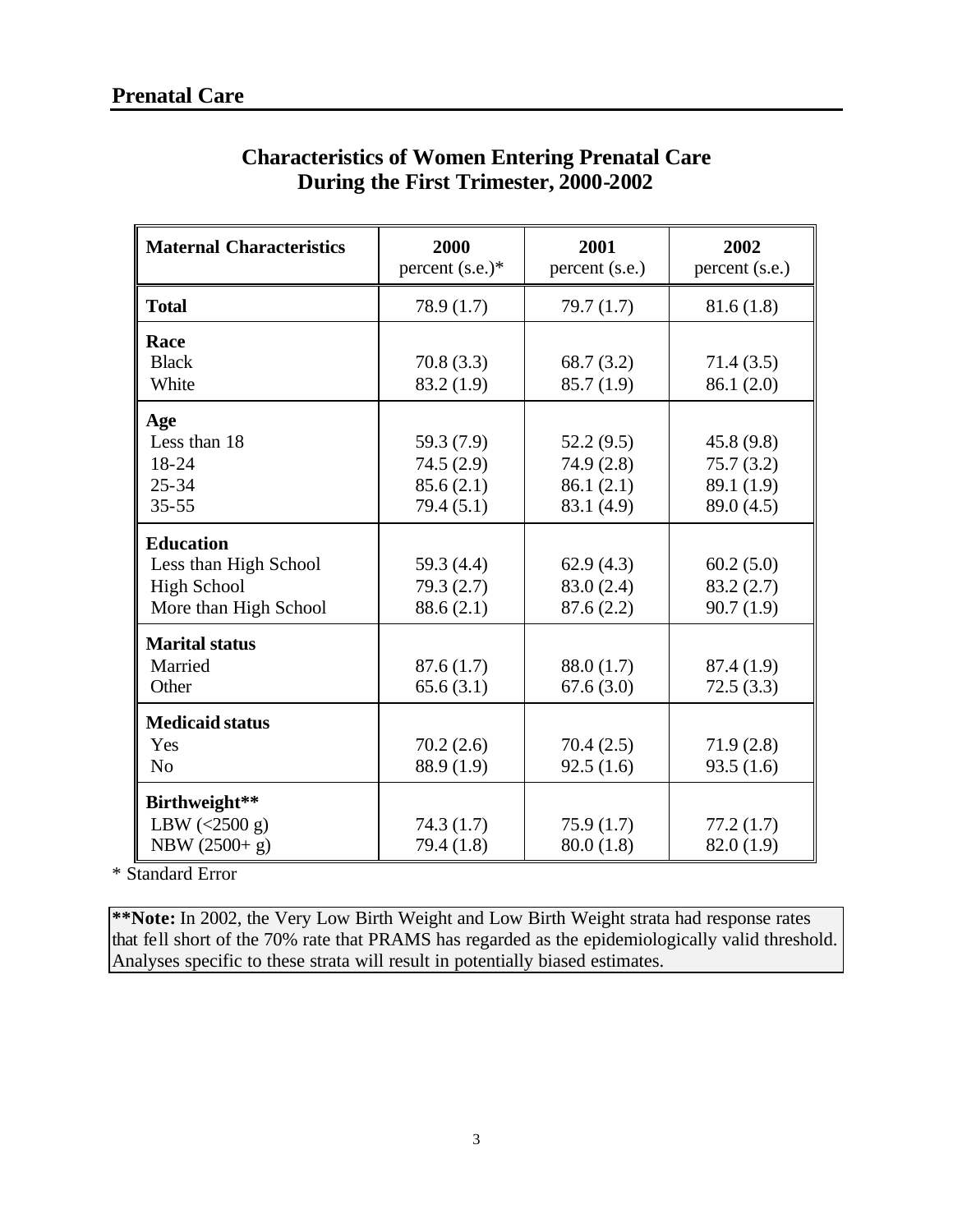

**Proportion of Women Who Entered Prenatal Care as Early as Wanted, 2000-2002**



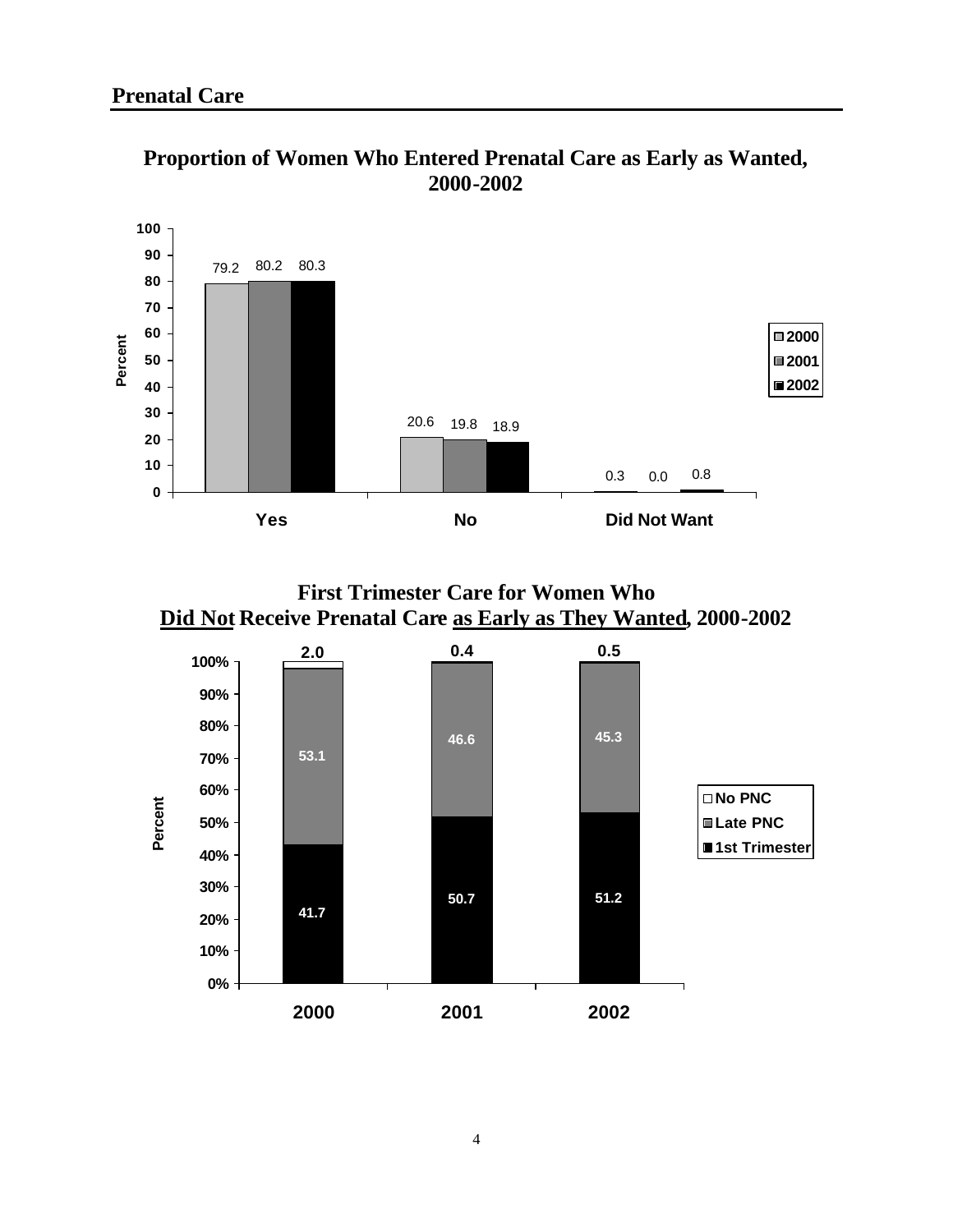

**Prenatal Care Entry: Differences by Parity, 1993-2002\***

\* Average percentages for 1993-2002

Between the years of 1993-2002, women with 3 or more previous live births were less likely to enter care before the end of the first trimester compared to women with fewer or no previous live births.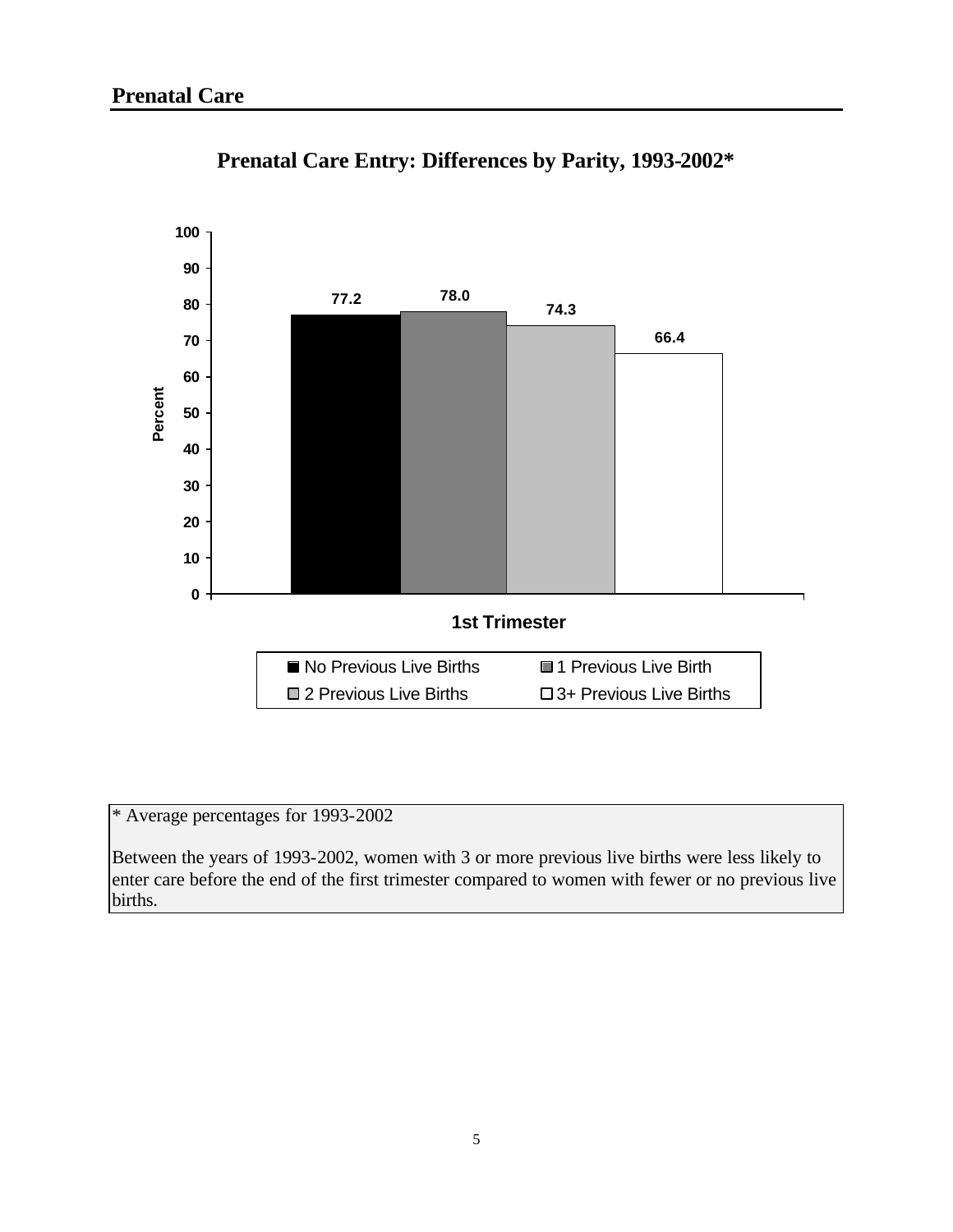

#### **Proportion of Women Who Did Not Enter Prenatal Care as Early as They Wanted\*, 1993-2002**

\*Nineteen percent of women in 2002 said they did not receive prenatal care as early in their pregnancy as wanted. However, over 52% of those women actually entered care during the first trimester.

Between the years of 1993-2002 an average of 22% of women were unable to receive prenatal care as early as they wanted.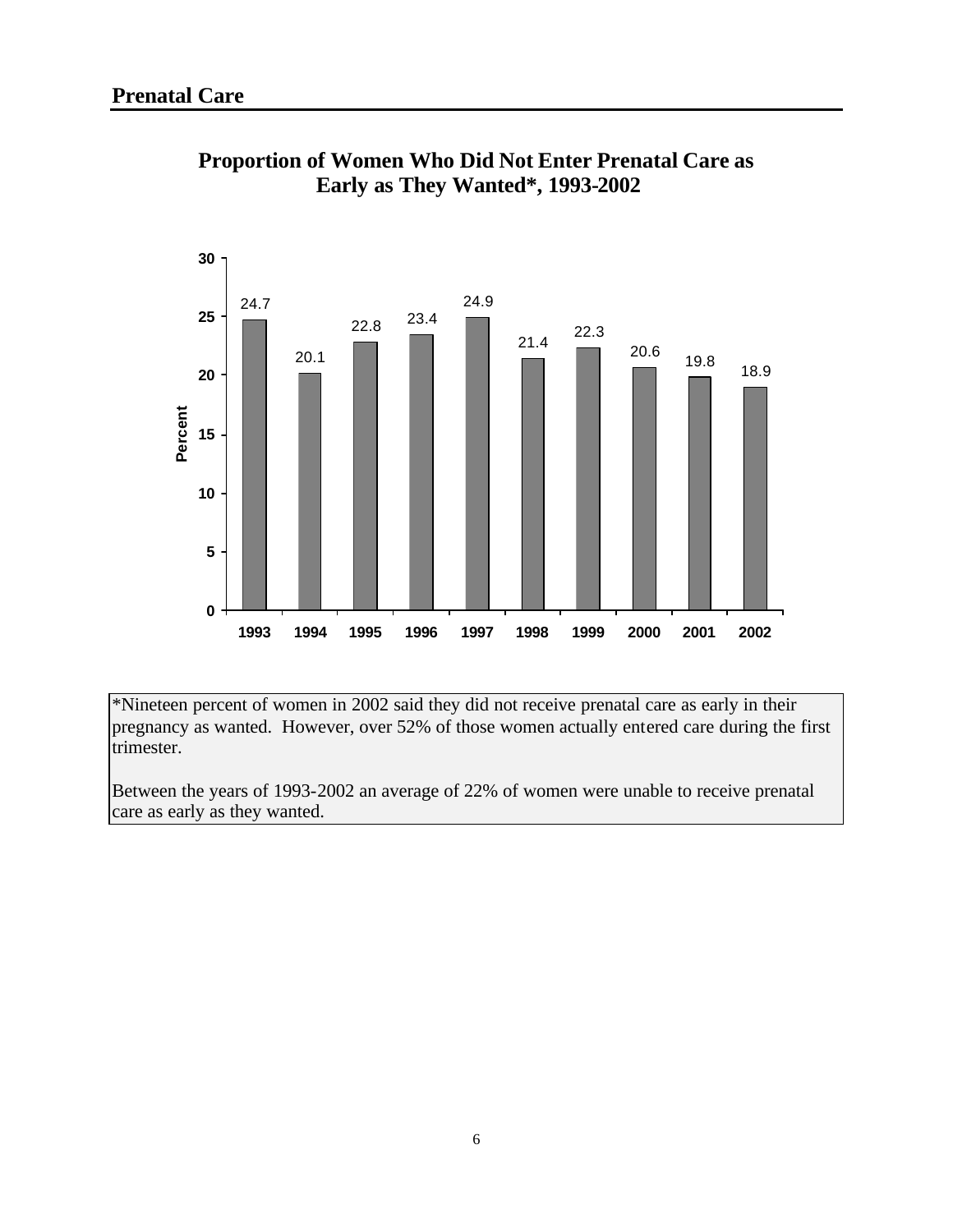| <b>Maternal Characteristics</b> | 2000<br>percent $(s.e.)$ * | 2001<br>percent (s.e.) | 2002<br>percent (s.e.) |
|---------------------------------|----------------------------|------------------------|------------------------|
| <b>Total</b>                    | 20.6(1.8)                  | 19.8(1.7)              | 18.9(1.7)              |
| Race                            |                            |                        |                        |
| <b>Black</b>                    | 27.5(3.2)                  | 22.9(2.9)              | 26.3(3.4)              |
| White                           | 17.1(1.9)                  | 17.6(2.0)              | 14.8(2.0)              |
| Age                             |                            |                        |                        |
| Less than 18                    | 41.9(7.8)                  | 40.2(9.4)              | 36.6(9.6)              |
| $18-24$                         | 27.5(2.9)                  | 24.7(2.8)              | 25.2(3.2)              |
| $25 - 34$                       | 13.9(2.1)                  | 13.7(2.0)              | 13.4(2.1)              |
| $35 - 55$                       | 8.4(3.3)                   | 17.4(4.9)              | 10.9(4.4)              |
| <b>Education</b>                |                            |                        |                        |
| Less than High School           | 32.2(4.2)                  | 27.1(3.9)              | 25.5(4.4)              |
| <b>High School</b>              | 20.0(2.6)                  | 18.6(2.5)              | 22.5(3.0)              |
| More than High School           | 15.2(2.3)                  | 15.7(2.3)              | 12.4(2.2)              |
| <b>Marital status</b>           |                            |                        |                        |
| Married                         | 12.4(1.7)                  | 15.5(1.9)              | 15.5(2.0)              |
| Other                           | 33.0(3.1)                  | 25.9(2.8)              | 24.0(3.1)              |
| <b>Medicaid status</b>          |                            |                        |                        |
| Yes                             | 27.9(2.5)                  | 25.5(2.3)              | 23.8(2.6)              |
| N <sub>o</sub>                  | 11.9(1.9)                  | 11.9(2.0)              | 12.7(2.2)              |
| Birthweight**                   |                            |                        |                        |
| LBW $(<2500 g)$                 | 24.3(1.6)                  | 21.6(1.5)              | 20.4(1.6)              |
| $NBW (2500 + g)$                | 20.2(1.8)                  | 19.6(1.8)              | 18.7(1.9)              |

## **Characteristics of Women Who Did Not Enter Prenatal Care as Early as Wanted, 2000-2002**

\* Standard Error

**\*\*Note:** In 2002, the Very Low Birth Weight and Low Birth Weight strata had response rates that fell short of the 70% rate that PRAMS has regarded as the epidemiologically valid threshold. Analyses specific to these strata will result in potentially biased estimates.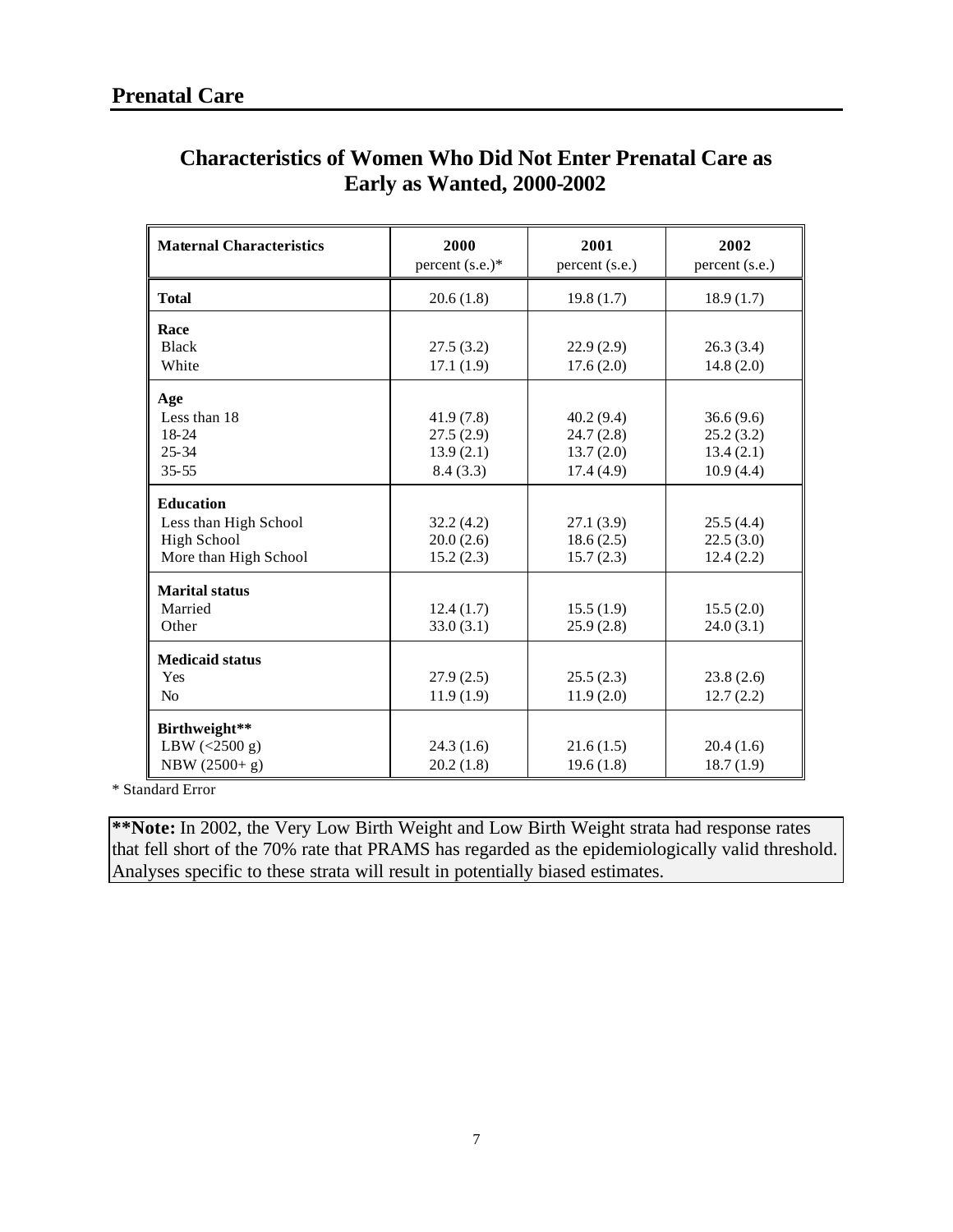

**Barriers to Entering Prenatal Care as Early as Wanted\*, 2002**

\*Note: This chart represents women who stated that they did not enter prenatal care as early as they wanted, which is just under 19% of the sample for 2002. Some women reported that they did not get care as early as they wanted, but still managed to receive care before the end of the first trimester. Women who did not receive care as early as they wanted and also ended up receiving late prenatal care represent just 8.7% of the total sample.

Top three barriers to receiving prenatal care as early as wanted in 2002 were...

Women did not know they were pregnant

There was no earlier appointment available

Women did not have enough money to pay for the visits.

The proportion of women, not receiving first trimester care, who reported that they could not get an earlier appointment has increased from 12.8% in 1996 to 16.1% in 2002.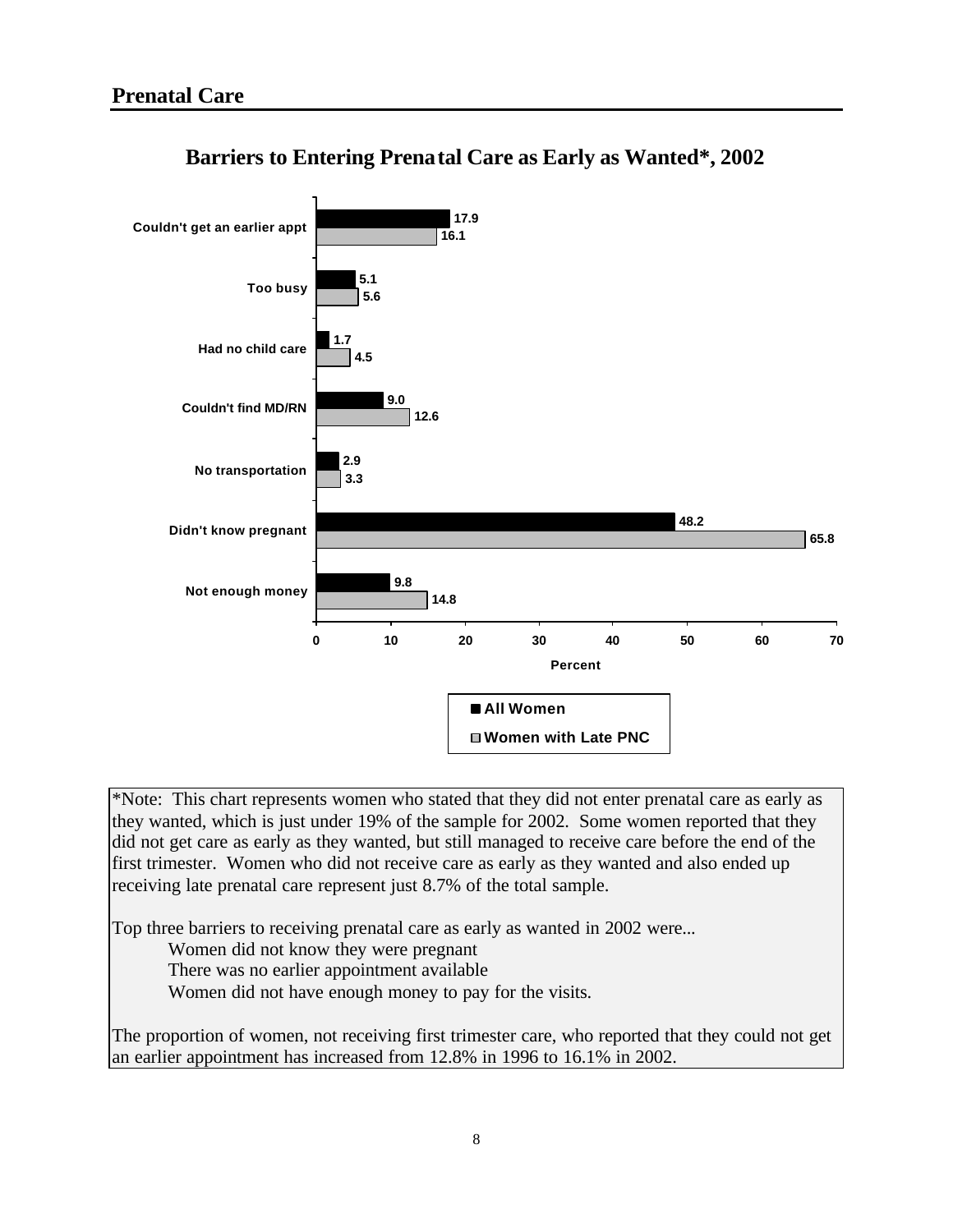

### **Adequacy of Prenatal Care by Kessner Index Standards\*, 2000-2002**

\*Kessner Index defines prenatal care as adequate, intermediate, or inadequate. These categories are based on gestational age, month of first prenatal care visit, and total number of prenatal care visits. Total number of prenatal care visits was taken from question 16 of the PRAMS survey. Gestational age and month prenatal care began were taken from the birth certificate file.

Less than 6% of women received inadequate prenatal care in 2002.

Women more likely to receive inadequate prenatal care were... black on Medicaid 18-24 years of age unmarried and had less than a high school education.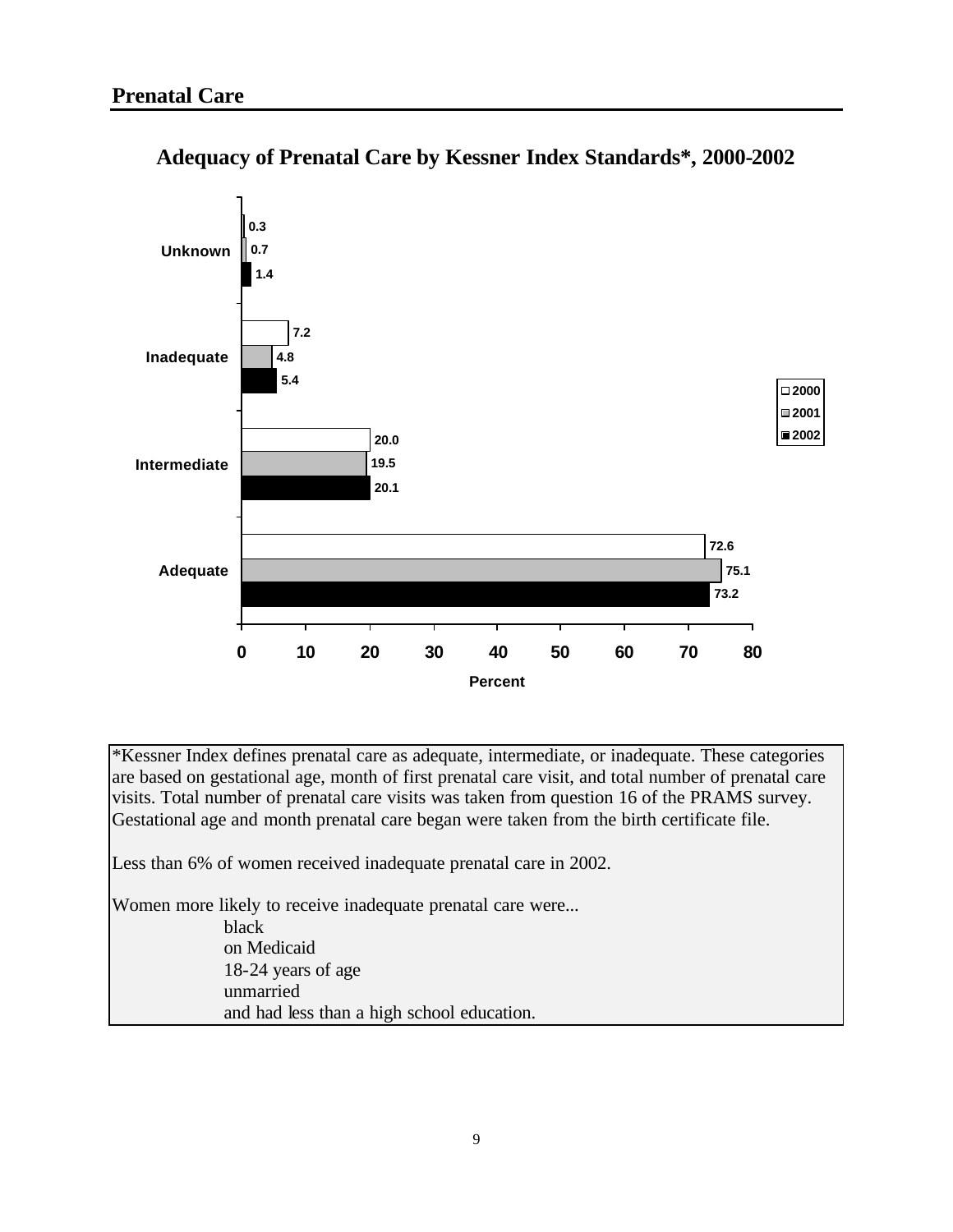## **Distribution of Adequacy of Prenatal Care by Maternal Characteristics, 2002**

| <b>Maternal</b><br><b>Characteristics</b> | <b>Adequate</b><br>percent $(s.e.)^*$ | <b>Intermediate</b><br>percent (s.e.) | Inadequate<br>percent (s.e.) |
|-------------------------------------------|---------------------------------------|---------------------------------------|------------------------------|
| <b>Total</b>                              | 73.2(1.9)                             | 20.1(1.8)                             | 5.4(1.0)                     |
| Race                                      |                                       |                                       |                              |
| <b>Black</b><br>White                     | 66.3(3.7)<br>77.7(2.3)                | 23.0(3.2)<br>19.3(2.2)                | 10.7(2.5)<br>3.0(0.9)        |
| Age                                       |                                       |                                       |                              |
| Less than 18<br>18-24                     | 45.5(9.6)<br>68.7(3.5)                | 28.9(8.8)<br>24.4(3.2)                | 25.6(8.8)<br>6.9(1.9)        |
| $25 - 34$                                 | 80.8 (2.4)                            | 16.8(2.3)                             | 2.4(0.9)                     |
| $35 - 55$                                 | 80.6(5.2)                             | 16.9(4.9)                             | 2.5(2.0)                     |
| <b>Education</b>                          |                                       |                                       |                              |
| Less than HS                              | 62.5(4.8)                             | 28.4(4.5)                             | 9.0(3.0)                     |
| <b>High School</b><br>More than HS        | 72.2(3.3)<br>81.8 (2.6)               | 22.7(3.1)<br>14.2(2.3)                | 5.1(1.6)<br>4.0(1.4)         |
| <b>Marital status</b>                     |                                       |                                       |                              |
| Married                                   | 79.7(2.2)                             | 17.2(2.0)                             | 3.2(0.9)                     |
| Other                                     | 66.0(3.5)                             | 25.1(3.2)                             | 8.9(2.2)                     |
| <b>Medicaid status</b>                    |                                       |                                       |                              |
| Yes                                       | 64.9(2.9)                             | 26.8(2.7)                             | 8.3(1.7)                     |
| N <sub>o</sub>                            | 85.8 (2.2)                            | 12.2(2.1)                             | 2.0(0.9)                     |
| Birthweight**                             |                                       |                                       |                              |
| LBW $(<2500 g)$                           | 63.0(1.9)                             | 28.4(1.8)                             | 8.6(1.2)                     |
| NBW (2500+ g)                             | 75.3(2.1)                             | 19.6(2.0)                             | 5.2(1.1)                     |

\* Standard Error

**\*\*Note:** In 2002, the Very Low Birth Weight and Low Birth Weight strata had response rates that fell short of the 70% rate that PRAMS has regarded as the epidemiologically valid threshold. Analyses specific to these strata will result in potentially biased estimates.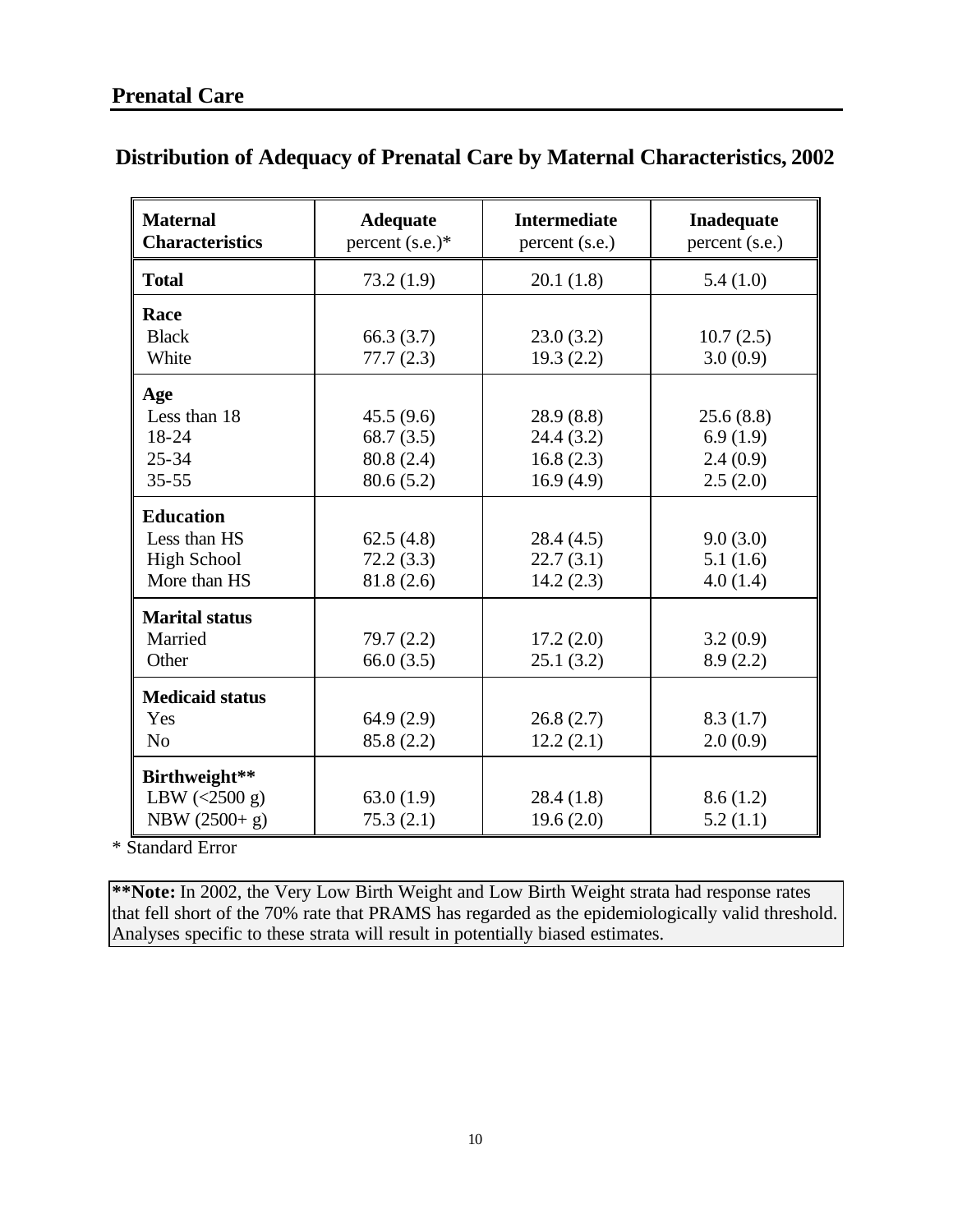

**Sources of Prenatal Care, 2000-2002**

Most common source of prenatal care from 2000-2002 was provided by a private doctor.

The proportion of women receiving prenatal care from a private doctor increased from 66% in 1993 to 75.9% in 2002.

Percent of women receiving prenatal care at health department clinics decreased from 14% in 1993 to 3.6% in 2002.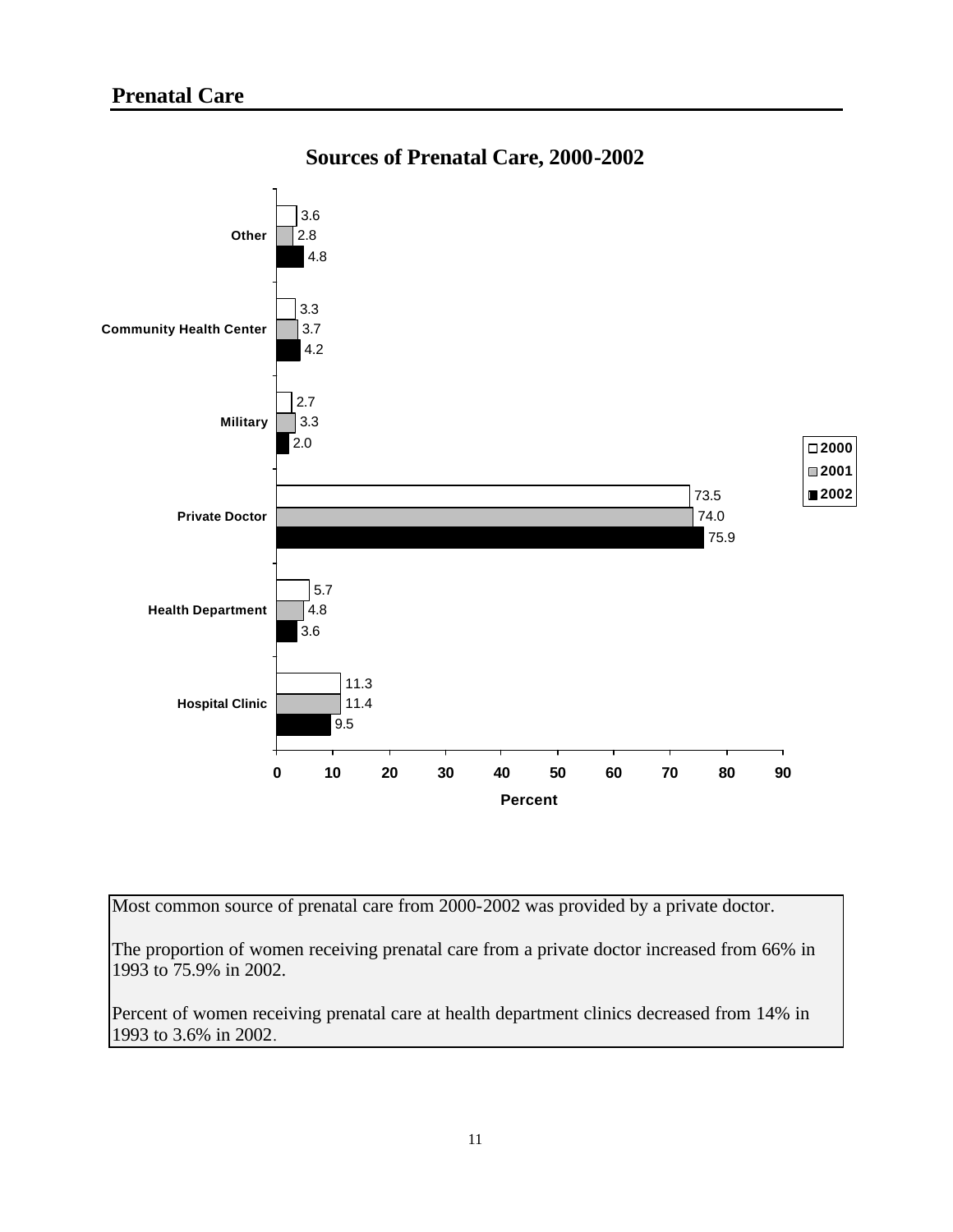| <b>Maternal</b><br><b>Characteristics</b> | <b>Hospital Clinic</b><br>percent $(s.e.)^*$ | <b>Community Health Center</b><br>percent (s.e.) | <b>Private MD</b><br>percent (s.e.) |
|-------------------------------------------|----------------------------------------------|--------------------------------------------------|-------------------------------------|
| <b>Total</b>                              | 10.2(1.3)                                    | 6.4(1.1)                                         | 77.5(1.8)                           |
| Race                                      |                                              |                                                  |                                     |
| <b>Black</b>                              | 20.6(3.0)                                    | 8.4(2.0)                                         | 62.4(3.5)                           |
| White                                     | 4.6(1.1)                                     | 5.4(1.2)                                         | 85.3(1.9)                           |
| Age                                       |                                              |                                                  |                                     |
| Less than 18                              | 12.9(5.5)                                    | 11.4(5.5)                                        | 73.5(7.3)                           |
| 18-24                                     | 12.5(2.3)                                    | 11.1(2.3)                                        | 68.8(3.3)                           |
| $25 - 34$                                 | 9.0(1.7)                                     | 3.2(1.1)                                         | 82.2(2.3)                           |
| $35 - 55$                                 | 4.9(2.8)                                     | 0.4(0.2)                                         | 90.1(4.0)                           |
| <b>Education</b>                          |                                              |                                                  |                                     |
| Less than HS                              | 19.2(3.6)                                    | 18.0(3.6)                                        | 58.4 (4.6)                          |
| <b>High School</b>                        | 8.8(2.0)                                     | 5.9(1.8)                                         | 75.7(3.1)                           |
| More than HS                              | 4.9(1.4)                                     | 1.1(0.7)                                         | 90.1(2.0)                           |
| <b>Marital status</b>                     |                                              |                                                  |                                     |
| Married                                   | 5.3(1.2)                                     | 3.9(1.1)                                         | 86.8(1.8)                           |
| Other                                     | 17.9(2.6)                                    | 10.2(2.1)                                        | 62.6(3.3)                           |
| <b>Medicaid status</b>                    |                                              |                                                  |                                     |
| Yes                                       | 15.1(2.0)                                    | 10.9(1.8)                                        | 65.5(2.7)                           |
| N <sub>o</sub>                            | 3.9(1.3)                                     | 0.5(0.5)                                         | 92.7(1.7)                           |
| Birthweight**                             |                                              |                                                  |                                     |
| LBW $(<2500 g)$                           | 14.9(1.4)                                    | 6.7(1.0)                                         | 68.5 $(1.9)$                        |
| NBW (2500+ g)                             | 9.7(1.4)                                     | 6.3(1.2)                                         | 78.3 (1.9)                          |

## **Top Three Sources of Prenatal Care by Maternal Characteristics, 2002**

\* Standard Error

**\*\*Note:** In 2002, the Very Low Birth Weight and Low Birth Weight strata had response rates that fell short of the 70% rate that PRAMS has regarded as the epidemiologically valid threshold. Analyses specific to these strata will result in potentially biased estimates.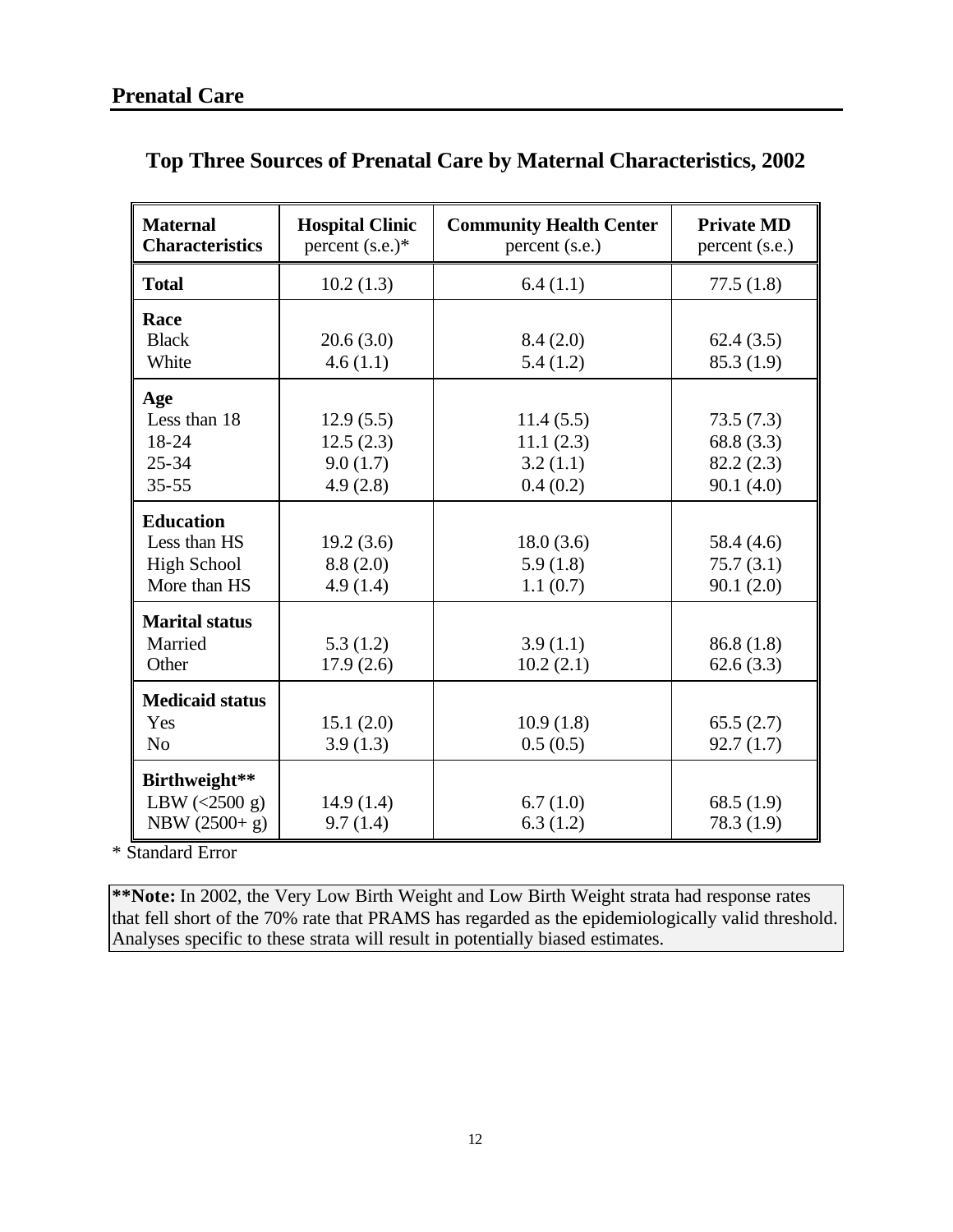

**Multivitamin Use Prior to Becoming Pregnant, 2000-2002**

The proportion of women who took a multivitamin every day prior to becoming pregnant has increased from 26.9% in 2000 to 29.1% in 2002.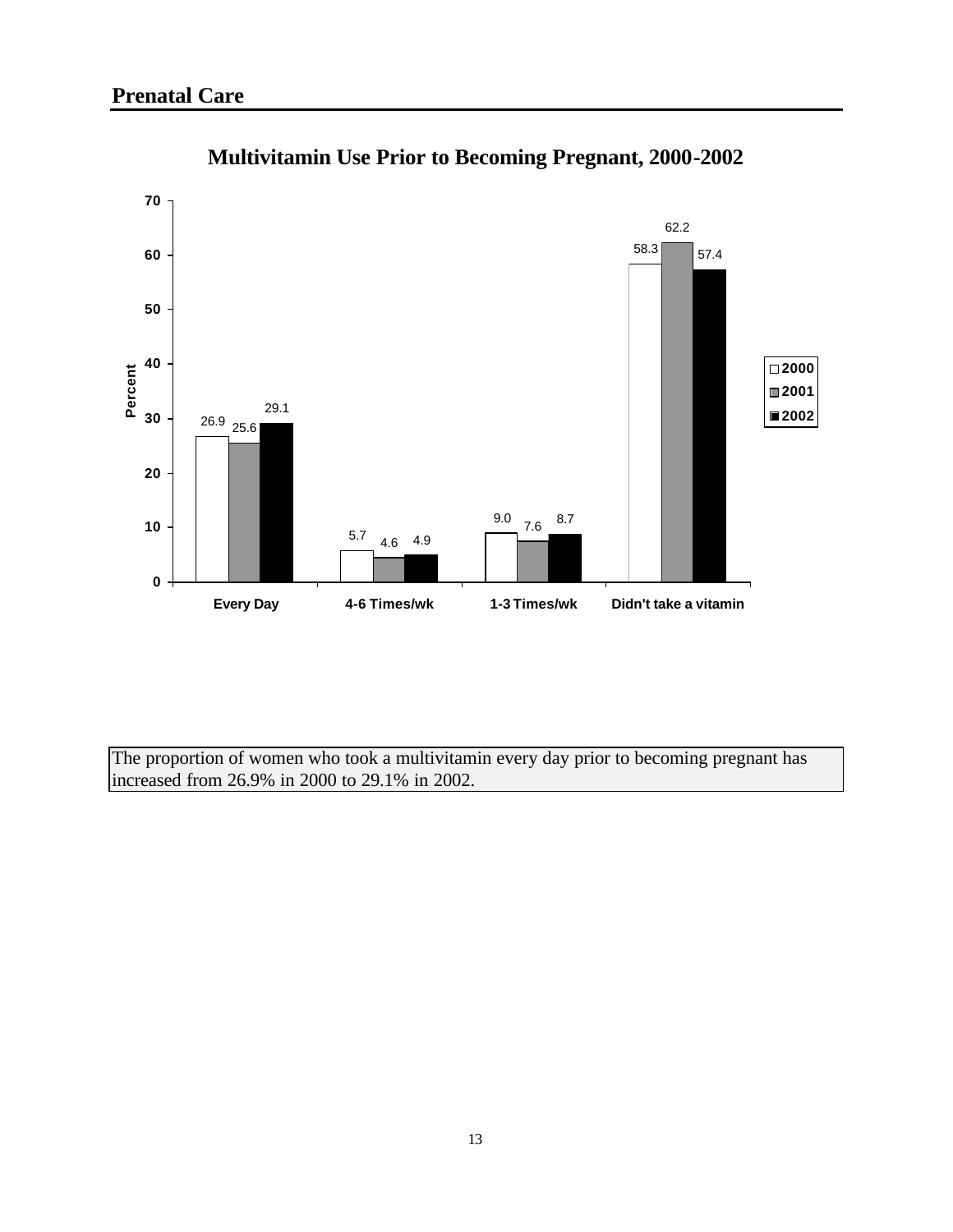

### **Percent of Women Receiving Information on Important Topics during Prenatal Care Visits, 2002**

The top three topics women received information on during prenatal care visits in 2002: Medications which are safe to take during pregnancy Doing tests to screen for Birth Defects or diseases that run in the family Breastfeeding

In 2002, only 35.2% of women received information on physical abuse, and just over one-half of the women received information from their health care provider about using a seatbelt during pregnancy.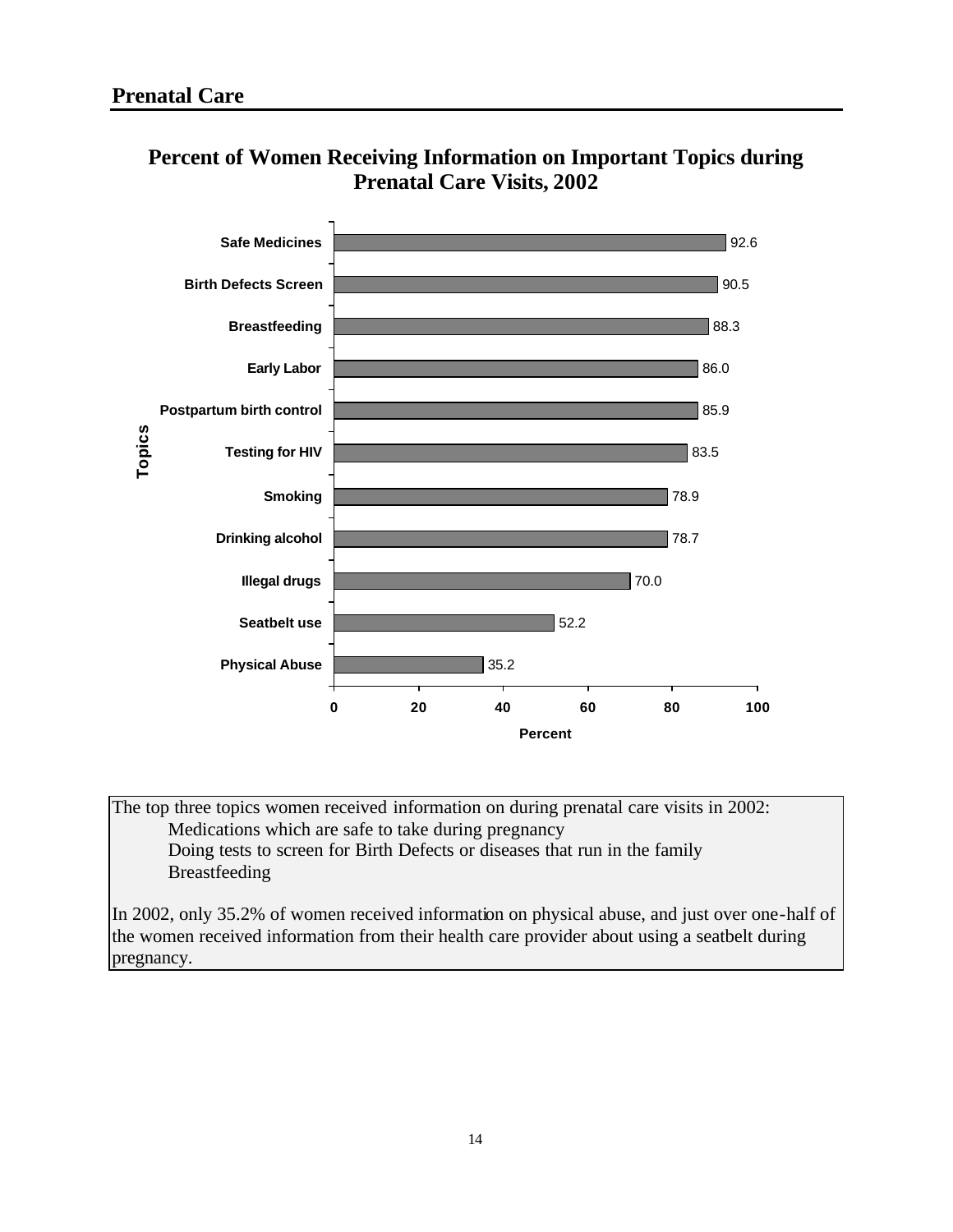## **Family Planning Fact Sheet**

Between the years of 1993-2002...

The percentage of women with unintended pregnancies ranged from a high of 51.0% in 1996 to a low of 44.4% in 1999, however the percentage of unwanted pregnancies have steadily decreased to a low of 10.5% in 2002

The percentage of women NOT using a contraceptive method postpartum decreased from 16.5% in 1999 to 12.5% in 2002.

During 2002...

Among women who experienced unintended pregnancies,

34.6% of women were not using contraception;

- 18.2% of women had discontinued using their contraception; and
- 47.2% reported that their contraceptive method failed.

From 2000 to 2002...

There was an increase in the percentage of women entering prenatal care during the first trimester among women with mistimed pregnancies and a decrease in the percentage among women with unwanted pregnancies.

Women who were...

black less than 18 years of age unmarried on Medicaid and had less than a high school education

were more likely to experience unintended pregnancies than women without these characteristics.

We are far from reaching the Healthy People 2010 goals of reducing the percentage of unintended pregnancies to 30% of all pregnancies (47.5% in 2002), and 40% of all pregnancies in black women (50.4% in 2002).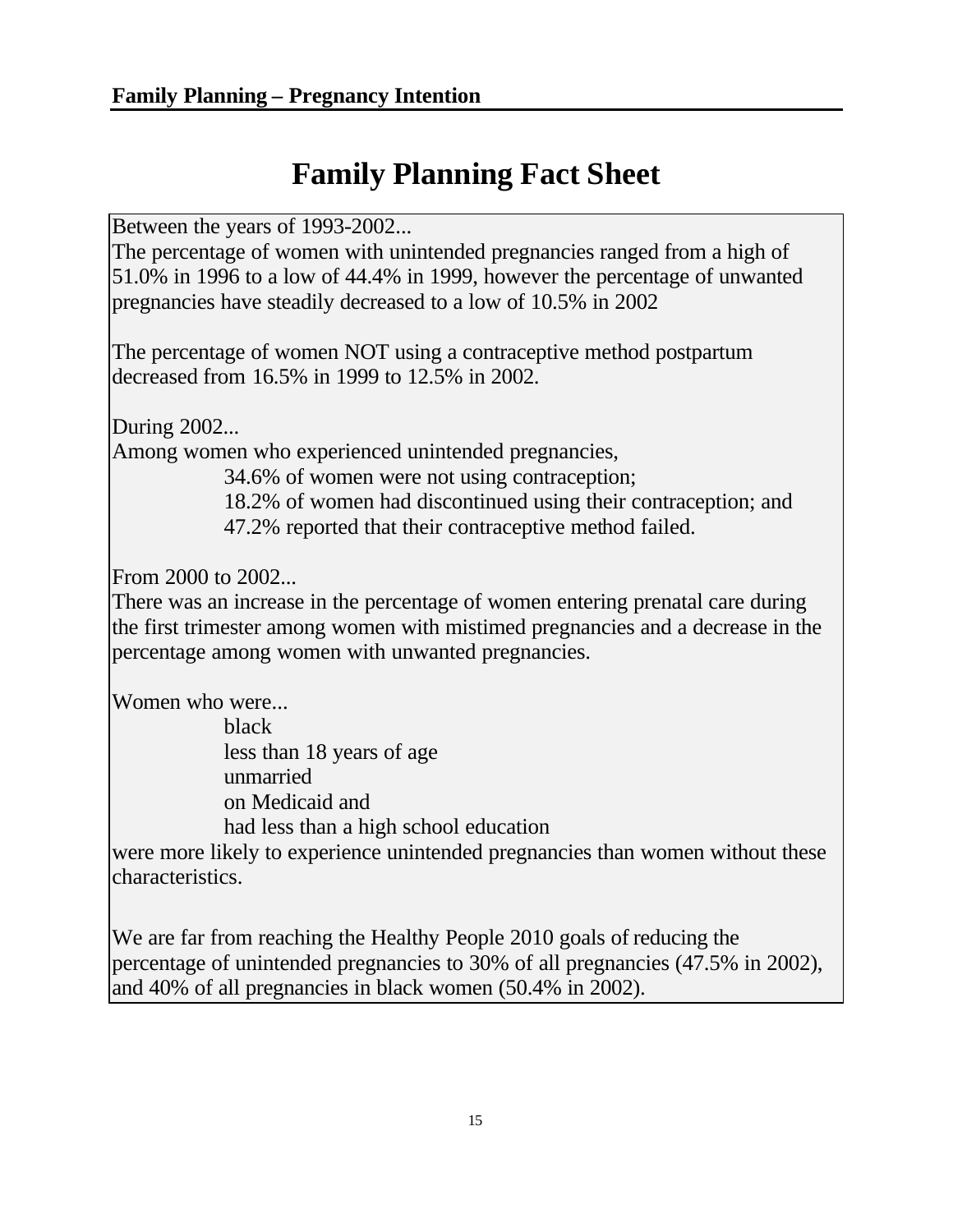

## **Percent of Unintended Pregnancies\*, 1993-2002**

\*An **unintended pregnancy** is defined as a pregnancy that is either mistimed (wanted at a later time) or unwanted.

From 1999 to 2002, the percentage of unintended pregnancies increased from 44.4% to 48.5%, however, the percent of unwanted pregnancies decreased from 12.7% down to 10.5%.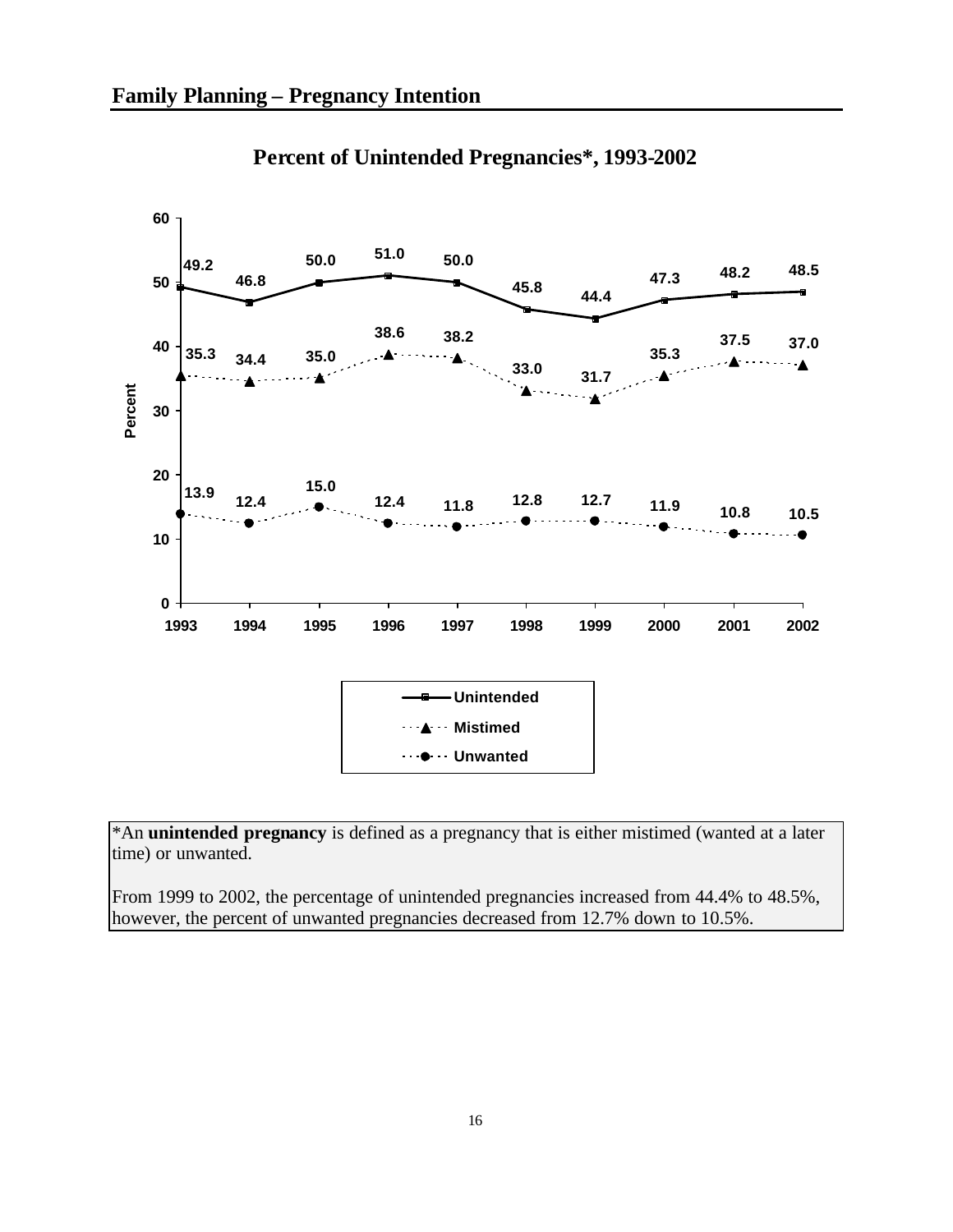| <b>Maternal Characteristics</b> | 2000<br>Percent $(s.e.)^*$ | 2001<br>Percent (s.e.) | 2002<br>Percent (s.e.) |
|---------------------------------|----------------------------|------------------------|------------------------|
| <b>Total</b>                    | 45.8(2.2)                  | 48.3(2.1)              | 47.2(2.2)              |
| Race<br><b>Black</b>            |                            |                        |                        |
| White                           | 68.2 (3.4)<br>35.8(2.4)    | 66.4(3.2)<br>38.3(2.5) | 70.7(3.4)<br>35.3(2.6) |
| Age                             |                            |                        |                        |
| Less than 18                    | 84.7 (5.8)                 | 87.9(6.2)              | 81.6(7.9)              |
| 18-19                           | 74.2(5.6)                  | 74.2(5.8)              | 71.2(7.8)              |
| $20 - 24$                       | 62.2(3.7)                  | 60.4(3.6)              | 59.8 (4.0)             |
| $25 - 29$                       | 28.8(3.6)                  | 37.6(3.8)              | 36.8(4.1)              |
| 30-34<br>$35+$                  | 29.0(4.4)<br>32.6(5.9)     | 31.5(4.3)<br>24.3(5.7) | 35.7(4.4)<br>24.3(5.9) |
|                                 |                            |                        |                        |
| <b>Education</b>                |                            |                        |                        |
| Less than High School           | 68.4(4.1)                  | 63.3(4.3)              | 57.6(4.9)              |
| <b>High School</b>              | 51.9(3.3)                  | 50.2(3.2)              | 49.0 $(3.6)$           |
| More than High School           | 32.1(3.0)                  | 36.1(3.2)              | 40.7(3.3)              |
| <b>Marital status</b>           |                            |                        |                        |
| Married                         | 30.5(2.4)                  | 33.8(2.5)              | 33.4(2.5)              |
| Other                           | 72.8(2.9)                  | 69.2(3.0)              | 69.1 $(3.4)$           |
| <b>Medicaid status</b>          |                            |                        |                        |
| Yes                             | 64.5(2.7)                  | 61.9(2.6)              | 65.8(2.9)              |
| N <sub>0</sub>                  | 26.9(2.7)                  | 29.4(2.8)              | 24.8(2.7)              |
| <b>Prenatal Care</b>            |                            |                        |                        |
| Inadequate                      | 74.3(6.6)                  | 63.0(8.9)              | 75.2(8.5)              |
| Intermediate                    | 53.2(4.5)                  | 59.7 $(4.5)$           | 58.5(5.0)              |
| Adequate                        | 42.8(2.4)                  | 44.0(2.3)              | 42.3(2.5)              |
| Birthweight**                   |                            |                        |                        |
| VLBW $(\leq 1500)$              | 54.7(1.1)                  | 51.3(1.1)              | 53.5 $(1.4)$           |
| MLBW (1500-2499 g)              | 54.7(2.2)                  | 57.2(2.3)              | 52.9(2.4)              |
| NBW $(2500 + g)$                | 46.6(2.2)                  | 47.5(2.2)              | 46.9(2.4)              |

## **Unintended Pregnancies by Maternal Characteristics, 2000-2002**

\* Standard Error

**\*\*Note:** In 2002, the Very Low Birth Weight and Low Birth Weight strata had response rates that fell short of the 70% rate that PRAMS has regarded as the epidemiologically valid threshold. Analyses specific to these strata will result in potentially biased estimates.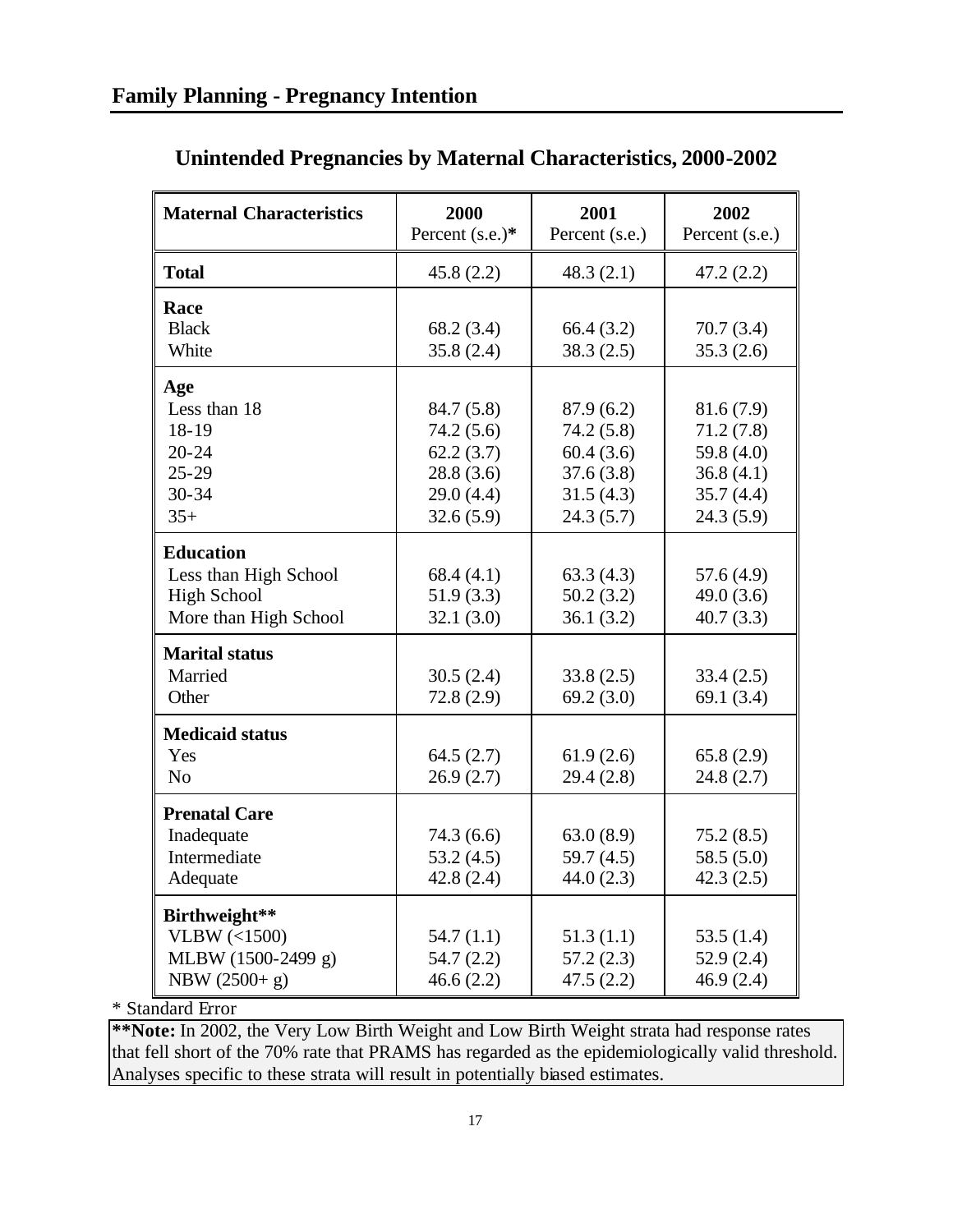| <b>Maternal</b><br><b>Characteristics</b> | Non-use**<br>Percent $(s.e.)^*$ | Disuse**<br>Percent (s.e.) | <b>Failed Use**</b><br>Percent (s.e.) |
|-------------------------------------------|---------------------------------|----------------------------|---------------------------------------|
| <b>Total</b>                              | 34.9(3.4)                       | 18.2(2.6)                  | 46.9(3.5)                             |
| Race                                      |                                 |                            |                                       |
| <b>Black</b><br>White                     | 39.1(4.9)<br>30.7(4.5)          | 17.9(3.8)<br>18.4(3.7)     | 43.0(4.9)<br>50.9(4.9)                |
| Age                                       |                                 |                            |                                       |
| Less than 18                              | 39.3(11.8)                      | 8.6(5.9)                   | 52.1 (11.9)                           |
| 18-24                                     | 35.8(4.8)                       | 16.8(3.7)                  | 47.4(5.0)                             |
| $25 - 34$                                 | 32.6(5.3)                       | 22.4(4.6)                  | 45.0(5.5)                             |
| $35 - 55$                                 | 29.1 (13.2)                     | 18.7(10.9)                 | 52.2 (13.9)                           |
| <b>Education</b>                          |                                 |                            |                                       |
| Less than HS                              | 45.7(7.0)                       | 14.6 $(4.8)$               | 39.7(6.8)                             |
| <b>High School</b>                        | 34.2(5.2)                       | 18.2(4.2)                  | 47.6(5.5)                             |
| More than HS                              | 26.1(5.1)                       | 21.1(4.6)                  | 52.9(5.7)                             |
| <b>Marital status</b>                     |                                 |                            |                                       |
| Married                                   | 31.1(4.6)                       | 19.8(4.0)                  | 49.2(5.0)                             |
| Other                                     | 37.2(4.6)                       | 17.1(3.5)                  | 45.7(4.7)                             |
| <b>Medicaid status</b>                    |                                 |                            |                                       |
| Yes                                       | 39.1(3.9)                       | 16.7(2.9)                  | 44.2 (3.9)                            |
| N <sub>0</sub>                            | 19.4(5.6)                       | 23.4(5.8)                  | 57.3(6.7)                             |

## **Contraceptive Behavior among Women with Unintended Pregnancies, 2002**

\* Standard Error

\*\*Definitions:

**Failed Use:** Woman was using contraception in the three months before she got pregnant AND when she got pregnant.

**Disuse:** Woman was using contraception in the three months before she got pregnant, BUT NOT when she got pregnant.

**Non-use:** Woman was not using contraception in the three months before she got pregnant OR when she got pregnant.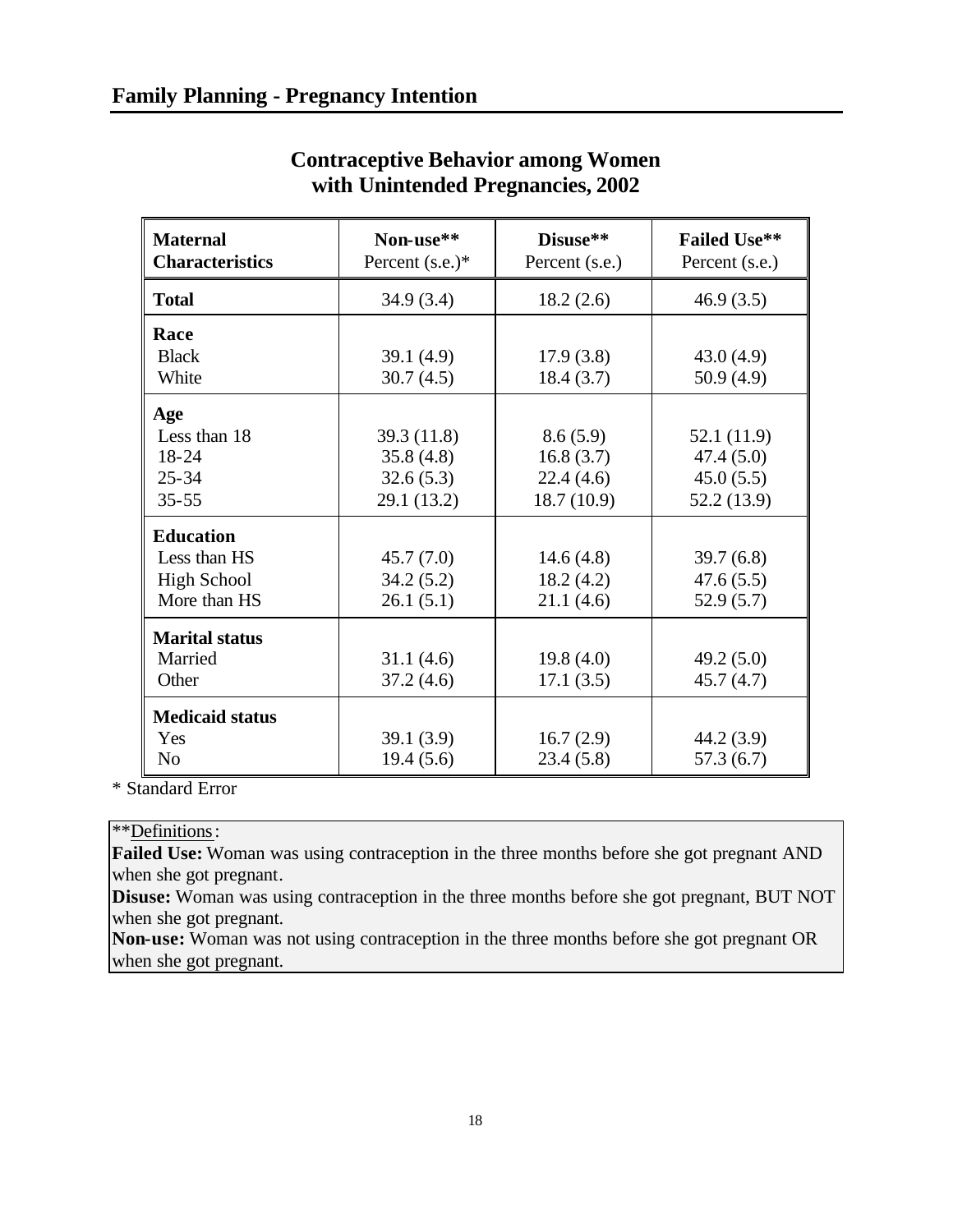

**Methods of Contraception Among Women Who Reported Failures in Use, 2000-2002**

In 2002, the majority of women who experienced failures in their contraceptive method used condoms (52.0%) and the pill (39.4%).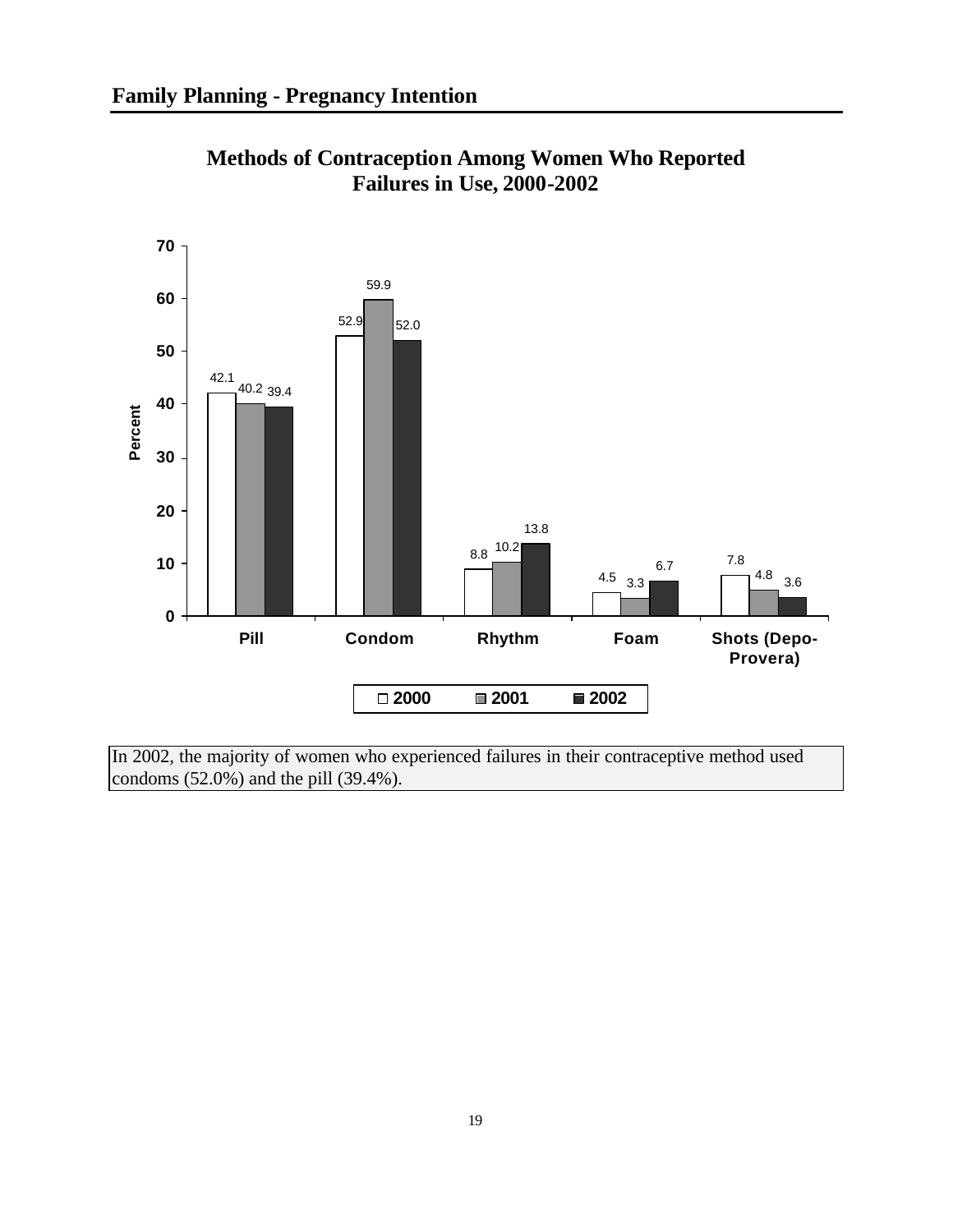**Percentage of Women Who Entered Prenatal Care in the First Trimester (weeks 1-12) by Pregnancy Intention: 2000-2002**



Between 2000-2002, about 84% to 88% of women who wanted their pregnancies to occur then or sooner received prenatal care during the first trimester compared to women with unintended pregnancies.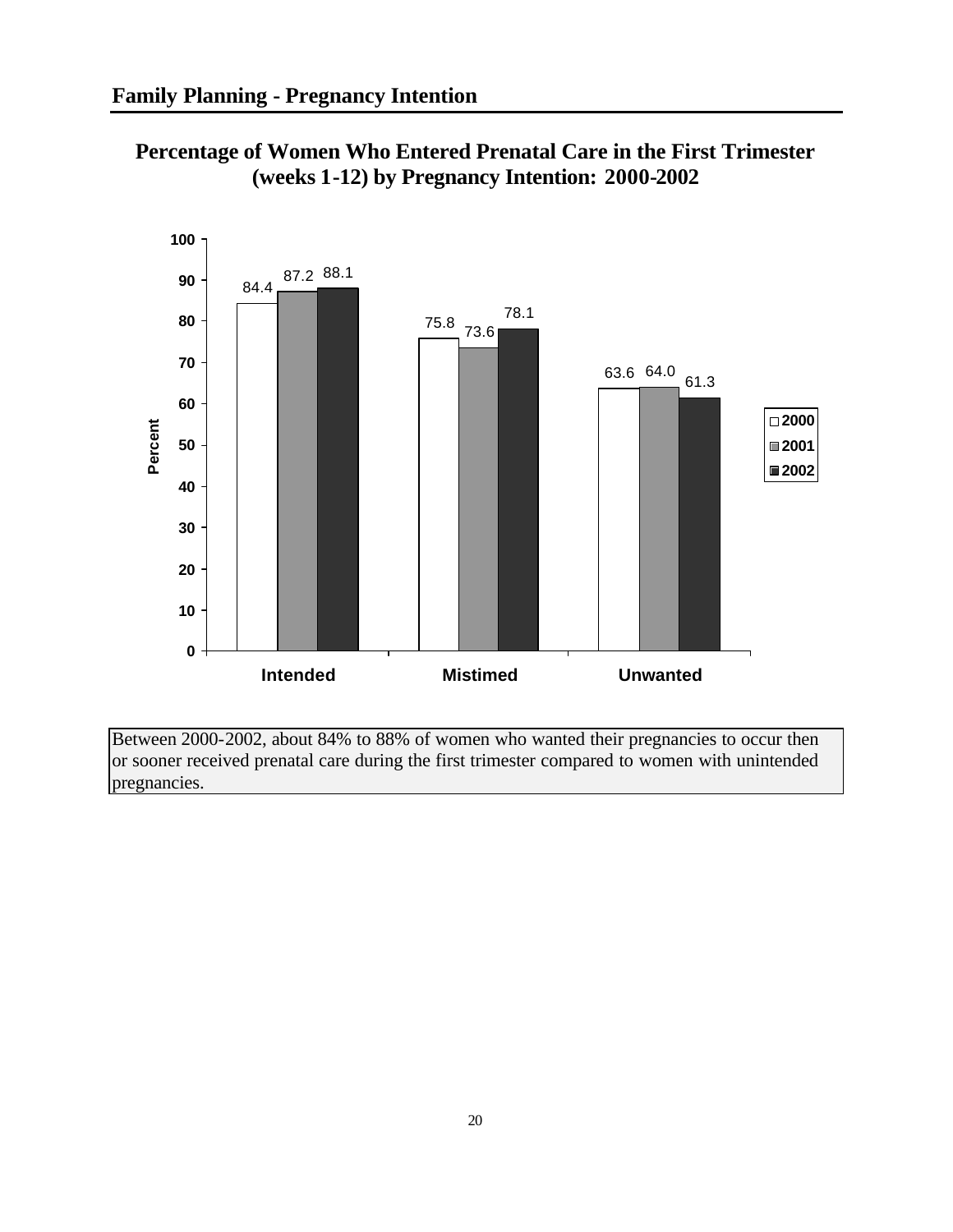

**Postpartum Birth Control, 1993-2002**

The proportion of women not using contraception after delivery increased from a low of 7.4% in 1993 to a high of 16.5% in 1999, and now sits at 12.4% in 2002.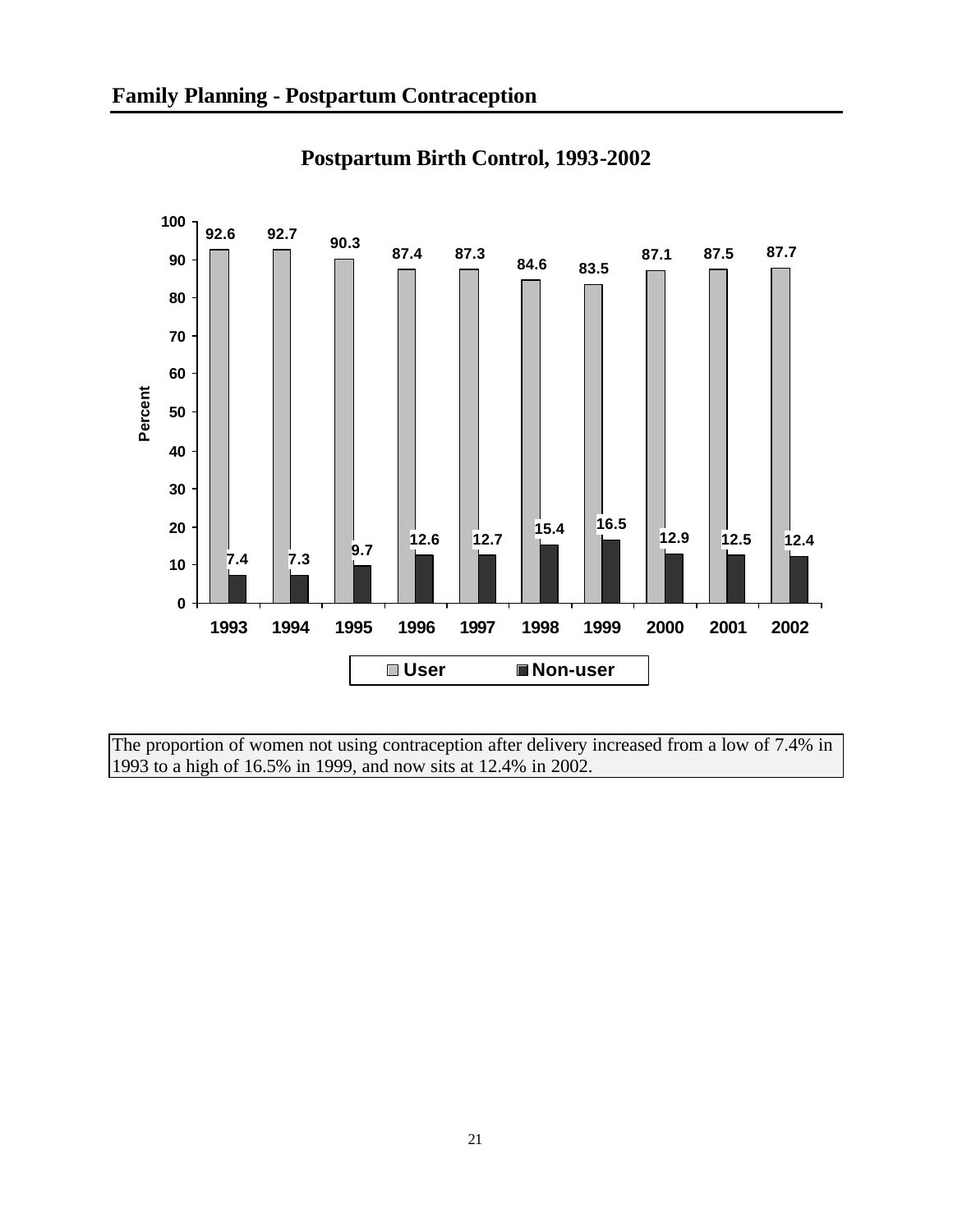

### **Postpartum Birth Control Methods\*, 2000-2002**

\*Contraceptive methods are not mutually exclusive.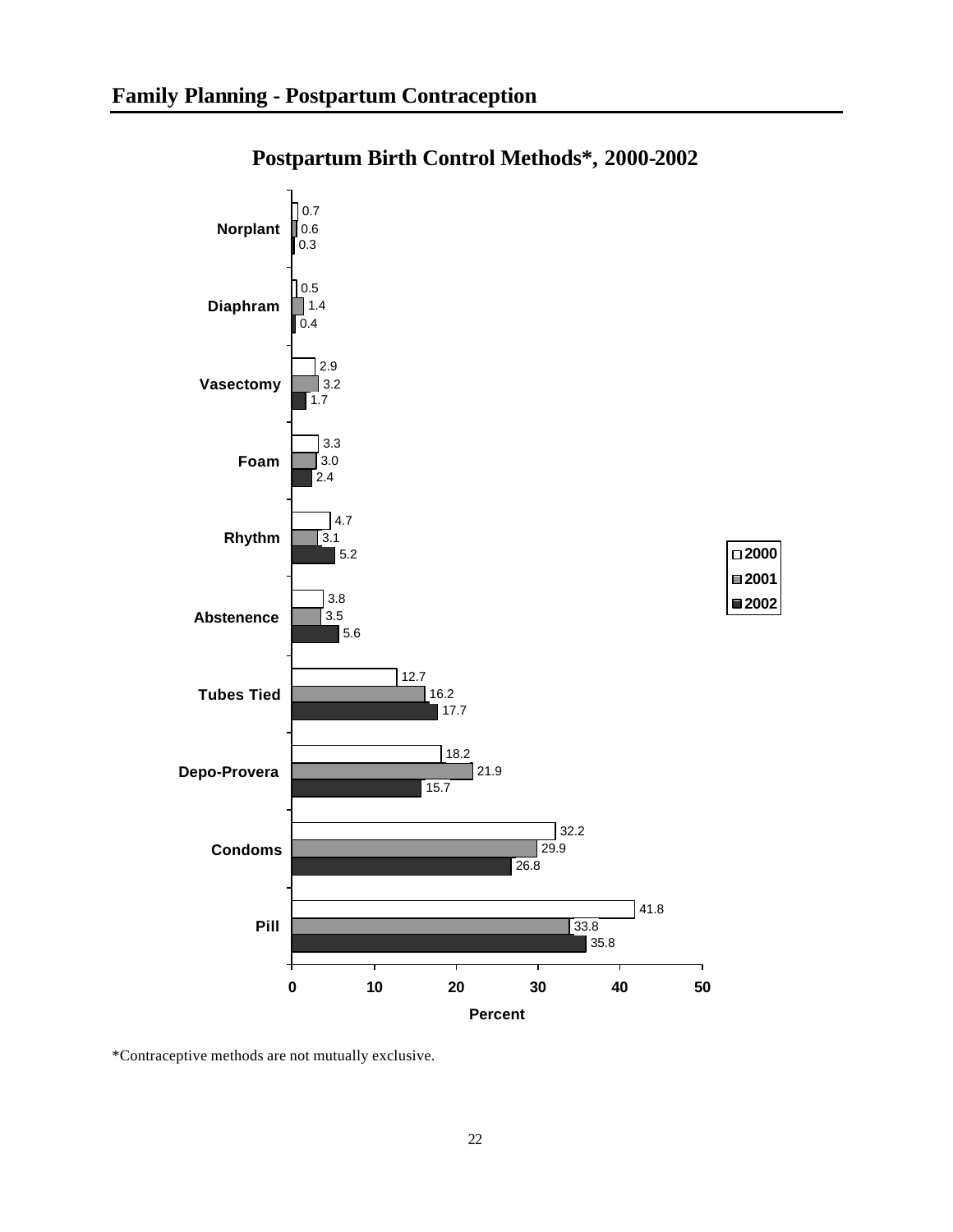# **Smoking Fact Sheet**

Between the years of 1993-2002...

The percentage of women smoking during the last trimester of pregnancy fell from 15.9% in 1993 to 13.1% in 2002.

The percentage of women who quit smoking during pregnancy decreased from 54.0% in 1999 to 44.8% in 2002.

The percentage of women who quit smoking during pregnancy and remained as nonsmokers after the baby was born ranged from a low of 12.9% in 2001 to a high of just over 27% in 2002.

Between the years of 2000 and 2002...

The percentage of women who smoked during the last trimester decreased overall, but increased among mothers who were greater than 34 years of age.

In 2002, women who reported smoking during the last trimester of pregnancy were more likely to...

> be white be greater than 34 years of age be on Medicaid have less than a high school education and have a low birth weight infant.

We have not yet reached the Healthy People 2010 goal to increase abstinence from tobacco by pregnant women to 99%. In 2002, about 87% abstained from smoking during pregnancy.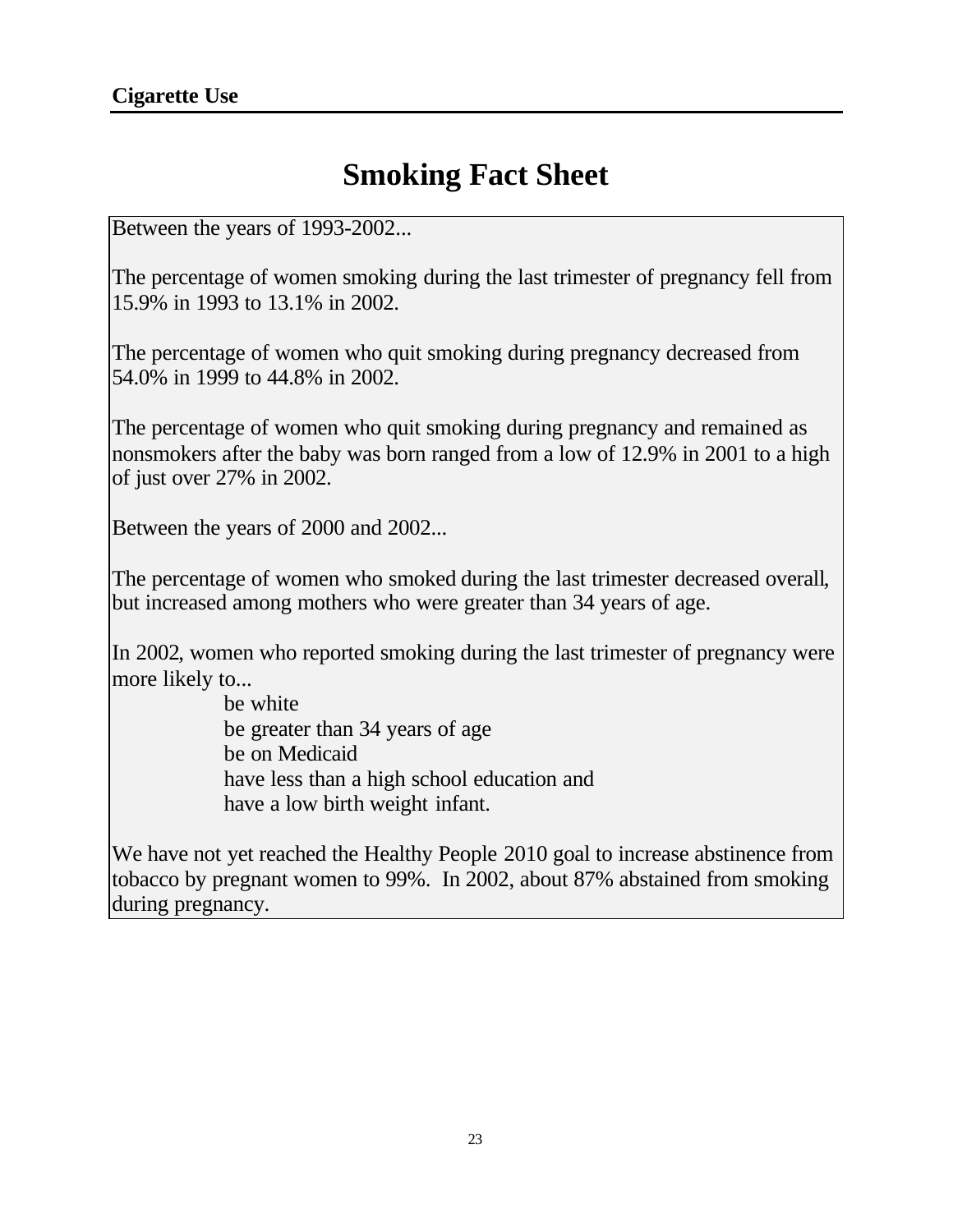



**Proportion of Smokers Who Quit While Pregnant, 1993-2002**

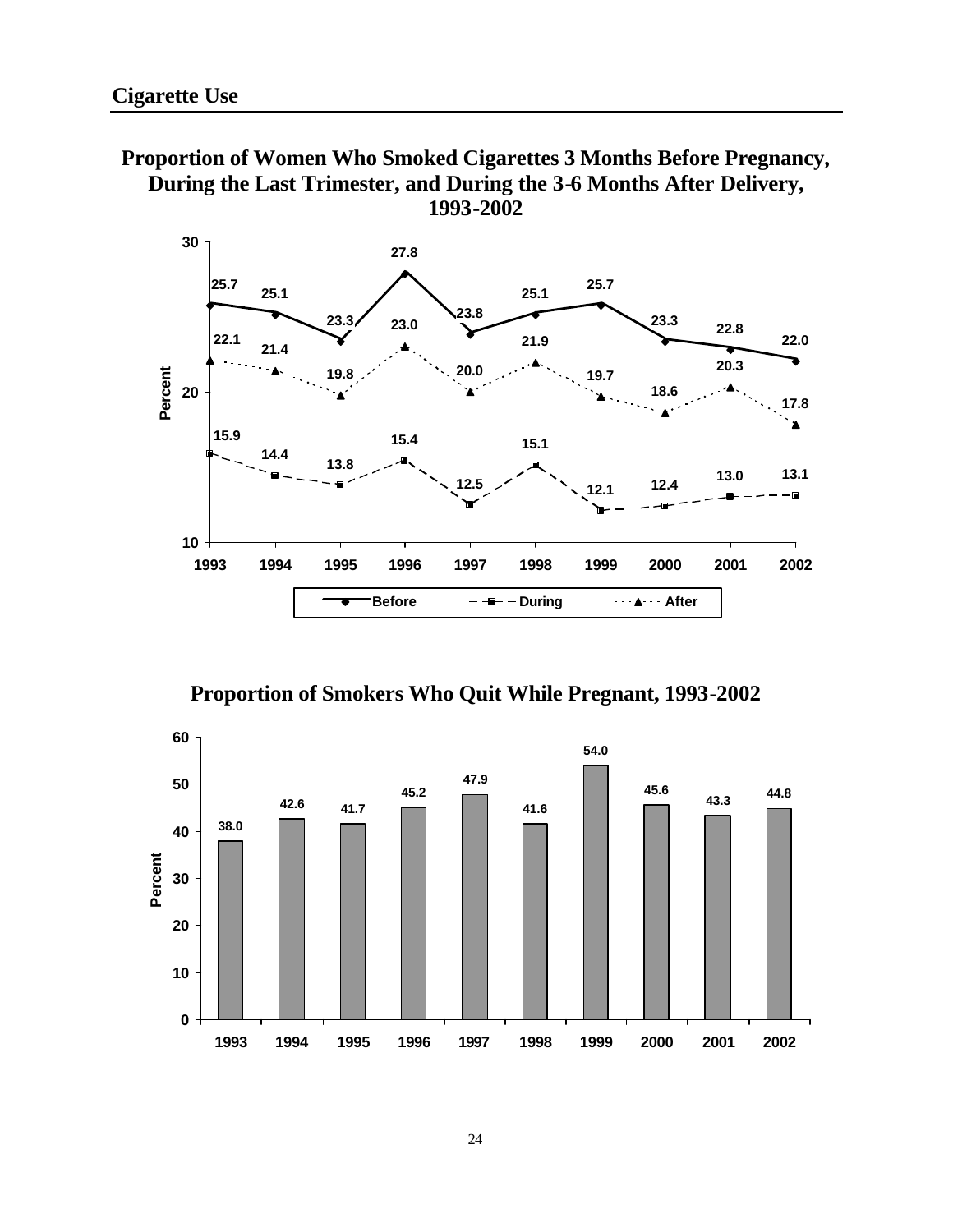| <b>Maternal Characteristics</b> | 2000<br>percent $(s.e.)^*$ | 2001<br>percent (s.e.) | 2002<br>percent (s.e.) |
|---------------------------------|----------------------------|------------------------|------------------------|
| <b>Total</b>                    | 23.3(1.7)                  | 23.3(1.8)              | 22.0(1.9)              |
| Race                            |                            |                        |                        |
| <b>Black</b>                    | 8.3(1.9)                   | 6.8(1.7)               | 8.5(2.2)               |
| White                           | 31.1(2.3)                  | 32.4(2.4)              | 28.7(2.5)              |
| Age                             |                            |                        |                        |
| Less than 18                    | 31.3(7.5)                  | 11.9(5.5)              | 13.0(6.5)              |
| 18-24                           | 30.8(3.0)                  | 30.8(3.0)              | 30.5(3.4)              |
| $25 - 34$                       | 16.4(2.2)                  | 17.9(2.3)              | 17.0(2.3)              |
| $35 - 55$                       | 18.6(4.7)                  | 16.7(5.0)              | 19.2(5.6)              |
| <b>Education</b>                |                            |                        |                        |
| Less than High School           | 37.8(4.4)                  | 35.3(4.3)              | 32.5(4.8)              |
| <b>High School</b>              | 24.2(2.8)                  | 23.7(2.8)              | 26.8(3.3)              |
| More than High School           | 14.5(2.2)                  | 14.4(2.3)              | 13.1(2.2)              |
| <b>Marital status</b>           |                            |                        |                        |
| Married                         | 20.9(2.1)                  | 21.8(2.2)              | 18.3(2.1)              |
| Other                           | 26.9(2.9)                  | 24.2(2.8)              | 27.6(3.3)              |
| <b>Medicaid</b>                 |                            |                        |                        |
| Yes                             | 29.7(2.5)                  | 26.8(2.4)              | 29.2(2.8)              |
| N <sub>o</sub>                  | 15.8(2.1)                  | 17.1(2.4)              | 13.3(2.1)              |
| Birthweight**                   |                            |                        |                        |
| LBW $(<2500 g)$                 | 26.5(1.7)                  | 26.3(1.7)              | 27.6(1.8)              |
| NBW (2500+ g)                   | 22.9(1.9)                  | 22.4(1.9)              | 21.4(2.0)              |

### **Characteristics of Women Who Smoked Cigarettes During the Three Months Before Pregnancy, 2000-2002**

\* Standard Error

**\*\*Note:** In 2002, the Very Low Birth Weight and Low Birth Weight strata had response rates that fell short of the 70% rate that PRAMS has regarded as the epidemiologically valid threshold. Analyses specific to these strata will result in potentially biased estimates.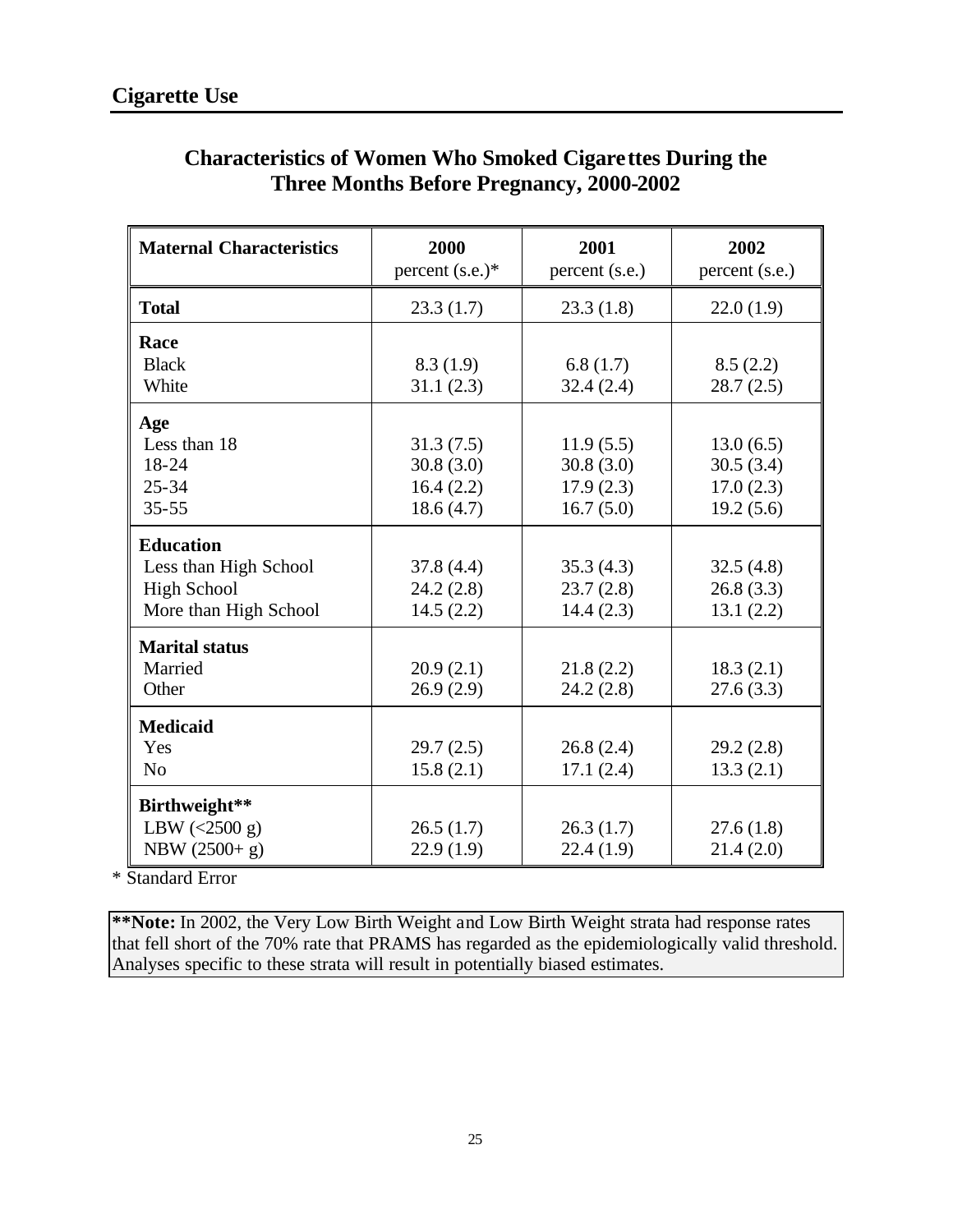



The proportion of women who smoked during the last trimester has increased from 12.1% in 1999 to 13.1% in 2002.

In 2002, women who...

 were white had a less than high school or high school education greater than 34 years of age were on Medicaid and delivered a LBW baby

were more likely to smoke during the last trimester of pregnancy compared to women without these characteristics.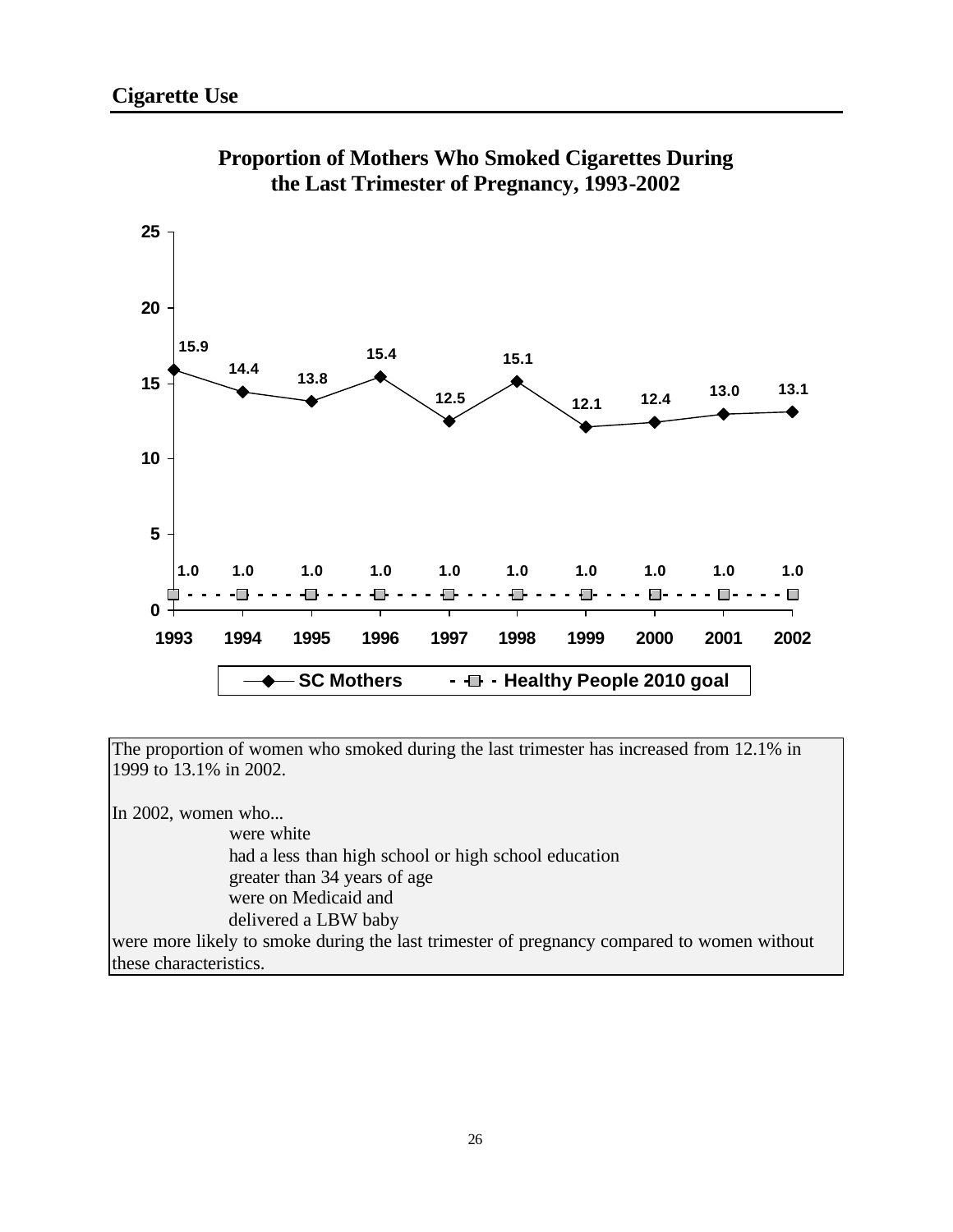| <b>Maternal Characteristics</b> | 2000<br>percent $(s.e.)^*$ | 2001<br>percent (s.e.) | 2002<br>percent (s.e.) |
|---------------------------------|----------------------------|------------------------|------------------------|
| <b>Total</b>                    | 15.1(1.5)                  | 12.1(1.4)              | 12.1(1.4)              |
| Race                            |                            |                        |                        |
| <b>Black</b>                    | 7.5(1.9)                   | 3.9(1.3)               | 3.9(1.3)               |
| White                           | 20.0(2.2)                  | 16.4(1.9)              | 16.4(1.9)              |
| Age                             |                            |                        |                        |
| Less than 18                    | 16.9(6.2)                  | 13.8(5.8)              | 13.8(5.8)              |
| 18-24                           | 18.0(2.8)                  | 12.0(2.2)              | 12.0(2.2)              |
| $25 - 34$                       | 13.7(2.1)                  | 11.1(1.9)              | 11.1(1.9)              |
| $35 - 55$                       | 8.6(3.1)                   | 16.2(5.2)              | 16.2(5.2)              |
| <b>Education</b>                |                            |                        |                        |
| Less than High School           | 30.4(4.7)                  | 19.4(3.6)              | 19.4(3.6)              |
| <b>High School</b>              | 15.1(2.5)                  | 13.1(2.4)              | 13.1(2.4)              |
| More than High School           | 7.1(1.7)                   | 7.0(1.7)               | 7.0(1.7)               |
| <b>Marital status</b>           |                            |                        |                        |
| Married                         | 11.4(1.7)                  | 10.8(1.7)              | 10.8(1.7)              |
| Other                           | 20.5(2.9)                  | 14.0(2.3)              | 14.0(2.3)              |
| <b>Medicaid</b>                 |                            |                        |                        |
| Yes                             | 20.7(2.4)                  | 17.4(2.1)              | 17.4(2.1)              |
| N <sub>o</sub>                  | 8.2(1.7)                   | 5.1(1.4)               | 5.1(1.4)               |
| Birthweight**                   |                            |                        |                        |
| LBW $(<2500 g)$                 | 20.6(1.7)                  | 18.6(1.6)              | 18.6(1.6)              |
| NBW (2500+ g)                   | 14.6(1.7)                  | 11.5(1.5)              | 11.5(1.5)              |

#### **Characteristics of Mothers Who Smoked Cigarettes During the Last Trimester of Pregnancy, 2000-2002**

\* Standard Error

**\*\*Note:** In 2002, the Very Low Birth Weight and Low Birth Weight strata had response rates that fell short of the 70% rate that PRAMS has regarded as the epidemiologically valid threshold. Analyses specific to these strata will result in potentially biased estimates.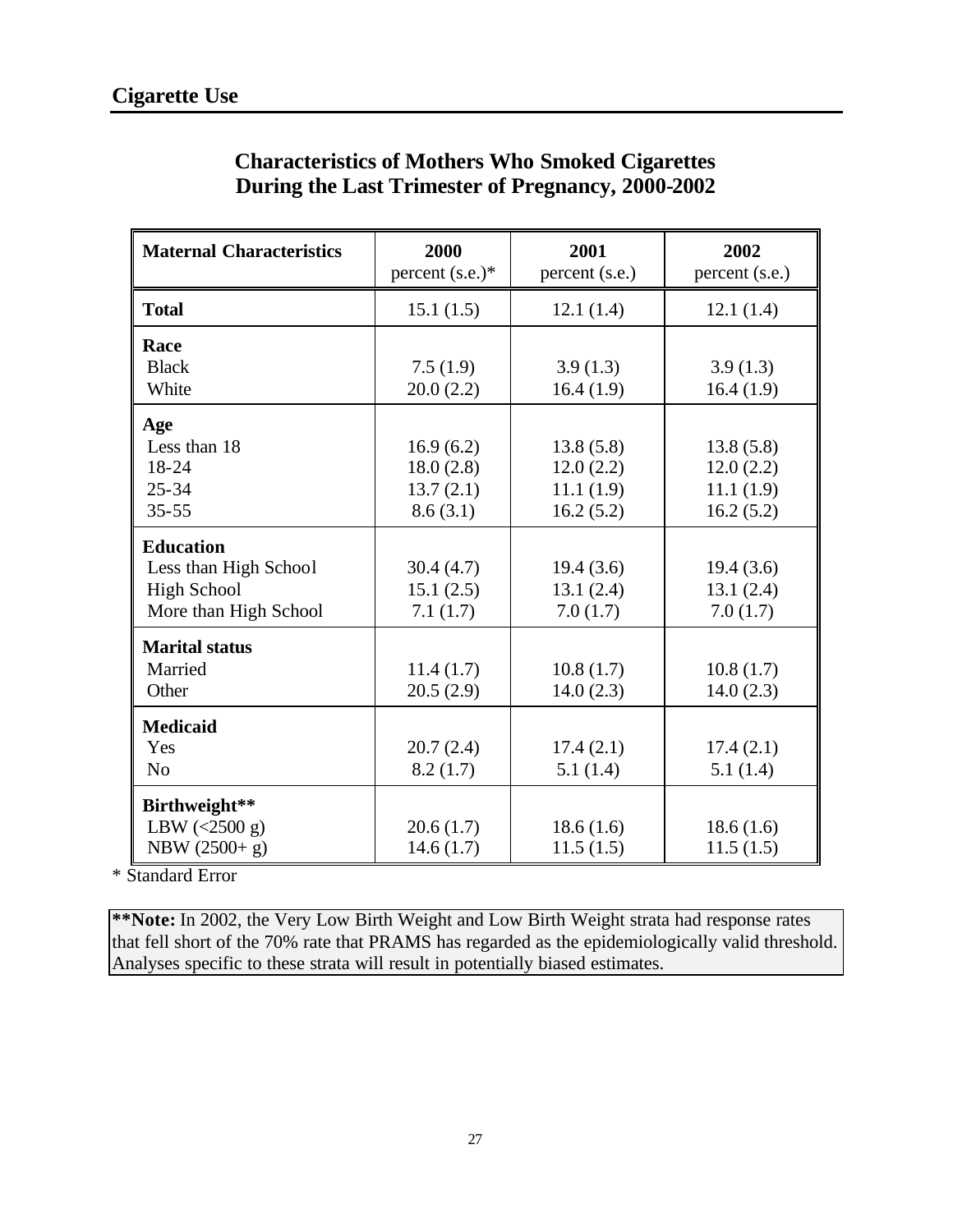

**Proportion of Smokers Who Quit Smoking While Pregnant and Remained as Non-Smokers after Delivery, 1993-2002**

**Smoking Behavior During Pregnancy Among Women Who Were Smokers Before Pregnancy, 1993-2002**

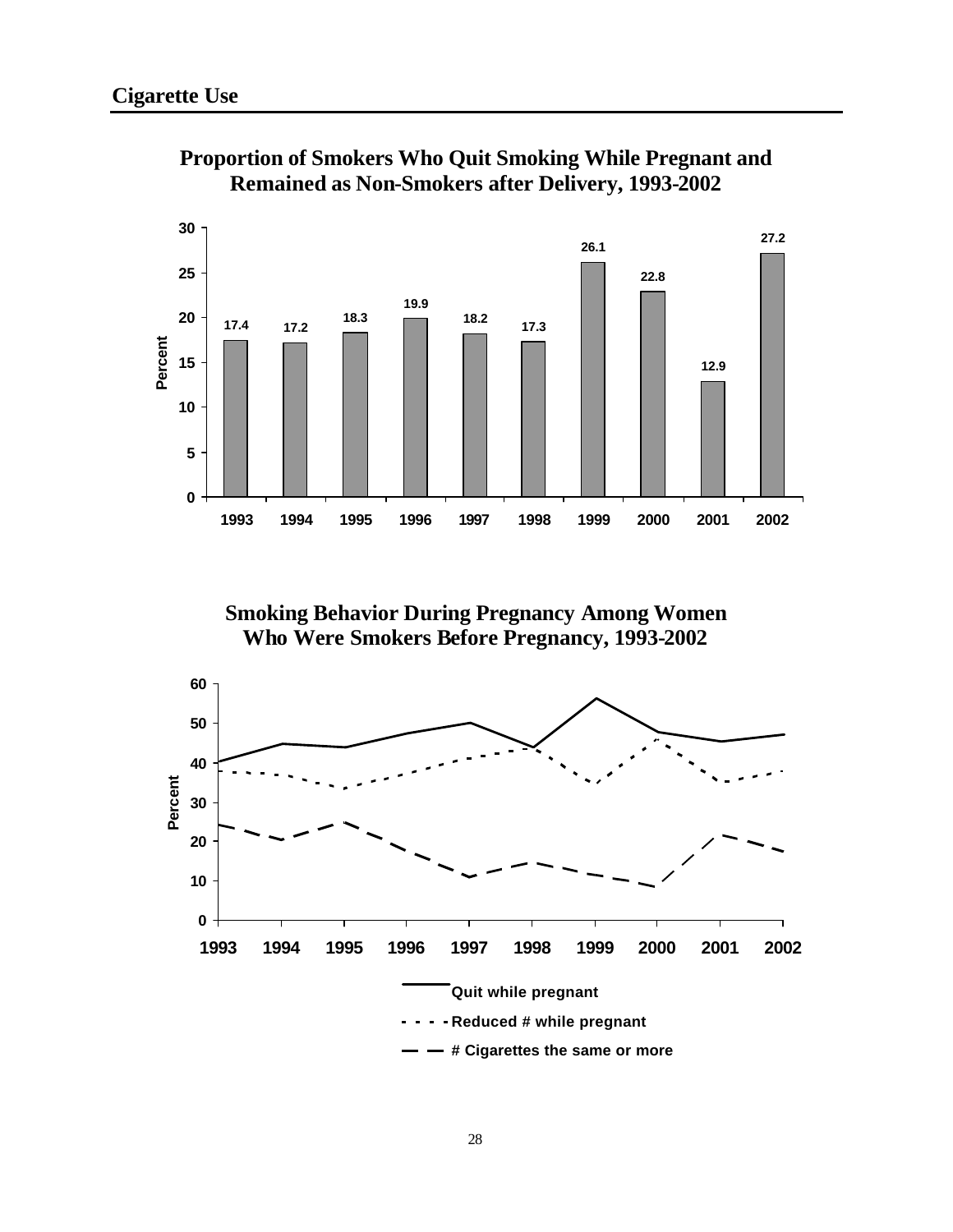# **Alcohol Consumption Fact Sheet**

Between the years of 1993-2002...

The percentage of women who reported drinking alcohol in the last trimester of pregnancy fell from a high of 6.3% in 1993 to a low of 3.2% in 2000. Although, 2001 and 2002 saw a slight increase in the rates (3.8% in 2002), SC mothers still remain below the 2010 Healthy People goal of 6%.

The percent of women drinking in the three months before pregnancy fluctuated, but has remained close to 40.0 % since 1993.

In 2002, of the women who drank in the last three months of pregnancy, 99.4% drank fewer than 4 drinks per week.

In 2002, women who drank during the last trimester were more likely to be... white 25-34 years of age have greater than a high school education and NOT on Medicaid.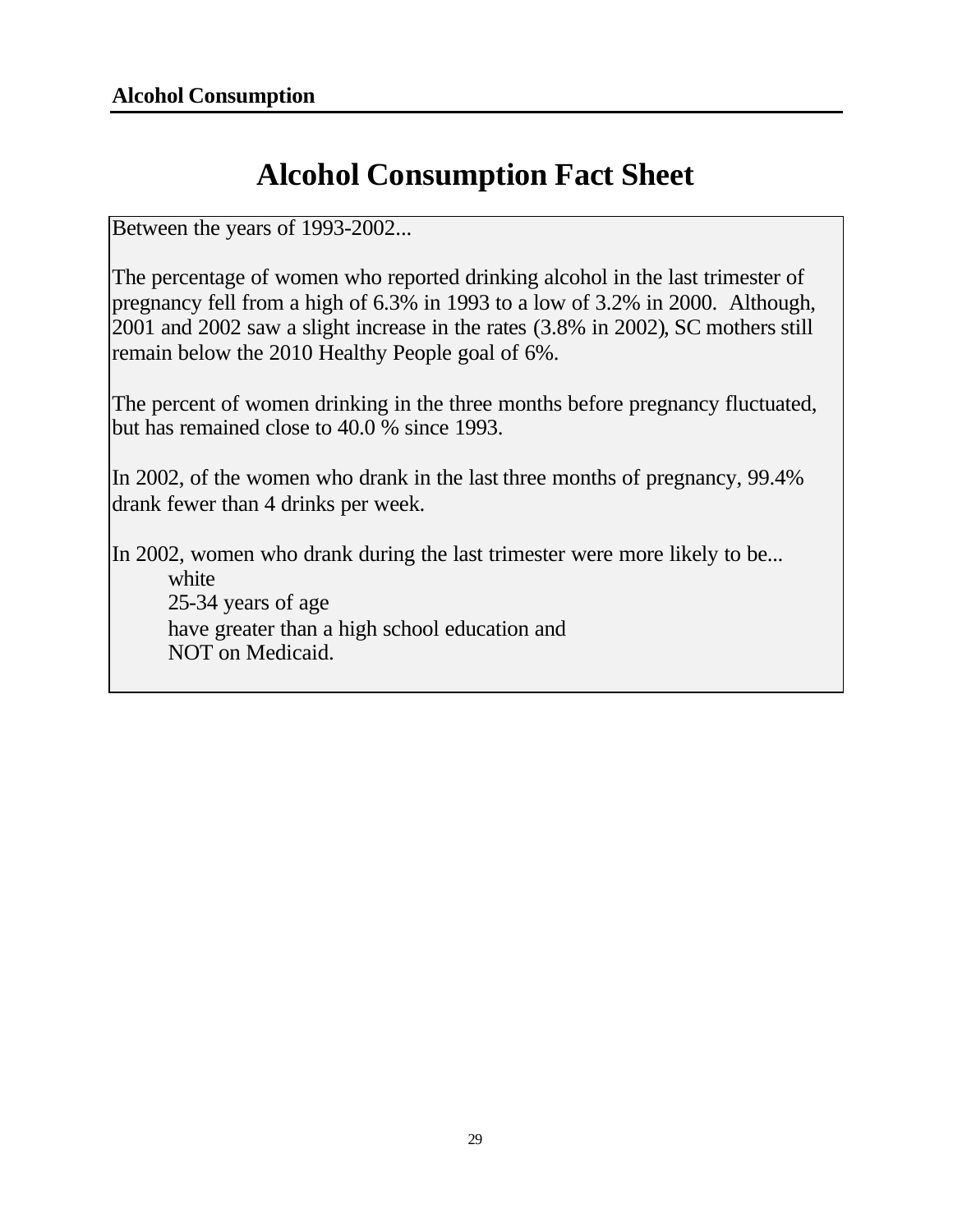

**Proportion of Women Who Drank During the Three Months Before Pregnancy, 1993-2002**

Women who... were white 18 years of age or older married had a greater than high school education and not on Medicaid... were more likely to report drinking during the three months prior to pregnancy.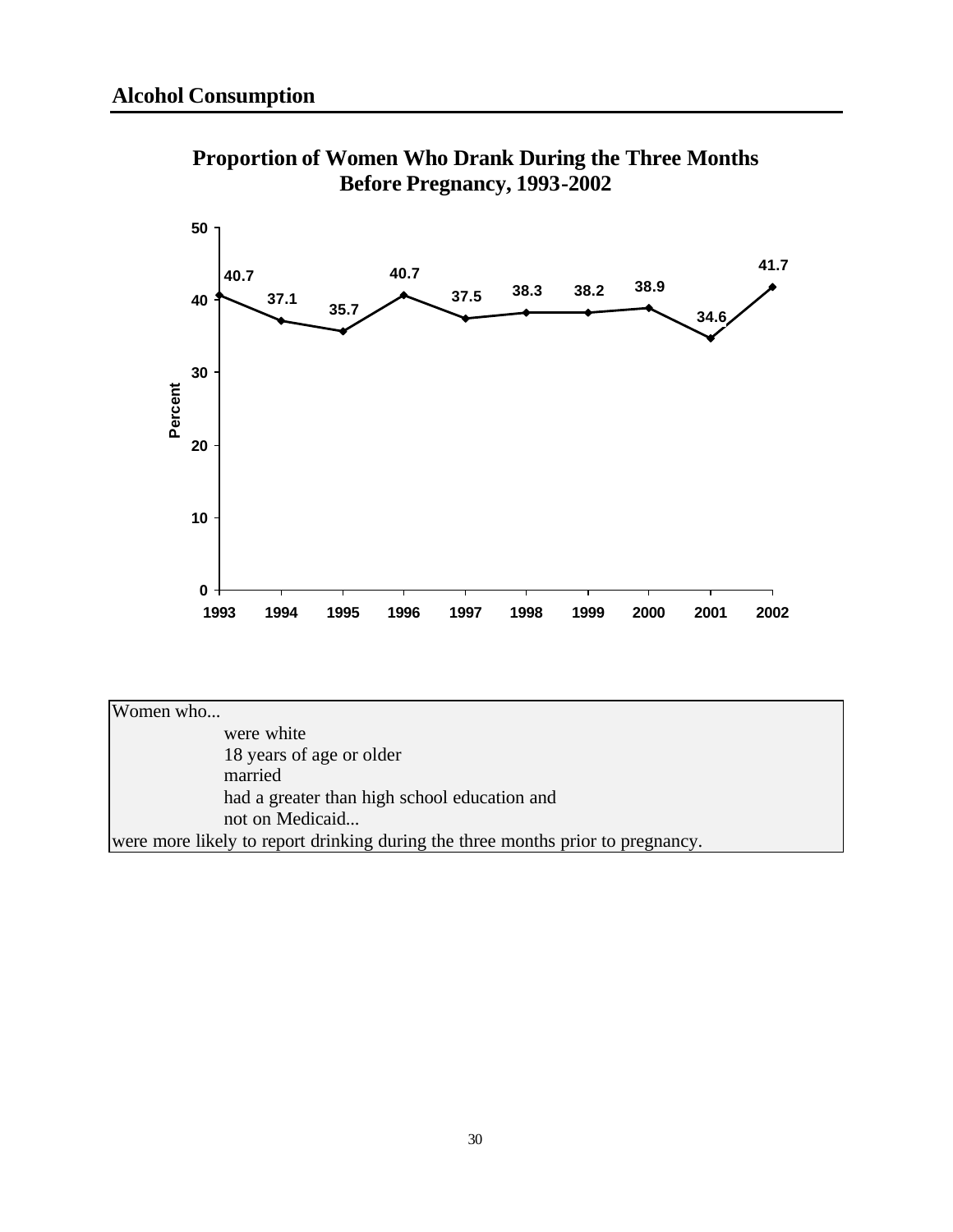| <b>Maternal Characteristics</b> | 2000<br>percent $(s.e.)^*$ | 2001<br>percent (s.e.) | 2002<br>percent (s.e.) |
|---------------------------------|----------------------------|------------------------|------------------------|
| <b>Total</b>                    | 38.9(2.0)                  | 34.6(1.9)              | 41.7(2.2)              |
| Race                            |                            |                        |                        |
| <b>Black</b>                    | 20.9(2.9)                  | 18.9(2.6)              | 26.5(3.4)              |
| White                           | 48.9(2.5)                  | 44.5(2.6)              | 50.4(2.7)              |
| Age                             |                            |                        |                        |
| Less than 18                    | 23.5(6.8)                  | 22.3(8.1)              | 20.2(8.5)              |
| 18-24                           | 35.2(3.1)                  | 29.7(3.0)              | 38.8(3.6)              |
| $25 - 34$                       | 43.6(3.0)                  | 41.2(2.9)              | 44.8(3.0)              |
| $35 - 55$                       | 43.3(6.1)                  | 29.5(5.9)              | 50.3(6.9)              |
| <b>Education</b>                |                            |                        |                        |
| Less than High School           | 27.4(4.0)                  | 24.2(3.8)              | 28.8(4.6)              |
| <b>High School</b>              | 36.7(3.2)                  | 33.2(3.0)              | 37.7(3.5)              |
| More than High School           | 46.2(3.1)                  | 43.0(3.2)              | 51.8(3.2)              |
| <b>Marital status</b>           |                            |                        |                        |
| Married                         | 43.6(2.6)                  | 38.6(2.6)              | 44.4(2.7)              |
| Other                           | 31.7(3.0)                  | 28.9 (2.9)             | 37.7(3.6)              |
| <b>Medicaid</b>                 |                            |                        |                        |
| Yes                             | 31.2(2.6)                  | 29.8(2.5)              | 36.1(2.9)              |
| N <sub>0</sub>                  | 47.7(2.9)                  | 41.2(3.0)              | 48.6(3.1)              |
| Birthweight**                   |                            |                        |                        |
| LBW $(<2500 g)$                 | 38.4(1.8)                  | 35.7(1.8)              | 34.5(1.9)              |
| NBW (2500+ g)                   | 39.0(2.2)                  | 34.6(2.1)              | 42.4(2.4)              |

### **Characteristics of Mothers Who Drank Alcohol During the Three Months Before Pregnancy, 2000-2002**

\* Standard Error

**\*\*Note:** In 2002, the Very Low Birth Weight and Low Birth Weight strata had response rates that fell short of the 70% rate that PRAMS has regarded as the epidemiologically valid threshold. Analyses specific to these strata will result in potentially biased estimates.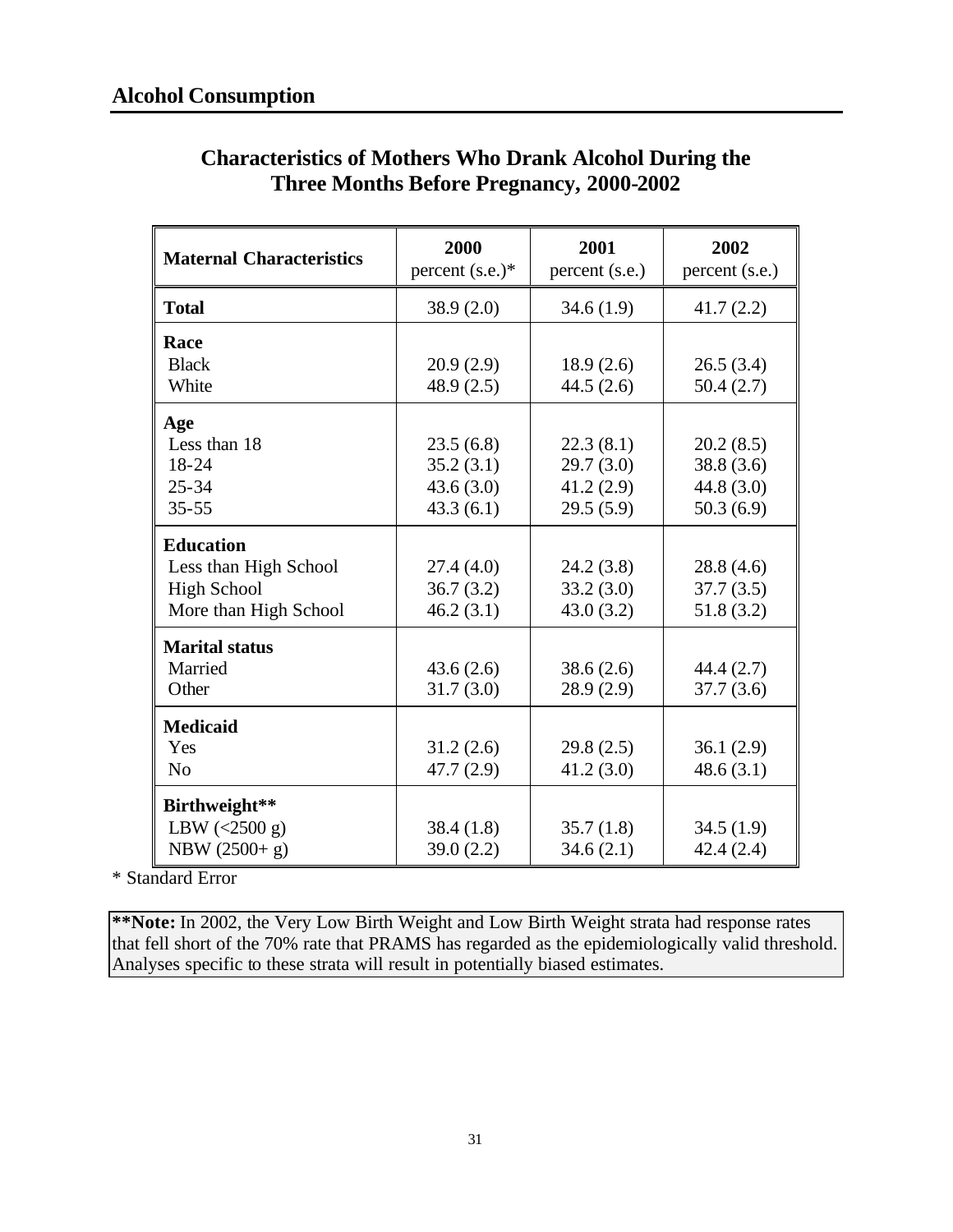

### **Number of Drinks Consumed Per Week During the Three Months Before Pregnancy, 2000-2002**

During the years of 2000-2002, only 38.4% of women drank in the three months before they became pregnant.

During these same years, 4.3% of women drank four or more drinks per week during the three months before they became pregnant.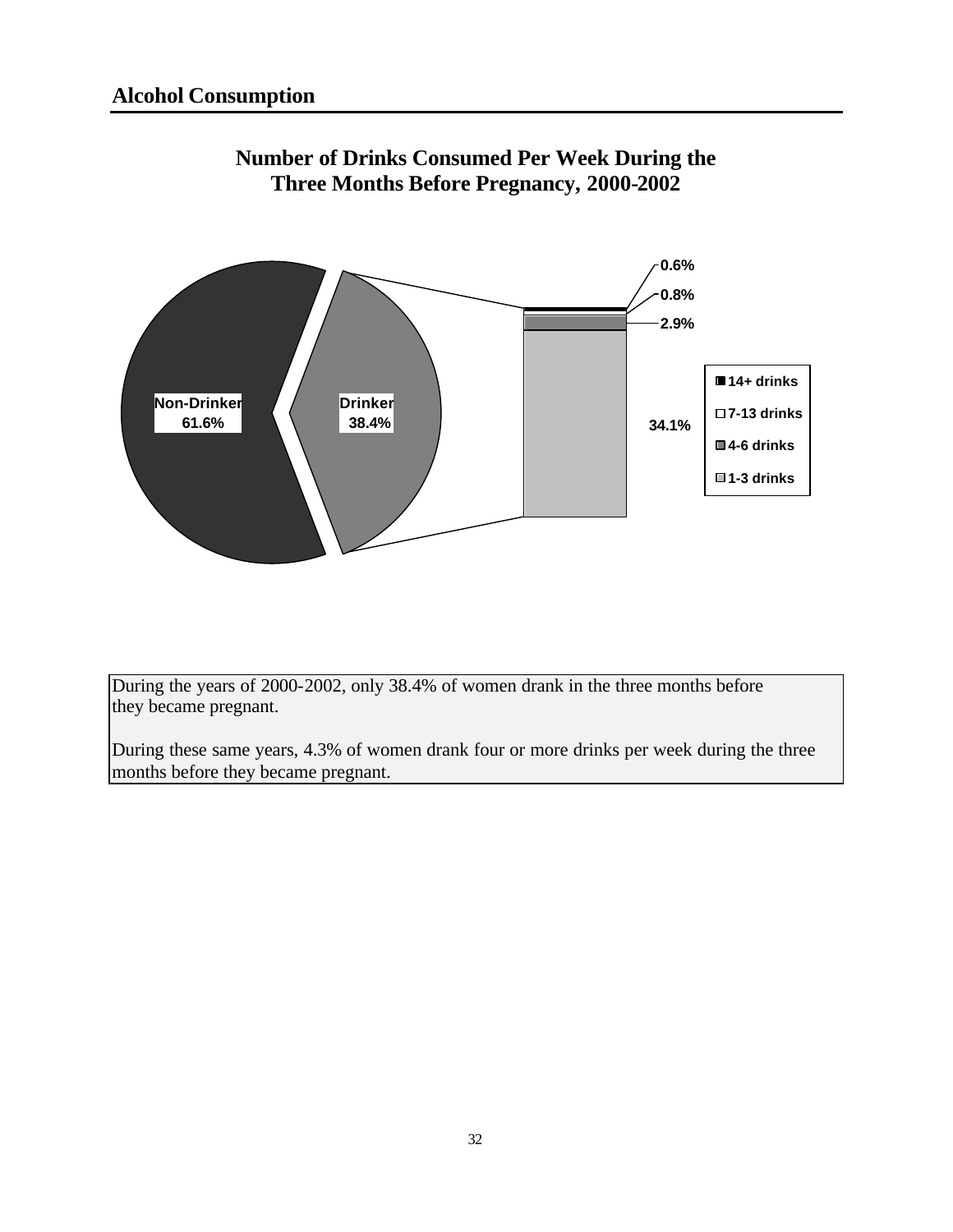



The percentage of women who reported drinking alcohol in the last trimester of pregnancy fell from a high of 6.3% in 1993 to a low of 3.2% in 2000. Although, 2001 and 2002 saw a slight increase in the rates, SC mothers still remain below the 2010 Healthy People goal of 6%.

In 2002, almost all women who drank during the last trimester drank three or fewer drinks per week (99.4%).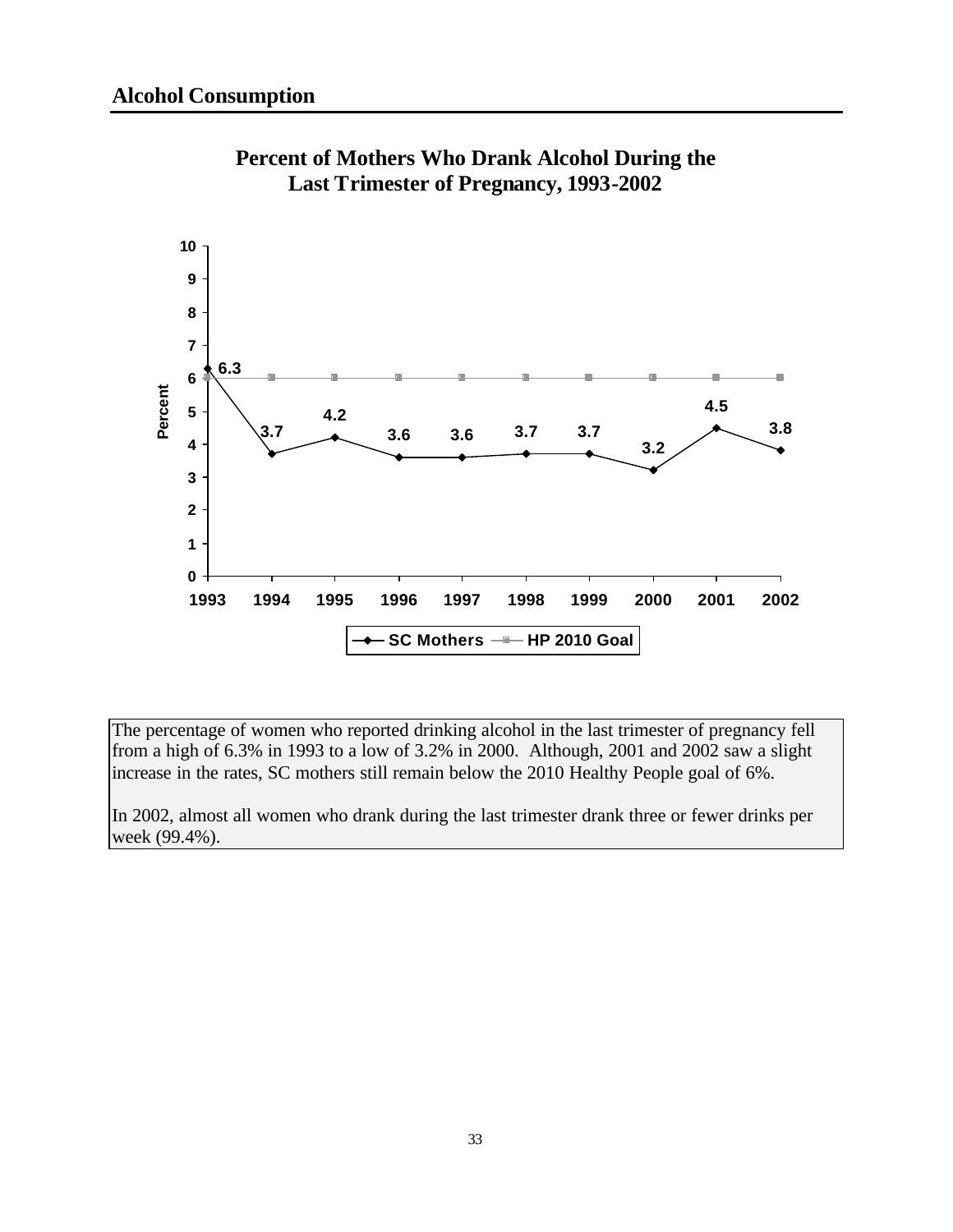| <b>Maternal Characteristics</b> | 2000<br>percent $(s.e.)^*$ | 2001<br>percent (s.e.) | 2002<br>percent (s.e.) |
|---------------------------------|----------------------------|------------------------|------------------------|
| <b>Total</b>                    | 3.2(0.7)                   | 4.5(0.8)               | 3.8(0.8)               |
| Race                            |                            |                        |                        |
| <b>Black</b>                    | 1.8(0.9)                   | 1.5(0.8)               | 2.5(1.2)               |
| White                           | 4.0(1.0)                   | 6.2(1.2)               | 4.6(1.1)               |
| Age                             |                            |                        |                        |
| Less than 18                    | 2.6(2.5)                   | 0.5(0.4)               | 5.1(4.9)               |
| 18-24                           | 1.6(0.8)                   | 1.0(0.6)               | 1.5(0.8)               |
| $25 - 34$                       | 4.0(1.2)                   | 7.1(1.6)               | 5.6(1.4)               |
| $35 - 55$                       | 6.1(2.9)                   | 8.1(3.5)               | 3.3(2.0)               |
| <b>Education</b>                |                            |                        |                        |
| Less than High School           | 2.8(1.5)                   | 1.8(1.1)               | 2.6(1.6)               |
| <b>High School</b>              | 2.3(0.9)                   | 1.5(0.8)               | 3.5(1.3)               |
| More than High School           | 4.2(1.2)                   | 9.3(1.9)               | 4.7(1.4)               |
| <b>Marital status</b>           |                            |                        |                        |
| Married                         | 3.8(1.0)                   | 6.4(1.3)               | 4.6(1.1)               |
| Other                           | 2.2(0.9)                   | 1.7(0.8)               | 2.7(1.2)               |
| <b>Medicaid</b>                 |                            |                        |                        |
| Yes                             | 2.3(0.8)                   | 1.5(0.6)               | 2.4(0.9)               |
| N <sub>o</sub>                  | 4.1(1.1)                   | 8.5(1.8)               | 5.6(1.4)               |
| Birthweight**                   |                            |                        |                        |
| LBW $(<2500 g)$                 | 3.3(0.7)                   | 3.0(0.6)               | 3.2(0.7)               |
| NBW (2500+ grams)               | 3.2(0.8)                   | 4.6(0.9)               | 3.9(0.9)               |

### **Characteristics of Mothers Who Drank During the Last Trimester of Pregnancy, 2000-2002**

\* Standard Error

**\*\*Note:** In 2002, the Very Low Birth Weight and Low Birth Weight strata had response rates that fell short of the 70% rate that PRAMS has regarded as the epidemiologically valid threshold. Analyses specific to these strata will result in potentially biased estimates.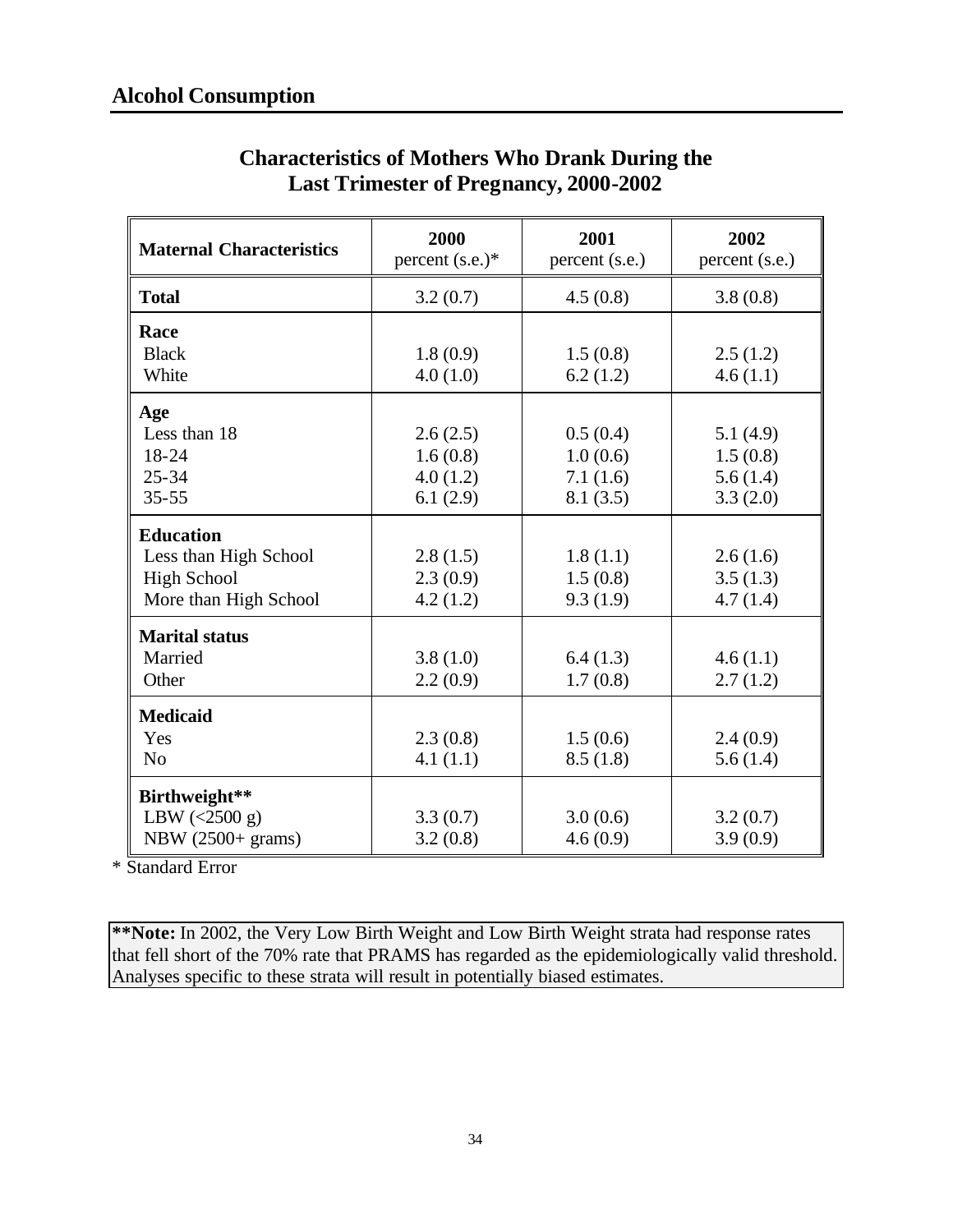# **Stress and Social Support Fact Sheet**

#### In 2002...

Almost 24% of women experienced four or more stressful life events in the 12 months before delivery.

A greater proportion of black women experienced stressful life events listed on the survey. Especially large differences were noted in the following areas:

Argued more with husband/partner (49.6% black vs. 26.8% white) Lost Job (24.1% black vs. 10.3% white) Someone close had a drinking/drug problem (22.5% black vs. 14.8% white) Separated or divorced from husband (16.1% black vs. 9.0% white) In a physical fight (11.0% black vs. 4.0% white)

In 2002, the most common stressful life events experienced by both black and white women included...

Arguing more with husband/partner Moving to a new address Having a family member hospitalized Having bills she could not pay and Someone close to the mother died.

Women who were...

black 18-24 years of age had a less than high school education unmarried and on Medicaid

were more likely to experience four or more stressful life events in the 12 months before delivery.

White women had a stronger social support system than black women in the kind of help available to them. Most women reported their parents or husbands/partners would help them had they needed it.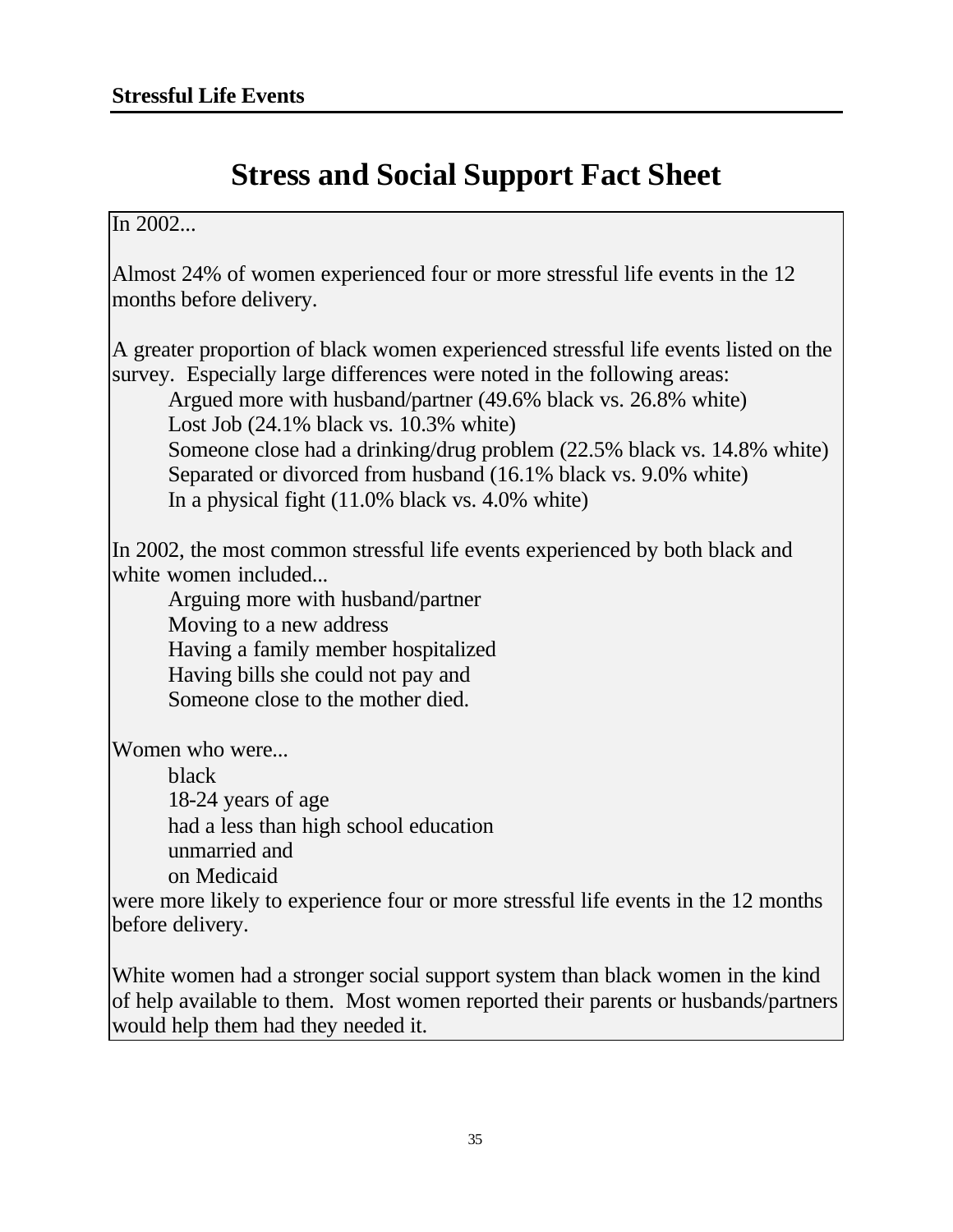

#### **Proportion of Women Who Experienced Stressful Life Events in the Twelve Months Prior to Delivery, 2002**

\*\*Someone close to the woman had a drinking or drug problem.

In 2002, women who were... black 18-24 years of age less than high school educated unmarried and on Medicaid... were more likely to experience four or more stressful life events during the 12 months before delivery compared to women without theses characteristics.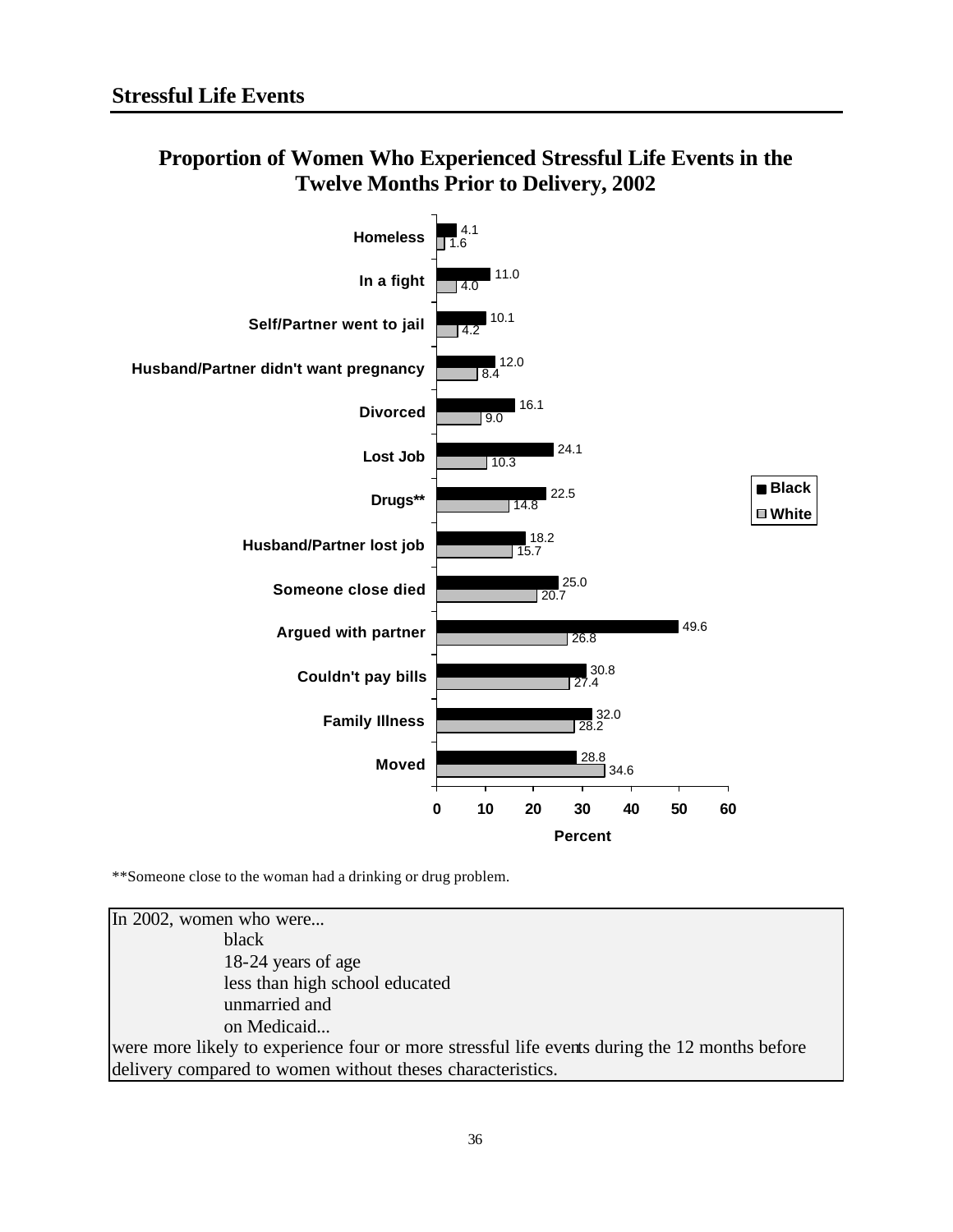| <b>Maternal Characteristics</b>                                                          | 2000<br>percent $(s.e.)^*$                      | 2001<br>percent (s.e.)                           | 2002<br>percent (s.e.)                           |
|------------------------------------------------------------------------------------------|-------------------------------------------------|--------------------------------------------------|--------------------------------------------------|
| <b>Total</b>                                                                             | 19.9(1.6)                                       | 21.4(1.6)                                        | 23.6(1.8)                                        |
| Race<br><b>Black</b><br>White                                                            | 26.2(3.1)<br>16.8(1.8)                          | 27.1(3.0)<br>18.9(2.0)                           | 33.6(3.6)<br>18.0(2.0)                           |
| Age<br>Less than 18<br>18-24<br>$25 - 34$<br>$35 - 55$                                   | 35.6(7.4)<br>27.9(2.9)<br>12.7(2.0)<br>9.4(3.6) | 17.6(6.8)<br>31.4(2.9)<br>14.5(2.1)<br>12.9(4.3) | 26.6(8.3)<br>30.2(3.3)<br>18.4(2.4)<br>21.6(5.6) |
| <b>Education</b><br>Less than High School<br><b>High School</b><br>More than High School | 31.0(4.0)<br>21.1(2.6)<br>12.7(2.2)             | 31.5(4.0)<br>21.1(2.6)<br>15.2(2.3)              | 35.9(4.6)<br>24.9(3.0)<br>16.1(2.4)              |
| <b>Marital status</b><br>Married<br>Other                                                | 11.1(1.6)<br>33.2(3.0)                          | 17.7(2.0)<br>26.7(2.8)                           | 17.6(2.0)<br>32.3(3.3)                           |
| <b>Medicaid</b><br>Yes<br>N <sub>o</sub>                                                 | 29.2(2.5)<br>9.1(1.7)                           | 30.4(2.4)<br>8.9(1.7)                            | 35.8(2.8)<br>8.3(1.7)                            |
| Birthweight***<br>LBW $(<2500 g)$<br>NBW (2500+ g)                                       | 28.0(1.6)<br>19.2(1.7)                          | 26.0(1.7)<br>21.0(1.8)                           | 27.8(1.8)<br>23.1(2.0)                           |

#### **Characteristics of Women Experiencing High Levels of Stress\*\*, 2000-2002**

\* Standard Error

\*\* High Levels of Stress categorized as more than three stressful life events

**\*\*\*Note:** In 2002, the Very Low Birth Weight and Low Birth Weight strata had response rates that fell short of the 70% rate that PRAMS has regarded as the epidemiologically valid threshold. Analyses specific to these strata will result in potentially biased estimates.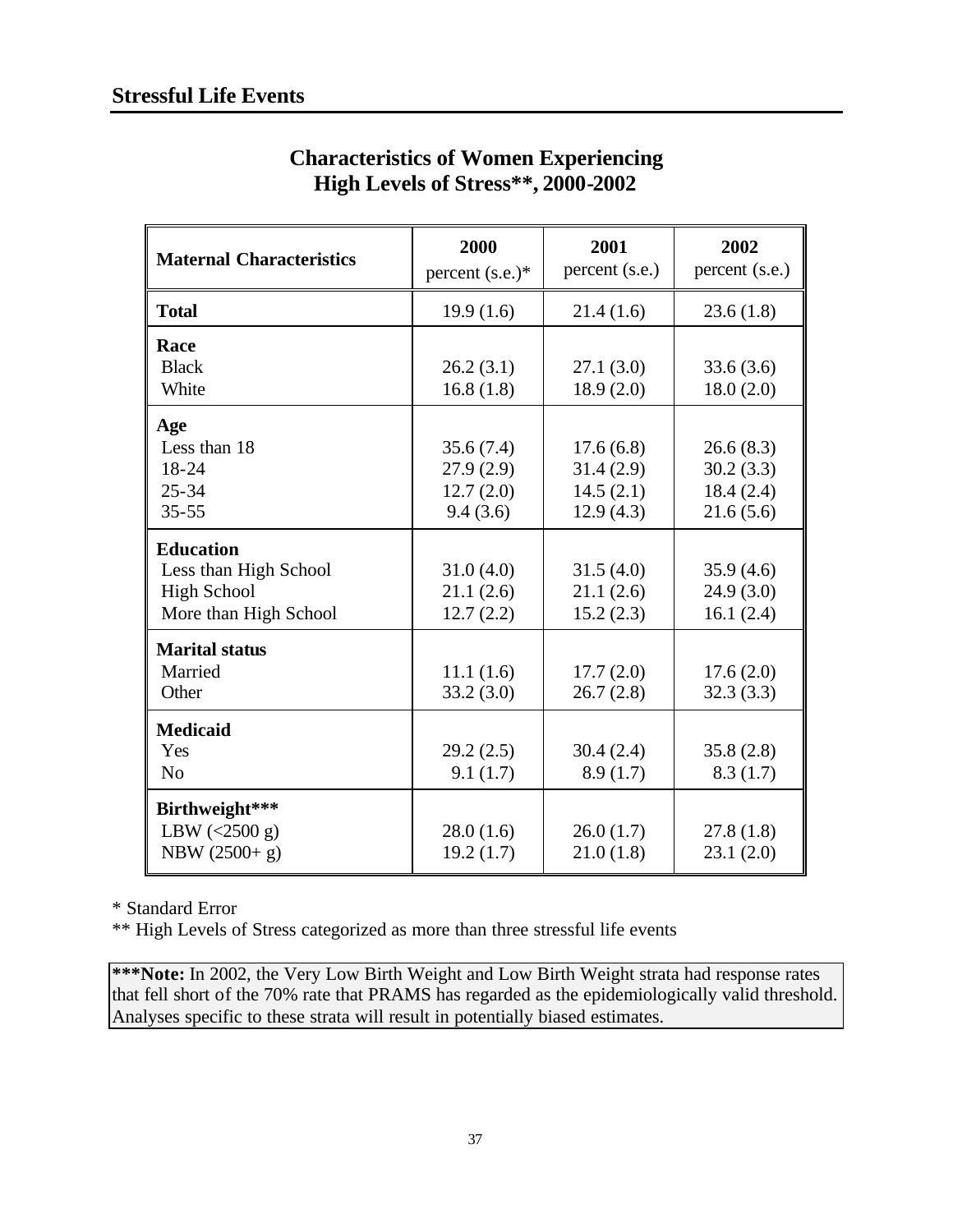

**Proportion of Women Who Would Have Had Help if Needed During Pregnancy, 2002**

For the majority, more white women would have had help if needed during their pregnancy. This is especially true in the areas of... Helping with chores Finding a job and Needing money.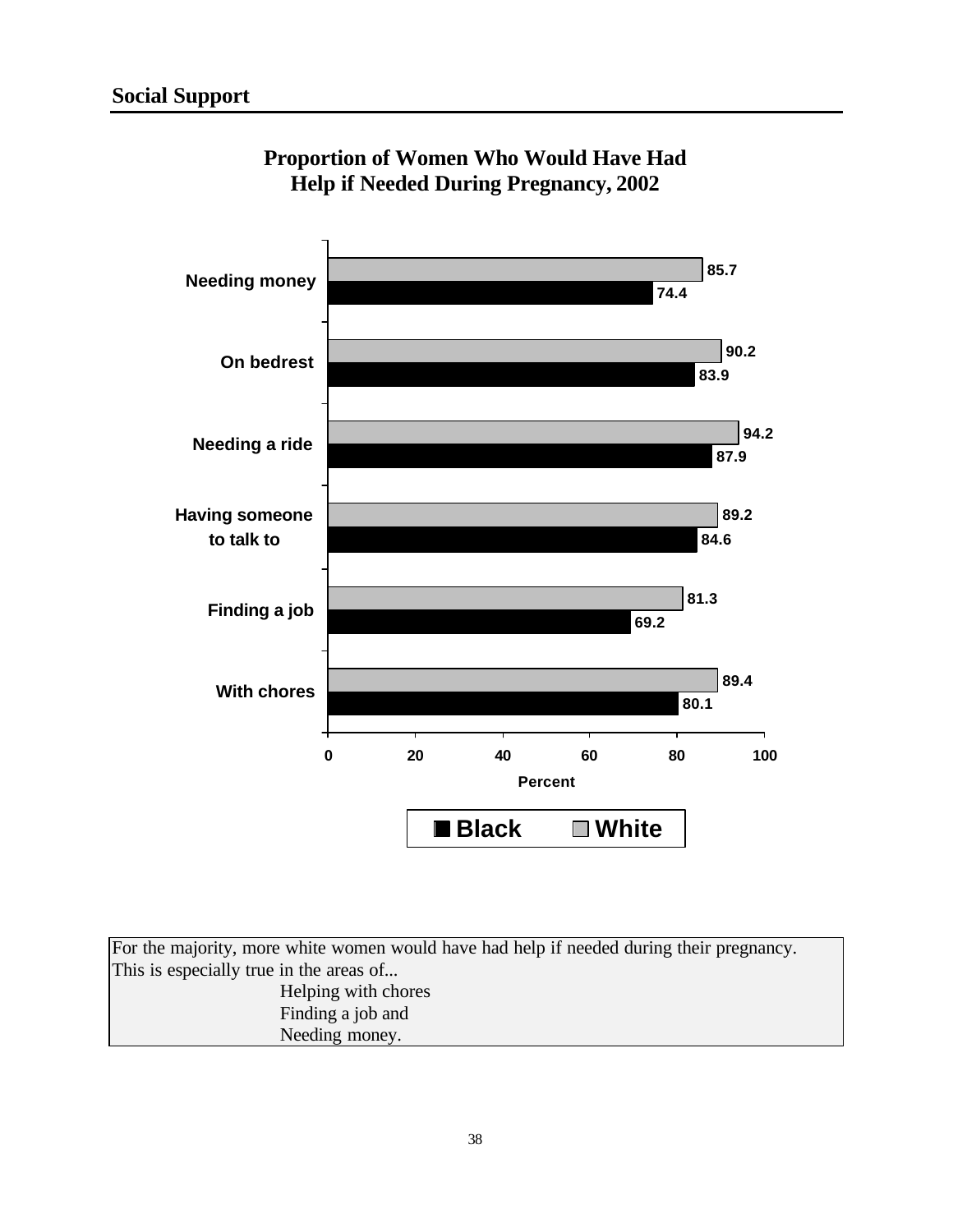

## **Sources of Help During Pregnancy, 2002**

| In 2002, the top three sources of help among both black and white women were |  |
|------------------------------------------------------------------------------|--|
| Parents                                                                      |  |
| Husband or partner and                                                       |  |
| Other family member or relative.                                             |  |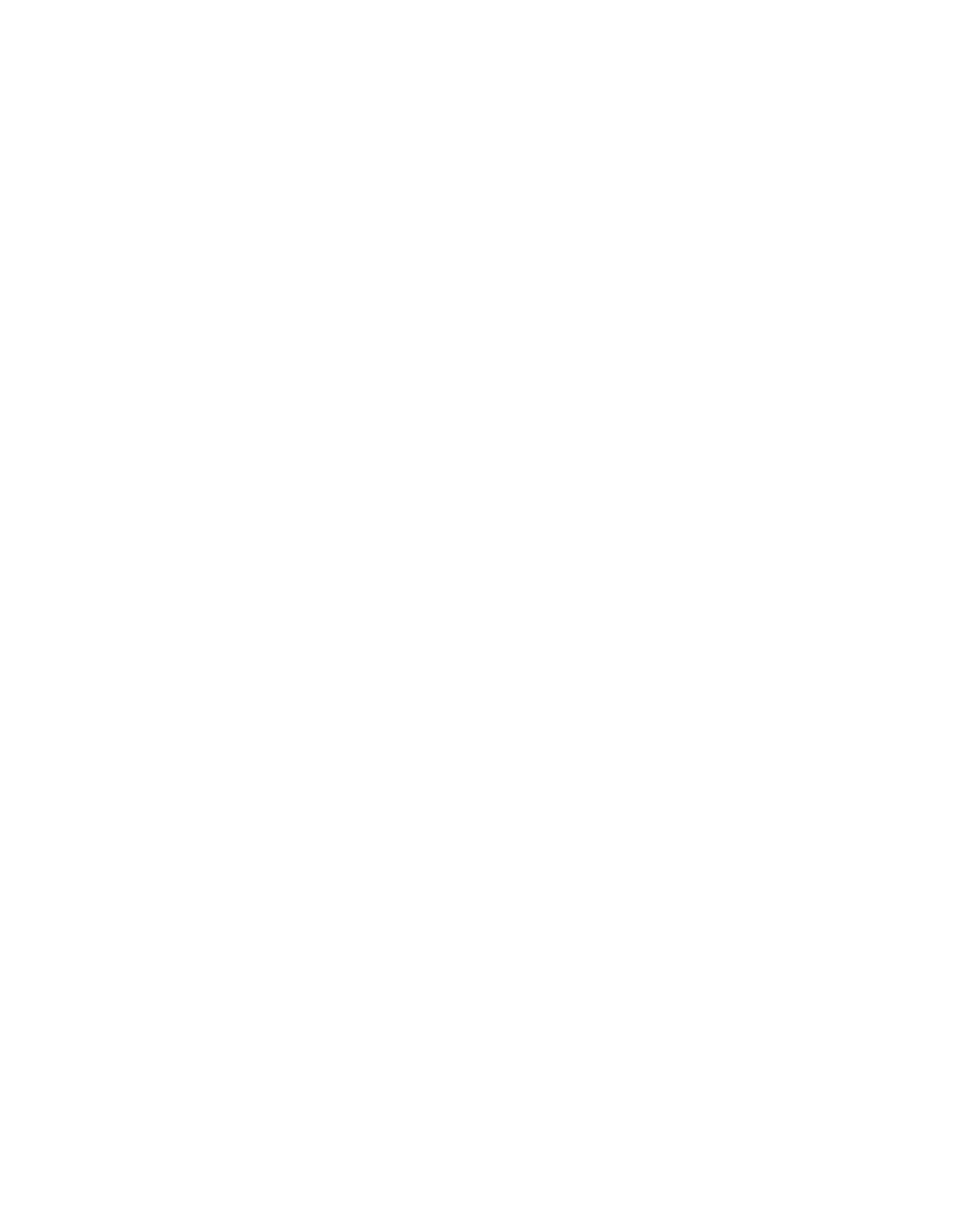# **Physical Abuse Fact Sheet**

#### In 2002...

7.3% of women were physically abused by someone before they became pregnant and 6.3% of women were physically abused by someone during their pregnancy.

The majority of women who were victims of physical abuse before and/or during pregnancy were abused by their husband or partner.

In 2002, women who reported partner abuse during pregnancy were more likely to be...

> black less than 18 years old unmarried have less than a high school education and on Medicaid.

During the years of 1993-2001, the percentage of women delivering liveborn infants that were physically abused during pregnancy by their husband or partner decreased from 5.3% to 3.1%. In 2002, the rate of partner abuse during pregnancy in SC **increased** back up to 5.7%.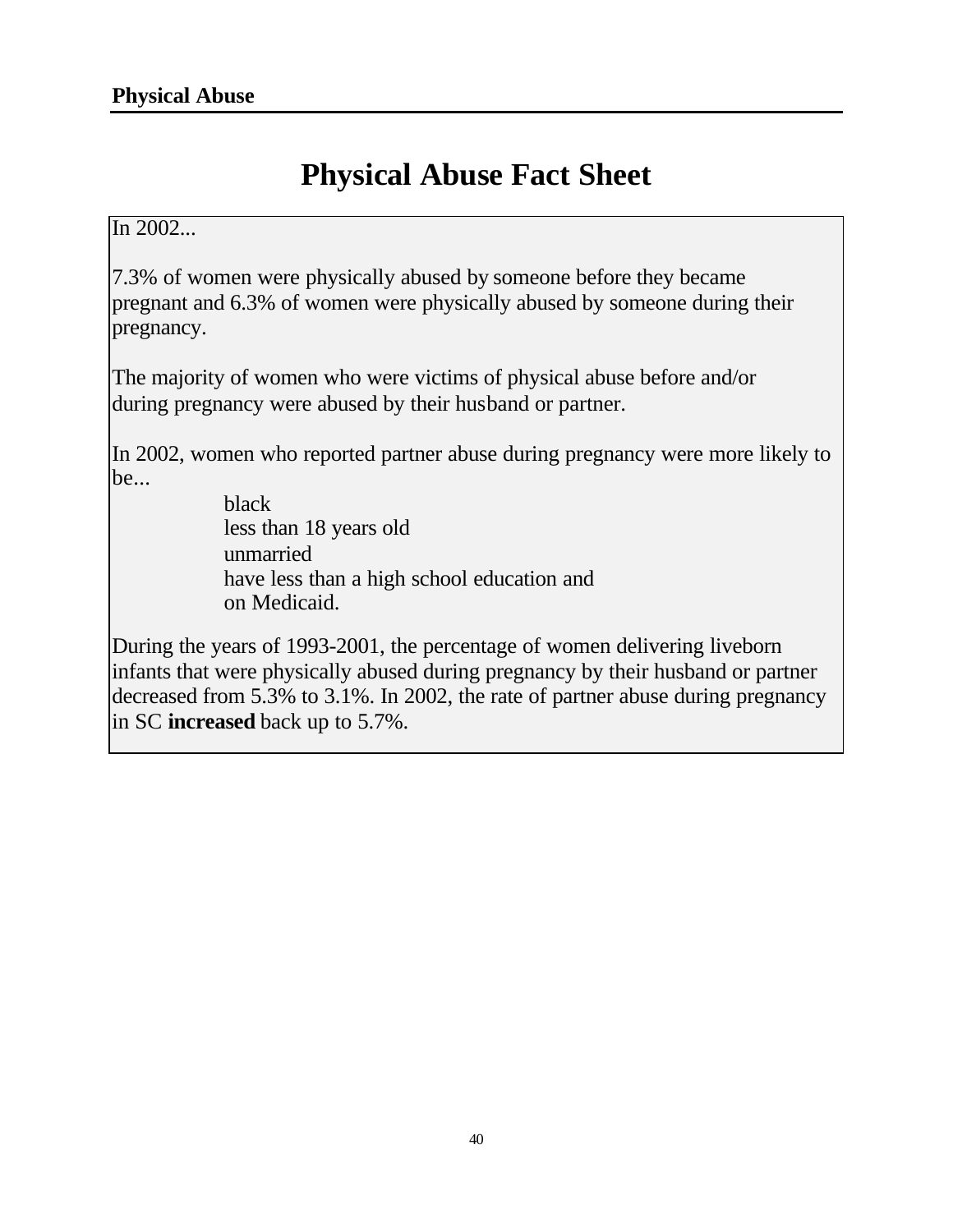

**Percent of Women Who Were Physically Abused by Husband/Partner During Pregnancy, 1993-2002**

Between the years of 1993 and 2001, the rate of physical abuse by husband or partner during the pregnancy decreased from 5.3% in 1993 to 3.1% in 2001. In 2002, the rate increased to 5.7%.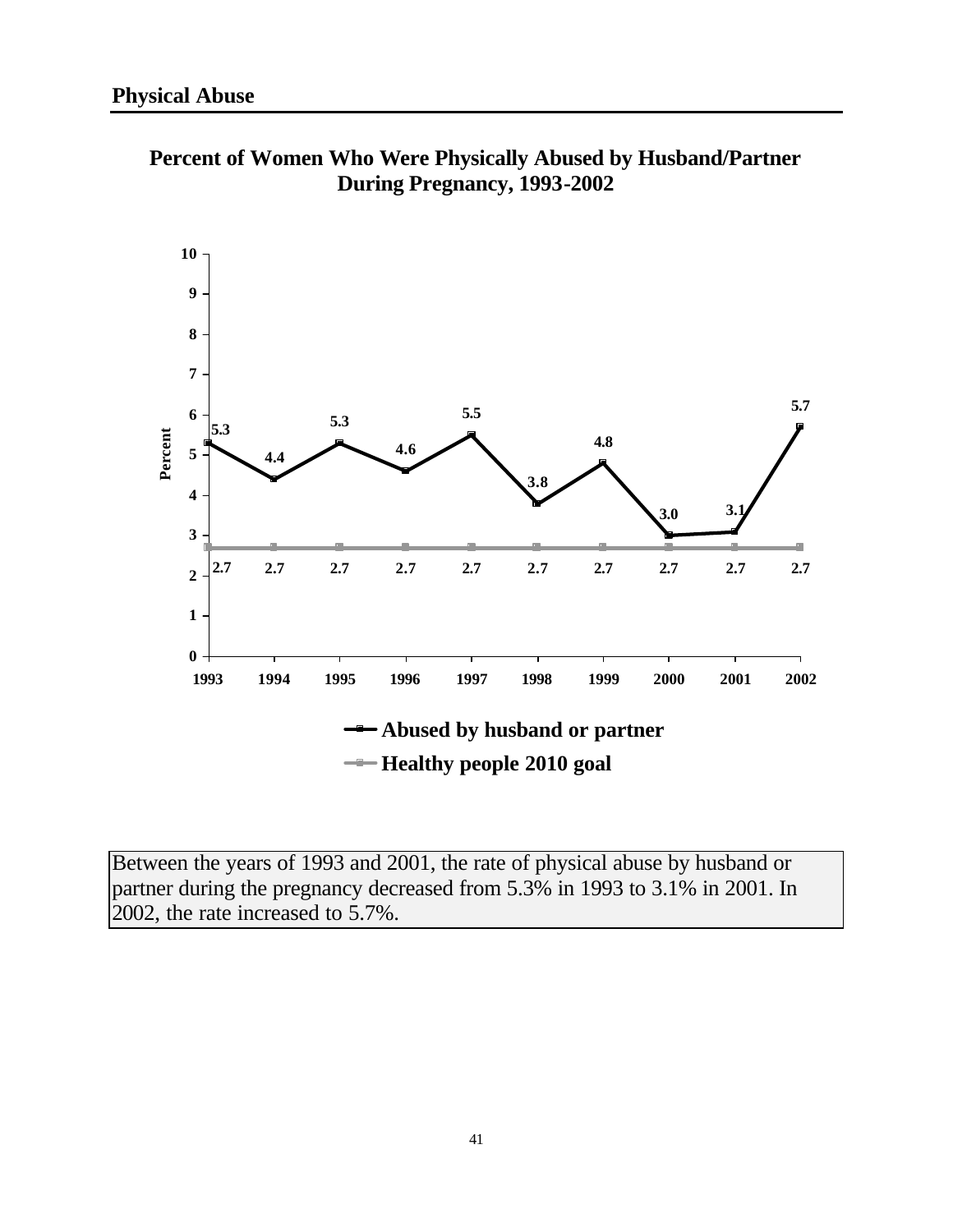|                                  | <b>Characteristics of Women Who Were Physically Abused during Pregnancy</b> |
|----------------------------------|-----------------------------------------------------------------------------|
| by Husband or Partner, 2000-2002 |                                                                             |

|                                 | 2000               | 2001           | 2002           |
|---------------------------------|--------------------|----------------|----------------|
| <b>Maternal Characteristics</b> | percent $(s.e.)^*$ | percent (s.e.) | percent (s.e.) |
| <b>Total</b>                    | 3.0(0.7)           | 3.1(0.7)       | 5.7(1.1)       |
| Race                            |                    |                |                |
| <b>Black</b>                    | 4.1(1.3)           | 5.7(1.6)       | 8.9(2.2)       |
| White                           | 2.4(0.7)           | 1.8(0.7)       | 4.3(1.2)       |
| Age                             |                    |                |                |
| Less than 18                    | 6.7(3.8)           | 6.0(4.6)       | 18.8(7.9)      |
| 18-24                           | 4.1(1.2)           | 4.3(1.3)       | 8.4(2.1)       |
| $25 - 34$                       | 2.0(0.9)           | 2.4(0.9)       | 2.7(1.0)       |
| $35 - 55$                       | 0.7(0.3)           | 0.2(0.1)       | 2.9(2.5)       |
| <b>Education</b>                |                    |                |                |
| Less than High School           | 5.7(1.9)           | 7.0(2.2)       | 14.3(3.6)      |
| <b>High School</b>              | 2.9(1.0)           | 2.4(0.9)       | 6.8(1.8)       |
| More than High School           | 1.2(0.7)           | 1.6(0.8)       | 0.5(0.4)       |
| <b>Marital status</b>           |                    |                |                |
| Married                         | 1.7(0.7)           | 2.5(0.8)       | 3.1(0.9)       |
| Other                           | 5.0(1.3)           | 4.1(1.2)       | 9.6(2.2)       |
| <b>Medicaid</b>                 |                    |                |                |
| Yes                             | 5.1(1.2)           | 5.0(1.2)       | 10.0(1.8)      |
| N <sub>o</sub>                  | 0.6(0.4)           | 0.5(0.4)       | 0.4(0.4)       |
| Birthweight**                   |                    |                |                |
| VLBW (<1500 g)                  | 4.8(0.5)           | 5.8(0.5)       | 6.5(0.7)       |
| MLBW (1500-2499 g)              | 7.6(1.2)           | 5.8(1.1)       | 4.7(1.0)       |
| NBW $(2500+ g)$                 | 2.6(0.7)           | 2.9(0.8)       | 5.8(1.2)       |

\*Standard Error

**\*\*Note:** In 2002, the Very Low Birth Weight and Low Birth Weight strata had response rates that fell short of the 70% rate that PRAMS has regarded as the epidemiologically valid threshold. Analyses specific to these strata will result in potentially biased estimates.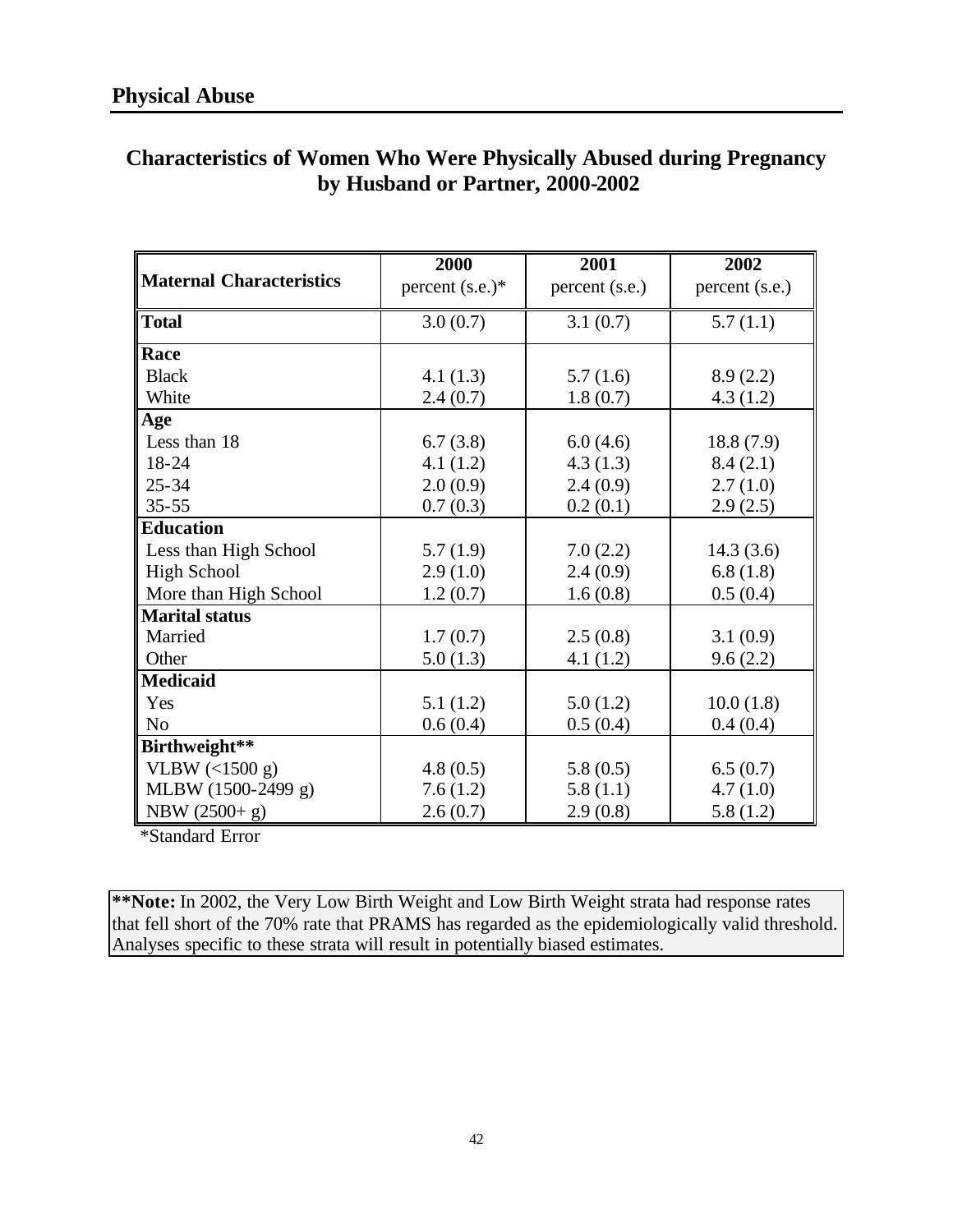

### **Physical Abuse Before and During Pregnancy by Perpetrator, 2002**

In 2002, the women in our sample were more likely to be abused before and during their pregnancy by their husband or partner than by anyone else.

In general, more women were physically abused before pregnancy than during pregnancy.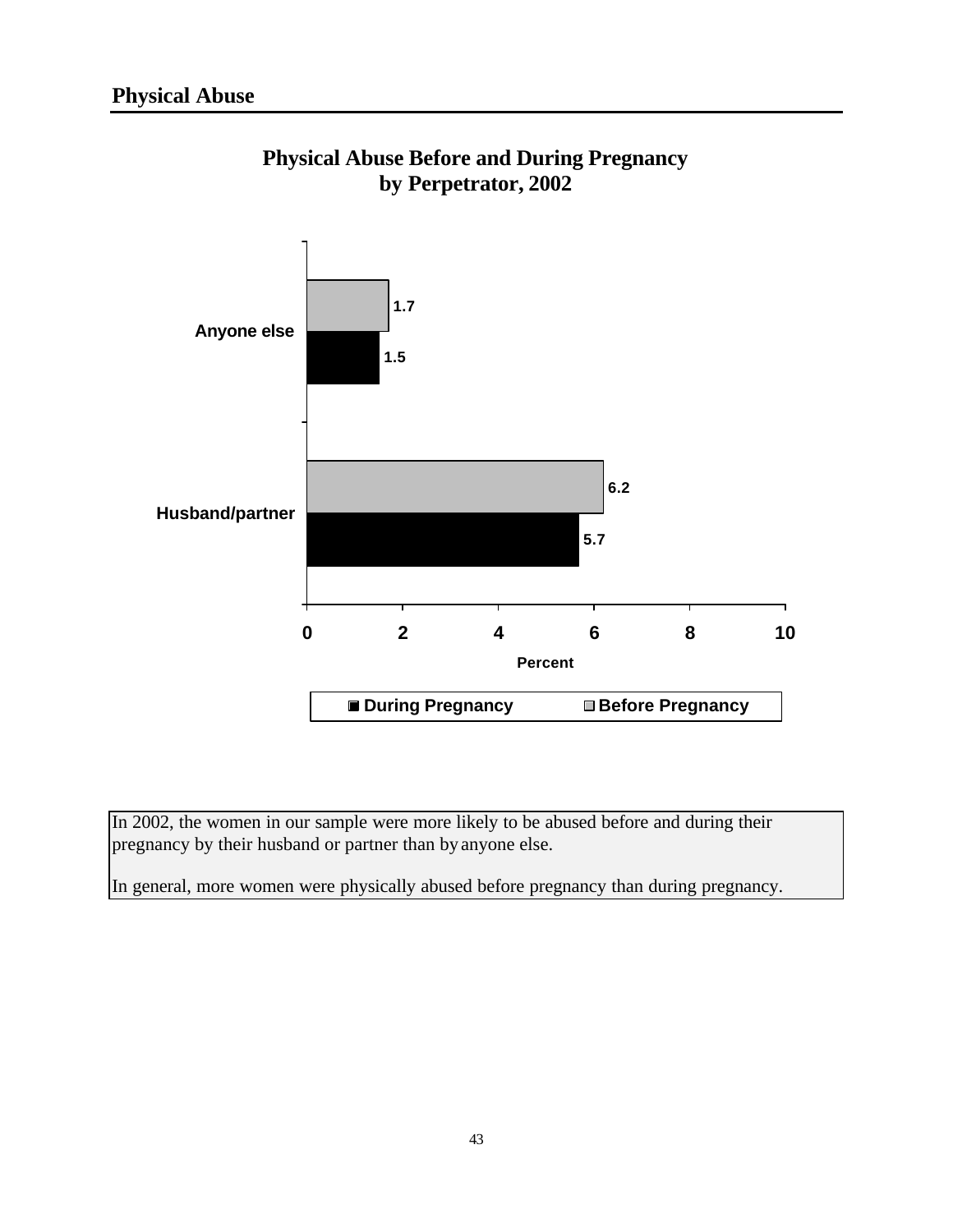# **Maternal Health Fact Sheet**

Between the years of 2000-2002...

The proportion of women hospitalized during pregnancy, before delivery, has remained fairly steady at about 19%.

The majority of women who were hospitalized during pregnancy stayed less than one day (61.1%). However, 6.0% were hospitalized for more than seven days.

In 2002, the three most common problems during pregnancy were preterm or early labor, severe nausea, vomiting or dehydration and high blood pressure (including preeclamsia or toxemia).

The mean hospital stay for mothers after delivery increased from 2.5 nights in 1999 to 3.1 nights in 2002.

Length of hospital stay after delivery varied by maternal race and Medicaid status. In 2002, women who were black (3.4 nights) or on Medicaid (3.2 nights) stayed slightly longer in the hospital than those who were white (2.9 nights) or not on Medicaid (2.9 nights).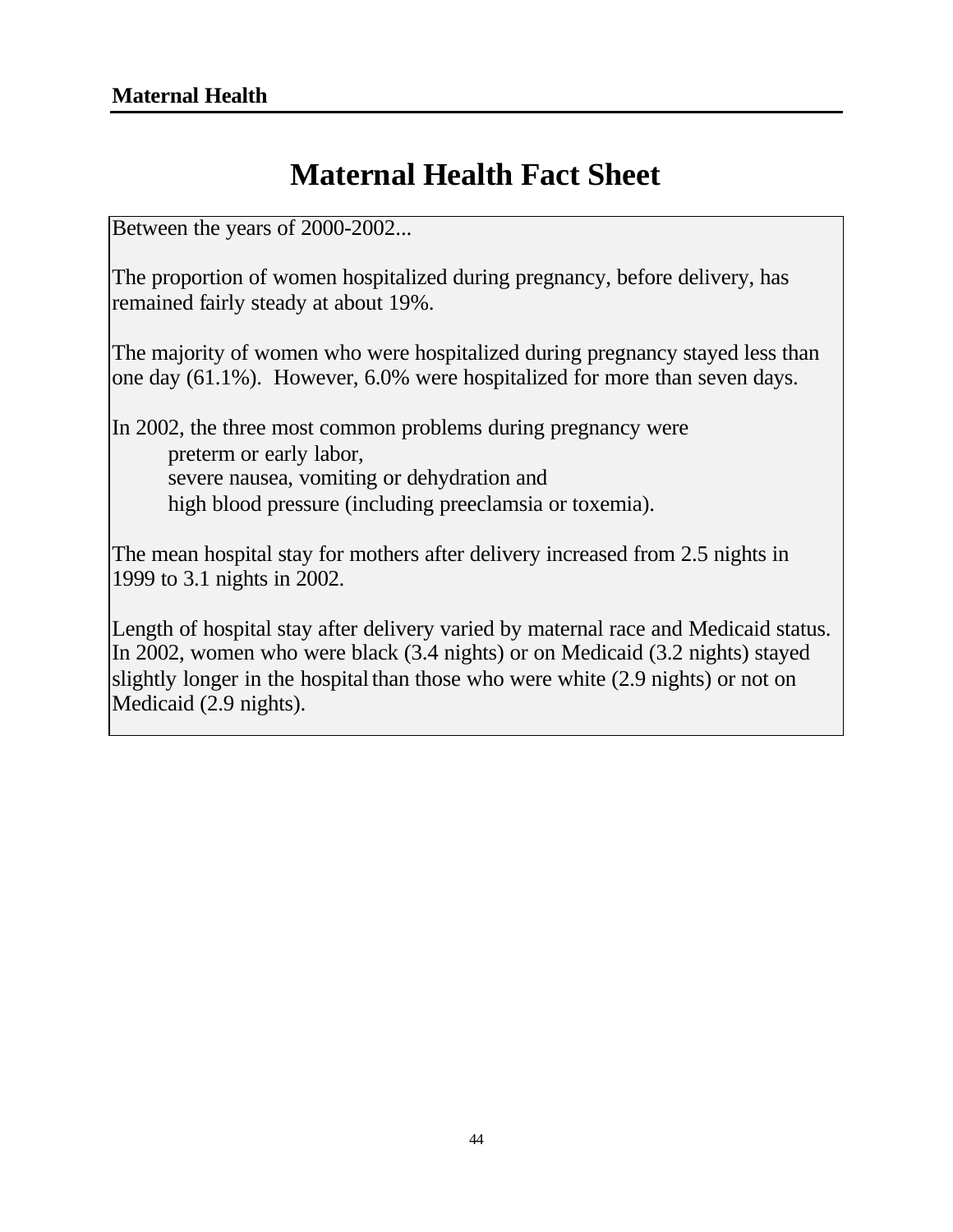

#### **Maternal Problems During Pregnancy, 2002**

Overall, in 2002 fewer women reported experiencing any of these problems during pregnancy than in prior years. In 2002, the three most common problems during pregnancy were preterm or early labor, severe nausea, vomiting or dehydration and high blood pressure (including preeclamsia or toxemia) or retained water (edema).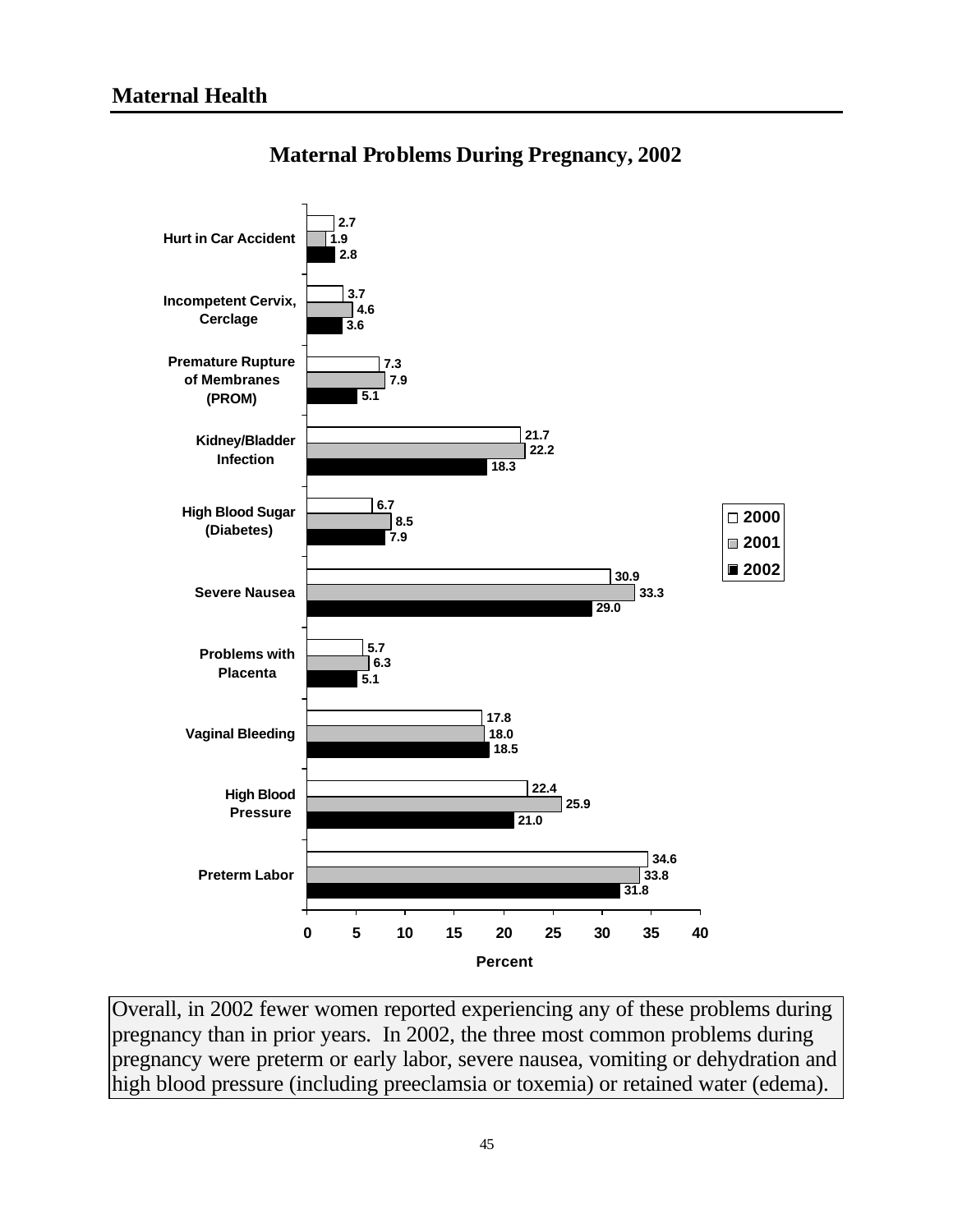

**Proportion of Women Who Were Hospitalized At Least One Night During Pregnancy, 1993-2002**

In 2002, 18.9% of women were hospitalized for at least one night during pregnancy before giving birth.

**Length of Maternal Hospitalizations During Pregnancy, 2002**



The majority of women who were hospitalized during pregnancy stayed less than one day (61.1%). However, 6.0% were hospitalized for more than seven days.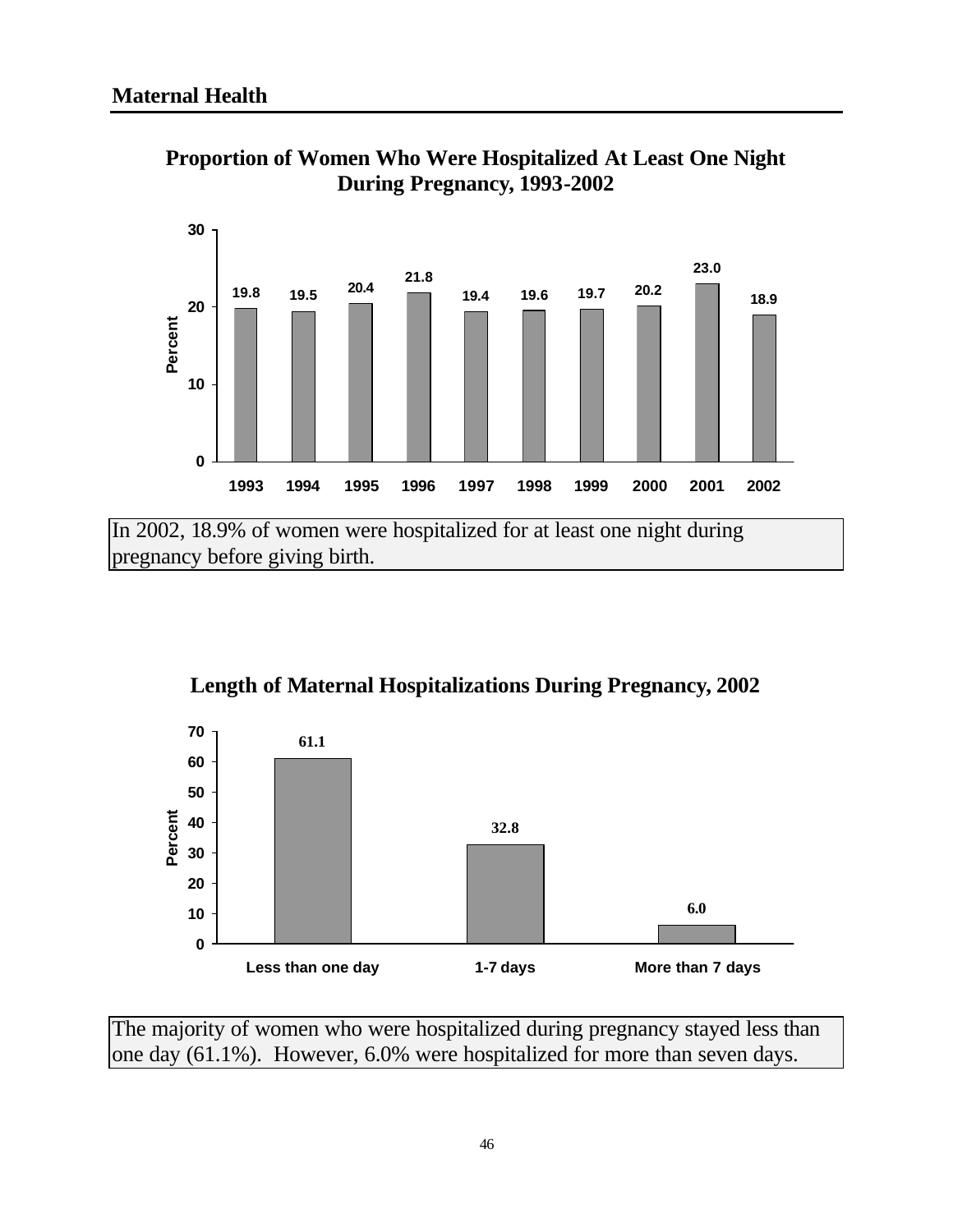

**Average Hospital Stay After Delivery (Number of Nights), 1993-2002**

The average number of nights mothers spent in the hospital after delivery has increased from 2.5 nights in 1993 to 3.1 nights in 2002.

In 2002, length of hospital stay did not differ significantly by most maternal characteristics with the exception of maternal race and Medicaid status. In 2002, women who were black (3.4 nights) or on Medicaid (3.2 nights) stayed slightly longer in the hospital than those who were white (2.9 nights) or not on Medicaid (2.9 nights).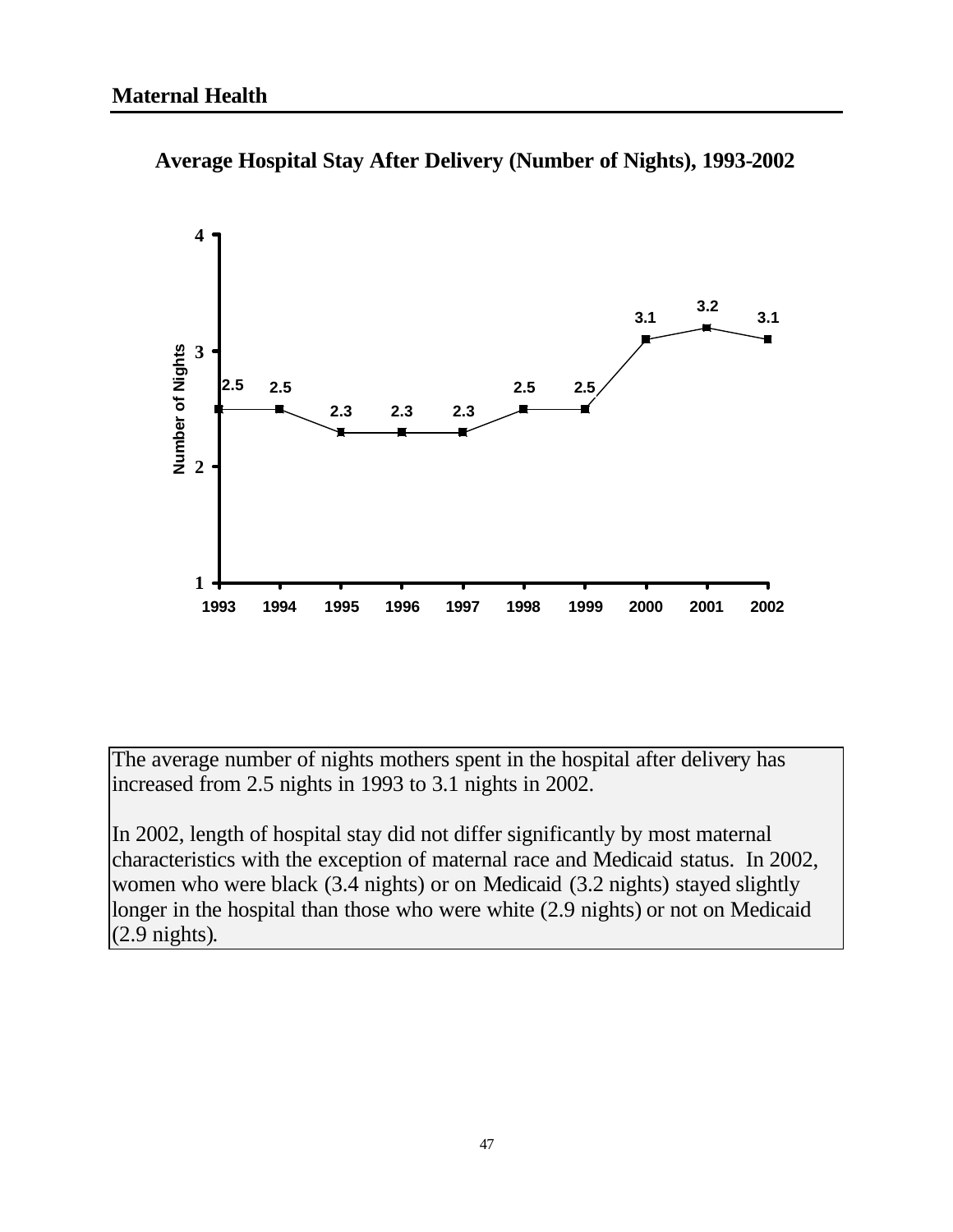# **Infant Health Fact Sheet**

Between the years of 1993-2002...

The majority of all infants (80.9%) stayed in the hospital between 1-3 days after delivery. Among infants who were placed in an intensive care unit (ICU), over one half (55.4%) stayed in the hospital for six days or more after delivery.

The proportion of LBW infants that stayed in an ICU decreased from 54.6% in 1993 to a low of 42.4% in 1996, but jumped up to 49.1% in 2002.

In 2002...

Babies were more likely to have longer hospital stays if they were born to mothers who were

Black on Medicaid younger than 18 years of age unmarried and had less than a High School education.

The private doctor, hospital clinic, and the health department were the most common sources of well baby care.

99.2% of all women took their babies in for at least one well baby care visit within the first 4 to 6 months after delivery.

In 2002, 12.8% of infants were exposed to smoke on a daily basis, which is an increase of 39% from 1999 (9.2%). And 2.8% of infants were exposed to smoke for four or more hours a day, which has decreased from 4.6% in 1999.

The proportion of mothers putting their babies to sleep on their backs, the recommended sleeping position, increased greatly from 25.8% in 1996 to 55.9% in 2002.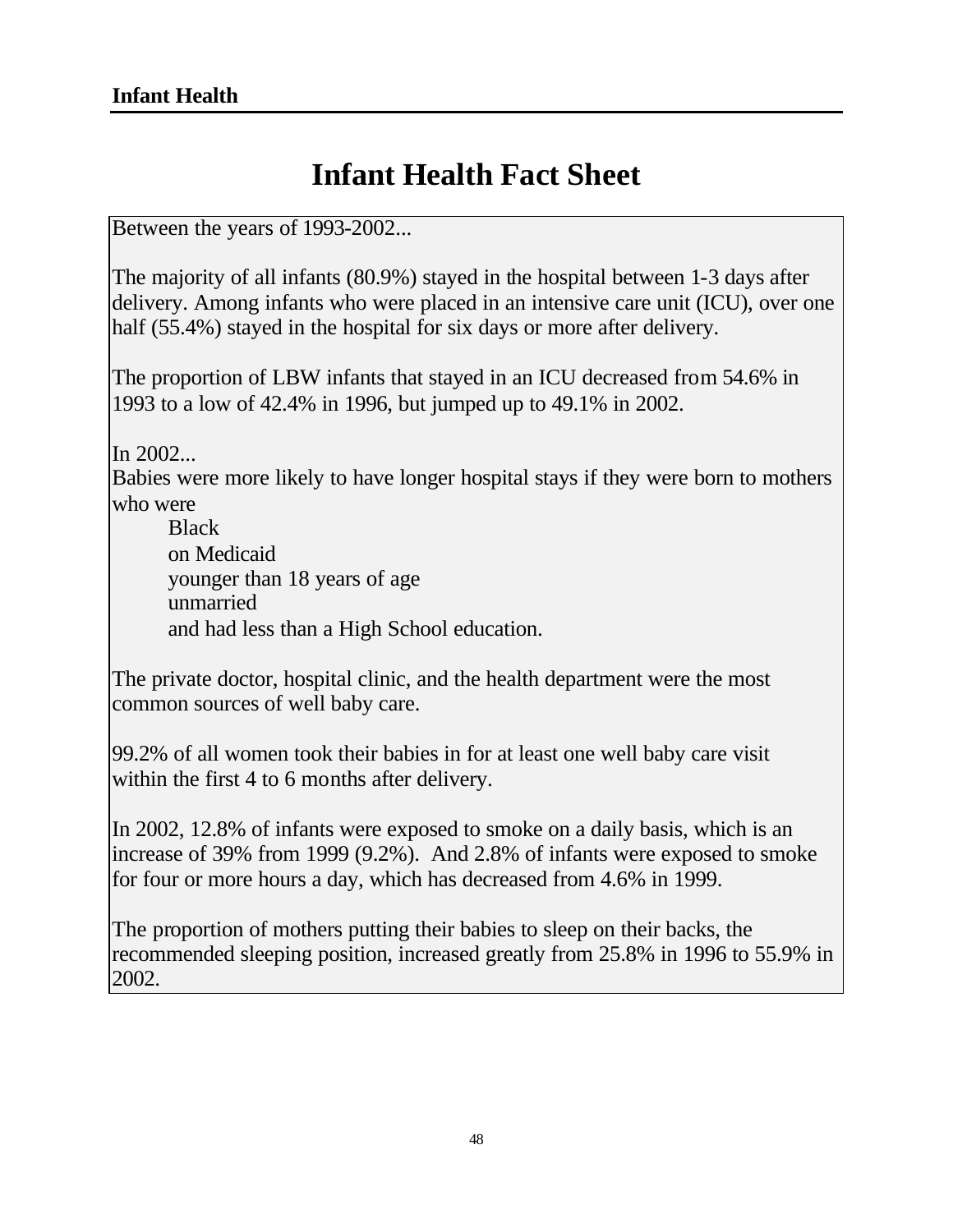

**Number of Nights Infants Stayed in Hospital After Delivery, 2002**

Among the infants who stayed in the Intensive Care Unit, over half stayed in the hospital six days or more. Excluding infants who stayed in the Intensive Care Unit, over 60% of the infants stayed in the hospital between 24-48 hours.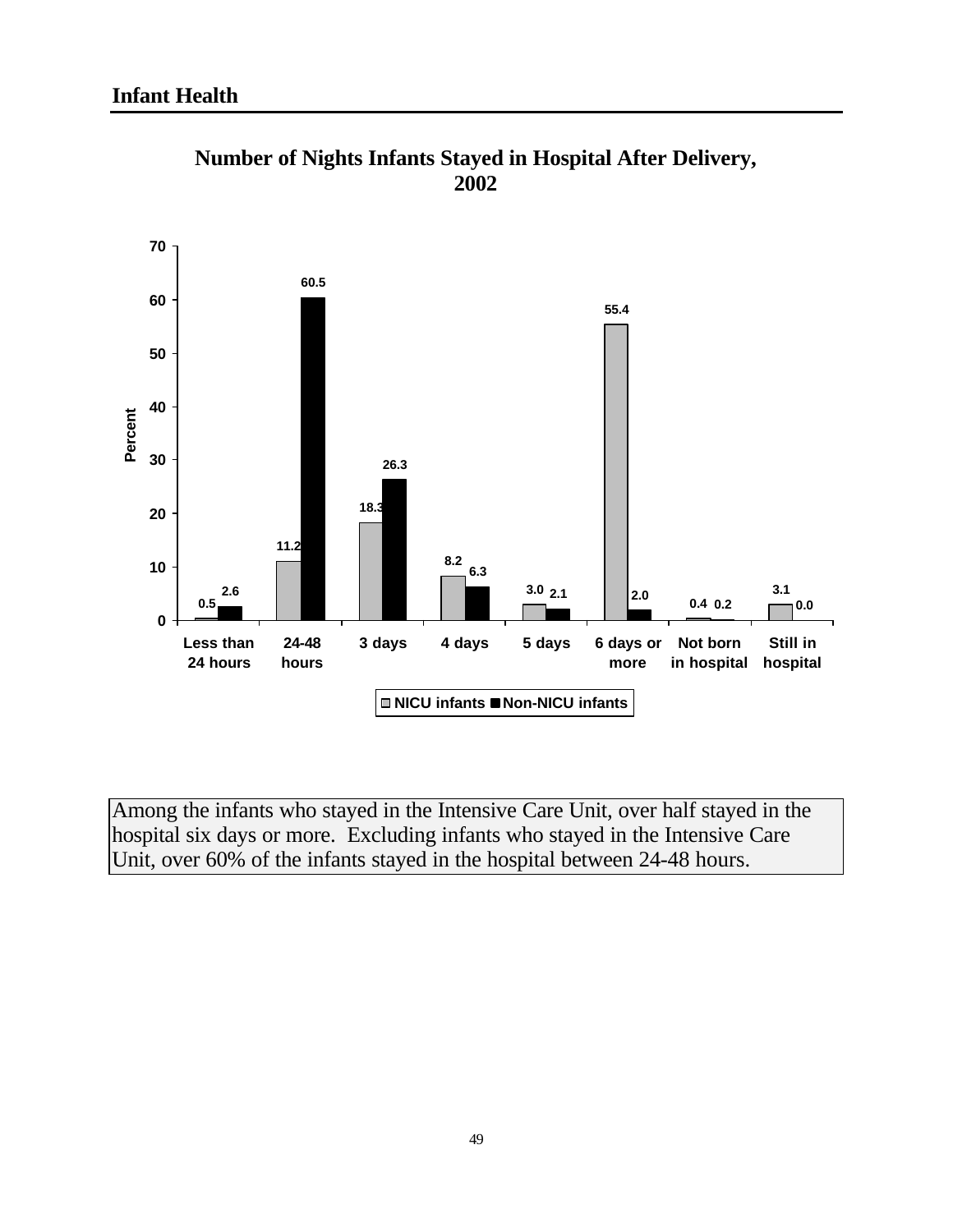

**Proportion of Infants Who Stayed in an Intensive Care Unit by Birthweight\*, 1993-2002**

From 1993 through 2002, the proportion of LBW infants who stayed in the intensive care unit (ICU) fluctuated between 55.5% and 42.4% . The proportion of NBW infants who stayed in the ICU fluctuated between 5.3% and 8.5% during the years of 1993-2002, with highest value 8.5% in 2000.

**\*Note:** In 2002, the Very Low Birth Weight and Low Birth Weight strata had response rates that fell short of the 70% rate that PRAMS has regarded as the epidemiologically valid threshold. Analyses specific to these strata will result in potentially biased estimates.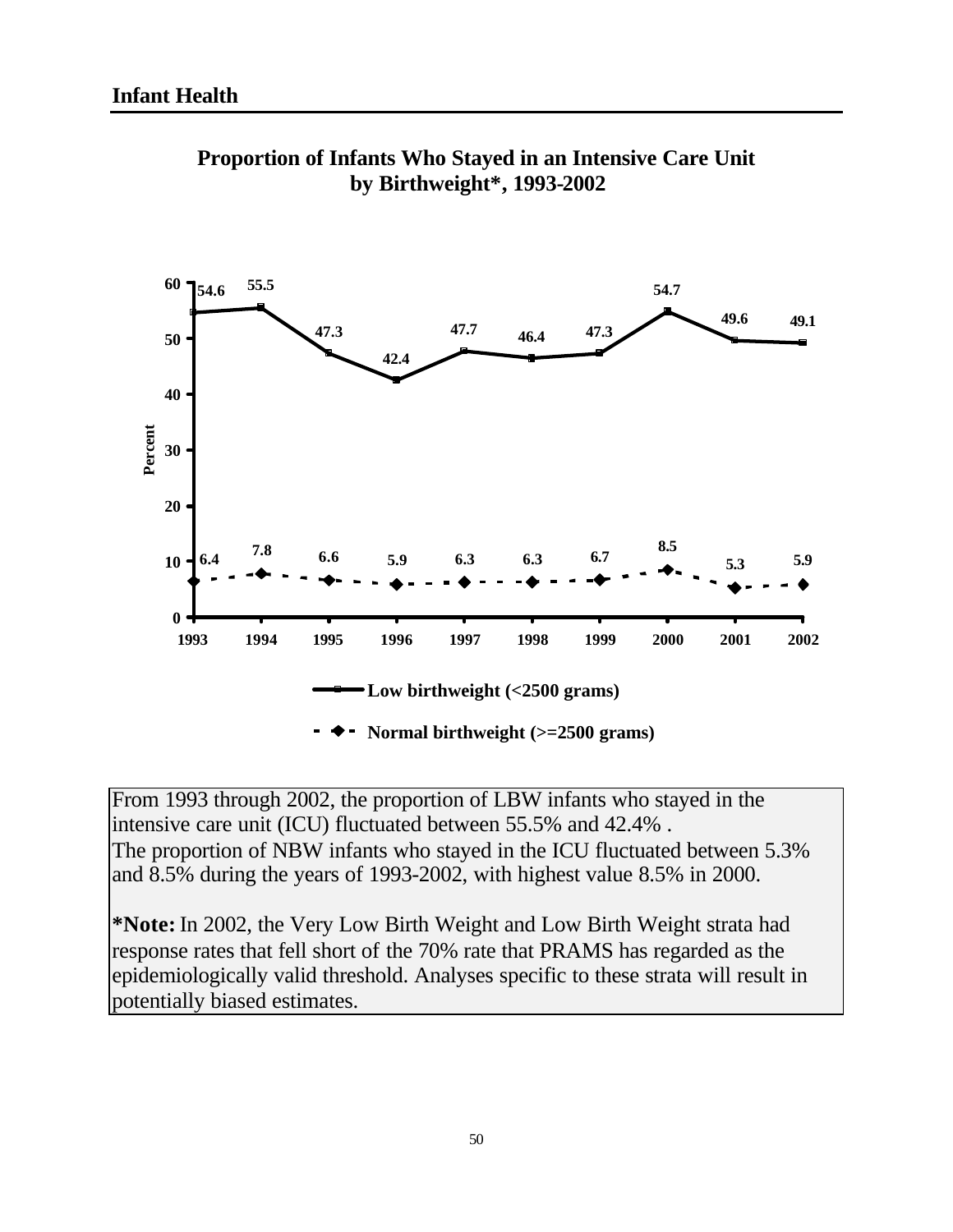| <b>Maternal</b>        | 2000               | 2001           | 2002           |
|------------------------|--------------------|----------------|----------------|
| <b>Characteristics</b> | percent $(s.e.)^*$ | percent (s.e.) | percent (s.e.) |
| <b>Total</b>           | 38.4(1.9)          | 42.6(2.0)      | 42.0(2.1)      |
| <b>Race</b>            |                    |                |                |
| <b>Black</b>           | 49.9(3.6)          | 46.6(3.4)      | 44.7 (3.7)     |
| White                  | 32.4(2.3)          | 39.3(2.5)      | 40.3(2.6)      |
| Age                    |                    |                |                |
| Less than 18           | 51.6(8.1)          | 33.2(8.2)      | 49.2 (9.5)     |
| 18-24                  | 40.2(3.2)          | 41.8(3.1)      | 43.8(3.6)      |
| $25 - 34$              | 33.9(2.8)          | 42.6(2.9)      | 38.5(2.9)      |
| $35 - 55$              | 42.1(6.0)          | 50.8(6.6)      | 48.9 (6.9)     |
| <b>Education</b>       |                    |                |                |
| Less than High School  | 46.5(4.4)          | 46.7(4.4)      | 43.6(4.8)      |
| <b>High School</b>     | 39.5(3.2)          | 41.7(3.1)      | 39.9(3.5)      |
| More than High School  | 32.7(2.9)          | 41.1(3.2)      | 42.7(3.2)      |
| <b>Marital status</b>  |                    |                |                |
| Married                | 31.7(2.4)          | 39.2(2.5)      | 40.5(2.6)      |
| Other                  | 48.6(3.2)          | 47.4 (3.2)     | 44.2 (3.5)     |
| <b>Medicaid</b>        |                    |                |                |
| Yes                    | 44.4 (2.7)         | 45.2(2.6)      | 45.6(2.9)      |
| N <sub>o</sub>         | 31.5(2.7)          | 38.8 (3.0)     | 37.4(3.0)      |

### **Characteristics of Women Who Stayed in the Hospital for More Than 48 Hours after Delivery, 2000-2002**

\* Standard Error

In 2002, babies of mothers who were black, on Medicaid, younger than 18 years of age, unmarried and had less than a High School education were more likely to remain in the hospital for more than two days after delivery.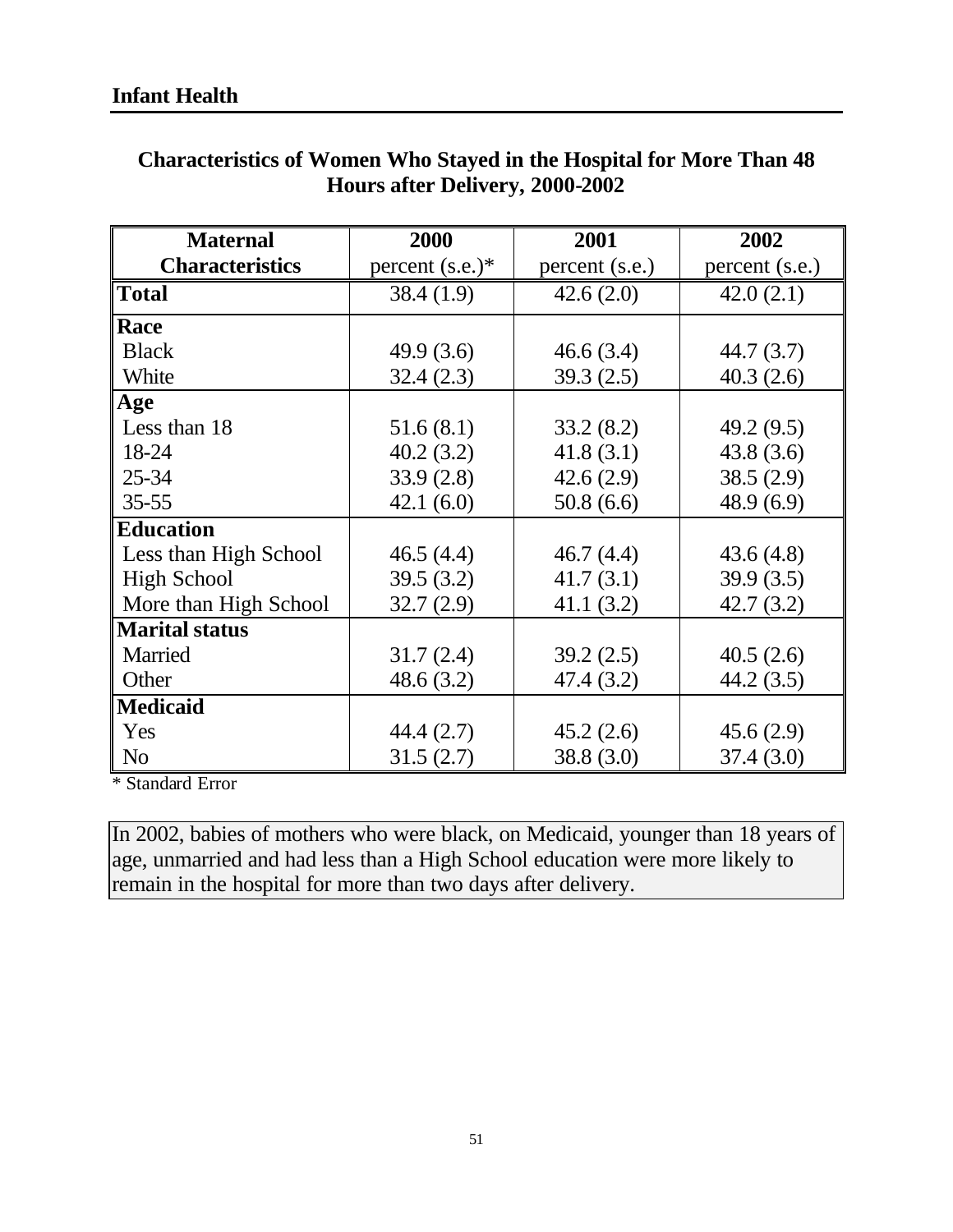

#### **Sources of Well Baby Care, 2000-2002**

The top three sources of well baby care in 2002 were... Private Doctor/ HMO Clinic (79.4%) Hospital Clinic (6.3%) Health Department Clinic (5.1%).

In 2002, only 0.8% of women had not taken their babies in for well baby care within 6 months of delivery.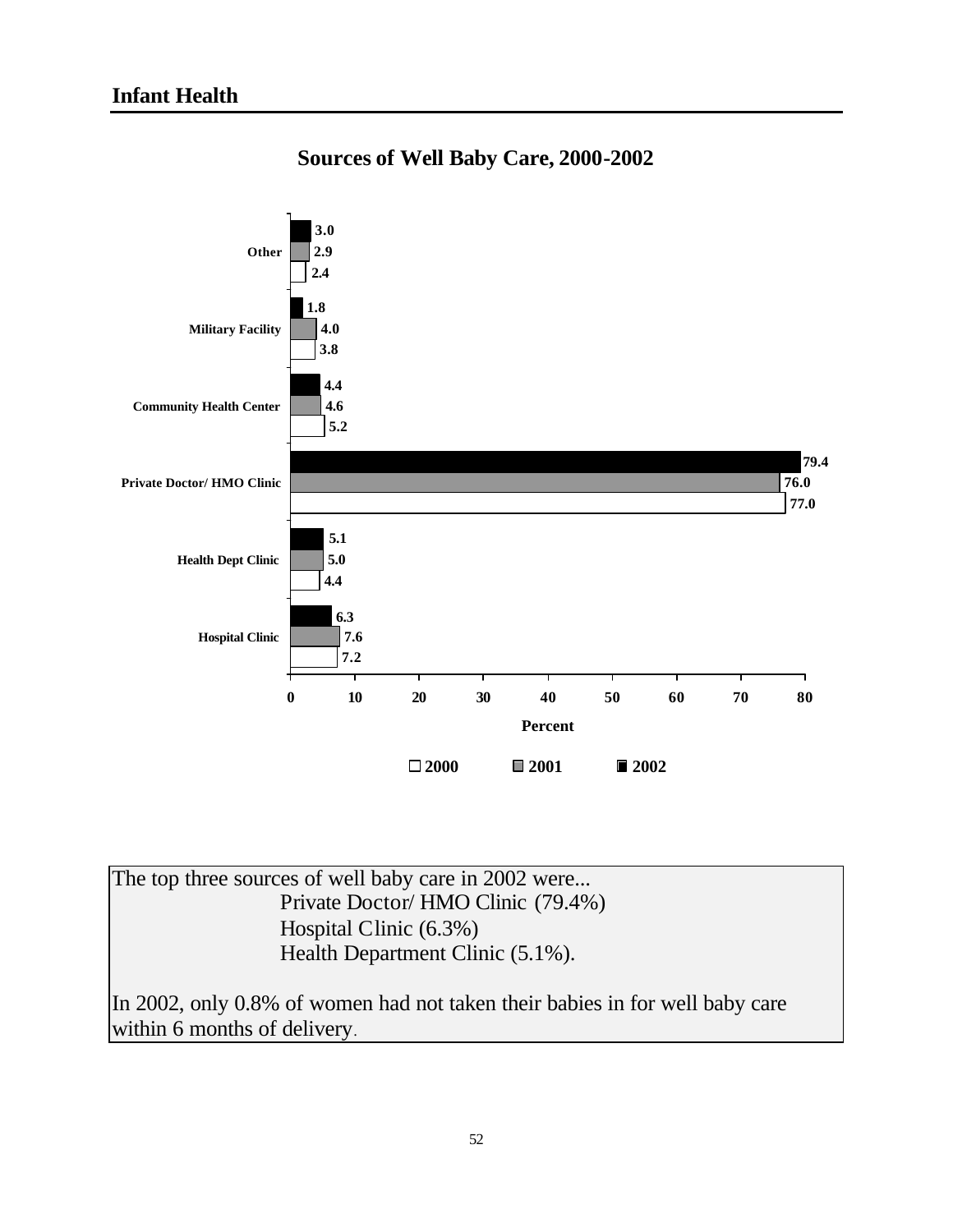

**Proportion of Infants Exposed to Smoke Daily, 2002**

The proportion of infants exposed to smoke on a daily basis increased from 9.2% in 1999 to 12.8% in 2002.

The proportion of infants exposed to smoke for 4 or more hours daily has decreased from 4.6% in 1999 to 2.8 % in 2002.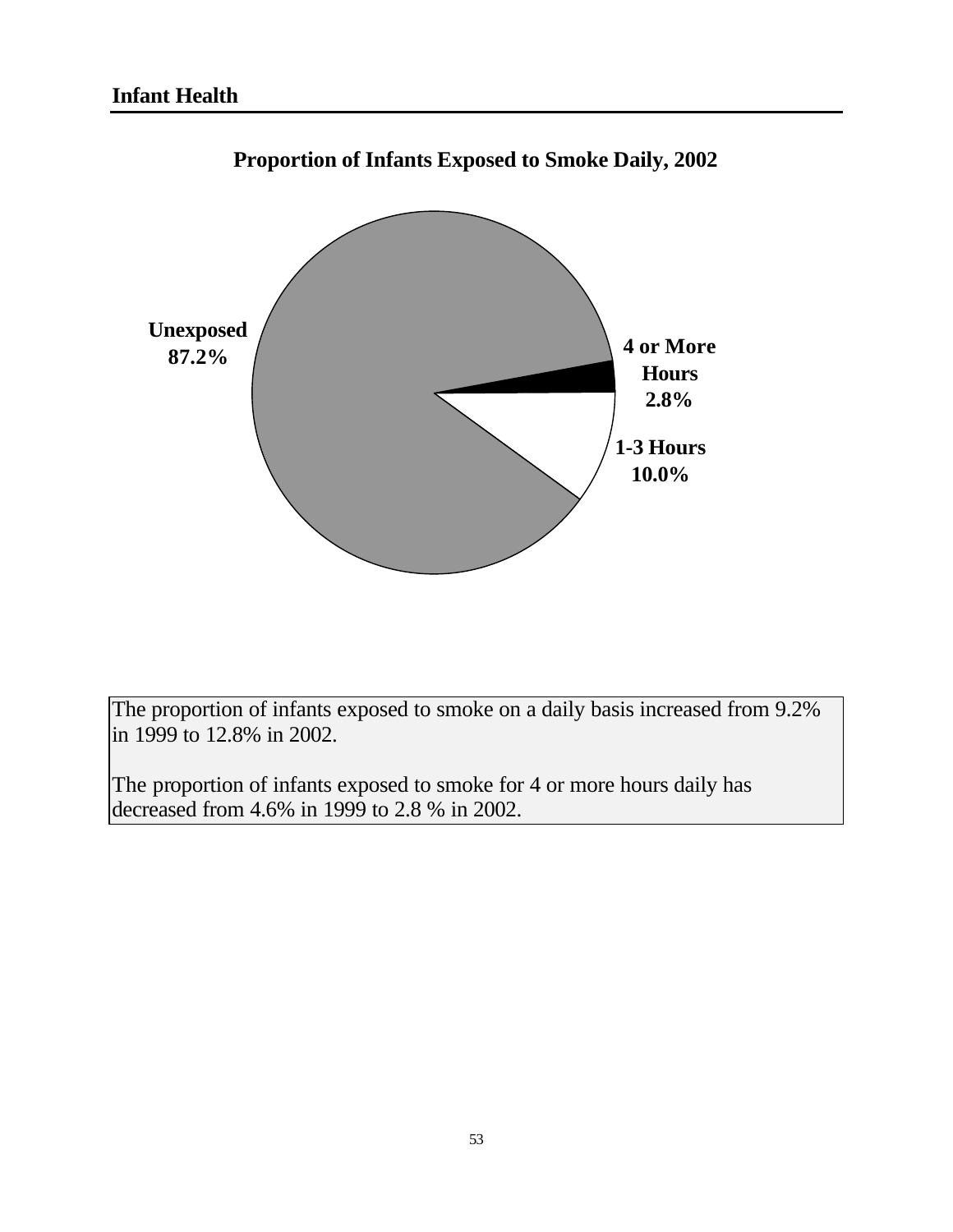

**Infant Sleep Position, 1996-2002**

Infant sleeping positions changed dramatically during the years 1996 through 2002. In 1996, the majority of infants were put to sleep on their sides (43.8%), with back sleeping position being the least common (25.8%). The proportion of infants put to sleep on their backs, which is the RECOMMENDED sleeping position, has greatly increased from 25.8% in 1996 to 55.9 % in 2002.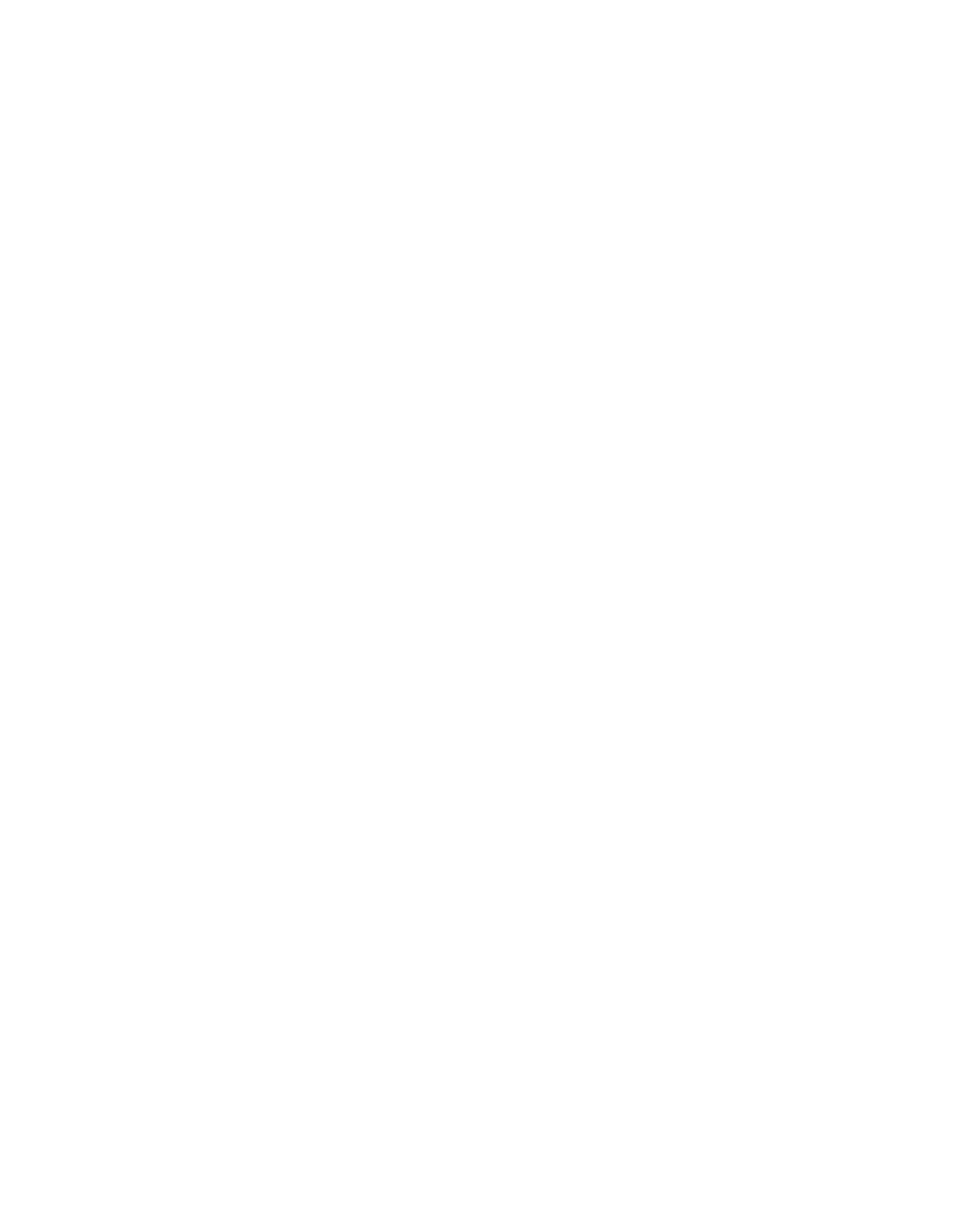# **Breastfeeding Fact Sheet**

Between the years of 1993 and 2002...

The percent of mothers who breastfed for more than one week postpartum increased from 37.4% to 53.8%.

The percent of WIC mothers who breastfed for more than one week increased from 20.9% to 40.4%.

The percent of mothers who breastfed for more than one month postpartum had steadily increased from 15.5% in 1993 to 42.7% in 2002.

In 2002, about 46% of all mothers in South Carolina breastfed less than one week or did NOT breastfeed at all.

In 2002, women who were...

black less than 18 years of age unmarried on Medicaid and/or WIC and had a less than high school education...

were more likely to NOT breastfeed or breastfeed for less than one week compared to women without these characteristics.

Although the proportion of women breastfeeding their babies for more than one week has increased substantially in South Carolina mothers, we have a great deal of improvement to make in order to reach the Healthy People 2010 Goal: 75% of mothers breastfeeding in the early postpartum period.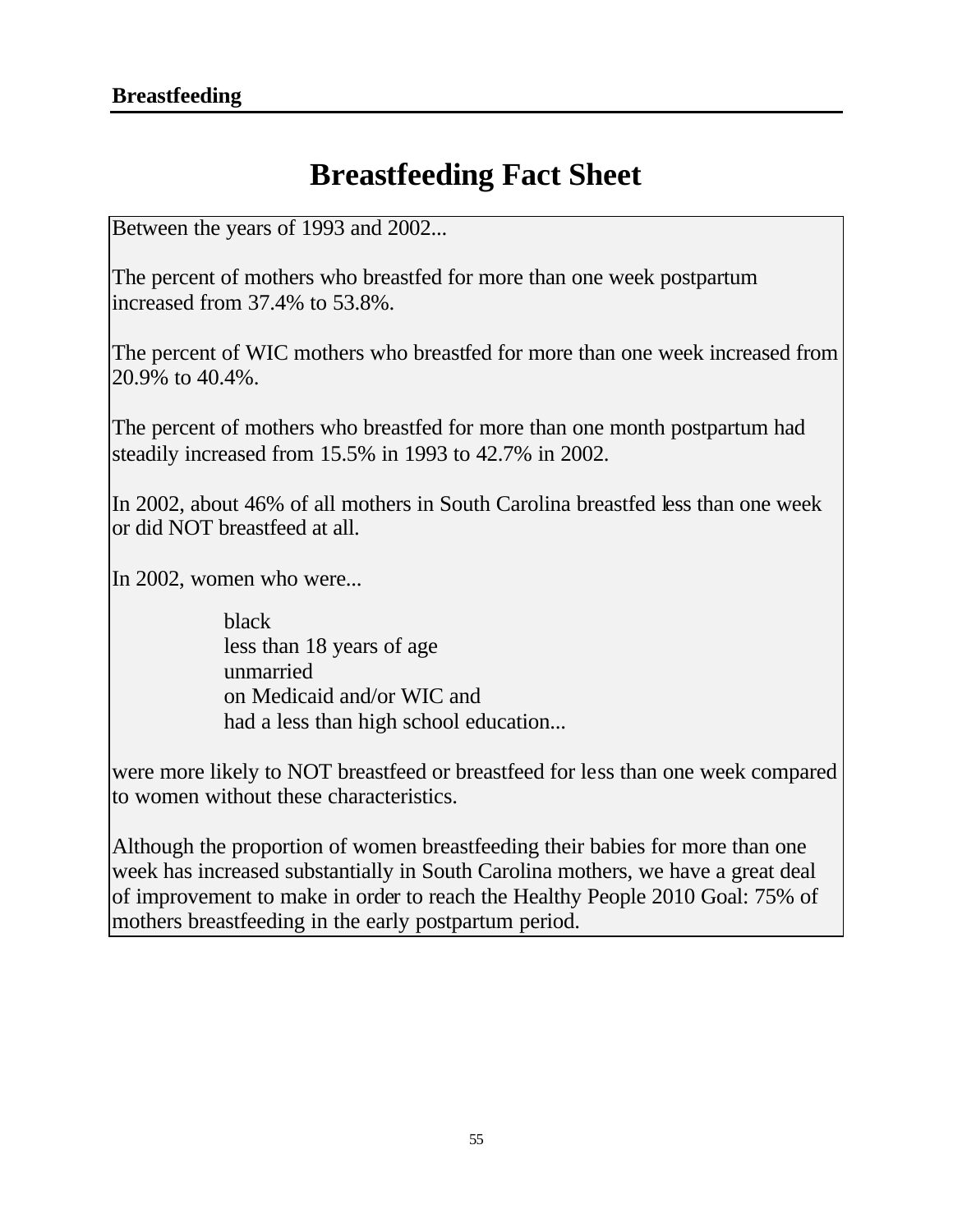

**Trend of Breastfeeding for More than One Week, 1993-2002**

Compared to all mothers, WIC mothers were less likely to breastfeed for one or more weeks. However, the proportion increased for both groups of women from 1993 to 1999. In 2000, the percentage of WIC mothers who breastfed for more than one week dropped to 31.9% and then increased again the following year to 40.8 % where it remained through 2002.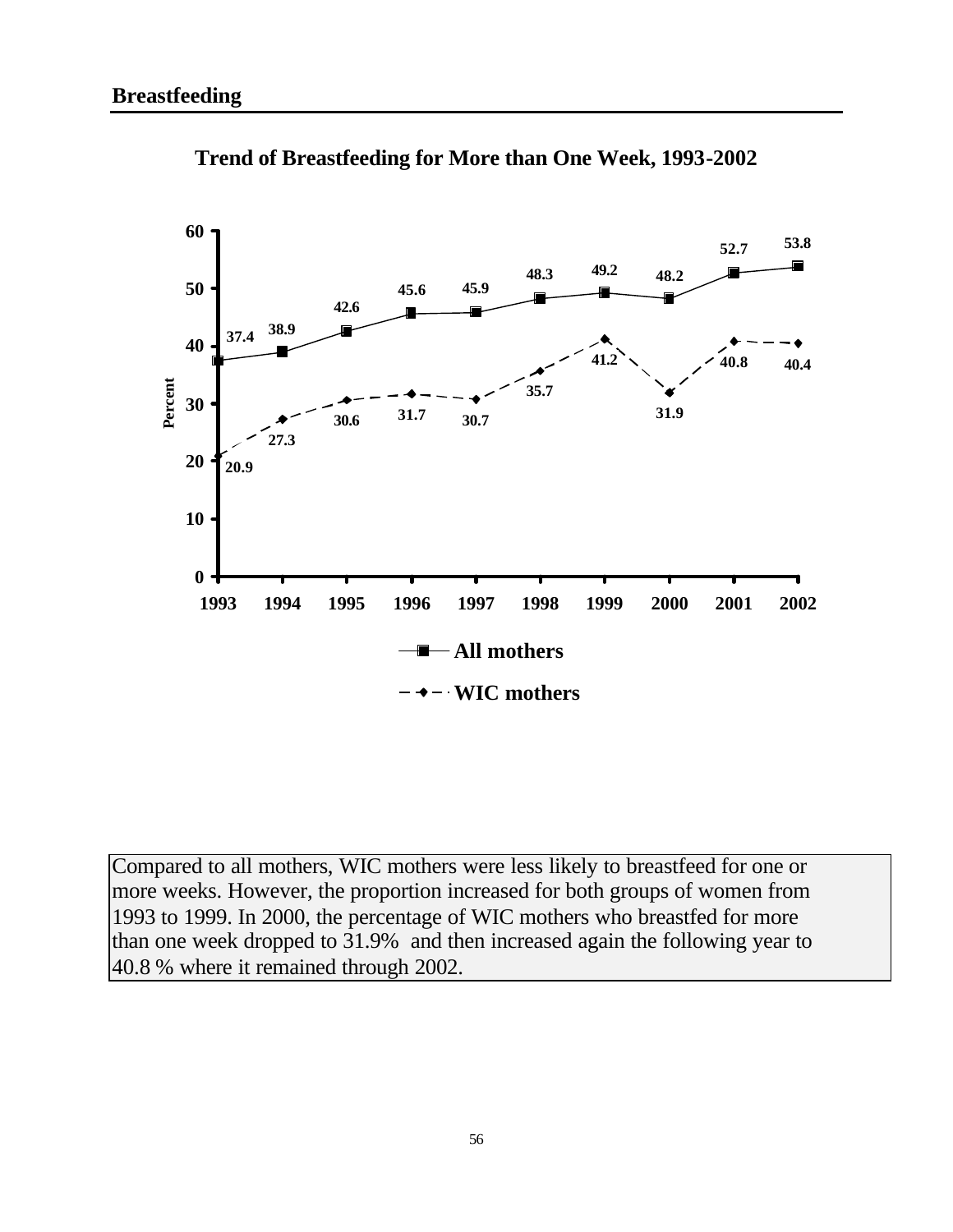

**Trend of Breastfeeding for More than One Month, 1993-2002**

The proportion of women who breastfed for more than one month increased from 15.5% in 1993 to 42.7 % in 2002.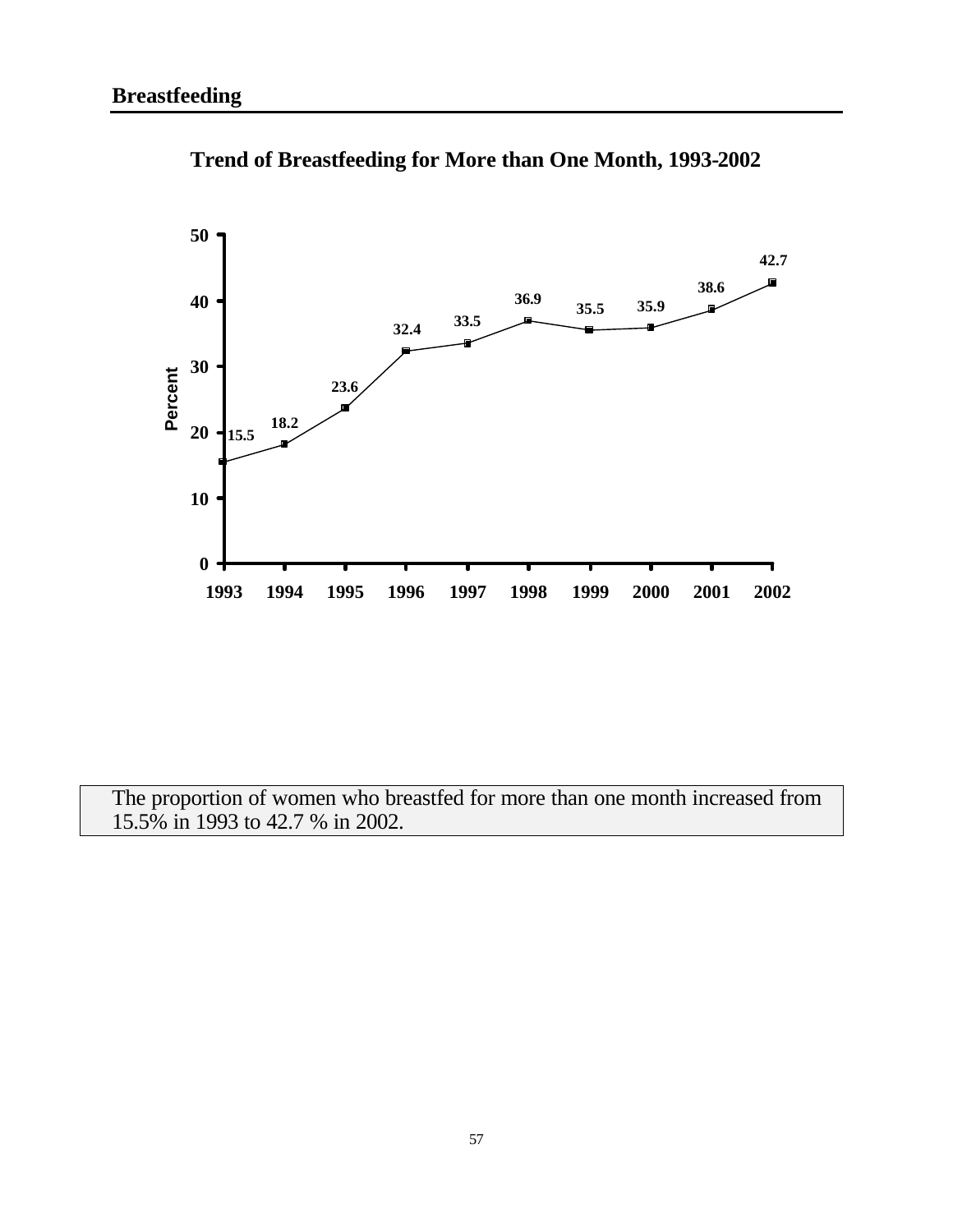| <b>Maternal Characteristics</b> | 2000               | 2001           | 2002           |
|---------------------------------|--------------------|----------------|----------------|
|                                 | percent $(s.e.)^*$ | percent (s.e.) | percent (s.e.) |
| <b>Total</b>                    | 51.8(2.1)          | 47.3(2.1)      | 46.2(2.2)      |
| Race                            |                    |                |                |
| <b>Black</b>                    | 76.7(3.1)          | 66.0(3.4)      | 65.6(3.7)      |
| White                           | 39.9(2.5)          | 38.4(2.6)      | 37.5(2.6)      |
| Age                             |                    |                |                |
| Less than 18                    | 71.3(7.2)          | 87.5(4.8)      | 72.9(8.9)      |
| 18-24                           | 62.7(3.2)          | 54.4 (3.3)     | 57.9 (3.7)     |
| $25 - 34$                       | 40.8(3.1)          | 38.4(3.0)      | 34.4(2.9)      |
| $35 - 55$                       | 42.0(6.2)          | 39.0(6.7)      | 47.3(7.1)      |
| <b>Education</b>                |                    |                |                |
| Less than High School           | 68.6(4.2)          | 63.1(4.4)      | 71.6(4.5)      |
| <b>High School</b>              | 64.1(3.2)          | 57.6(3.3)      | 48.6(3.7)      |
| More than High School           | 31.1(3.1)          | 26.8(2.9)      | 31.3(3.1)      |
| <b>Marital status</b>           |                    |                |                |
| Married                         | 39.7(2.6)          | 34.9(2.6)      | 37.1(2.6)      |
| Other                           | 70.9(3.0)          | 65.5(3.1)      | 60.4(3.7)      |
| <b>Medicaid status</b>          |                    |                |                |
| Medicaid                        | 65.5(2.7)          | 62.1(2.7)      | 56.6 $(3.0)$   |
| Not Medicaid                    | 35.9(2.9)          | 27.6(2.8)      | 33.2(3.0)      |
| Birthweight**                   |                    |                |                |
| LBW $(<2500 g)$                 | 55.3 $(1.9)$       | 51.3(2.0)      | 48.2(2.1)      |
| NBW (2500+ g)                   | 51.5(2.3)          | 47.0(2.3)      | 46.0(2.4)      |
| <b>WIC</b> status               |                    |                |                |
| Yes                             | 68.2(2.7)          | 59.2(2.7)      | 59.6(3.1)      |
| N <sub>0</sub>                  | 32.3(2.9)          | 28.4(3.0)      | 31.6(3.0)      |

### **Characteristics of Women Who Did NOT Breastfeed or Breastfed for Less than One Week, 2000-2002**

\* Standard Error

**\*\*Note:** In 2002, the Very Low Birth Weight and Low Birth Weight strata had response rates that fell short of the 70% rate that PRAMS has regarded as the epidemiologically valid threshold. Analyses specific to these strata will result in potentially biased estimates.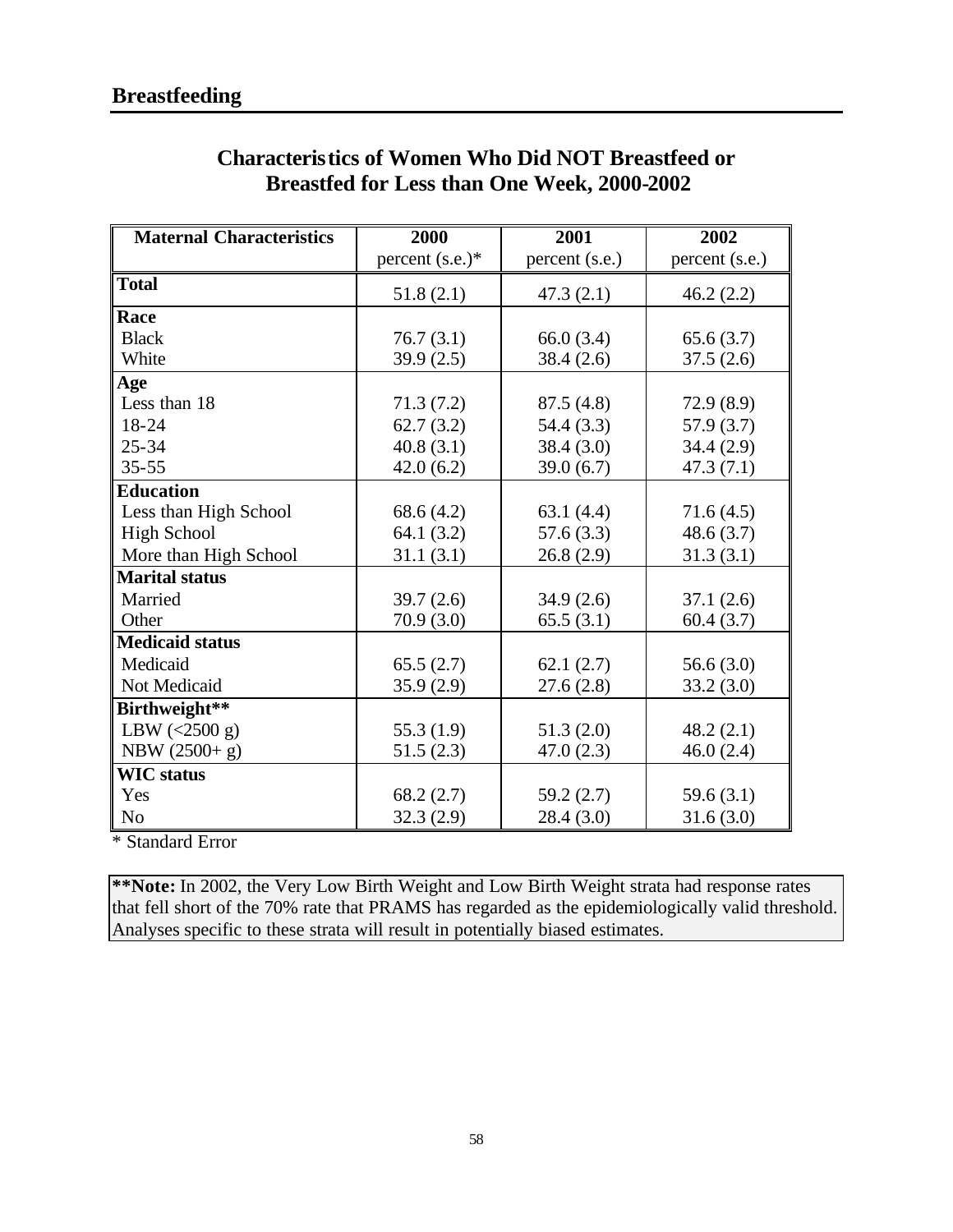

**Duration of Breastfeeding, 2002**

\*Could range from 19-24 weeks at time of survey.

In 2002, just over 46% of women did not breastfeed or breastfed for less than one week. However, up to 21.7% of mothers breastfed for the first three months and up to 32.1% of mothers breastfed for 13 or more weeks.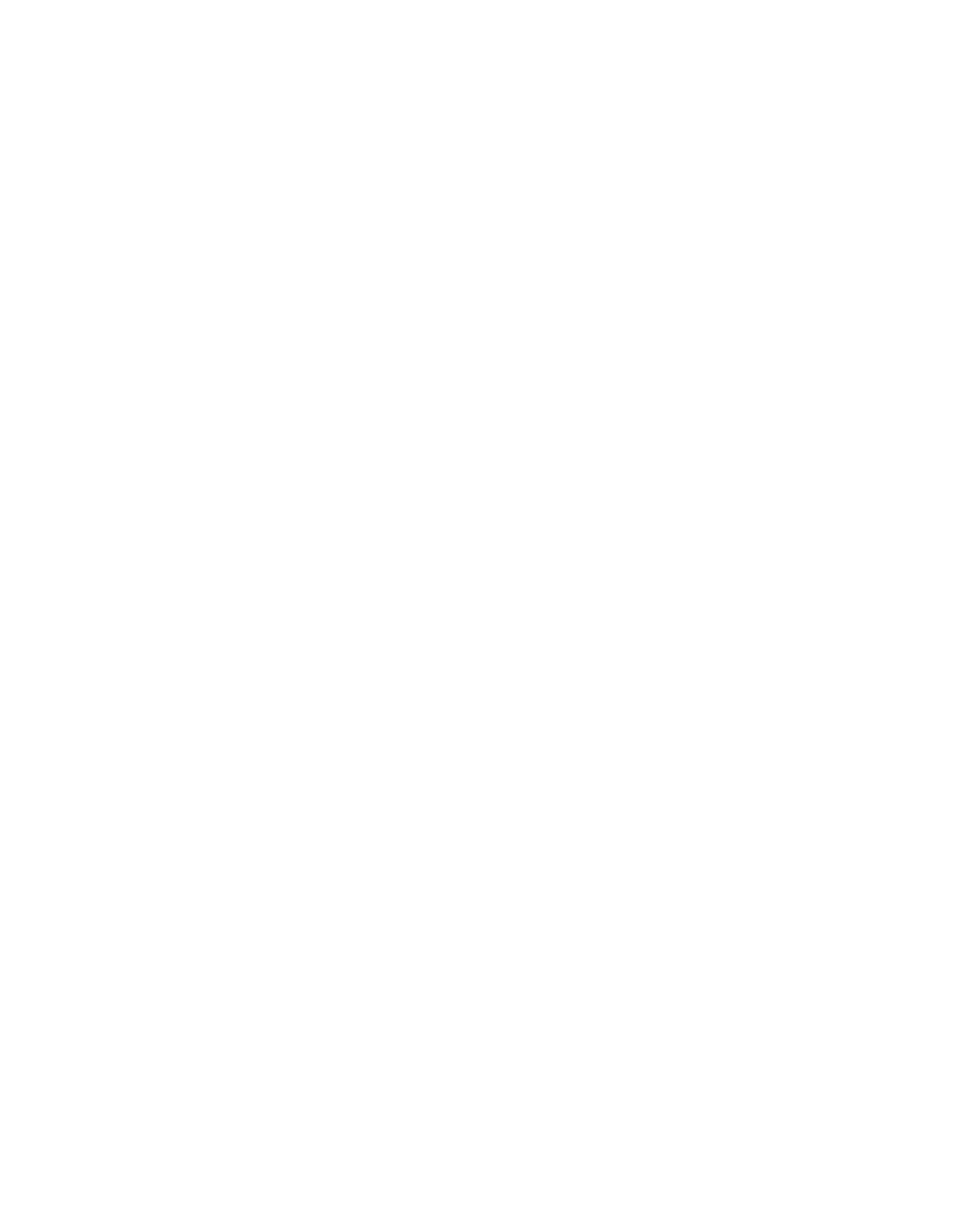## **Financial Issues Fact Sheet**

Between the years of 2000-2002...

Between 14 and 19.1% of pregnant women had a total household income of less than \$8,000 annually.

Between 11 and 20 % of pregnant women received income from some sort of public assistance (AFDC, welfare, public assistance, general assistance, food stamps, or social security income).

Women with the following characteristics were more likely to receive public assistance during pregnancy compared to women without these characteristics:

> black 18-24 years of age less than high school education unmarried on Medicaid.

In 2000, 2001 and 2002 the most common source of payment for both prenatal care and delivery was Medicaid.

In 2002, a significantly greater proportion of women with private health insurance (94.1%) saw a private MD for prenatal care compared to women on Medicaid (65.7%).

In 2002, 39.8% of women were less than 100% of poverty and 21.9% of women were 100-185% of poverty, leaving only 38.3% of women above the SC Medicaid Poverty Threshold for pregnant women (above 185% of poverty).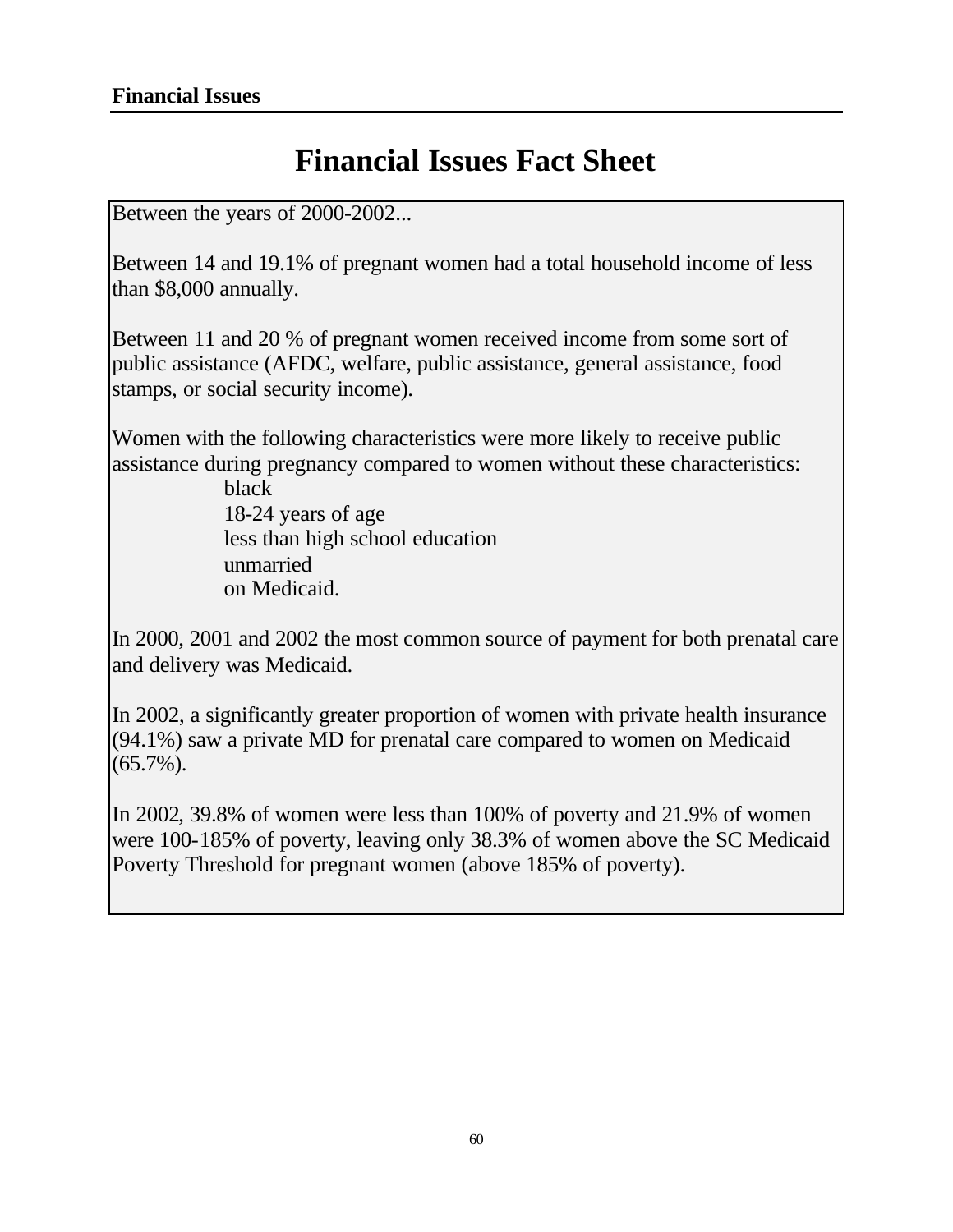| <b>Income Level</b> | 2000               | 2001           | 2002           |
|---------------------|--------------------|----------------|----------------|
|                     | percent $(s.e.)^*$ | percent (s.e.) | percent (s.e.) |
| < 7,999             | 17.0(1.6)          | 14.0(1.5)      | 19.1(1.8)      |
| 8,000-9,999         | 6.6(1.1)           | 7.5(1.2)       | 5.0(1.0)       |
| 10,000-11,999       | 4.6(0.9)           | 4.7(0.9)       | 5.3(1.0)       |
| 12,000-13,999       | 4.1(0.9)           | 5.1(0.9)       | 4.6(0.9)       |
| 14,000-15,999       | 4.3(0.9)           | 3.7(0.8)       | 3.9(0.9)       |
| 16,000-17,999       | 4.0(0.9)           | 5.1(1.0)       | 2.3(0.7)       |
| 18,000-19,999       | 2.8(0.7)           | 4.0(0.8)       | 3.1(0.7)       |
| 20,000-24,999       | 8.0(1.1)           | 7.9(1.2)       | 6.6(1.1)       |
| 25,000-29,999       | 5.2(0.9)           | 8.6(1.2)       | 6.2(1.1)       |
| 30,000-34,999       | 5.9(1.0)           | 7.2(1.1)       | 6.1 $(1.1)$    |
| $ 35,000+$          | 37.7(2.0)          | 32.3(2.0)      | 38.0(2.1)      |

#### **Total Annual Household Income for the Women During Pregnancy, 2000-2002**

\*Standard Error

Approximately 19% of women delivering live infants in 2002 had a total annual household income of less than \$8,000.

In 2002, 38% of women delivering live infants had a total annual household income of \$35,000 or greater.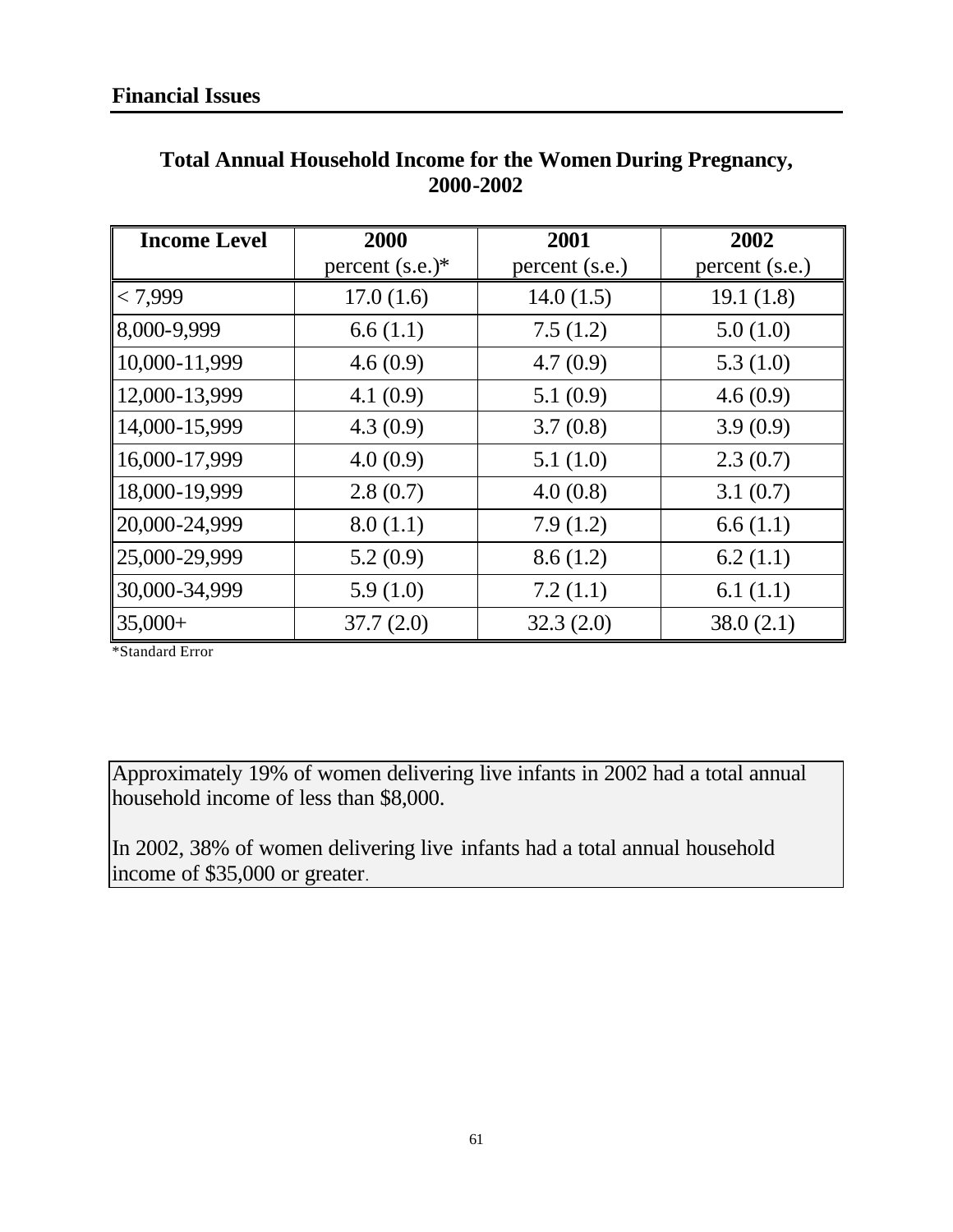

**Sources of Income During Pregnancy, 2000-2002**

The top three sources of total household income for 2002 were: Money from a job or business Money from family or friends and Public assistance (AFDC, welfare, general assistance, food stamps, SSI).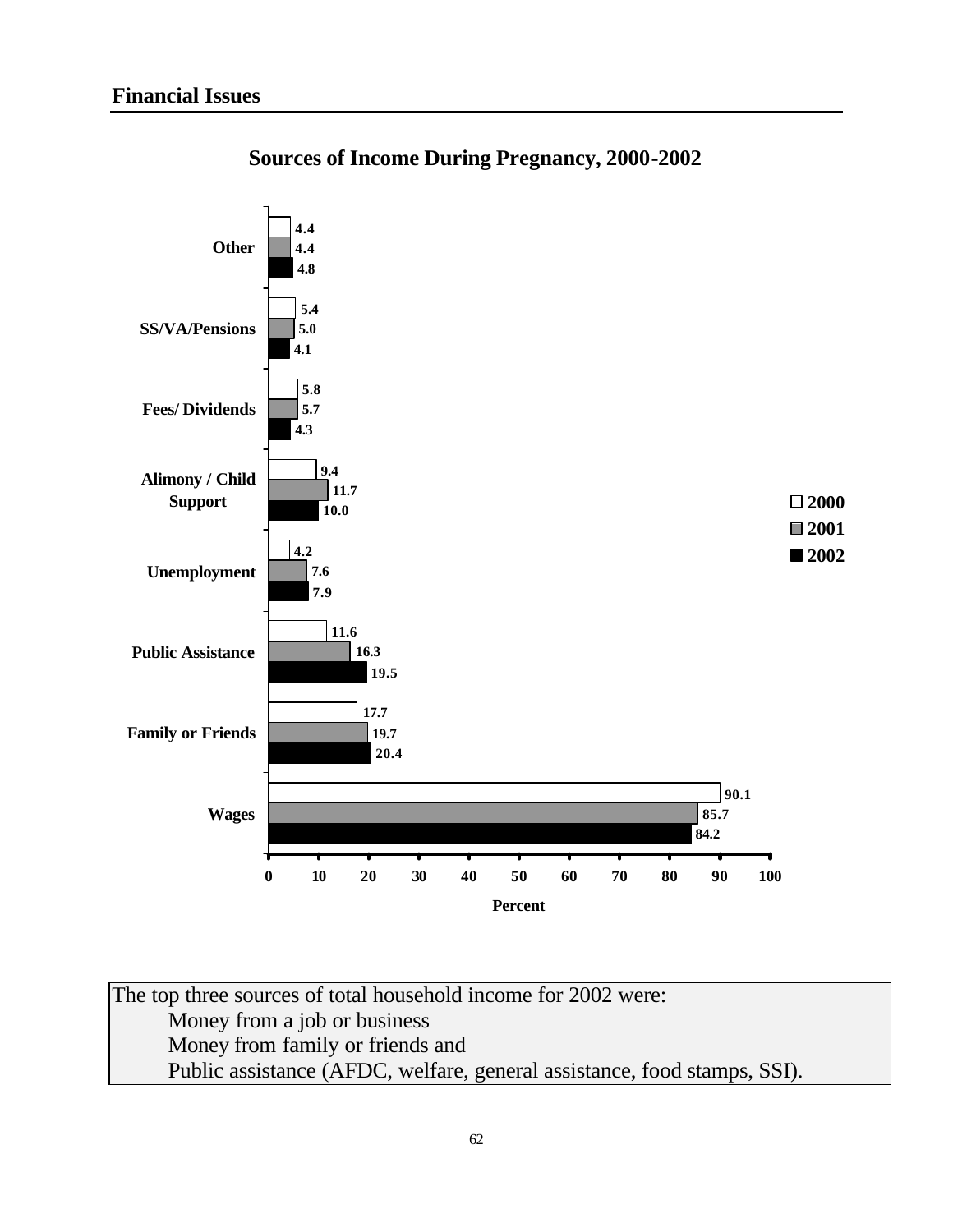| <b>Maternal Characteristics</b> | 2000               | 2001           | 2002           |
|---------------------------------|--------------------|----------------|----------------|
|                                 | percent $(s.e.)^*$ | percent (s.e.) | percent (s.e.) |
| <b>Total</b>                    | 90.1(1.2)          | 85.7(1.4)      | 84.2(1.6)      |
| Race                            |                    |                |                |
| <b>Black</b>                    | 80.3(2.8)          | 75.8(2.9)      | 69.4(3.6)      |
| White                           | 95.6 (1.0)         | 91.0(1.5)      | 91.4(1.5)      |
| Age                             |                    |                |                |
| Less than 18                    | 82.2(6.0)          | 70.0(8.5)      | 74.6(8.5)      |
| 18-24                           | 88.5 (2.0)         | 84.6(2.3)      | 77.2(3.1)      |
| $25 - 34$                       | 93.5(1.5)          | 87.8 (2.0)     | 90.3(1.8)      |
| $35 - 55$                       | 86.5(4.3)          | 88.5 (4.3)     | 86.8 (4.7)     |
| <b>Education</b>                |                    |                |                |
| Less than High School           | 84.6 (3.0)         | 69.0 $(4.0)$   | 68.0(4.6)      |
| <b>High School</b>              | 88.8 (2.0)         | 87.6(2.0)      | 83.6(2.7)      |
| More than High School           | 94.5(1.5)          | 94.1(1.6)      | 93.5(1.6)      |
| <b>Marital status</b>           |                    |                |                |
| Married                         | 96.4(0.9)          | 94.9(1.2)      | 95.2(1.1)      |
| Other                           | 80.4 (2.5)         | 72.5(2.8)      | 68.1 (3.3)     |
| <b>Medicaid status</b>          |                    |                |                |
| Yes                             | 84.3 (2.0)         | 77.5(2.2)      | 74.5(2.6)      |
| N <sub>0</sub>                  | 96.8(1.0)          | 97.3(1.0)      | 96.4(1.2)      |
| Birthweight**                   |                    |                |                |
| VLBW $(\leq 1500 \text{ g})$    | 78.9 (0.9)         | 79.8 (0.9)     | 80.8(1.1)      |
| MLBW (1500-2499 g)              | 79.9 (1.8)         | 80.8(1.8)      | 78.3 (2.0)     |
| NBW (2500+ g)                   | 91.1(1.3)          | 86.2(1.5)      | 84.7(1.8)      |

### **Characteristics of Women Earning Wages , 2000-2002**

Standard Error

**\*\*Note:** In 2002, the Very Low Birth Weight and Low Birth Weight strata had response rates that fell short of the 70% rate that PRAMS has regarded as the epidemiologically valid threshold. Analyses specific to these strata will result in potentially biased estimates.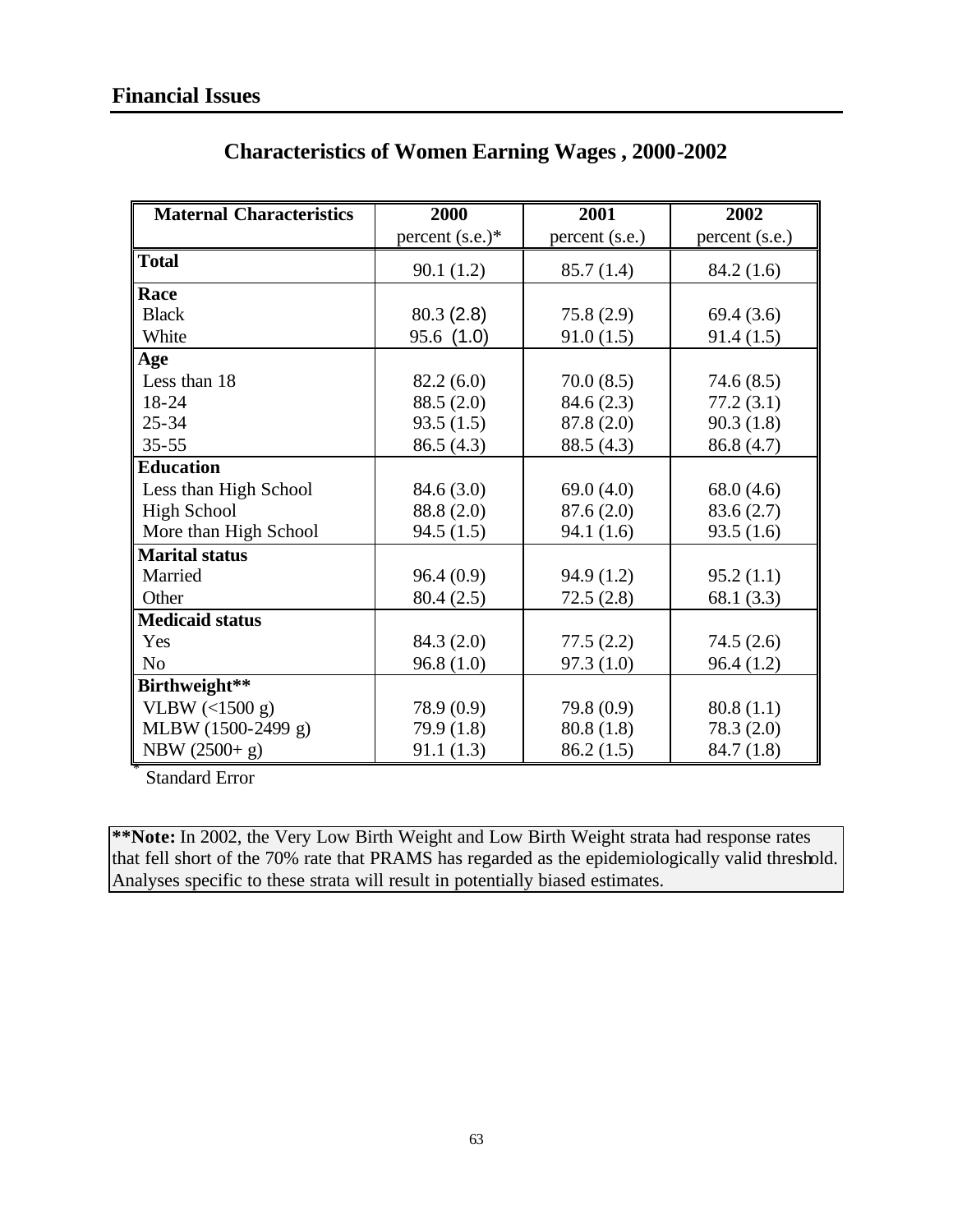| <b>Maternal Characteristics</b> | 2000               | 2001           | 2002           |
|---------------------------------|--------------------|----------------|----------------|
|                                 | percent $(s.e.)^*$ | percent (s.e.) | percent (s.e.) |
| <b>Total</b>                    | 11.6(1.3)          | 16.3(1.5)      | 19.5(1.7)      |
| Race                            |                    |                |                |
| <b>Black</b>                    | 23.2(2.9)          | 29.7(3.1)      | 36.7(3.7)      |
| White                           | 5.4(1.1)           | 9.5(1.5)       | 11.2(1.7)      |
| Age                             |                    |                |                |
| Less than 18                    | 29.5(7.4)          | 17.4(6.5)      | 23.2(8.1)      |
| 18-24                           | 17.1(2.4)          | 23.2(2.7)      | 28.2(3.3)      |
| $25 - 34$                       | 5.3(1.3)           | 12.3(1.9)      | 13.8(2.1)      |
| $35 - 55$                       | 5.9(2.8)           | 5.6(2.8)       | 11.0(4.3)      |
| <b>Education</b>                |                    |                |                |
| Less than High School           | 31.3(4.1)          | 26.2(3.8)      | 36.2(4.7)      |
| <b>High School</b>              | 9.4(1.8)           | 19.6(2.5)      | 22.9(3.0)      |
| More than High School           | 3.2(1.1)           | 6.9(1.6)       | 7.5(1.7)       |
| <b>Marital status</b>           |                    |                |                |
| Married                         | 2.2(0.7)           | 6.9(1.3)       | 8.7(1.5)       |
| Other                           | 26.0(2.8)          | 29.9(2.9)      | 35.4(3.4)      |
| <b>Medicaid status</b>          |                    |                |                |
| Yes                             | 21.1(2.2)          | 26.0(2.3)      | 35.0(2.8)      |
| N <sub>0</sub>                  | 0.5(0.4)           | 2.8(1.0)       | 0.0(0.0)       |
| Birthweight***                  |                    |                |                |
| VLBW $($ 1500 g)                | 28.3(1.0)          | 30.0(1.0)      | 29.7(1.3)      |
| MLBW (1500-2499 g)              | 25.3(2.0)          | 25.2(2.0)      | 25.8(2.1)      |
| NBW (2500+ g)                   | 10.2(1.4)          | 15.4(1.6)      | 18.8(1.9)      |
| $Standard Emor$                 |                    |                |                |

### **Characteristics of Women Receiving Public Assistance\*\*, 2000-2002**

Standard Error

\*\* Public assistance is defined as any one of the following: Aid to Families with Dependent Children (AFDC), welfare, public assistance, food stamps, or Supplemental Security Income (SSI). Please note that wages and public assistance are not mutually exclusive.

**\*\*\*Note:** In 2002, the Very Low Birth Weight and Low Birth Weight strata had response rates that fell short of the 70% rate that PRAMS has regarded as the epidemiologically valid threshold. Analyses specific to these strata will result in potentially biased estimates.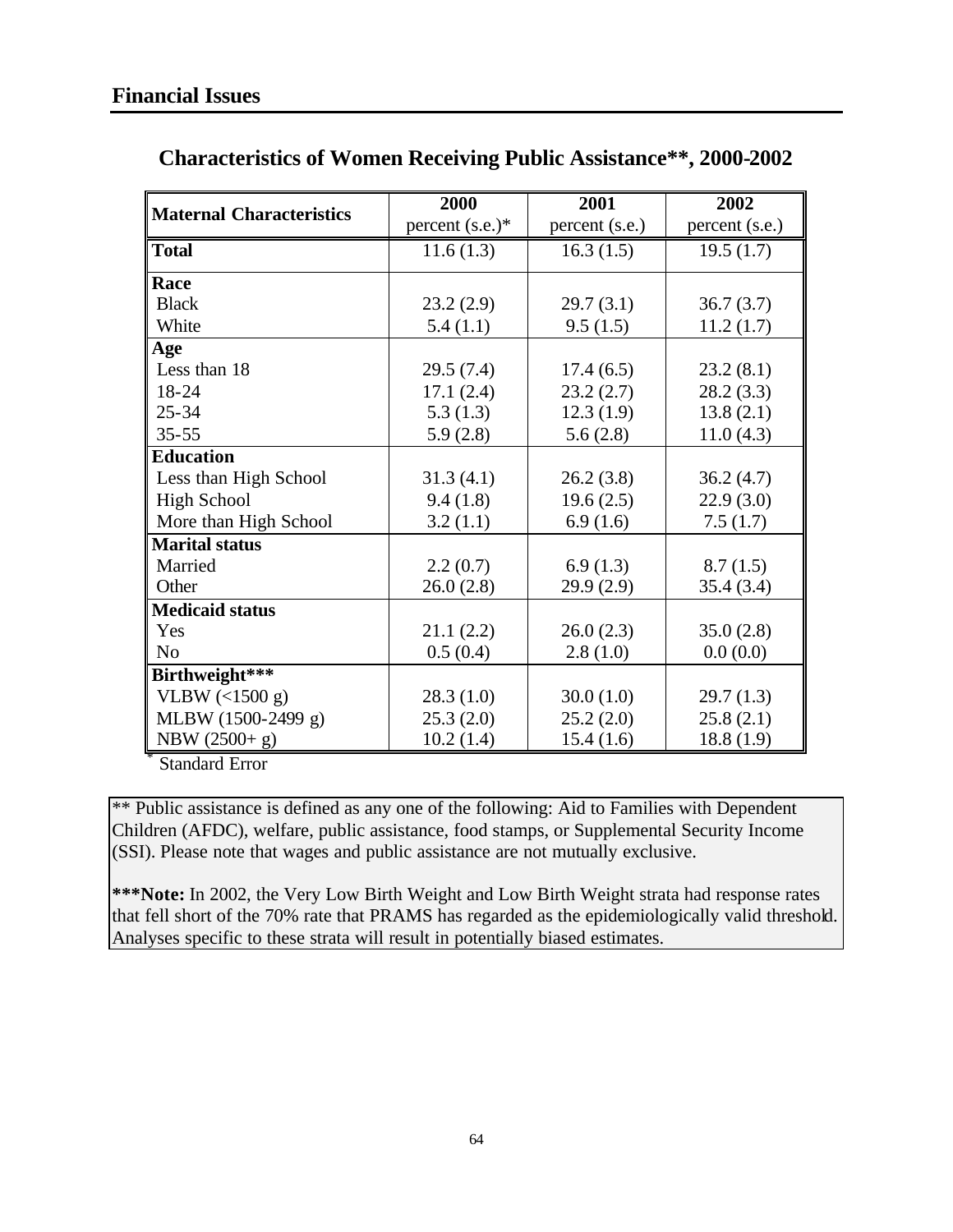

**Sources of Payment for Prenatal Care\*, 2000-2002**

\*Sources of payment are not mutually exclusive.

In 2002, just under one-quarter of women paid for all or part of their prenatal care with personal income.

The most common sources of payment for prenatal care were Medicaid and private health insurance for 2000, 2001 and 2002.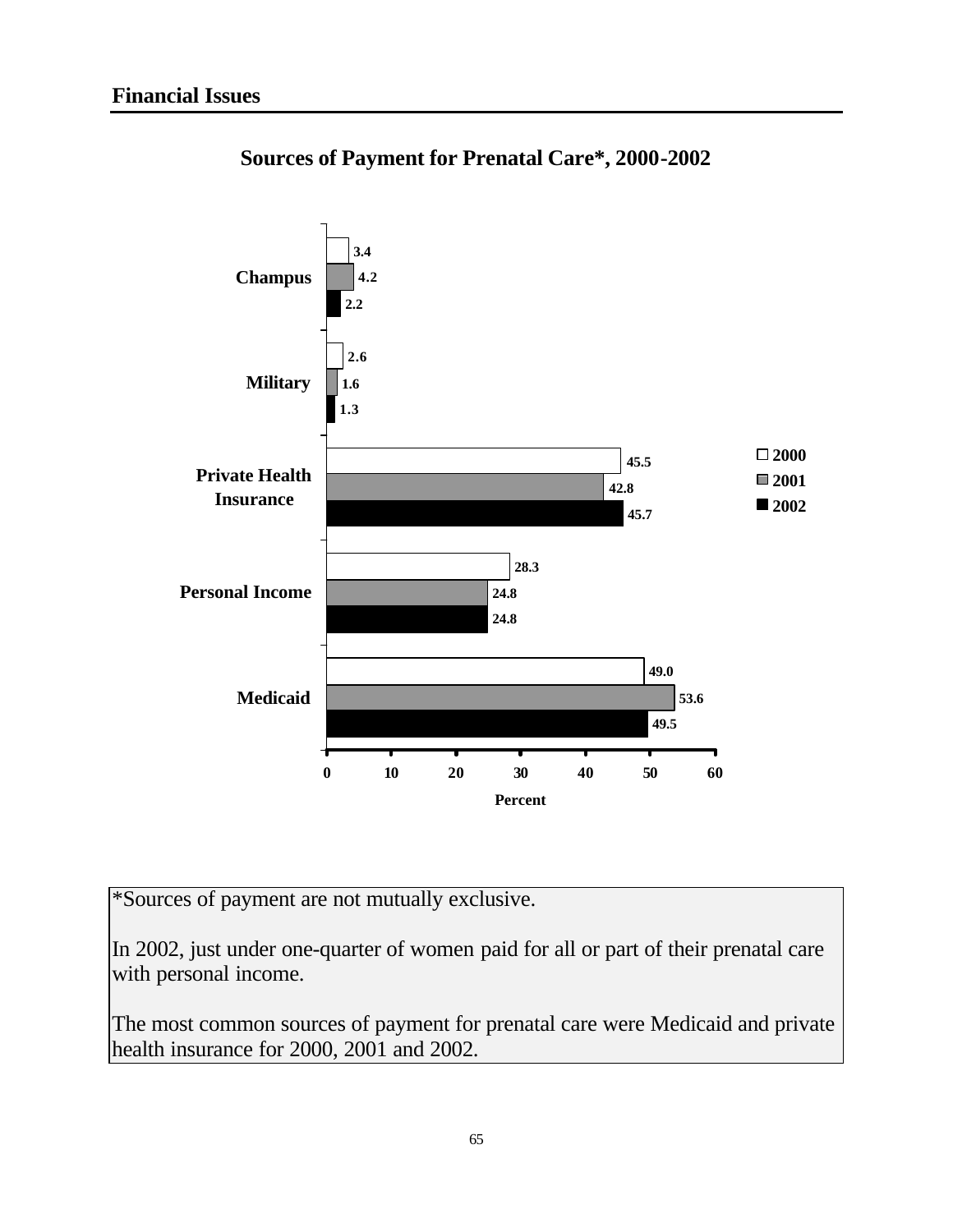

**Sources of Prenatal Care Among Women Who Paid with Medicaid and Private Health Insurance, 2002**

In 2002, a significantly greater proportion of women with private health insurance (94.1 %) went to a private doctor for prenatal care visits compared to women on Medicaid (65.7%).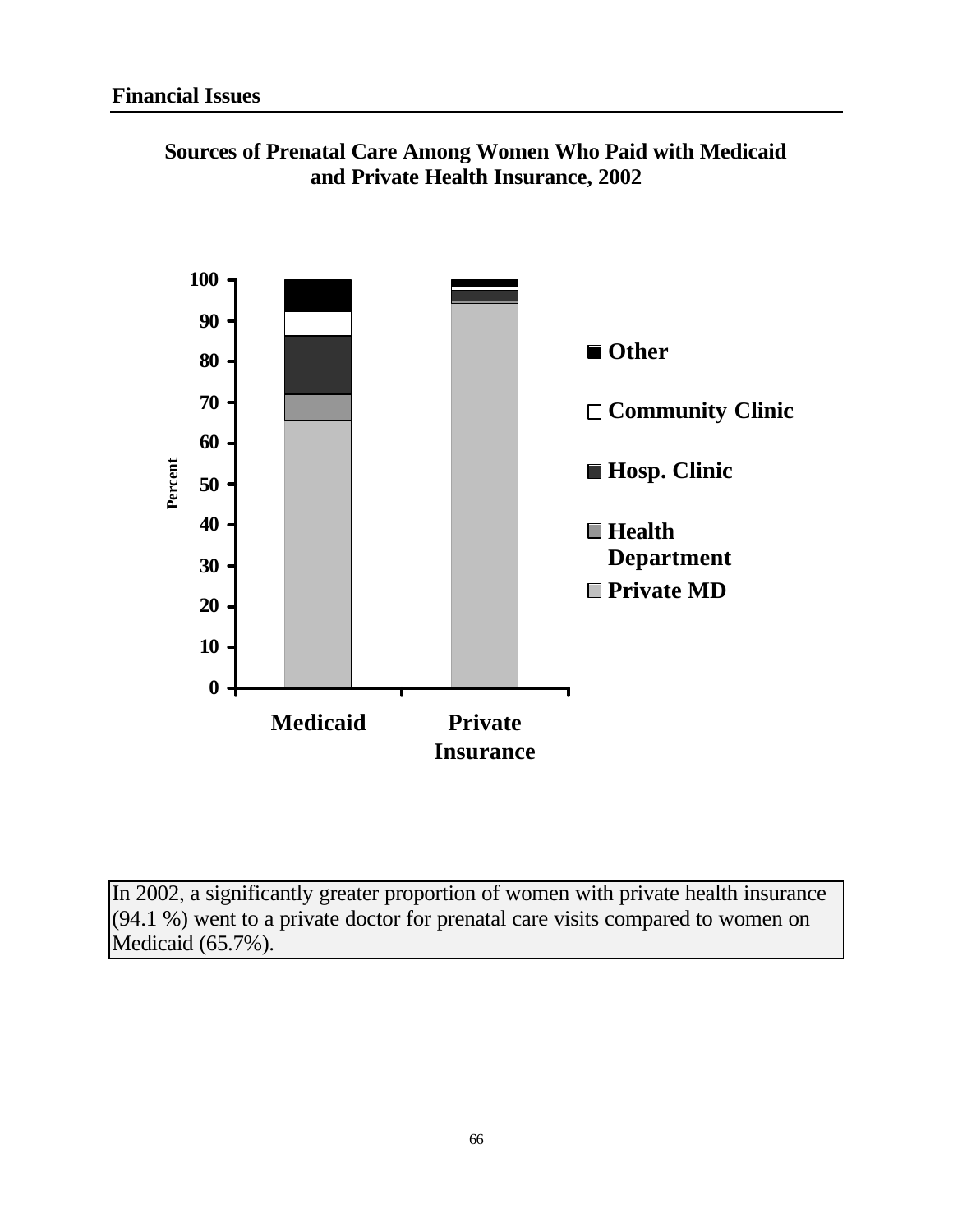

### **Sources of Payment for Delivery\*, 2000-2002**

| *Payment types are not mutually exclusive.                                 |
|----------------------------------------------------------------------------|
| The top three sources of payment for delivery in 2000, 2001 and 2002 were: |
| Medicaid                                                                   |
| Private Health Insurance                                                   |
| Personal Income.                                                           |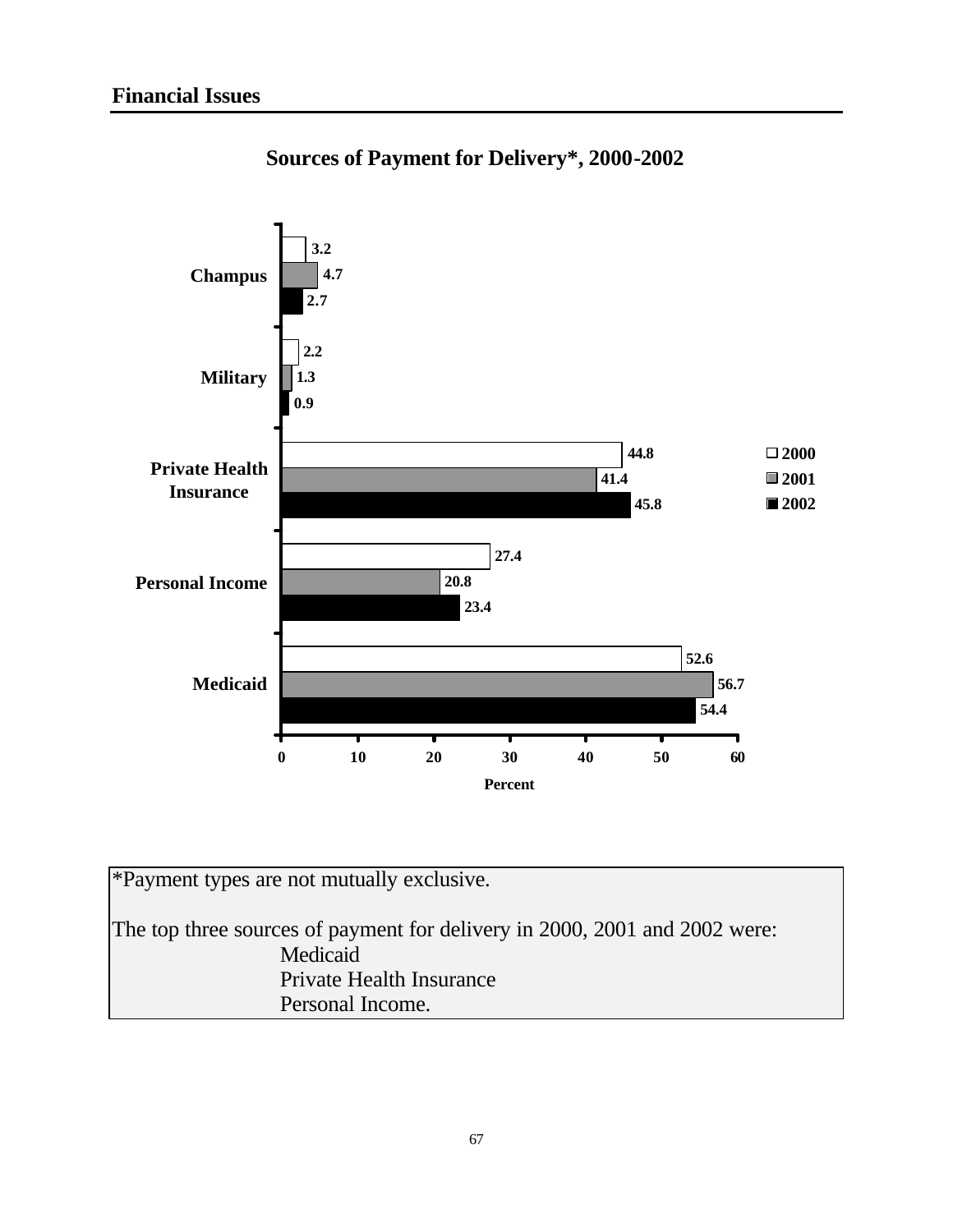

**Poverty Status among Women Who Delivered a Live Birth, 1993-2002** 

**Poverty thresholds** were obtained from the Health and Human Services Federal Poverty Guidelines,  $2002<sup>4</sup>$ . Poverty status is based on family income and family size obtained from questions 73 and 65 respectively on the PRAMS survey.

Between the years 1993 and 2002, the percent of pregnant women (who delivered live born infants) living at or below 185%\* of the poverty level remained fairly constant between 62-65%, with just one drop in 2000 to 57.5%. \*combine "<100% of poverty" and "100-185% of poverty" levels (i.e.,  $21.3%$  +  $42.3\% = 63.6\%$  for 1993)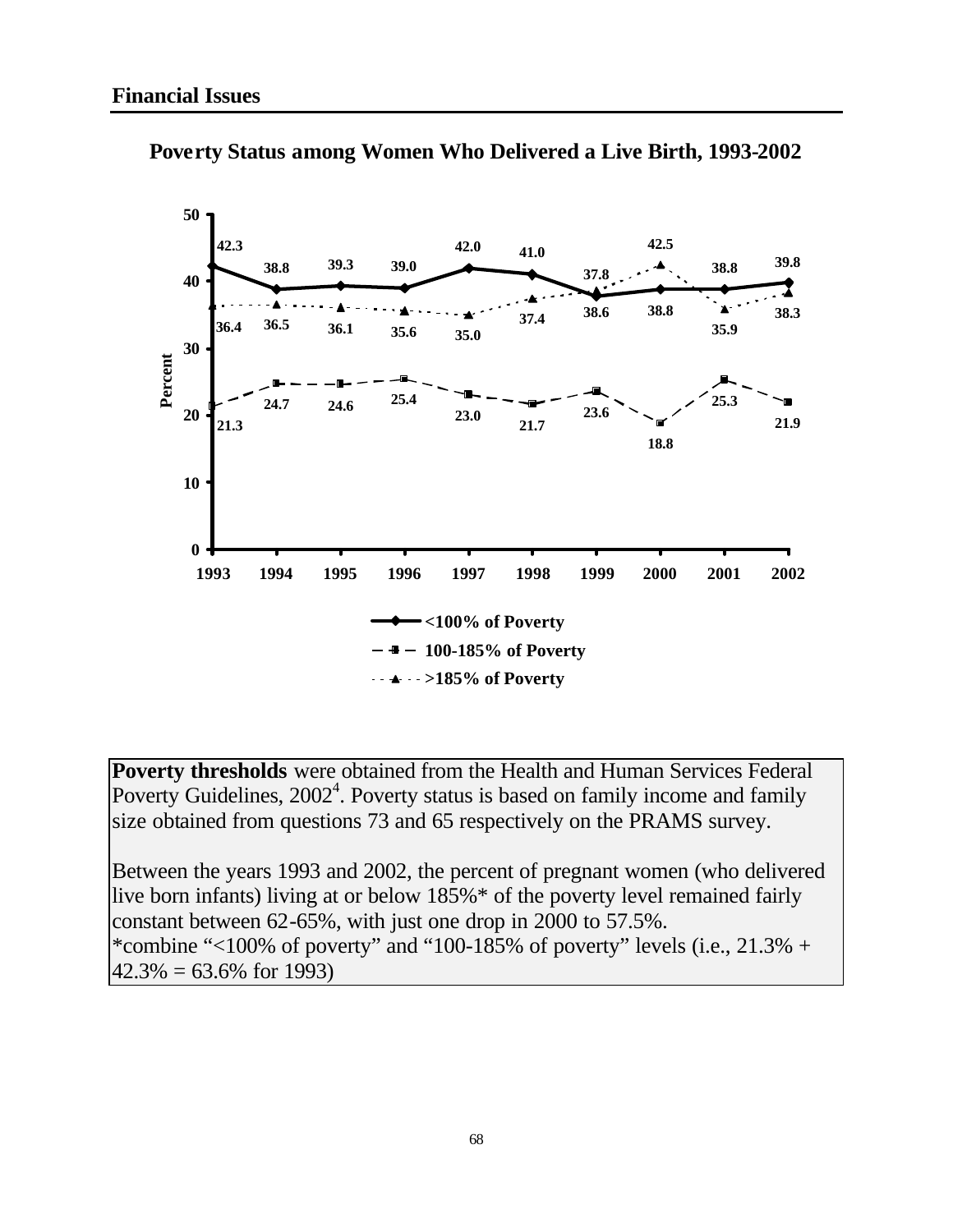| <b>Maternal Characteristics</b> | 2000               | 2001           | 2002           |
|---------------------------------|--------------------|----------------|----------------|
|                                 | percent $(s.e.)^*$ | percent (s.e.) | percent (s.e.) |
| Race                            |                    |                |                |
| <b>Black</b>                    | 82.8 (3.0)         | 86.4 (2.4)     | 84.3 (3.0)     |
| White                           | 44.9 (2.6)         | 52.7(2.7)      | 50.6(2.7)      |
| Age                             |                    |                |                |
| Less than 18                    | 99.2(0.5)          | 91.3(7.1)      | 99.0(0.6)      |
| 18-24                           | 81.3(2.8)          | 81.3(2.7)      | 80.5(3.0)      |
| $25 - 34$                       | 35.8(3.0)          | 51.6(3.1)      | 48.3(3.1)      |
| $35 - 55$                       | 51.3(6.4)          | 46.6(6.7)      | 39.4 (7.0)     |
| <b>Education</b>                |                    |                |                |
| Less than High School           | 93.4(2.5)          | 93.6(2.4)      | 95.8(2.1)      |
| <b>High School</b>              | 69.1 $(3.2)$       | 73.4(3.0)      | 73.0(3.4)      |
| More than High School           | 33.6(3.1)          | 39.1(3.3)      | 36.3(3.2)      |
| <b>Marital status</b>           |                    |                |                |
| Married                         | 37.6(2.6)          | 47.8(2.7)      | 44.9(2.8)      |
| Other                           | 93.4(1.8)          | 91.1(2.0)      | 87.4 (2.6)     |
| <b>Medicaid status</b>          |                    |                |                |
| Yes                             | 91.0(1.8)          | 91.4(1.6)      | 92.8(1.7)      |
| N <sub>o</sub>                  | 25.0(2.6)          | 29.7(3.0)      | 25.4(2.8)      |
| Birthweight**                   |                    |                |                |
| VLBW $($ 1500 g)                | 69.8 $(1.1)$       | 71.9(1.1)      | 75.1(1.2)      |
| MLBW (1500-2499 g)              | 69.4(2.2)          | 71.0(2.1)      | 78.3 (2.0)     |
| NBW $(2500+ g)$                 | 56.4(2.3)          | 63.4(2.3)      | 60.2(2.4)      |

### **Characteristics of Women Living At or Below 185% of Poverty, 2000-2002**

\* Standard Error

**\*\*Note:** In 2002, the Very Low Birth Weight and Low Birth Weight strata had response rates that fell short of the 70% rate that PRAMS has regarded as the epidemiologically valid threshold. Analyses specific to these strata will result in potentially biased estimates.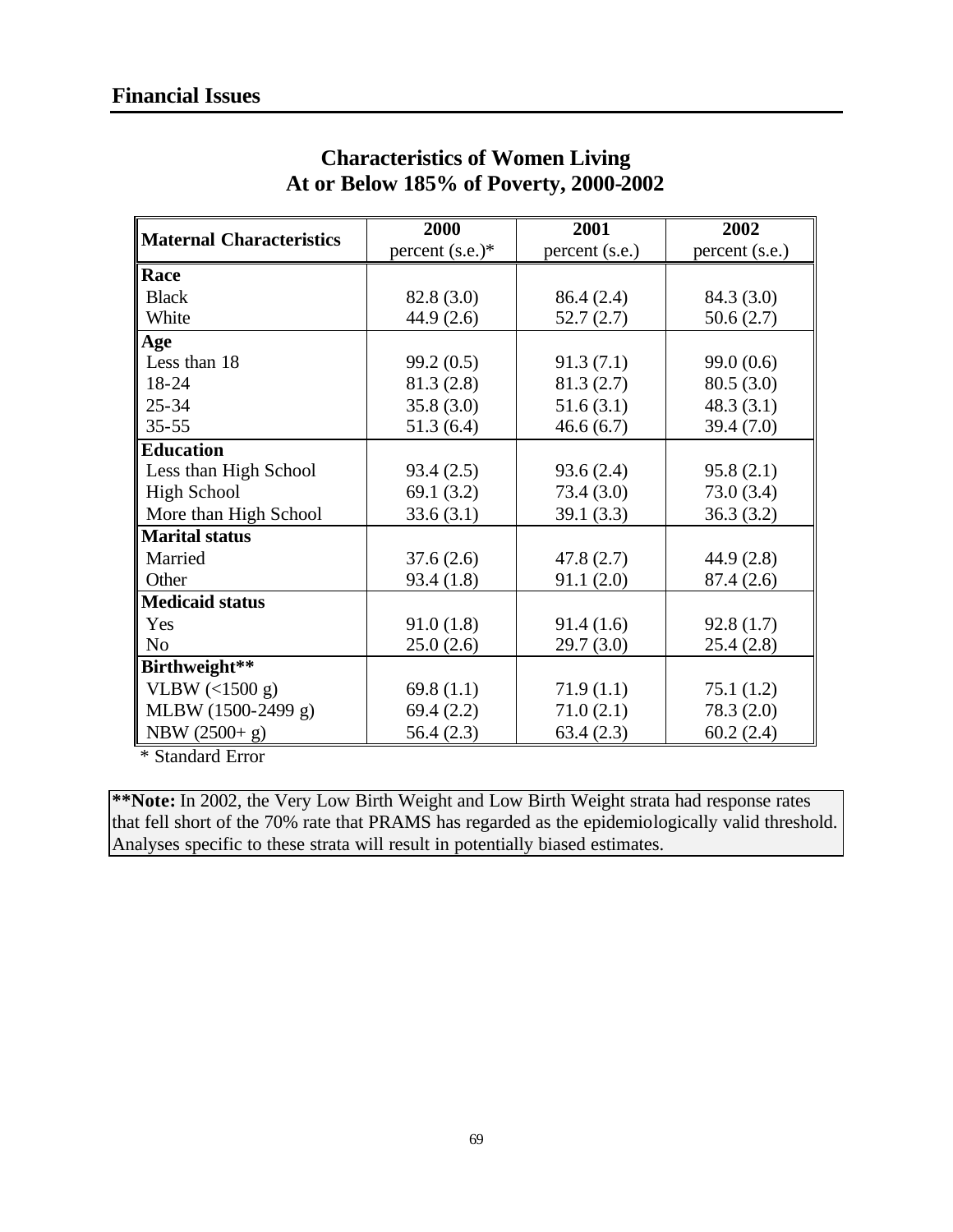

**Percent of Women Who Used Personal Income to Pay for Prenatal Care or Delivery, 1993-2002**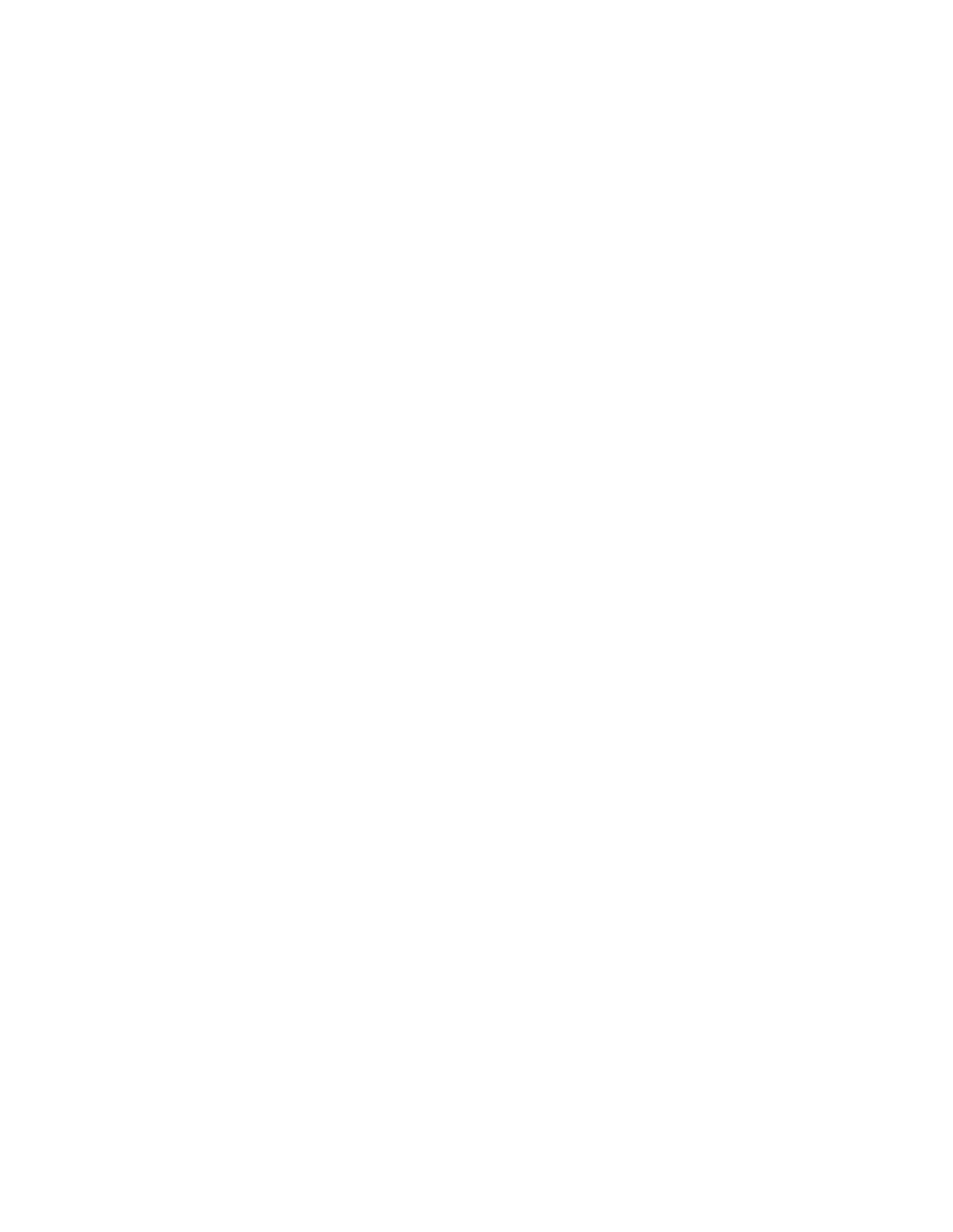# **Medicaid Fact Sheet**

Between the years of 1993 and 2002...

The proportion of women on Medicaid during pregnancy remained constant at about 53-58% from 1993-2002.

The percent of Medicaid mothers receiving inadequate prenatal care decreased from 12.1% in 1993 to 8.3% in 2002, and the percent of those receiving adequate prenatal care increased significantly from 48.7% in 1993 to 64.9% in 2002.

In 2002...

86.7% of women on Medicaid were also on WIC. 7.2% of women on Medicaid reported income and family sizes that placed them above 185% of the poverty level.

In 2002, women who were more likely to be on Medicaid during pregnancy had the following characteristics...

> black less than 18 years of age unmarried on WIC had very low birthweight infants and had a less than high school education.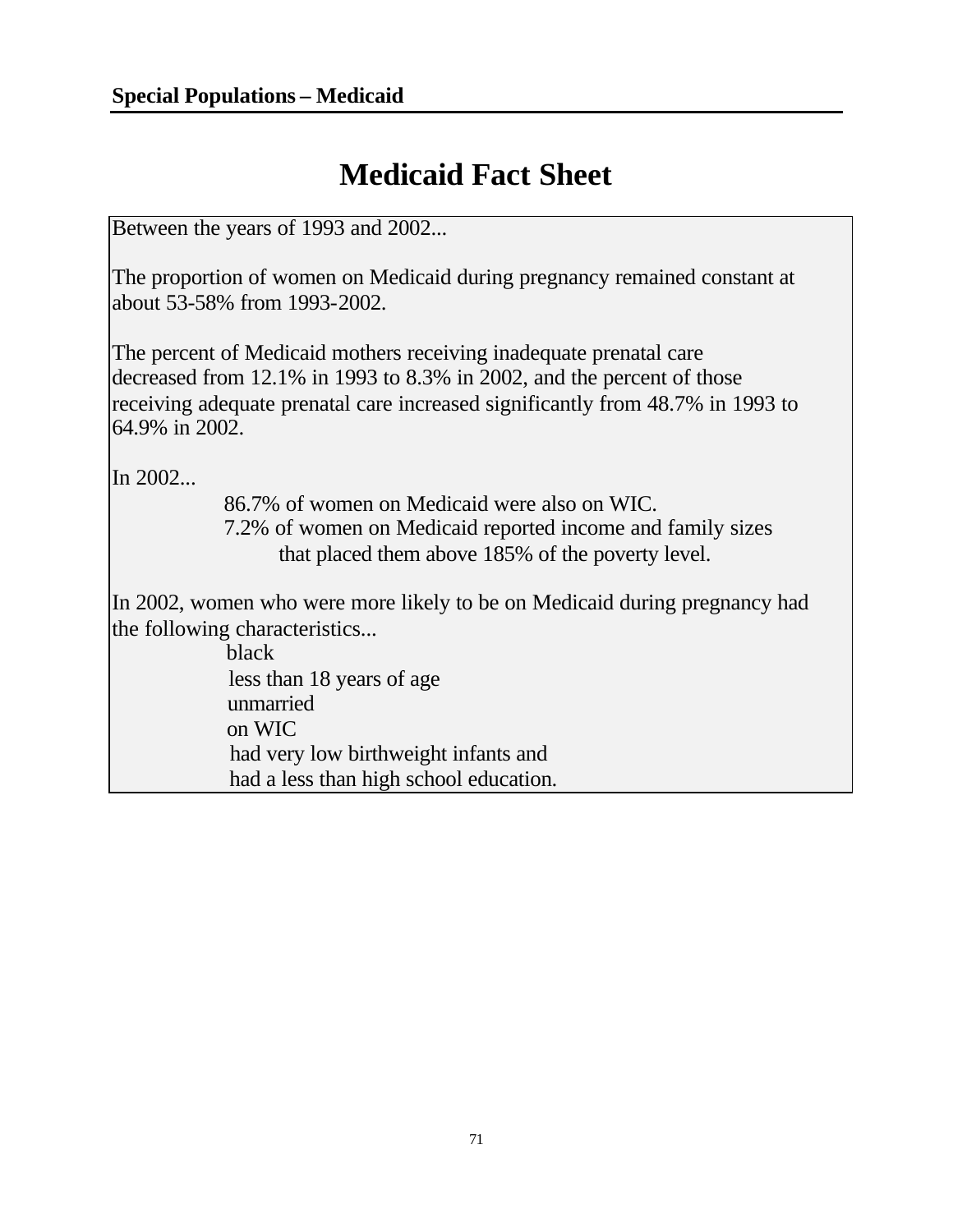

**Proportion of Women on Medicaid During Pregnancy\*, 1993-2002**

\*A woman was considered to be on Medicaid if **any one** of the following was true: She was on Medicaid before pregnancy; Prenatal care was paid by Medicaid; or Delivery was paid by Medicaid.

Over 50% of women were on Medicaid during pregnancy during the years 1993 through 2002. Black women were almost twice as likely as white women to receive Medicaid.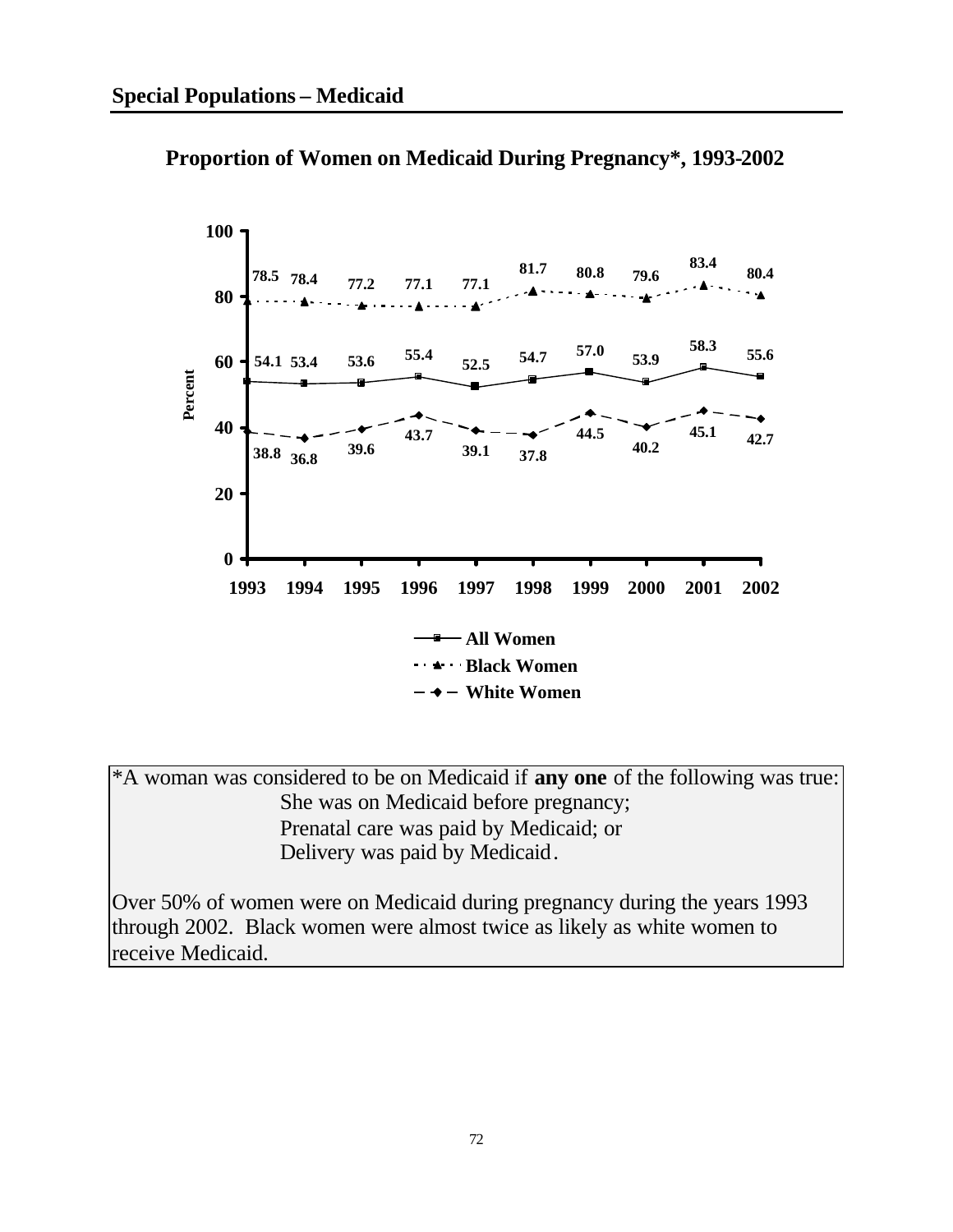| <b>Maternal</b>        | 2000               | 2001           | 2002           |
|------------------------|--------------------|----------------|----------------|
| <b>Characteristics</b> | percent $(s.e.)^*$ | percent (s.e.) | percent (s.e.) |
| <b>Total</b>           | 53.9(2.0)          | 58.3 (2.0)     | 55.6(2.1)      |
| Race                   |                    |                |                |
| <b>Black</b>           | 79.6 (2.9)         | 83.4 (2.5)     | 80.4 (2.9)     |
| White                  | 40.2 (2.4)         | 45.1(2.5)      | 42.7(2.6)      |
| Age                    |                    |                |                |
| Less than 18           | 96.7(2.9)          | 99.9(0.0)      | 99.1 (0.5)     |
| 18-24                  | 83.7(2.3)          | 81.3(2.4)      | 79.2 (2.9)     |
| $25 - 34$              | 26.7(2.6)          | 39.9(2.9)      | 36.2(2.9)      |
| $35 - 55$              | 27.0(5.5)          | 26.0(5.7)      | 30.8(6.3)      |
| <b>Education</b>       |                    |                |                |
| Less than High School  | 92.7(2.2)          | 91.3(2.5)      | 91.8(2.5)      |
| <b>High School</b>     | 64.0(3.1)          | 64.6(3.0)      | 64.7(3.4)      |
| More than High School  | 23.9(2.7)          | 31.4(3.0)      | 28.4(3.0)      |
| <b>Marital status</b>  |                    |                |                |
| Married                | 27.8(2.3)          | 35.2(2.5)      | 32.5(2.5)      |
| Other                  | 93.4(1.6)          | 91.3(1.8)      | 89.6 (2.2)     |
| <b>WIC</b> status      |                    |                |                |
| Yes                    | 86.7(1.9)          | 85.2(1.9)      | 89.0 (1.8)     |
| N <sub>o</sub>         | 14.3(2.1)          | 17.2(2.4)      | 16.0(2.4)      |
| Birthweight**          |                    |                |                |
| VLBW (350-1499 g)      | 69.6(1.0)          | 71.4(1.0)      | 73.6(1.2)      |
| MLBW (1500-2499 g)     | 69.7(2.0)          | 66.5(2.1)      | 68.8(2.1)      |
| NBW $(2500+ g)$        | 52.4(2.2)          | 57.4 (2.2)     | 54.2 (2.3)     |

#### **Characteristics of Women on Medicaid During Pregnancy, 2000-2002**

\* Standard Error

**\*\*Note:** In 2002, the Very Low Birth Weight and Low Birth Weight strata had response rates that fell short of the 70% rate that PRAMS has regarded as the epidemiologically valid threshold. Analyses specific to these strata will result in potentially biased estimates.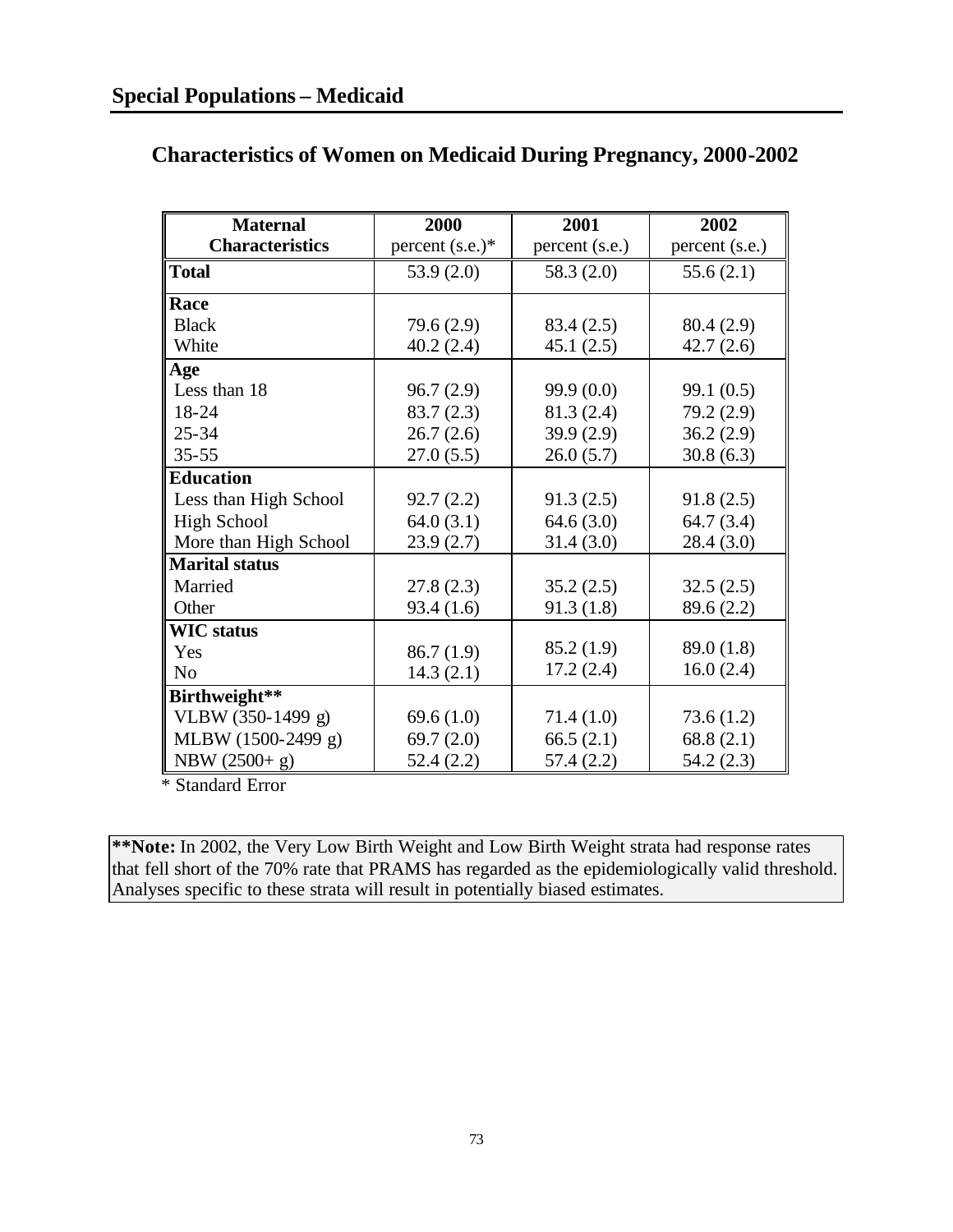

**Poverty Levels among Women on Medicaid, 2002**

**Proportion of Women on Medicaid Who Were also on WIC, 1993-2002**

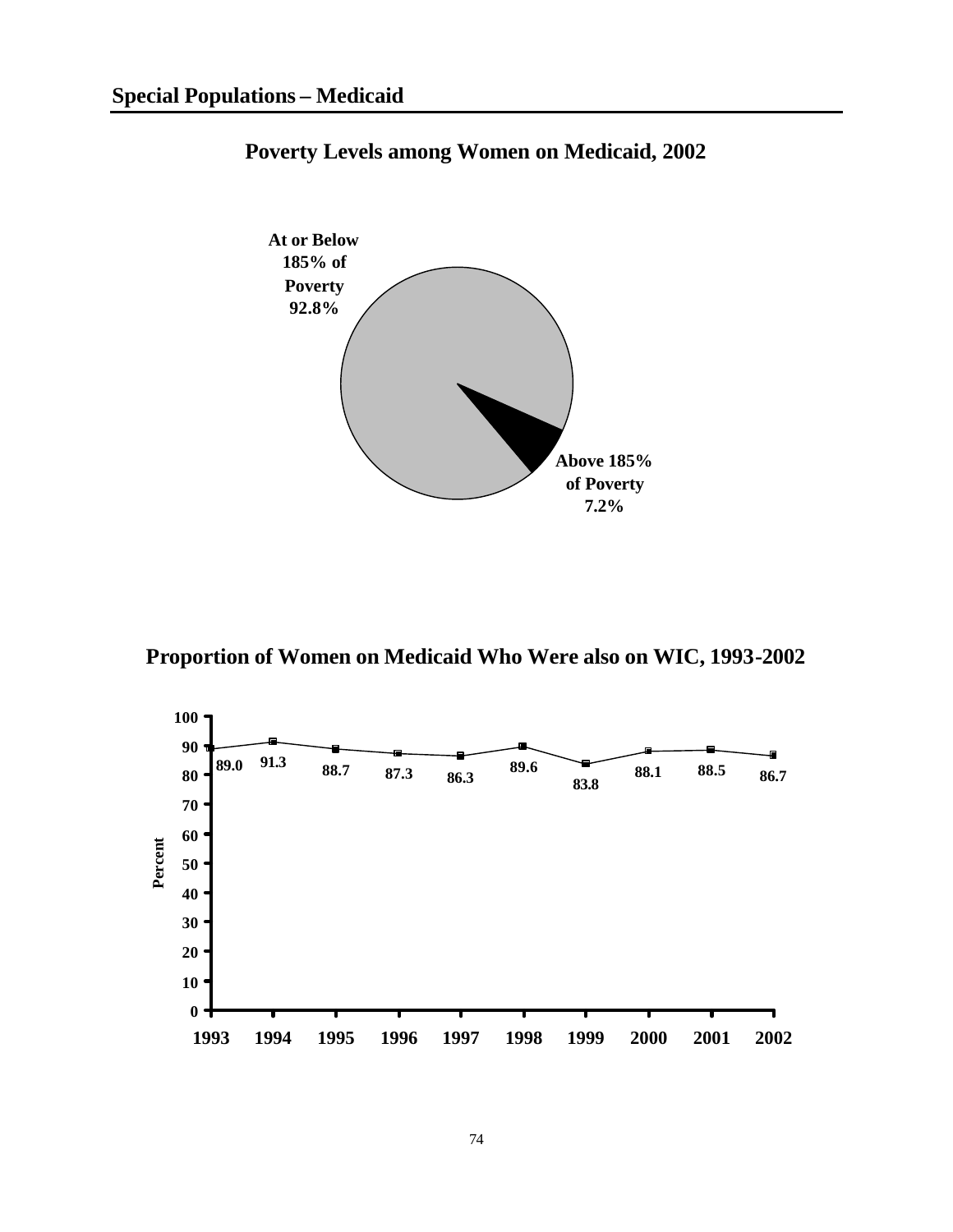

### **Proportion of Medicaid Mothers Who Received Information on Important Health Issues During Prenatal Care, 2002**

When compared to all mothers, a greater proportion of Medicaid mothers received information about all topics except safe medications to take during pregnancy.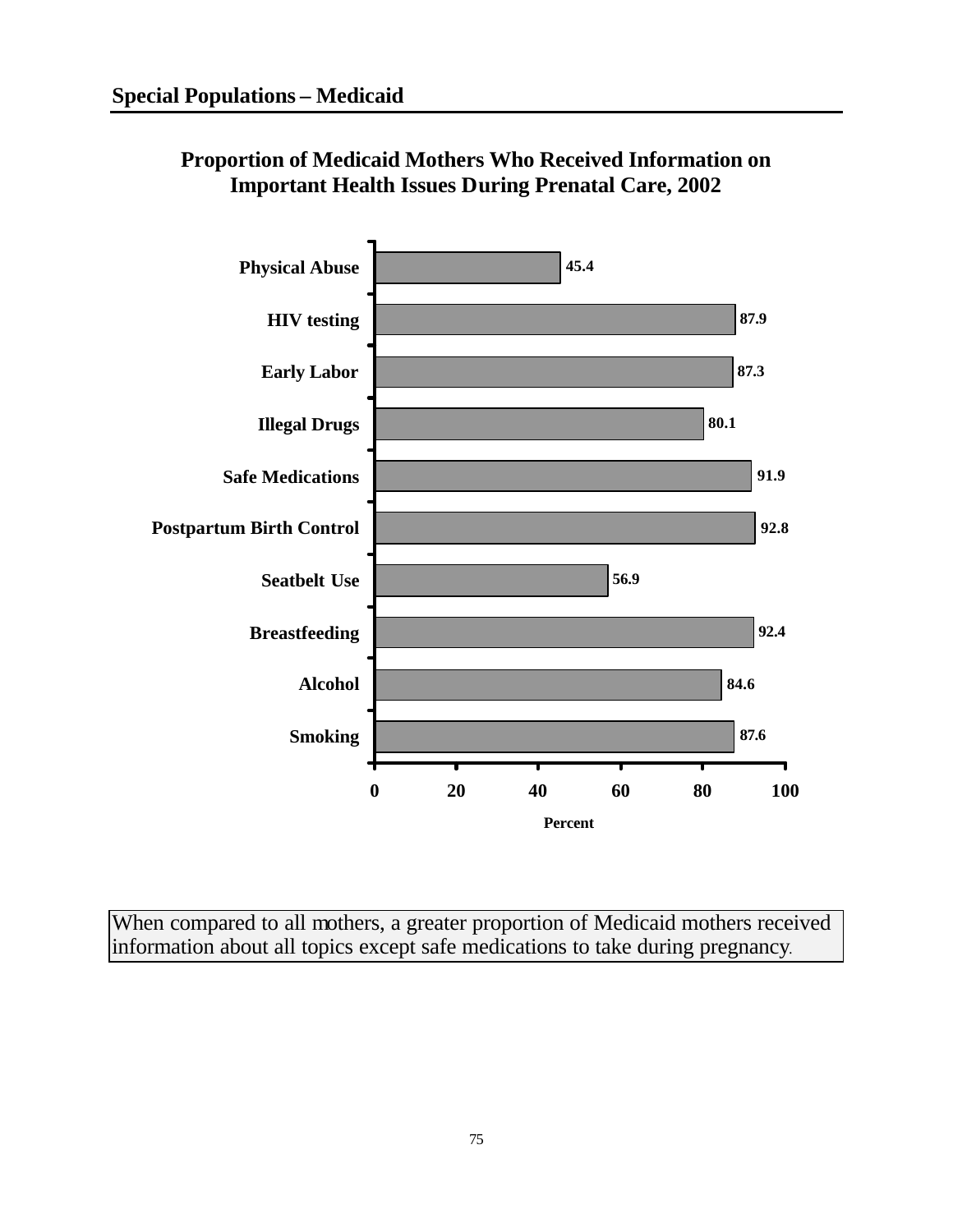

**Adequacy\* of Prenatal Care Among Women on Medicaid, 1993-2002**

\*The Kessner Index was used to measure adequacy of prenatal care. Categories are based on gestational age, month of first prenatal care visit, and total number of prenatal care visits.

The percent of Medicaid mothers receiving ADEQUATE prenatal care increased substantially from 48.7% in 1993 to 68.8% in 1999. After 1999 there is a slight decrease to 64.9% in 2002.

The percent of Medicaid mothers receiving INADEQUATE prenatal care decreased from 12.1% in 1993 to 8.3% in 2002.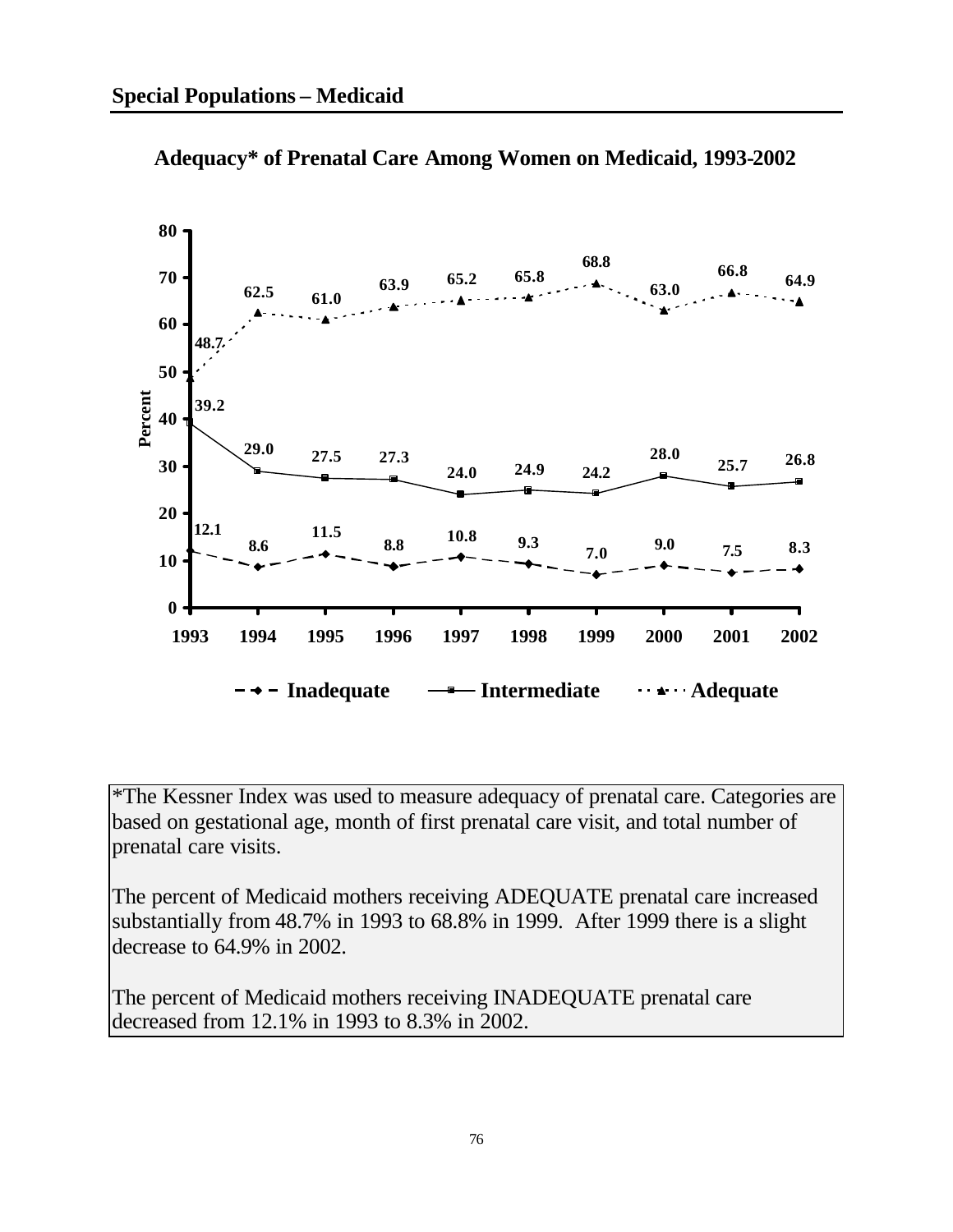# **WIC Fact Sheet**

Between the years of 1993 and 2002...

The proportion of women on WIC during pregnancy remained between 54% and 60.8%.

The proportion of women on WIC receiving inadequate prenatal care decreased from 9.2% in 1993 to 7.6% in 2002.

The proportion of WIC mothers who received adequate prenatal care decreased from 71.1% in 1999 to 67.1% in 2002.

During the period of 2000, 2001 and 2002, women who were...

black

less than 18 years old unmarried on Medicaid and had a less than high school education...

were more likely to be on WIC compared to women without these characteristics.

In 2002...

Over 80% of WIC mothers paid for their prenatal care and delivery with Medicaid, and about 20% paid with health insurance. Very few paid from other sources.

At least 85% of WIC mothers received information during prenatal care on safe medications, smoking and drinking alcohol during pregnancy, breastfeeding, postpartum birth control, and early labor.

Less than 50% of WIC mothers received information on physical abuse by their husbands or partners.

About 90% of WIC mothers received information on testing for HIV.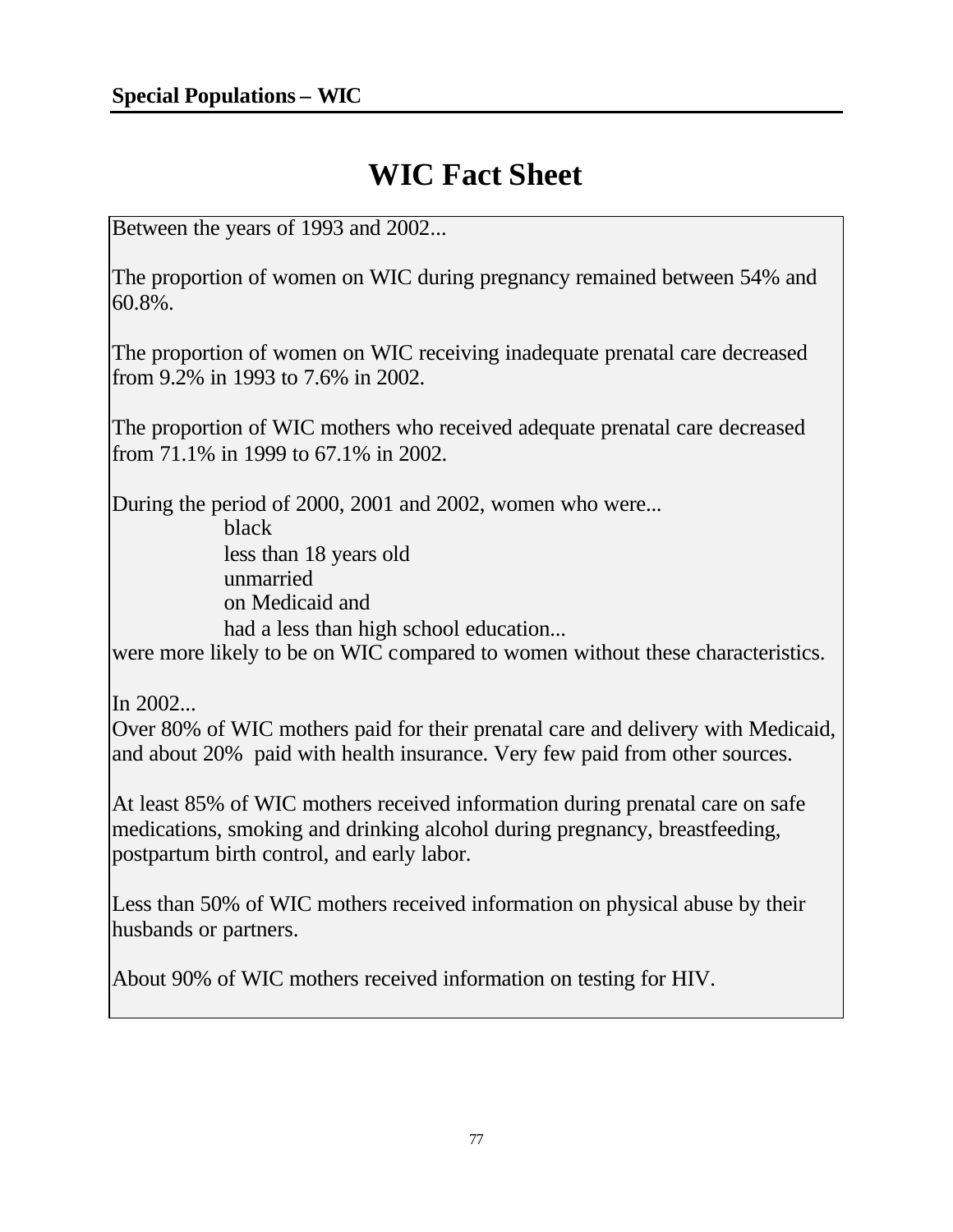

**Proportion of the Women on WIC\*, 1993-2002**

\*A federal supplemental food program for women, infants, and children (WIC).

The percent of women on WIC during pregnancy remained fairly steady from 54% to 60.8% during the years 1993 through 2002.

Black women were about twice as likely to be on WIC as white women for the years 1993-2002.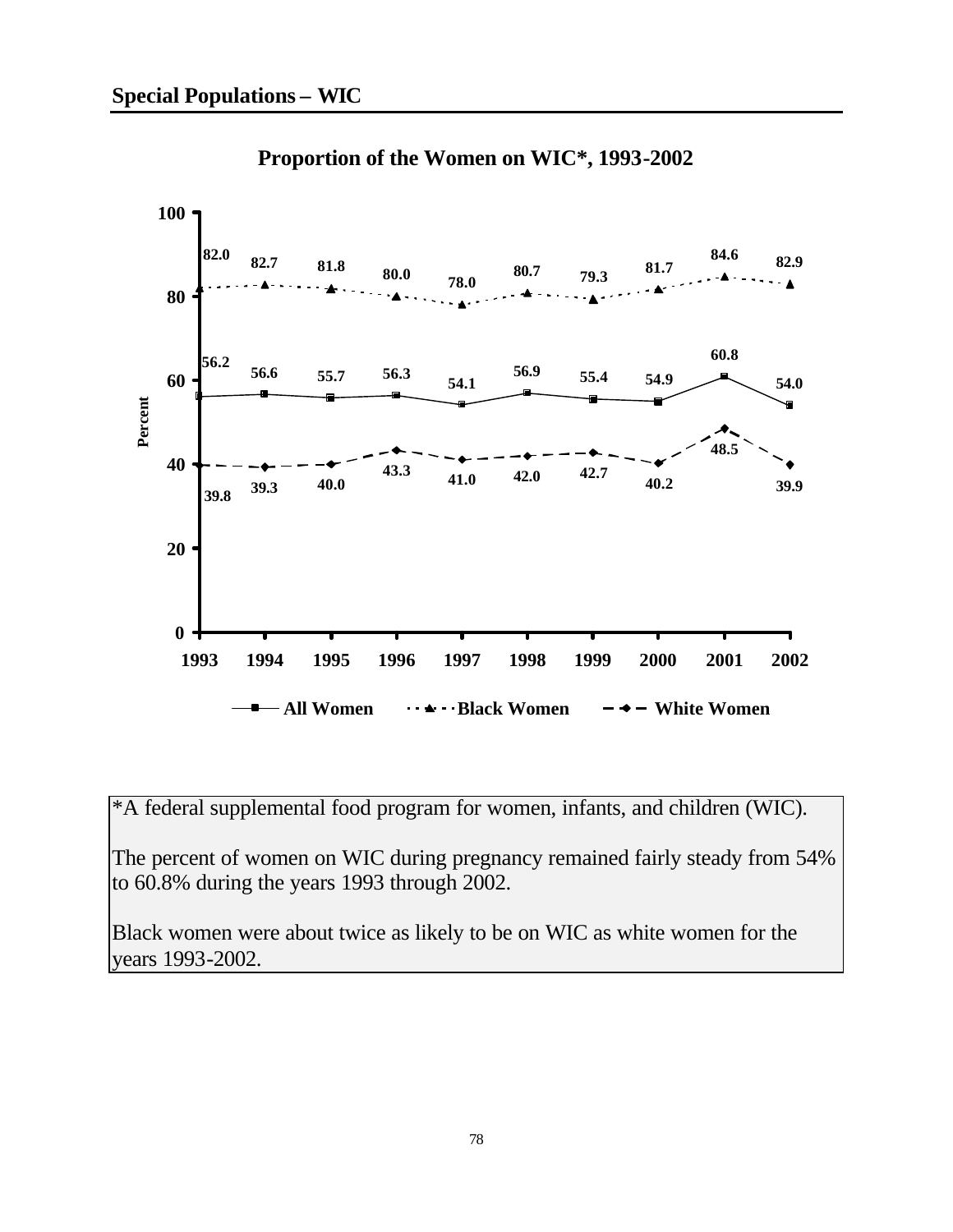| <b>Maternal Characteristics</b> | 2000               | 2001           | 2002           |
|---------------------------------|--------------------|----------------|----------------|
|                                 | percent $(s.e.)^*$ | percent (s.e.) | percent (s.e.) |
| <b>Total</b>                    | 54.9(2.0)          | 60.8(2.0)      | 54.0(2.2)      |
| Race                            |                    |                |                |
| <b>Black</b>                    | 81.7(2.8)          | 84.6 (2.4)     | 82.9(2.8)      |
| White                           | 40.2(2.4)          | 48.5(2.6)      | 39.9(2.6)      |
| Age                             |                    |                |                |
| Less than 18                    | 87.6(5.2)          | 90.0(5.7)      | 94.9(3.6)      |
| 18-24                           | 80.5(2.5)          | 84.2(2.3)      | 73.8(3.2)      |
| 24-34                           | 32.3(2.8)          | 42.1(3.0)      | 37.0(3.0)      |
| $35 - 55$                       | 32.6(5.9)          | 35.1(6.4)      | 31.1(6.5)      |
| <b>Education</b>                |                    |                |                |
| Less than High School           | 88.2 (2.8)         | 87.9 (2.9)     | 83.5(3.6)      |
| <b>High School</b>              | 64.6(3.1)          | 67.7(3.0)      | 63.7(3.5)      |
| More than High School           | 28.5(2.9)          | 36.3(3.2)      | 30.2(3.1)      |
| <b>Marital status</b>           |                    |                |                |
| Married                         | 34.1(2.5)          | 41.1(2.6)      | 34.3(2.6)      |
| Other                           | 86.3 (2.2)         | 88.9 (1.9)     | 83.0 (2.7)     |
| <b>Medicaid status</b>          |                    |                |                |
| Yes                             | 88.1 (1.8)         | 88.5 (1.7)     | 86.7(2.0)      |
| N <sub>o</sub>                  | 15.9(2.2)          | 21.8(2.6)      | 13.4(2.2)      |
| Birthweight**                   |                    |                |                |
| LBW $(<2500 g)$                 | 64.9(1.7)          | 64.1 $(1.8)$   | 66.2(1.8)      |
| NBW $(2500+ g)$                 | 54.0(2.2)          | 60.5(2.2)      | 52.8(2.4)      |

### **Characteristics of Women Who Received WIC Services, 2000-2002**

\* Standard Error

**\*\*Note:** In 2002, the Very Low Birth Weight and Low Birth Weight strata had response rates that fell short of the 70% rate that PRAMS has regarded as the epidemiologically valid threshold. Analyses specific to these strata will result in potentially biased estimates.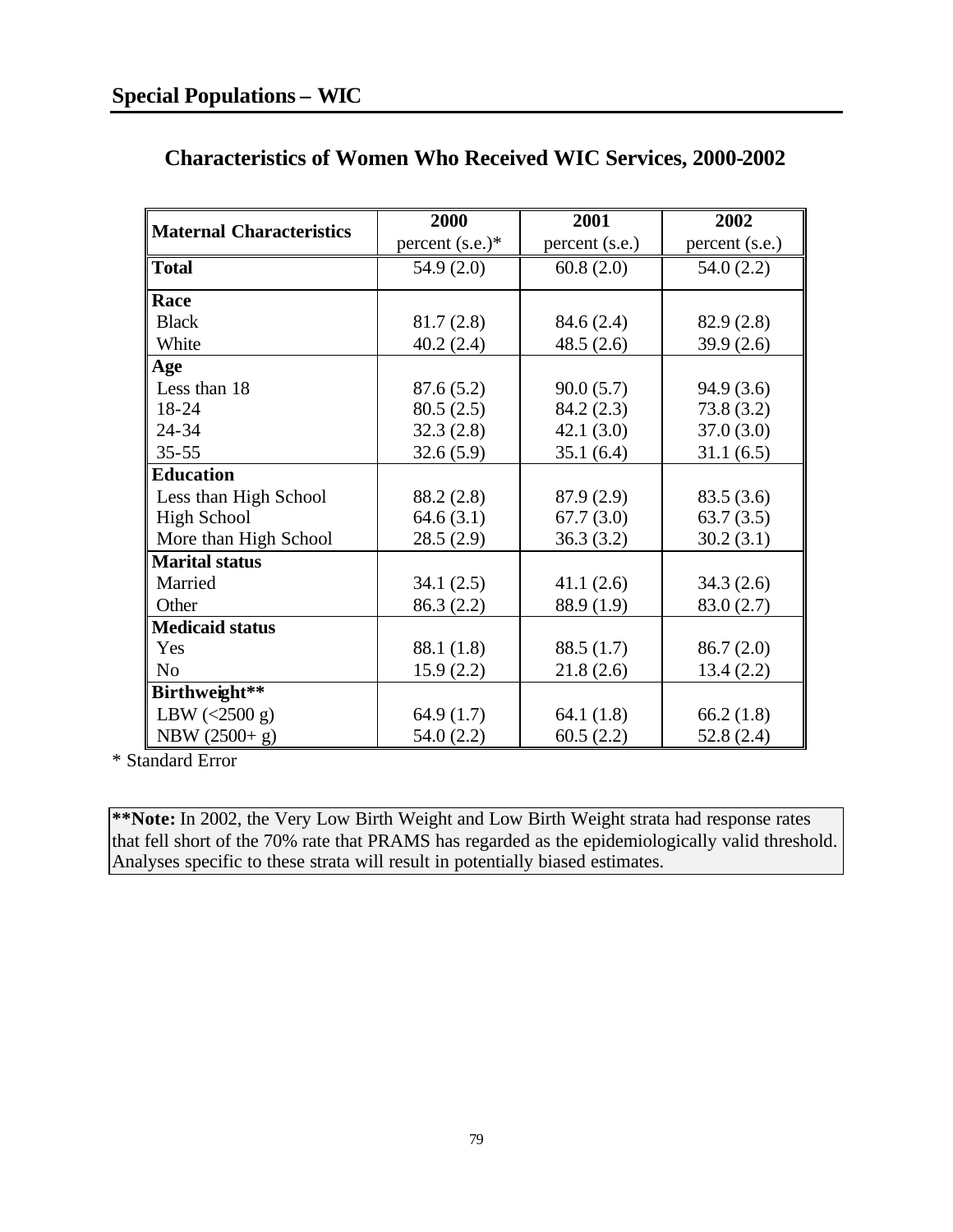**Source of Payment for Prenatal Care and Delivery for Mothers on WIC, 2002**



In 2002, over 80% of WIC mothers paid for their prenatal care visits and delivery with Medicaid.

Just over 10% of WIC mothers paid for some prenatal care with personal income, while 5.0% used personal income to pay for the delivery costs.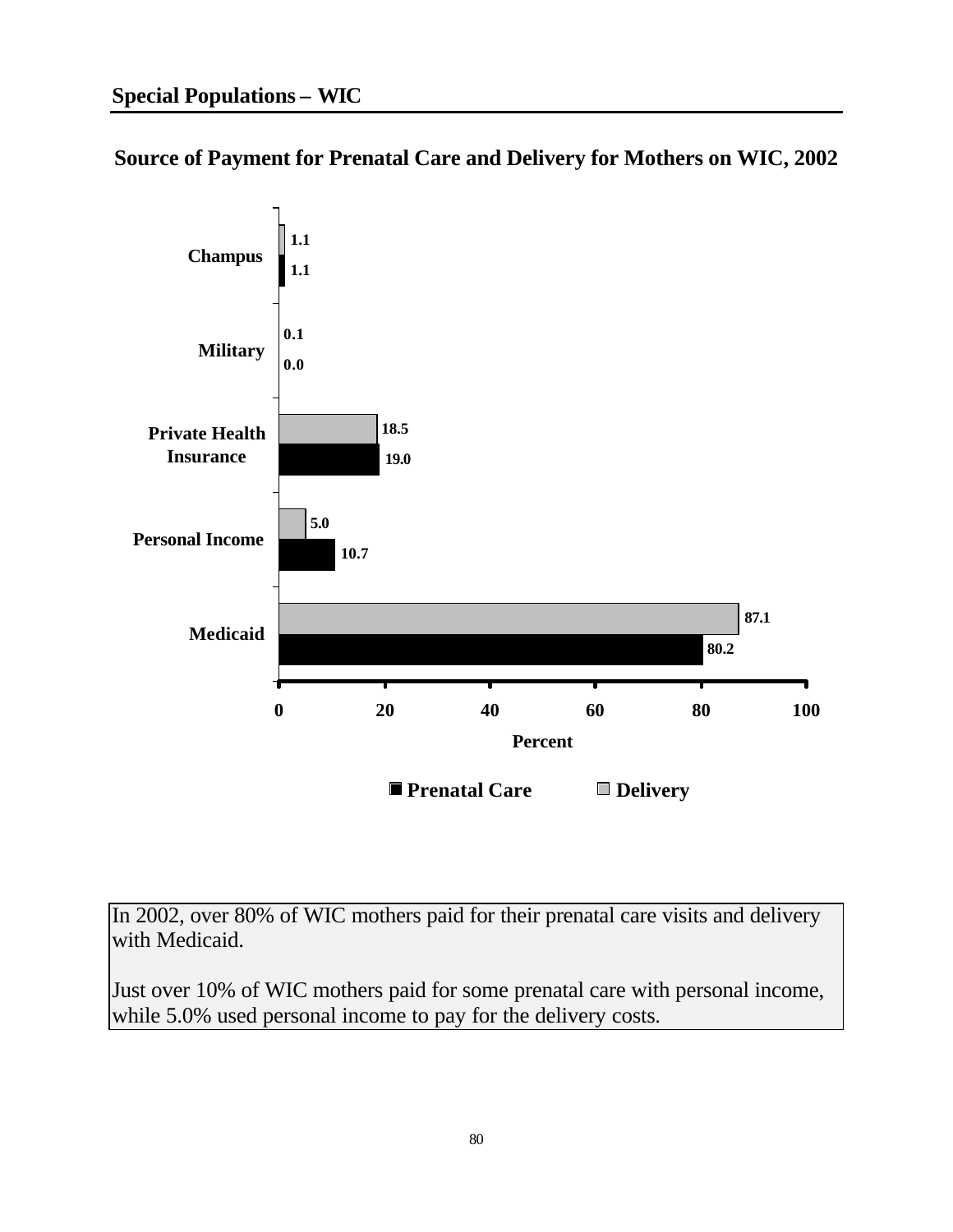



\*The Kessner Index was used to measure adequacy of prenatal care. Categories are based on gestational age, month of first prenatal care visit, and total number of prenatal care visits.

The proportion of WIC mothers receiving ADEQUATE prenatal care increased from 52.9% in 1993 to 67.1% in 2002.

The proportion of WIC mothers receiving INADEQUATE prenatal care decreased from 9.2% in 1993 to 7.6% in 2002.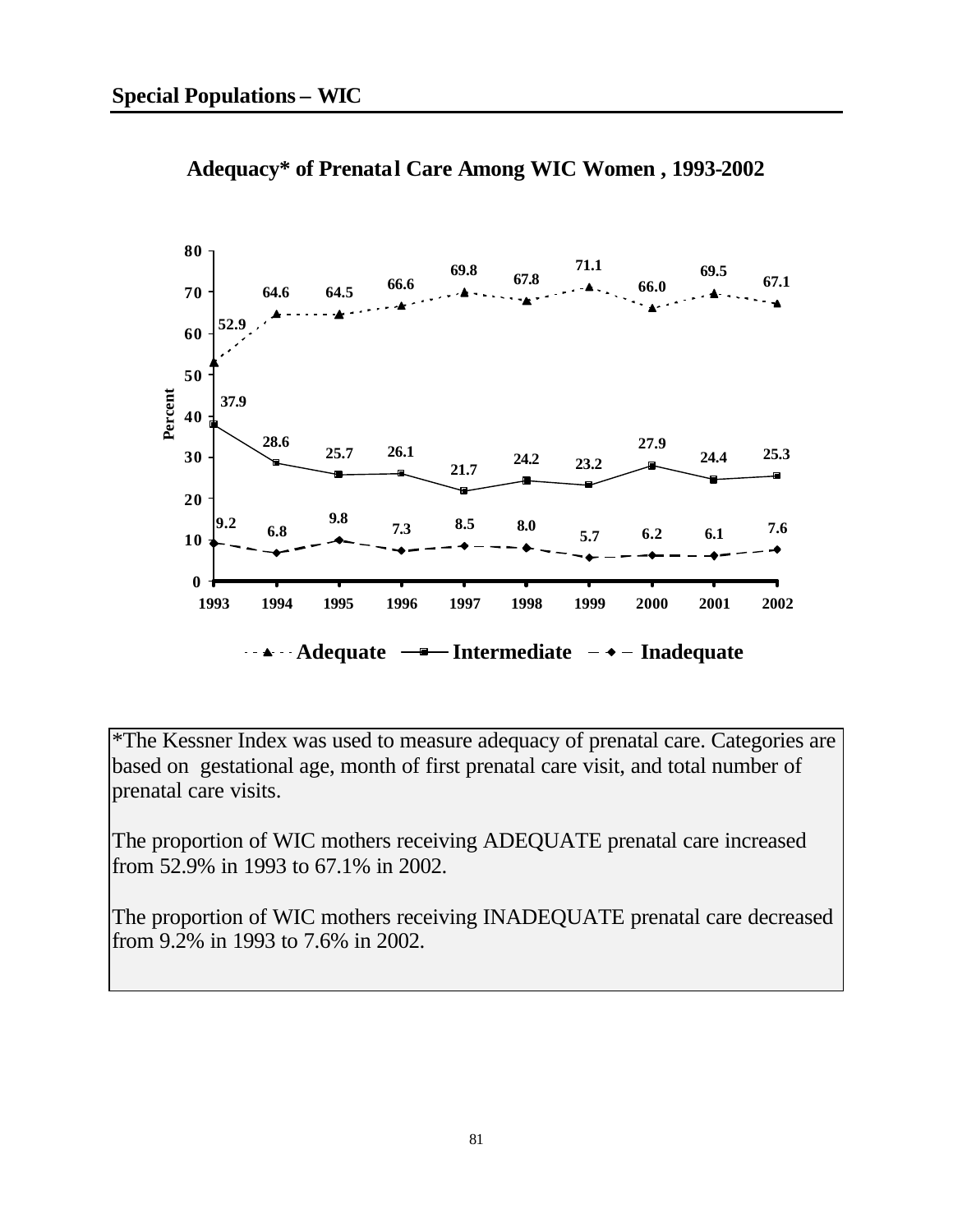### **Women on WIC Who Received Information on Important Health Issues During Prenatal Care, 2002**



When compared to all mothers, a greater proportion of WIC mothers received information on all topics, except safe medications, during prenatal care in 2002.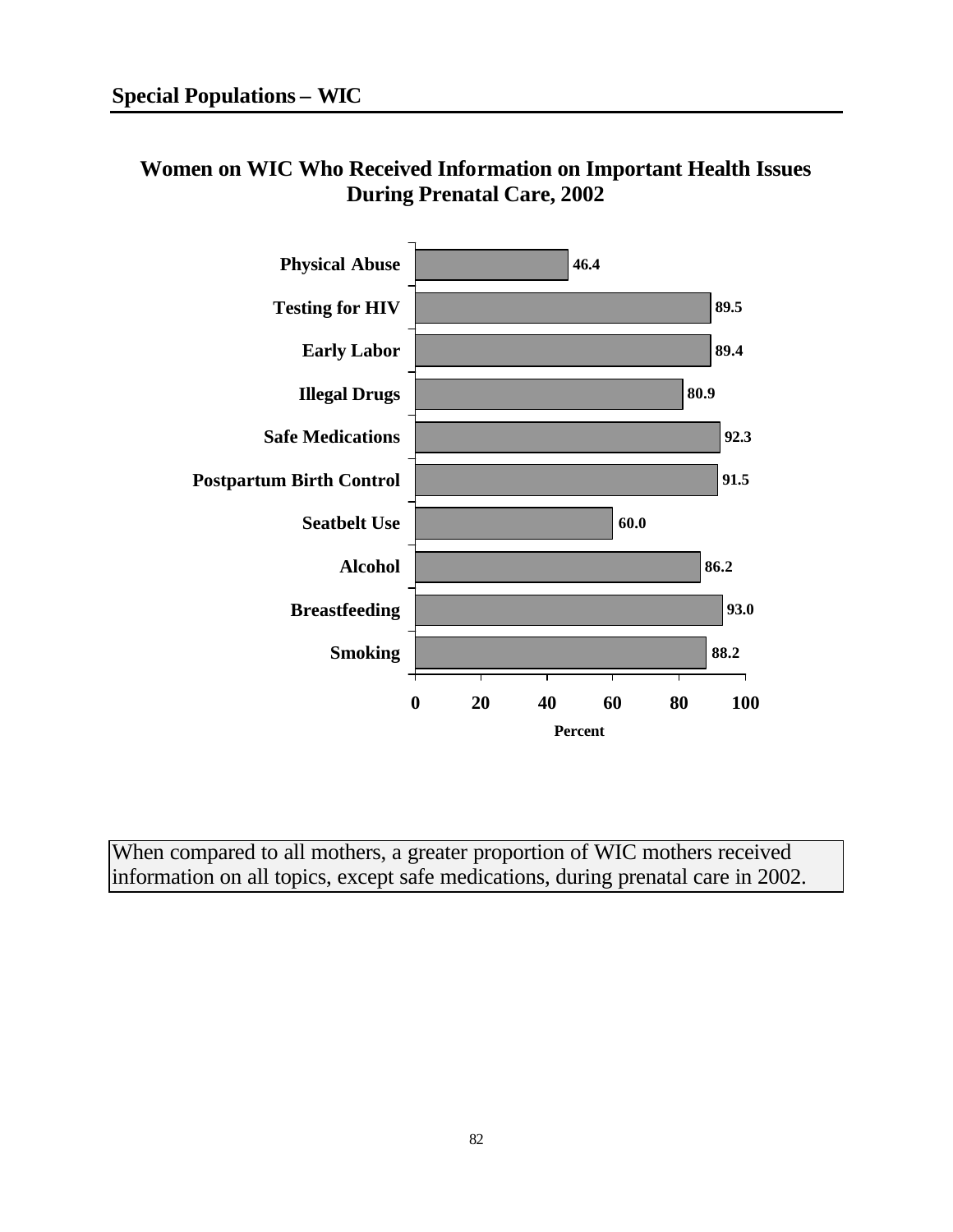# **Teenage Mothers Fact Sheet**

Between the years of 1993 and 2002...

The proportion of live births to teenagers (ages 15-17) decreased from 7.4% in 1993 to 5.0% in 2002.

The proportion of unintended births among teenagers decreased from 81.5% in 1993 to 77.3% in 2002

The proportion of teen mothers receiving inadequate prenatal care increased from 10.2% in 1993 to a high of 19.6% in 2002.

The proportion of teen mothers receiving adequate prenatal care increased from 40.0% in 1993 to 51.3% in 2002.

In 2002...

Teen mothers (ages 15-17) were more likely to deliver LBW infants than adult mothers (18 or over).

In 2002, a greater proportion of teen mothers were...

white unmarried on Medicaid/ WIC and had a less than high school education.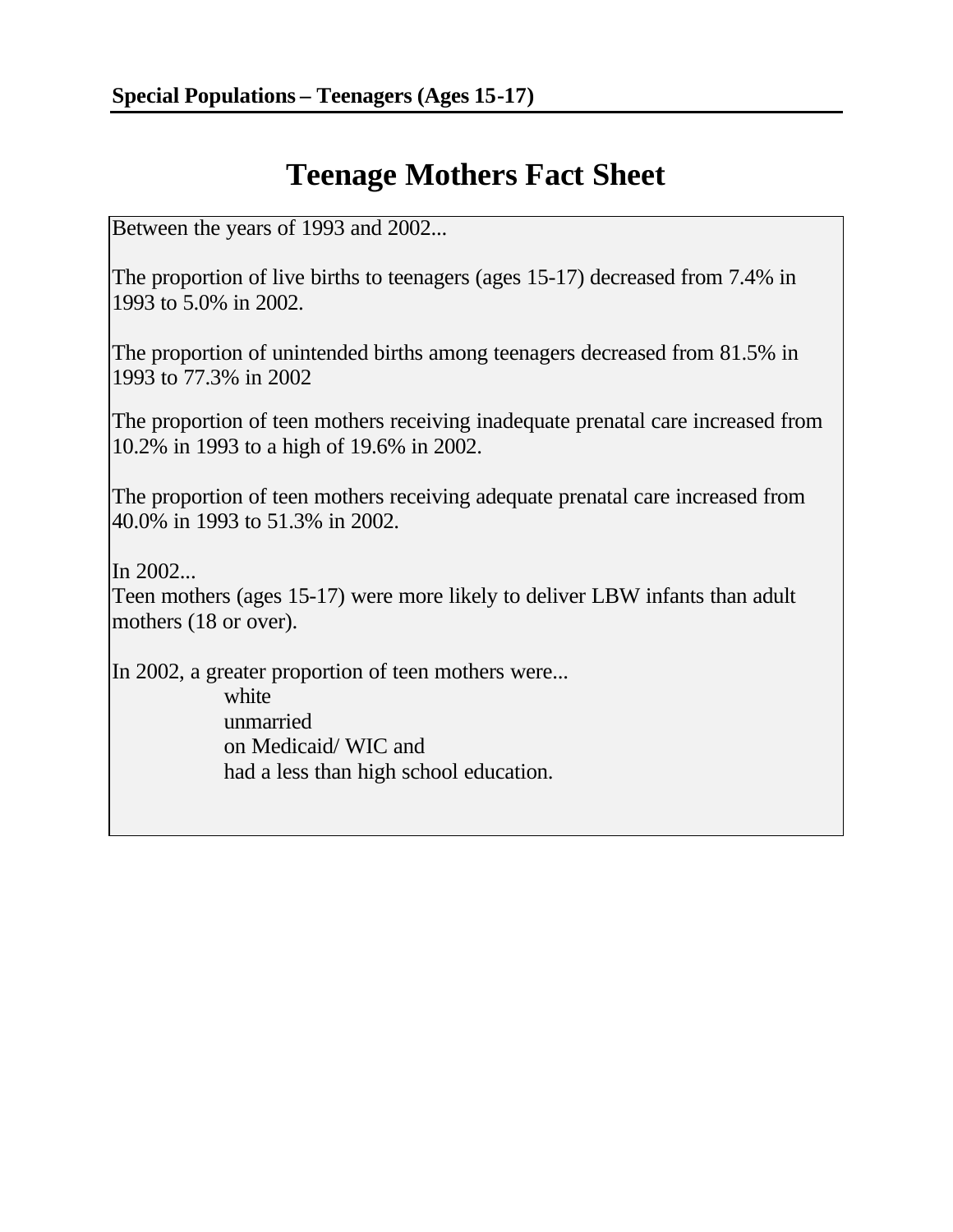

**Percent of Births to Teenage Mothers in SC, 1993-2002**

Approximately 5% of all live births in South Carolina were to teenagers (ages 15- 17) in 2002.

Just over 19% of all mothers who delivered live births in 2002 got pregnant for the first time as a teenager (less than 18 years of age).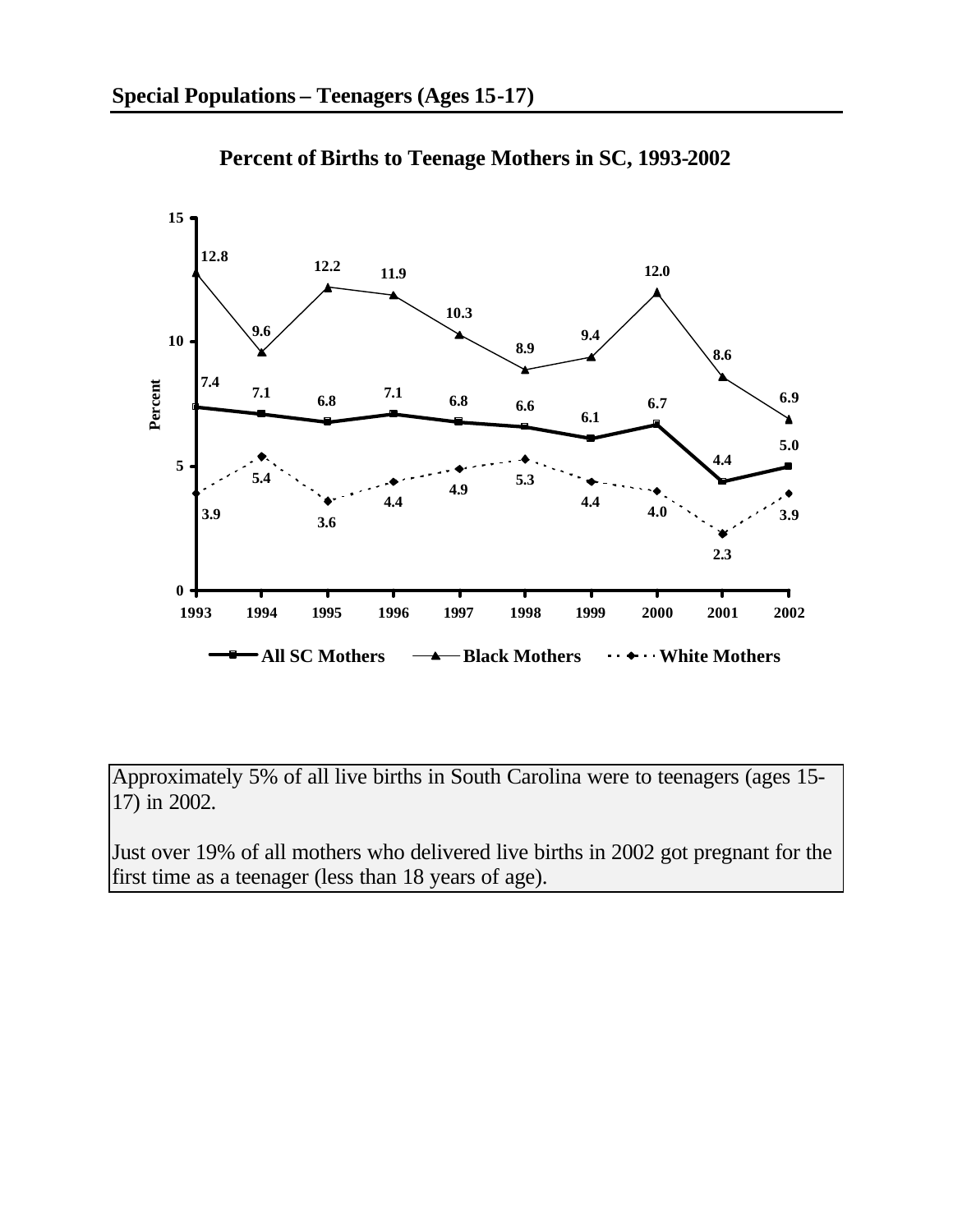



Since 1994, the percent of teenagers reporting failed use of contraception increased from 27.0% to 46.2% in 2002. The percent of non-users has steadily increased from a low of 19.1% in 1997 to 44.9% in 2002.

The percent of teenagers who were using some form of contraception during the three months before they became pregnancy but NOT at the time of conception (disusers) decreased from 42.1% in 1997 to just 8.9% in 2002.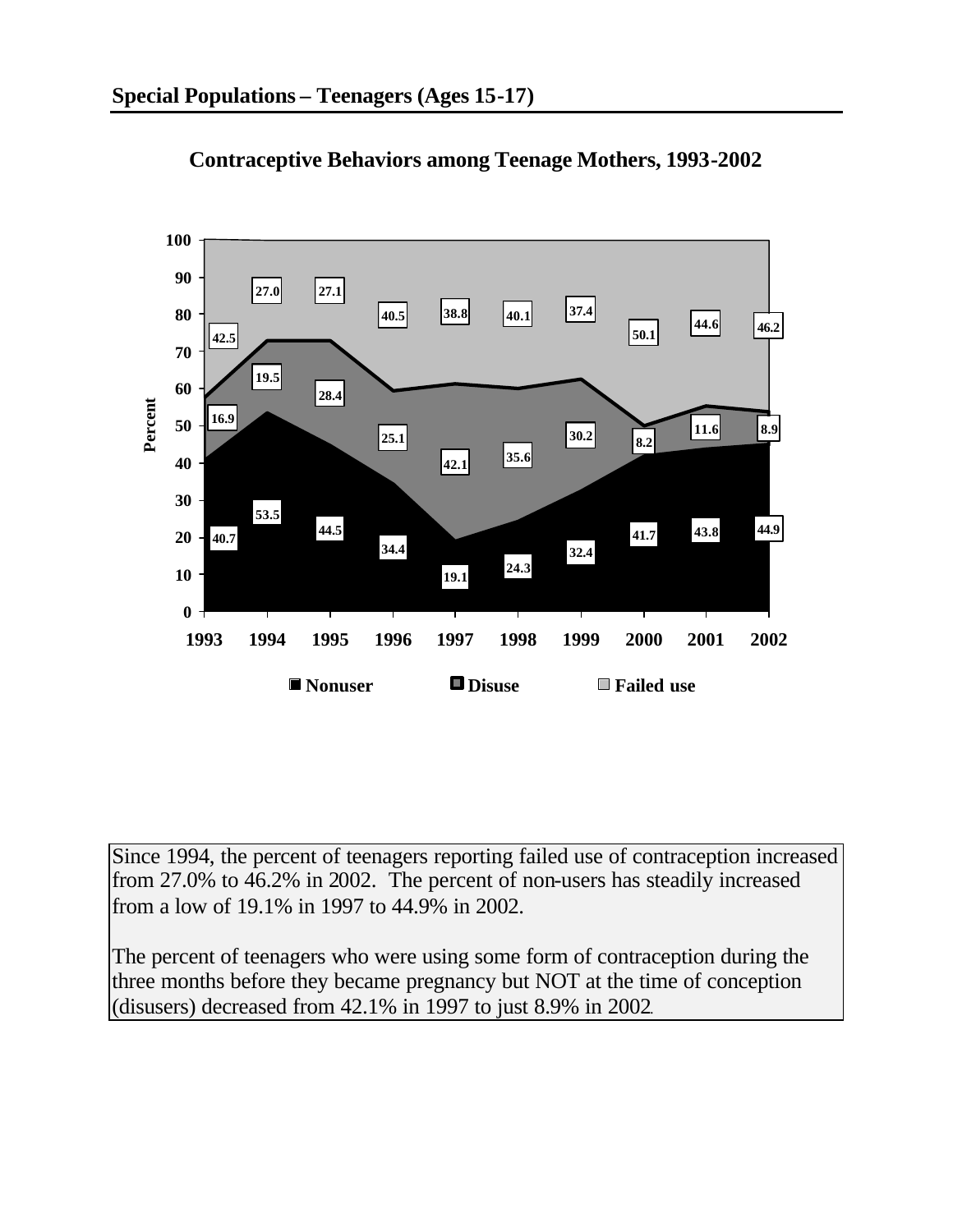

**Unintended Pregnancies Among Teenage Mothers, 1993-2002**

### Definitions:

Intended pregnancies: those wanted then or sooner.

Unintended pregnancies: those which were unwanted (did not want then or anytime in the future) or mistimed (wanted to be pregnant later).

The proportion of teenage mothers that reported UNINTENDED pregnancies decreased from 94.6% in 1999 to 77.3% in 2002.

The percent of unintended pregnancies that were UNWANTED decreased from 25.8% in 1999 to 23.9% in 2002.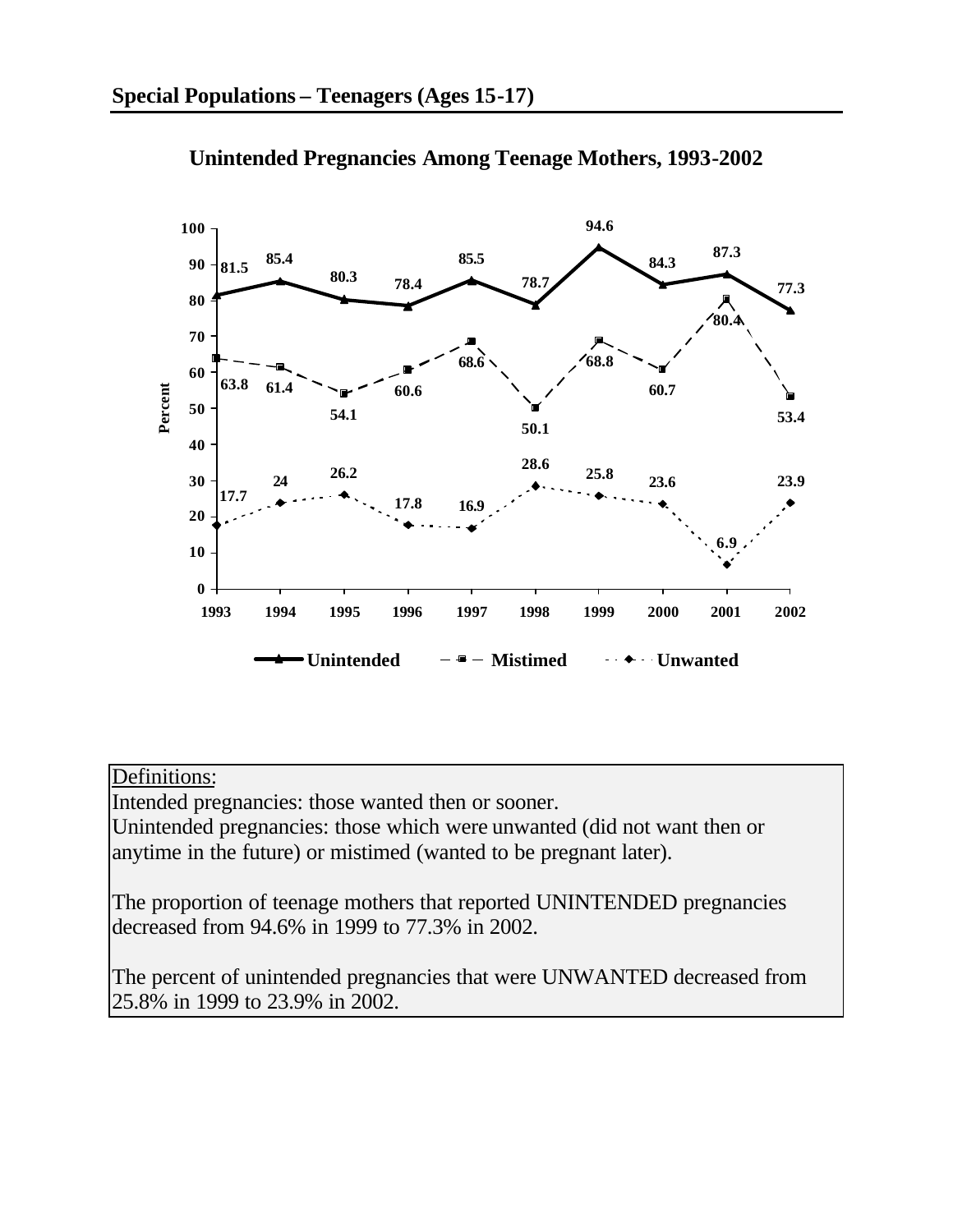

**Adequacy\* of Prenatal Care Among Teenage Mothers, 1993-2002**

\*Kessner Index defines prenatal care as adequate, intermediate, or inadequate. These categories are based on gestational age, month of first prenatal care visit, and total number of prenatal care visits. Total number of prenatal care visits was taken directly from the birth certificate.

The percent of teenage mothers receiving INADEQUATE prenatal care increased from 10.2% in 1993 to 19.6% in 2002.

The percent of teenage mothers receiving ADEQUATE prenatal care increased from 40.0% in 1993 to 51.3% in 2002.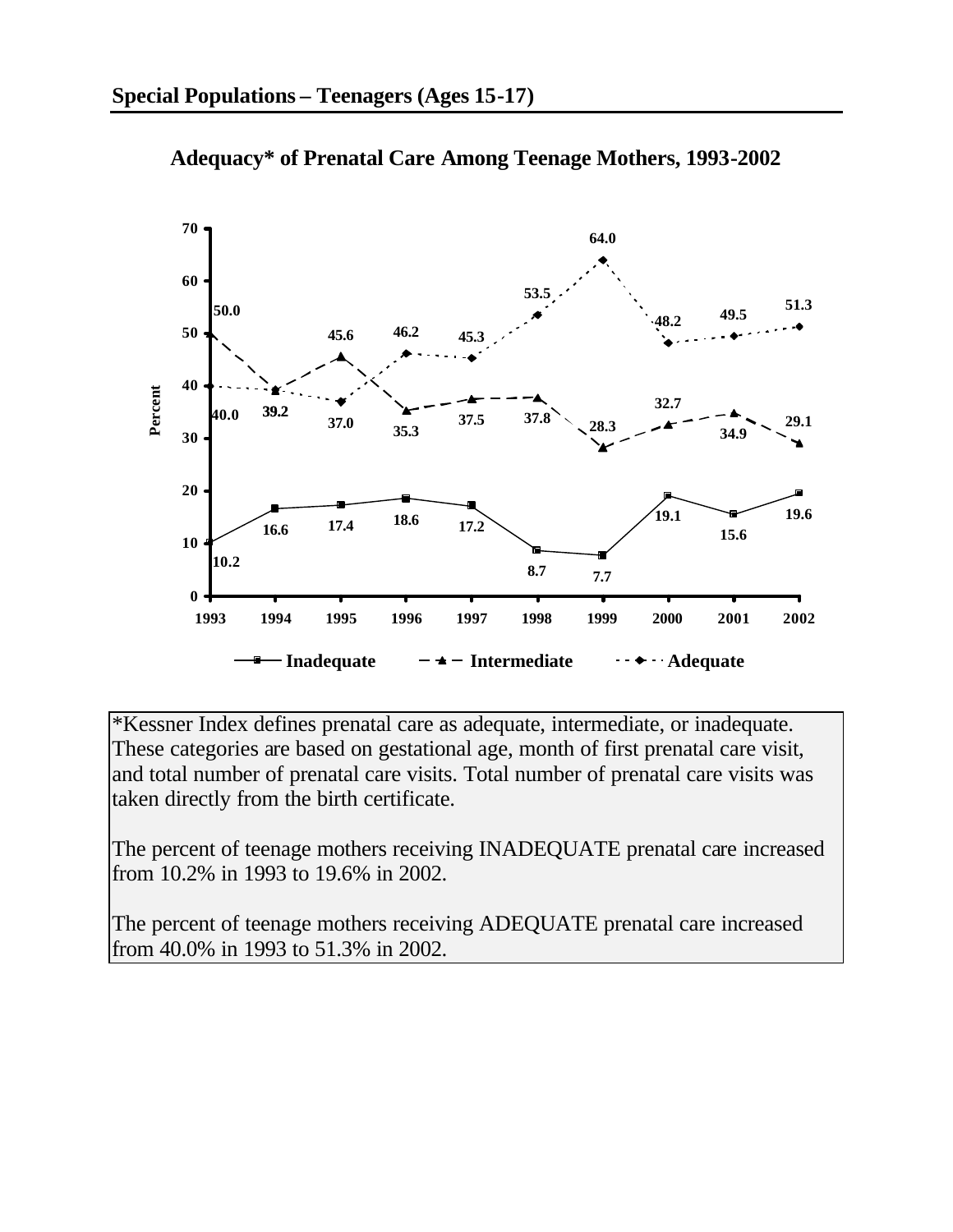



A greater proportion of teenagers received information on all topics in comparison to adult women aged 18 and older.

A greater proportion of teen mothers had the following characteristics: less than a high school education unmarried on WIC and on Medicaid.

Around 12.8% of teenage mothers had LBW infants in 2002.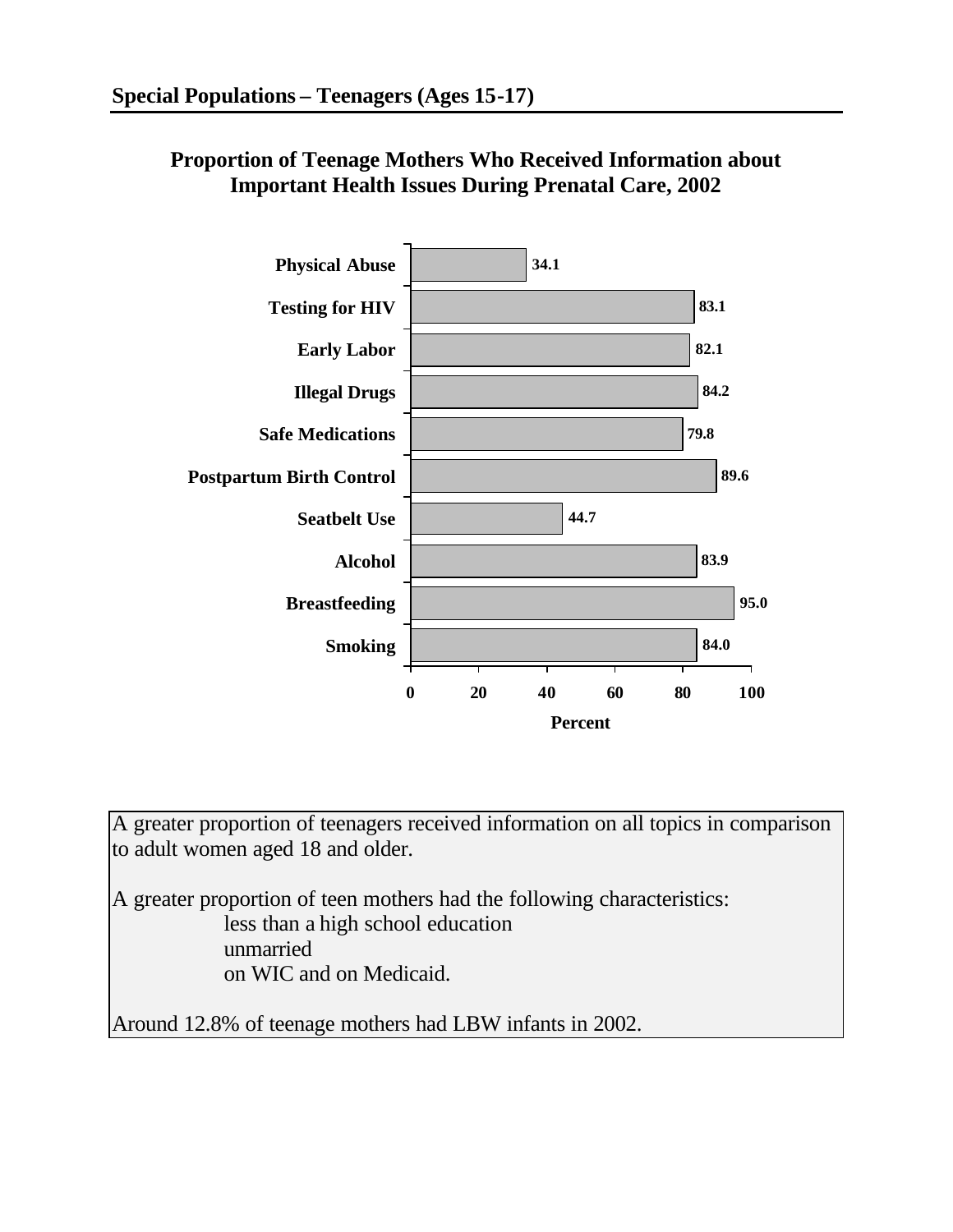| <b>Maternal Characteristics</b> | 2000               | 2001           | 2002           |
|---------------------------------|--------------------|----------------|----------------|
|                                 | percent $(s.e.)^*$ | percent (s.e.) | percent (s.e.) |
| Race                            |                    |                |                |
| <b>Black</b>                    | 61.8(7.6)          | 67.7(8.7)      | 47.2(10.5)     |
| White                           | 38.3(7.6)          | 32.3(8.7)      | 52.8(10.5)     |
| <b>Education</b>                |                    |                |                |
| Less than High School           | 93.5(3.8)          | 94.5(4.0)      | 84.7 (7.6)     |
| <b>High School</b>              | 6.5(3.8)           | 5.5(4.0)       | 15.2(7.6)      |
| <b>Marital status</b>           |                    |                |                |
| Married                         | 0.5(0.3)           | 9.2(4.9)       | 10.9(6.6)      |
| Other                           | 99.5(0.3)          | 90.8(4.9)      | 89.1 (6.6)     |
| <b>WIC</b> status               |                    |                |                |
| On WIC during pregnancy         | 87.4 (5.4)         | 90.0(5.7)      | 94.2 (4.4)     |
| Not on WIC                      | 12.6(5.4)          | 10.0(5.7)      | 6.0(4.4)       |
| <b>Medicaid status</b>          |                    |                |                |
| Yes                             | 96.6(3.0)          | 99.9 (0.0)     | 99.3(0.5)      |
| N <sub>0</sub>                  | 3.4(3.0)           | 0.1(0.0)       | 0.7(0.5)       |
| Birthweight**                   |                    |                |                |
| VLBW $($ 1500 g)                | 2.0(0.3)           | 2.6(0.5)       | 2.2(0.5)       |
| MLBW (1500-2499 g)              | 8.4(1.8)           | 14.7(3.3)      | 10.6(2.7)      |
| NBW $(2500 + g)$                | 89.6 (2.0)         | 82.7(3.7)      | 87.2 (3.0)     |

# **Characteristics of Teenage Mothers, 2000-2002**

\* Standard Error

**\*\*Note:** In 2002, the Very Low Birth Weight and Low Birth Weight strata had response rates that fell short of the 70% rate that PRAMS has regarded as the epidemiologically valid threshold. Analyses specific to these strata will result in potentially biased estimates.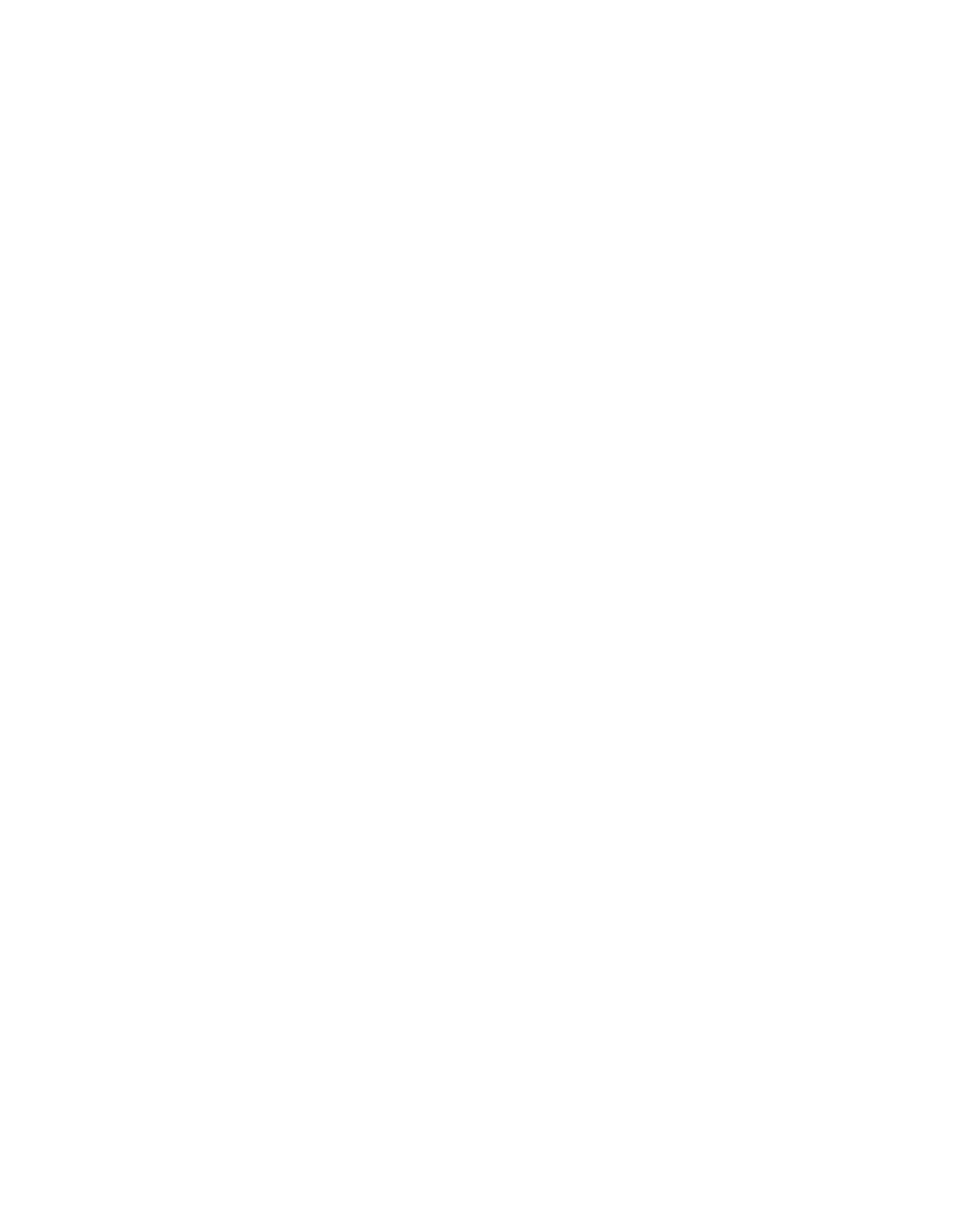- 1. Healthy People 2010 National Health Promotion and Disease Prevention Objectives, U.S. Department of Health and Human Services, Public Health Service, Centers for Disease Control and Prevention, National Center for Health Statistics; DHHS No. (PHS) 94- 1232-1.
- 2. South Carolina Vital and Morbidity Statistics, 2002, South Carolina Department of Health and Environmental Control, Office of Public Health Statistics and Information Systems, Division of Biostatistics, October 2004.
- 3. The Future of Children: Low Birthweight, from the Center for the Future of Children and Lucile Packard Foundation; Volume 5 (1), Spring 1995.
- 4. Health and Human Services, Federal Poverty Guidelines. http://aspe.hhs.gov/poverty.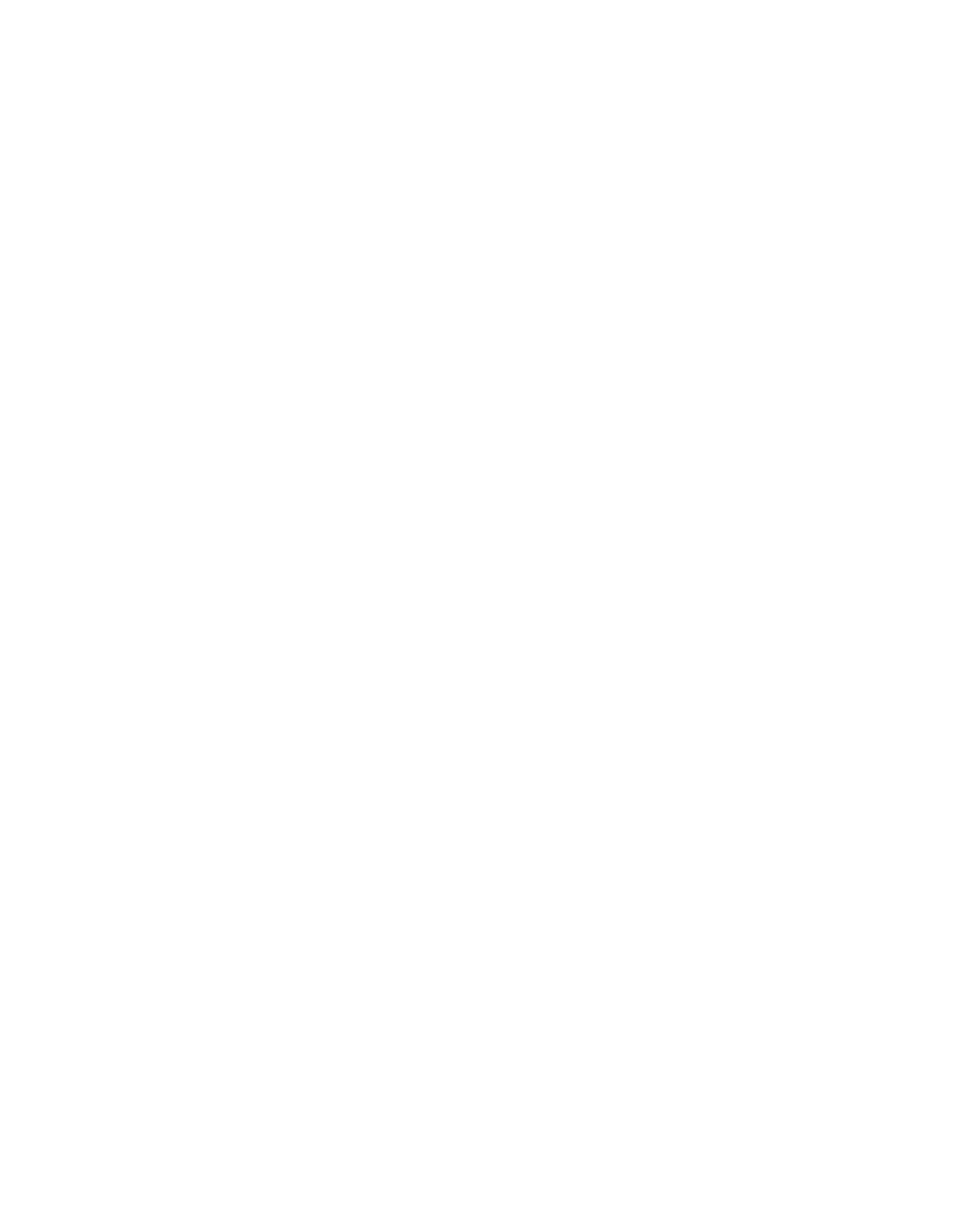# **APPENDIX A**

**South Carolina Pregnancy Risk Assessment Monitoring System (Phase V) Questionnaire**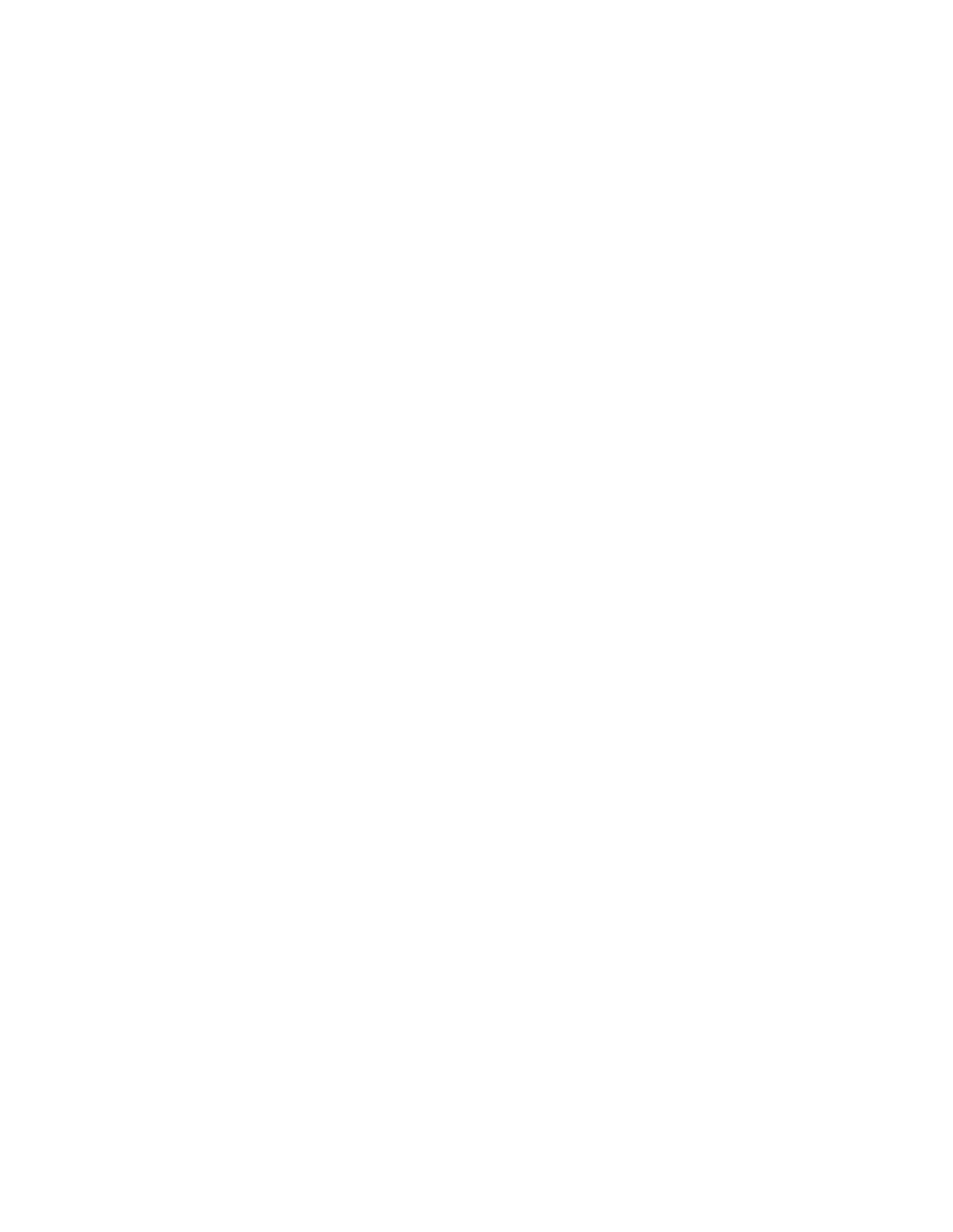**First, we would like to ask a few questions about you and the time before you became pregnant with your new baby. Please check the box next to your answer.**

- **1.** *Just before* **you got pregnant, did you have health insurance? (Do not count Medicaid.)**
	- No Yes
- **2.** *Just before* **you got pregnant, were you on Medicaid?**
	- $\Box$  No **Nes**
- **3. In the month** *before* **you got pregnant with your new baby, how many times a week did you take a multivitamin (a pill that contains many different vitamins and minerals)?**
	- $\Box$  I didn't take a multivitamin at all
	- $\Box$  1 to 3 times a week
	- $\Box$  4 to 6 times a week
	- $\Box$  Every day of the week
- **4. What is your date of birth?**

\_\_\_\_\_ \_\_\_\_\_ \_\_\_\_\_

Month Day Year

**5.** *Just before* **you got pregnant, how much did you weigh?**

\_\_\_\_\_ Pounds **OR** \_\_\_\_\_ Kilos

**6. How tall are you without shoes?**

\_\_\_\_\_ Feet \_\_\_\_\_ Inches

**OR** \_\_\_\_\_ Centimeters

**7.** *Before* **your new baby, did you ever have any other babies who were born alive?**



**8. Did the baby born** *just before* **your new one weigh 5 pounds, 8 ounces (2.5 kilos)** *or less* **at birth?**

**9. Was the baby just before your new one born** *more* **than 3 weeks before its due date?**

**10. How old were you when you got pregnant with your first baby?**

Years old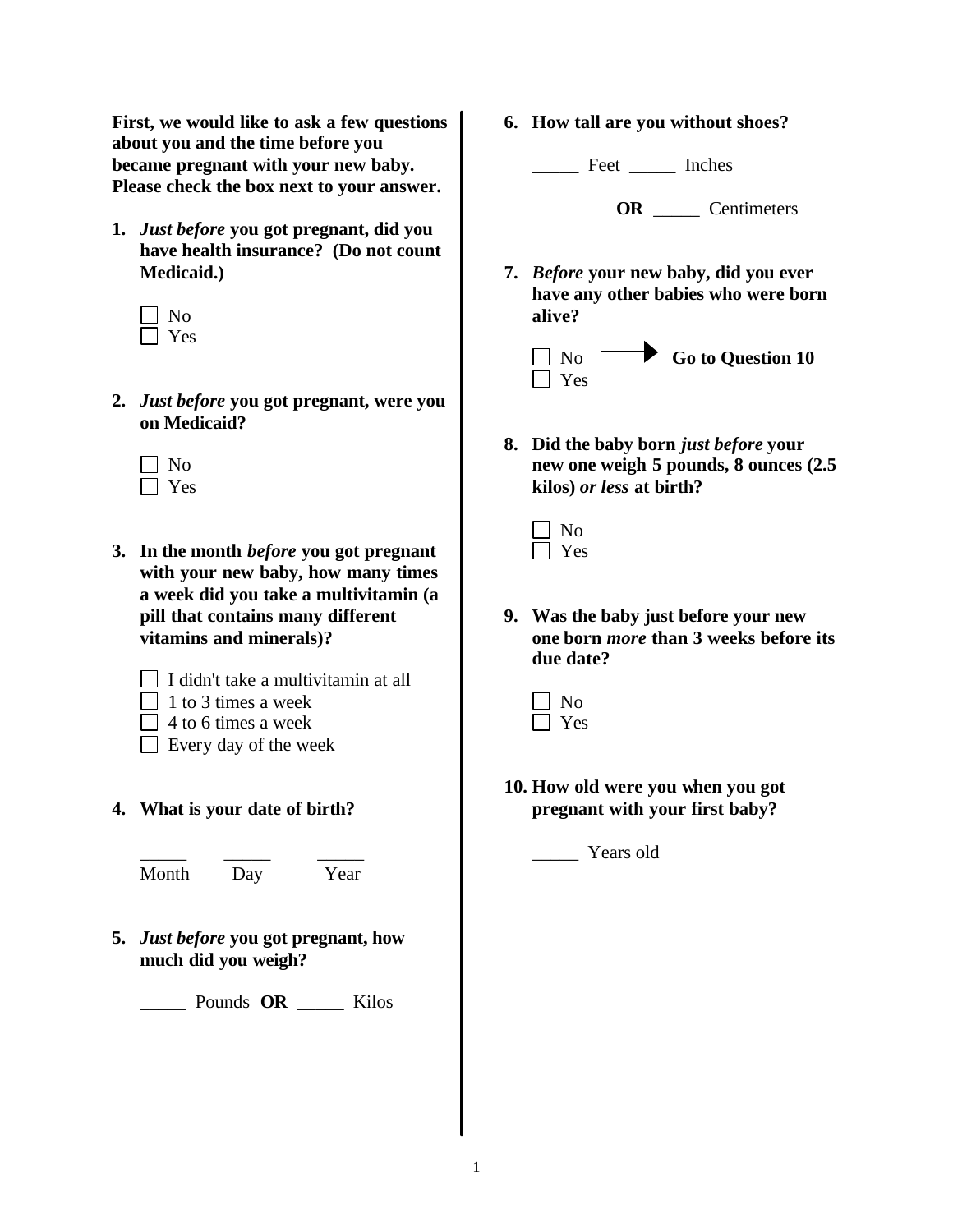**The next questions are about just before you became pregnant with your new baby.**

**11. Thinking back to** *just before* **you got pregnant, how did you feel about becoming pregnant?**

# **Check one answer**

- I wanted to be pregnant sooner
- $\Box$  I wanted to be pregnant later
- $\Box$  I wanted to be pregnant then
- $\Box$  I didn't want to be pregnant then or at any time in the future
- **12. When you got pregnant with your new baby, were you trying to become pregnant?**



**13. When you got pregnant with your new baby, were you or your husband or partner doing anything to keep from getting pregnant?** (Some things people do to keep from getting pregnant include not having sex at certain times [rhythm], and using birth control methods such as the pill, Norplant®, shots [Depo-Provera®], condoms, diaphragm, foam, IUD, having their tubes tied, or their partner having a vasectomy.)



**14. What were your or your husband's or partner's reasons for not doing anything to keep from getting pregnant?**

# **Check all that apply**

 $\Box$  I didn't mind if I got pregnant  $\Box$  I thought I could not get pregnant at that time  $\Box$  I had side effects from the birth control method I was using  $\Box$  I had problems getting birth control when I needed it  $\Box$  I thought my husband or partner or I was sterile (could not get pregnant at all) My husband or partner didn't want to use anything Other Please tell us:

**The next questions are about the prenatal care you received during your most recent pregnancy. Prenatal care includes visits to a doctor, nurse, or other health care worker before your baby was born to get checkups and advice about pregnancy.** (It may help to look at a calendar when you answer these questions.)

\_\_\_\_\_\_\_\_\_\_\_\_\_\_\_\_\_\_\_\_\_\_\_\_\_\_\_\_\_\_\_\_

**15. How many weeks or months pregnant were you when you were sure you were pregnant?** (For example, you had a pregnancy test or a doctor or nurse said you were pregnant.)

\_\_\_\_\_ Weeks **OR** \_\_\_\_\_ Months

 $\Box$  I don't remember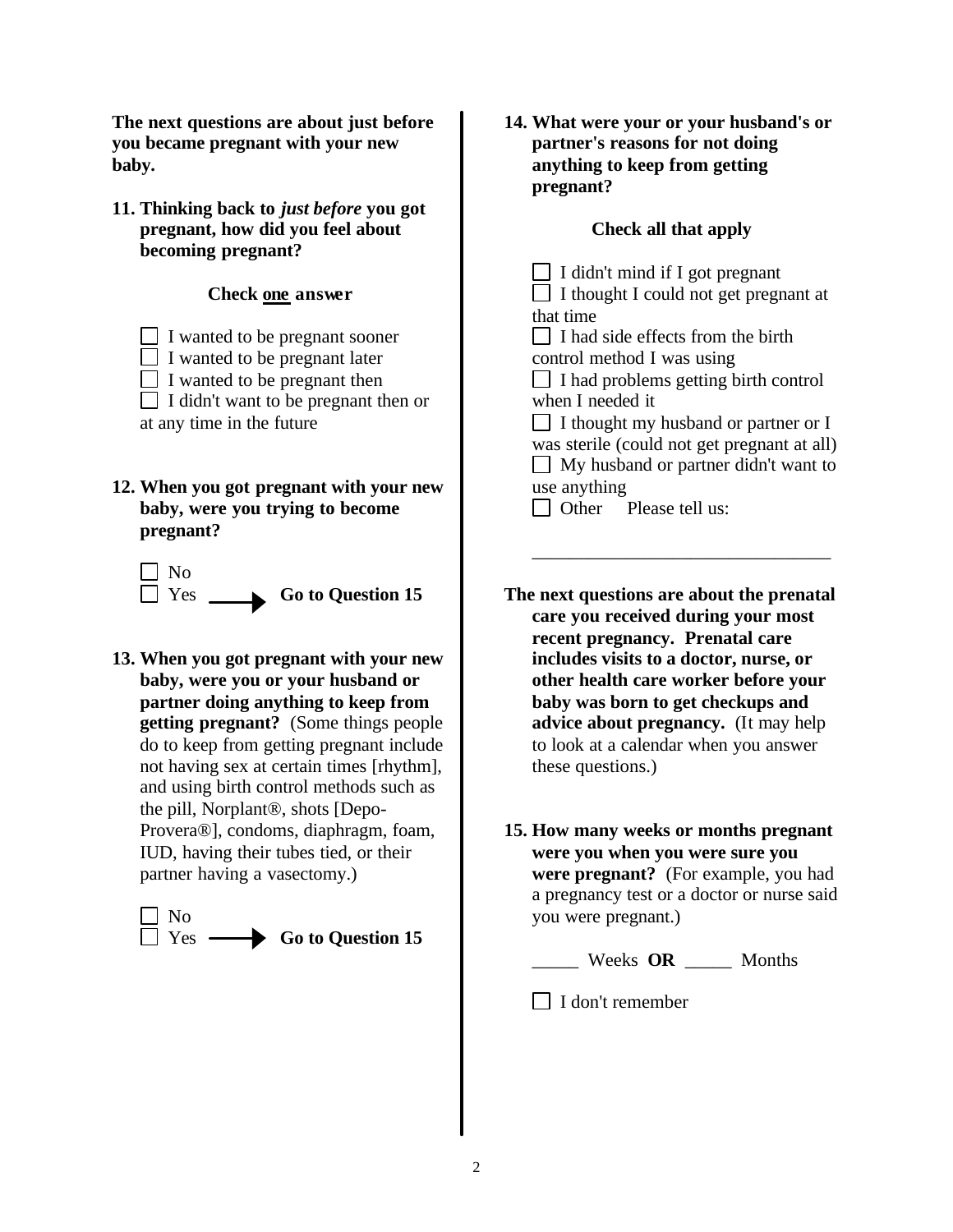**16. How many weeks or months pregnant were you when you had your first visit for prenatal care?** (Don't count a visit that was only for a pregnancy test or only for WIC [the Special Supplemental Nutrition Program for Women, Infants, and Children].)

\_\_\_\_\_ Weeks **OR** \_\_\_\_\_ Months

 $\Box$  I didn't go for prenatal care

**17. Did you get prenatal care as early in your pregnancy as you wanted?**



**18. Did any of these things keep you from getting prenatal care as early as you wanted?**

# **Check all that apply**

| Спеск ан ини арргу                    |
|---------------------------------------|
| I couldn't get an appointment earlier |
| in my pregnancy                       |
| I didn't have enough money or         |
| insurance to pay for my visits        |
| I didn't know that I was pregnant     |
| I had no way to get to the clinic or  |
| doctor's office                       |
| The doctor or my health plan would    |
| not start care earlier                |
| I didn't have my Medicaid card        |
| I had no one to take care of my       |
| children                              |
| I had too many other things going on  |
| Please tell us:<br>Other $-$          |
|                                       |

\_\_\_\_\_\_\_\_\_\_\_\_\_\_\_\_\_\_\_\_\_\_\_\_\_\_\_\_\_\_\_\_\_

**If you did not go for prenatal care, go to Page 4, Question 22.**

**19. Where did you go most of the time for your prenatal visits?** (Do not include visits for WIC.)

## **Check one answer**

 $\Box$  Hospital clinic  $\Box$  Health department clinic □ Private doctor's office or HMO clinic  $\Box$  Community health center **Military facility** Other Please tell us:

## **20. How was your prenatal care paid for?**

# **Check all that apply**

**Medicaid Personal income (cash, check, or** credit card) **Health insurance or HMO**  $\Box$  TRICARE (formerly CHAMPUS)  $\Box$  Military Other Please tell us:

\_\_\_\_\_\_\_\_\_\_\_\_\_\_\_\_\_\_\_\_\_\_\_\_\_\_\_\_\_\_\_\_\_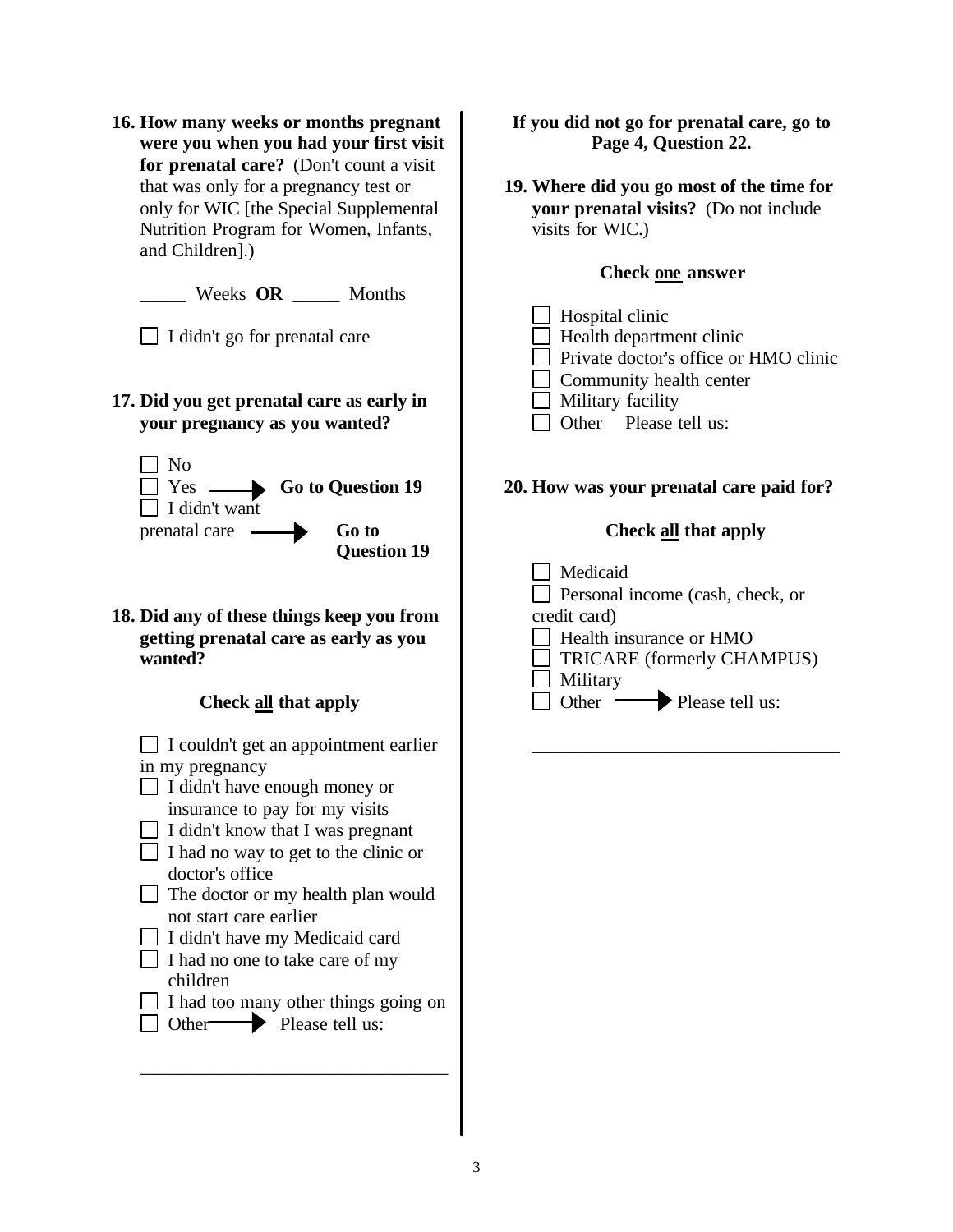21. **During any of your prenatal care visits, did a doctor, nurse, or other health care worker talk with you about any of the things listed below?** (Please count only discussions, not reading materials or videos.) For each item, circle Y (Yes) if someone talked with you about it or circle N (No) if no one talked with you about it.

|    |                            | N <sub>0</sub> | <b>Yes</b> |
|----|----------------------------|----------------|------------|
| a. | How smoking during         |                |            |
|    | pregnancy could affect     |                |            |
|    | your baby                  | N              | Y          |
| b. | Breastfeeding your baby    | N              | Y          |
| c. | How drinking alcohol       |                |            |
|    | during pregnancy           |                |            |
|    | could affect your baby     | N              | Y          |
| d. | Using a seat belt during   |                |            |
|    | your pregnancy             | N              | Y          |
| e. | Birth control methods to   |                |            |
|    | use after your pregnancy N |                | Y          |
| f. | Medicines that are safe    |                |            |
|    | to take during your        |                |            |
|    | pregnancy                  | N              | Y          |
| g. | How using illegal drugs    |                |            |
|    | could affect your baby     | $\mathbf N$    | Y          |
| h. | Doing tests to screen for  |                |            |
|    | birth defects or diseases  |                |            |
|    | that run in your family N  |                | Y          |
| i. | What to do if your labor   |                |            |
|    |                            |                | Y          |
| j. | Getting your blood tested  |                |            |
|    | for HIV (the virus that    |                |            |
|    | causes AIDS) N             |                | Y          |
| k. | Physical abuse to women    |                |            |
|    | by their husbands or       |                |            |
|    |                            |                | Y          |

**22. At any time during your most recent pregnancy or delivery, did you have a blood test for HIV (the virus that causes AIDS)?**



**23. What were your reasons for not having an HIV test during your most recent pregnancy?**

#### **Check all that apply**

| I wasn't offered the test                    |
|----------------------------------------------|
| I didn't think I was at risk for HIV         |
| $\Box$ I agreed to be tested but had         |
| difficulty getting the test done             |
| $\Box$ I was afraid of getting the result    |
| $\Box$ I had already been tested and did not |
| think I needed to be tested again            |
| Other  Streetell us:                         |
|                                              |

\_\_\_\_\_\_\_\_\_\_\_\_\_\_\_\_\_\_\_\_\_\_\_\_\_\_\_\_\_\_\_

**The next questions are about your most recent pregnancy and things that might have happened during your pregnancy.**

**24. During your pregnancy, were you on WIC (the Special Supplemental Nutrition Program for Women, Infants, and Children)?**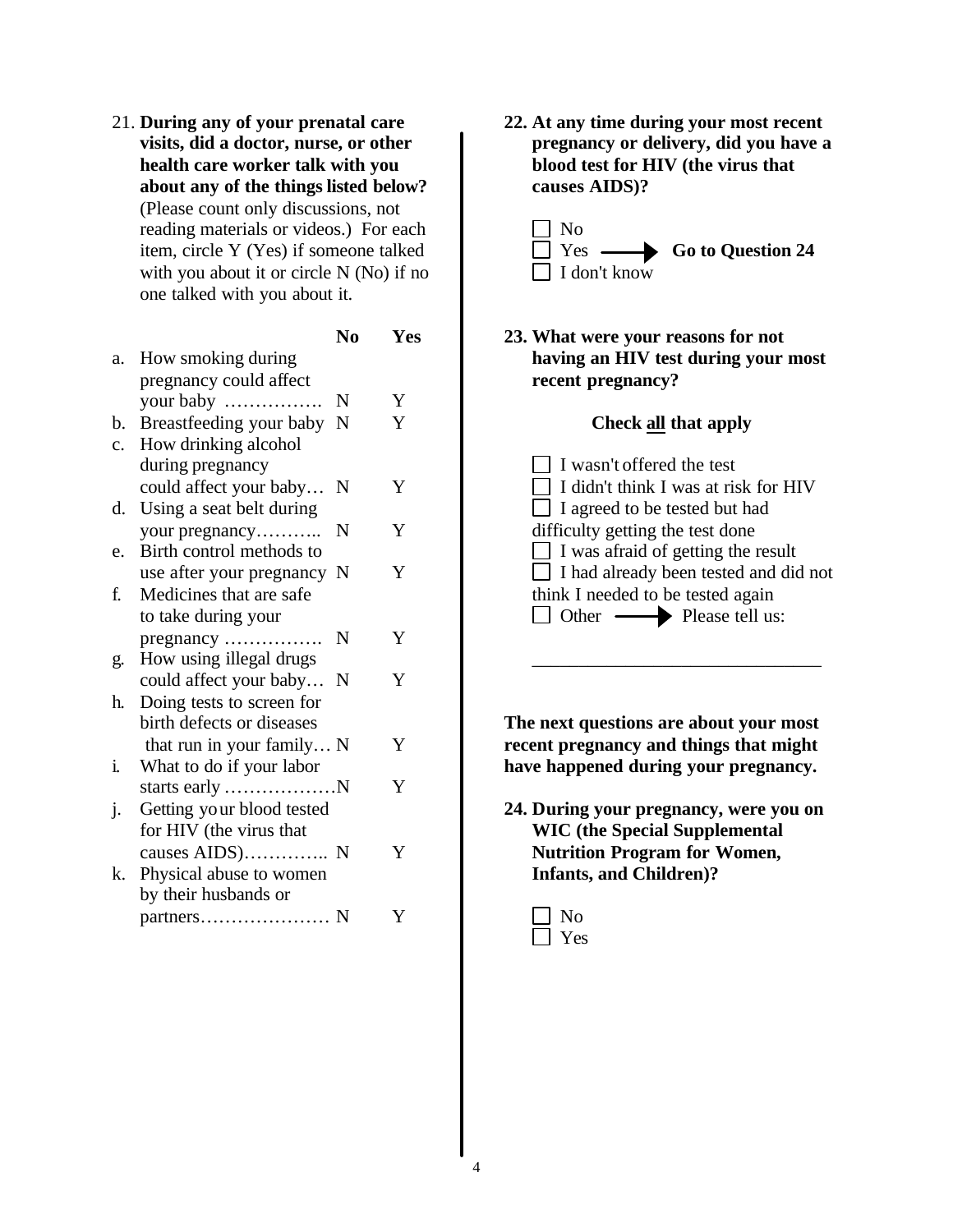**25. Did you have any of these problems during your pregnancy?** For each item, circle Y (Yes) if you had the problem or circle N (No) if you did not.

|    |                                   | No | Yes |
|----|-----------------------------------|----|-----|
| a. | Labor pains more than             |    |     |
|    | 3 weeks before your               |    |     |
|    | baby was due                      |    |     |
|    | (preterm or early labor) N        |    | Y   |
| b. | High blood pressure               |    |     |
|    | (including preeclampsia           |    |     |
|    | or toxemia) or retained           |    |     |
|    | water (edema)                     | N  | Y   |
| c. | Vaginal bleeding                  | N  | Y   |
| d. | Problems with the placenta        |    |     |
|    | (such as abruptio placentae,      |    |     |
|    |                                   |    | Y   |
| e. | Severe nausea, vomiting,          |    |     |
|    | or dehydration                    | N  | Y   |
| f. | High blood sugar (diabetes)       | N  | Y   |
| g. | Kidney or bladder (urinary tract) |    |     |
|    | infection                         | N  | Y   |
| h. | Water broke more than 3 weeks     |    |     |
|    | before your baby was due          |    |     |
|    | (premature rupture of             |    |     |
|    | membranes, PROM) N                |    | Y   |
| i. | Cervix had to be sewn shut        |    |     |
|    | (incompetent cervix, cerclage) N  |    | Y   |
| 1. | You were hurt in a car accident N |    | Y   |

#### **If you did not have any of these problems, go to Question 27.**

#### **26. Did you do any of the following things because of these problem(s)?**

# **Check all that apply**

 $\Box$  I went to the hospital or emergency room and stayed less than 1 day  $\Box$  I went to the hospital and stayed 1 to 7 days I went to the hospital and stayed more than 7 days  $\Box$  I stayed in bed at home more than 2 days because of my doctor's or nurse's advice **The next questions are about smoking** 

# **cigarettes and drinking alcohol.**

**27. Have you smoked at least 100 cigarettes in the past 2 years?** (A pack has 20 cigarettes.)

 $\Box$  No  $\bigcirc$  Go to Page 6, Question 31 **N** Yes

**28. In the** *3 months before* **you got pregnant, how many cigarettes or packs of cigarettes did you smoke on an average day?** (A pack has 20 cigarettes.)

\_\_\_\_\_ Cigarettes **OR** \_\_\_\_\_ Packs

 $\Box$  Less than 1 cigarette a day  $\Box$  I didn't smoke  $\Box$  I don't know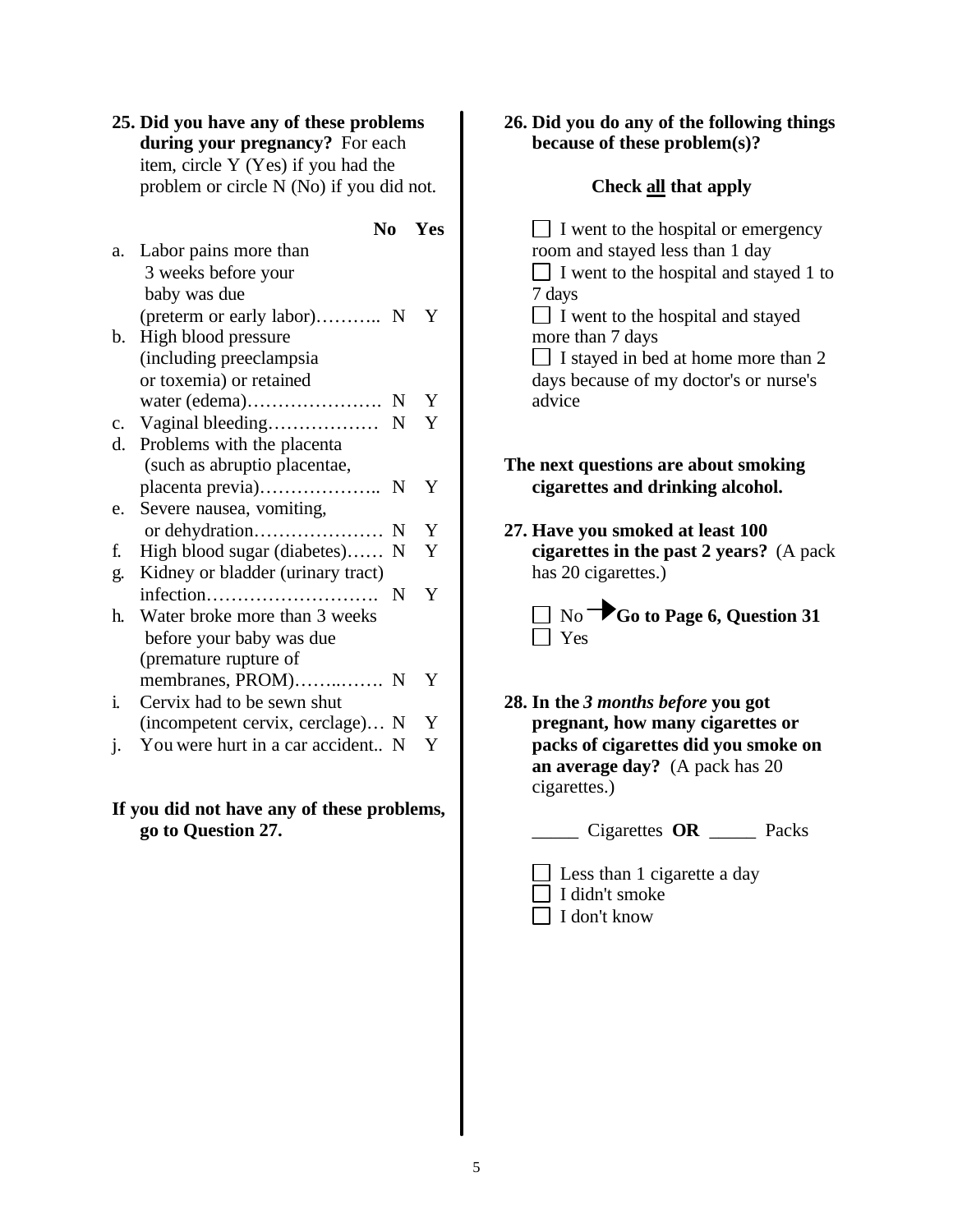- **29. In the last 3 months of your pregnancy, how many cigarettes or packs of cigarettes did you smoke on an average day?**
	- \_\_\_\_\_ Cigarettes **OR** \_\_\_\_\_ Packs
	- $\Box$  Less than 1 cigarette a day
	- $\Box$  I didn't smoke
	- $\prod$  I don't know
- **30. How many cigarettes or packs of cigarettes do you smoke on an average day now?**

- \_\_\_\_\_ Cigarettes **OR** \_\_\_\_\_ Packs
- $\Box$  Less than 1 cigarette a day
- $\Box$  I don't smoke
- $\Box$  I don't know
- **31. Have you had any alcoholic drinks in the past 2 years?** (A drink is 1 glass of wine, wine cooler, can or bottle of beer, shot of liquor, or mixed drink.)



- No Go to Question 34
- **32. a. During the** *3 months before* **you got pregnant, how many alcoholic drinks did you have in an average week?**



I didn't drink then Less than 1 drink a week 1 to 3 drinks a week 4 to 6 drinks a week 7 to 13 drinks a week 14 drinks or more a week I don't know

**b. During the** *3 months before* **you got pregnant, how many times did you drink 5 alcoholic drinks or more in one sitting?**

\_\_\_\_\_ Times



- I didn't drink then
- I don't know
- **33. a. During the last 3 months of your pregnancy, how many alcoholic drinks did you have in an average week?**

|                          | I didn't drink then      |
|--------------------------|--------------------------|
| $\overline{\phantom{a}}$ | Less than 1 drink a week |
| $\overline{\phantom{a}}$ | 1 to 3 drinks a week     |
|                          | 4 to 6 drinks a week     |
| $\overline{\phantom{a}}$ | 7 to 13 drinks a week    |
| $\overline{\phantom{a}}$ | 14 drinks or more a week |
|                          | I don't know             |

**b. During the last 3 months of your pregnancy, how many times did you drink 5 alcoholic drinks or more in one sitting?**

\_\_\_\_\_ Times

I didn't drink then I don't know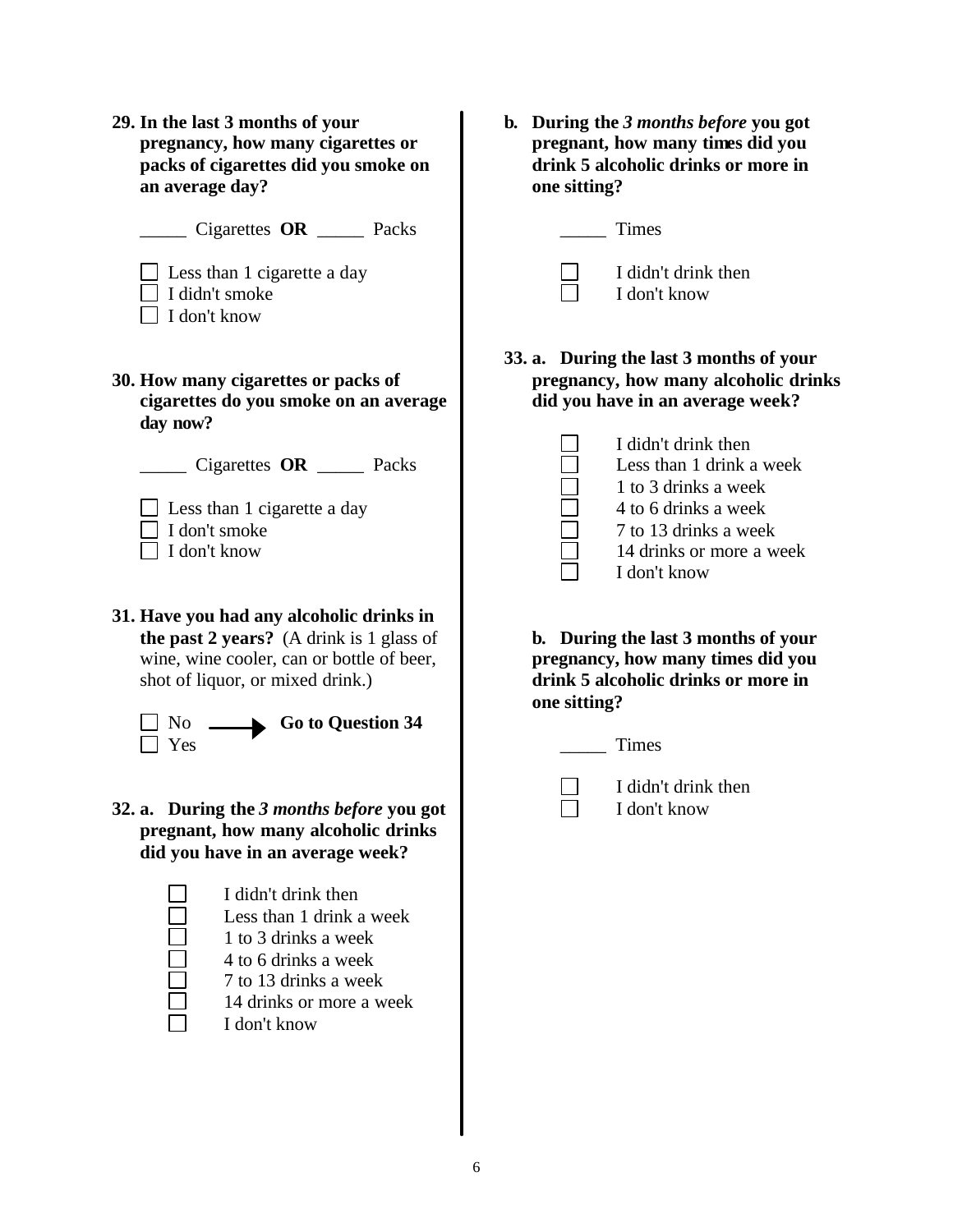**Pregnancy can be a difficult time for some women. These next questions are about things that may have happened before and during your most recent pregnancy.**

34. **This question is about things that may have happened during the 12 months before your new baby was born.** For each item, circle **Y** (Yes) if it happened to you or circle **N** (No) if it did not. (It may help to use the calendar.)

**No Yes**

|                | a. A close family member was    |   |   |
|----------------|---------------------------------|---|---|
|                | very sick and had to go into    |   |   |
|                |                                 | N | Y |
| $b_{\cdot}$    | You got separated or divorced   |   |   |
|                | from your husband or partner N  |   | Y |
| $\mathbf{c}$ . | You moved to a new address      | N | Y |
| d.             | You were homeless               | N | Y |
| e.             | Your husband or partner lost    |   |   |
|                |                                 | N | Y |
| f.             | You lost your job even though   |   |   |
|                | you wanted to go on working     | N | Y |
| g.             | You argued with your husband or |   |   |
|                | partner more than usual         | N | Y |
| h.             | Your husband or partner said he |   |   |
|                | didn't want you to be pregnantN |   | Y |
| i.             | You had a lot of bills          |   |   |
|                |                                 | N | Y |
| j.             | You were in a physical fight    | N | Y |
| k.             | You or your husband or partner  |   |   |
|                |                                 | N | Y |
| 1.             | Someone very close to you had   |   |   |
|                | a bad problem with drinking or  |   |   |
|                |                                 | N | Y |
| m.             | Someone very close to you died  | N | Y |

**35. a.** *During the 12 months before you got pregnant***, did your husband or partner push, hit, slap, kick, choke, or physically hurt you in any other way?**



**b.** *During the 12 months before you got pregnant,* **did anyone else physically hurt you in any way?**

| N۵ |
|----|
| es |

**36. a.** *During your most recent pregnancy,* **did your husband or partner push, hit, slap, kick, choke, or physically hurt you in any other way?**

| N <sub>O</sub> |
|----------------|
| es             |

**b.** *During your most recent pregnancy,* **did anyone else physically hurt you in any way?**

| No  |
|-----|
| Yes |

**The next questions are about your labor and delivery**. (It may help to look at the calendar when you answer these questions.)

#### **37. When was your baby due?**

\_\_\_\_\_ \_\_\_\_\_ \_\_\_\_\_

Month Day Year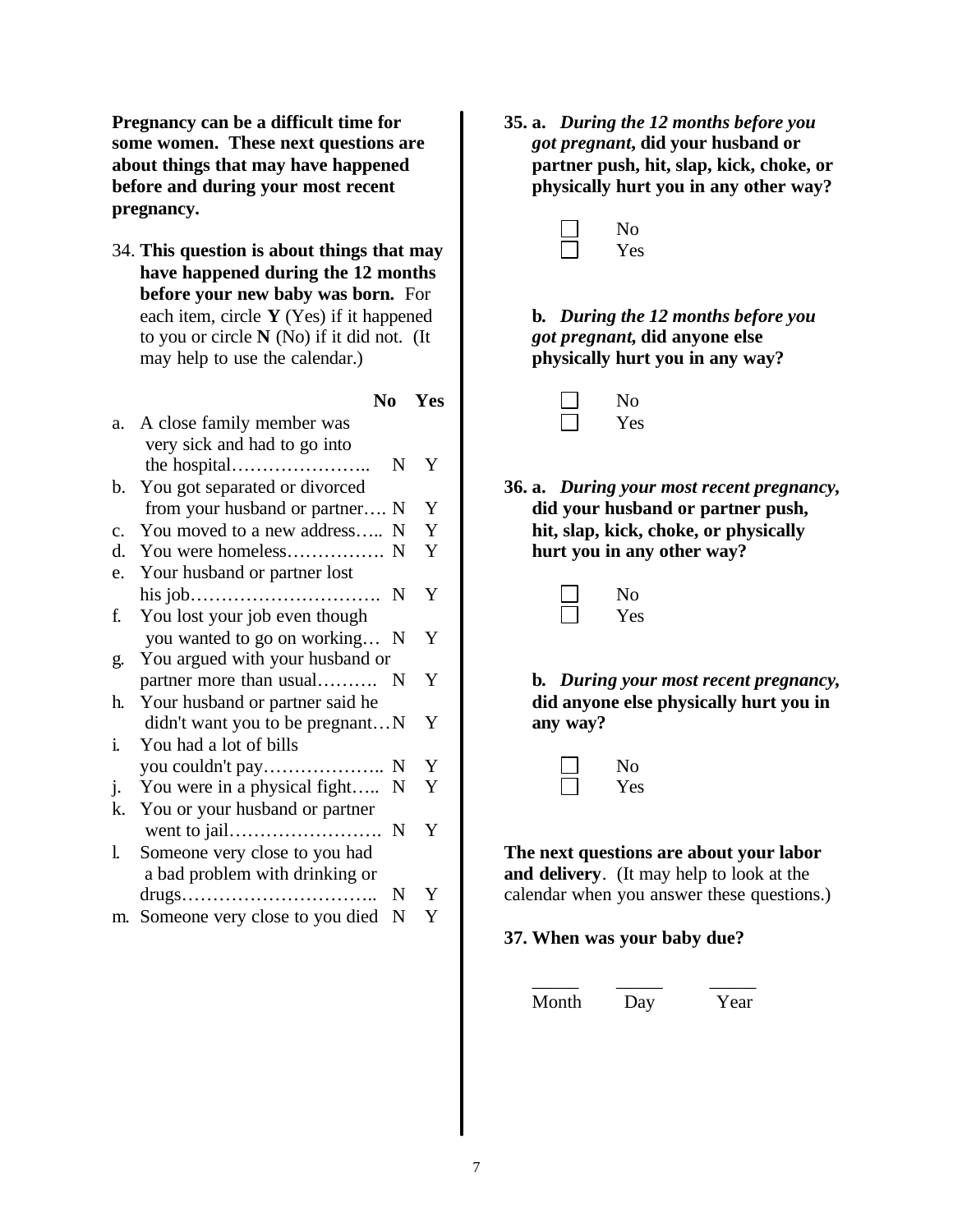| 38. When did you go into the hospital to<br>have your baby?                                                       | 42. After your baby was born, how long<br>did he or she stay in the hospital?                                            |
|-------------------------------------------------------------------------------------------------------------------|--------------------------------------------------------------------------------------------------------------------------|
| Month<br>Year<br>Day<br>$\Box$ I didn't have my baby in a hospital                                                | Less than 24 hours (Less than 1 day)<br>24–48 hours $(1-2 \text{ days})$<br>3 days<br>4 days<br>5 days<br>6 days or more |
| 39. When was your baby born?                                                                                      | My baby was not born in a hospital<br>My baby is still in the hospital                                                   |
| Month<br>Year<br>Day                                                                                              | 43. How was your delivery paid for?                                                                                      |
| 40. When were you discharged from the<br>hospital after your baby was born? (It<br>may help to use the calendar.) | <b>Check all that apply</b><br>Medicaid<br>Personal income (cash, check, or<br>credit card)                              |
| Month<br>Day<br>Year<br>I didn't have my baby in a hospital                                                       | Health insurance or HMO<br>TRICARE (formerly CHAMPUS)<br>Military<br>Other<br>Please tell us:                            |
| 41. After your baby was born, was he or<br>she put in an intensive care unit?                                     |                                                                                                                          |
| N <sub>o</sub><br>Yes<br>I don't know                                                                             | The next questions are about the time<br>since your new baby was born.<br>44. What is today's date?                      |
|                                                                                                                   | Month<br>Day<br>Year                                                                                                     |
|                                                                                                                   |                                                                                                                          |
|                                                                                                                   |                                                                                                                          |
|                                                                                                                   |                                                                                                                          |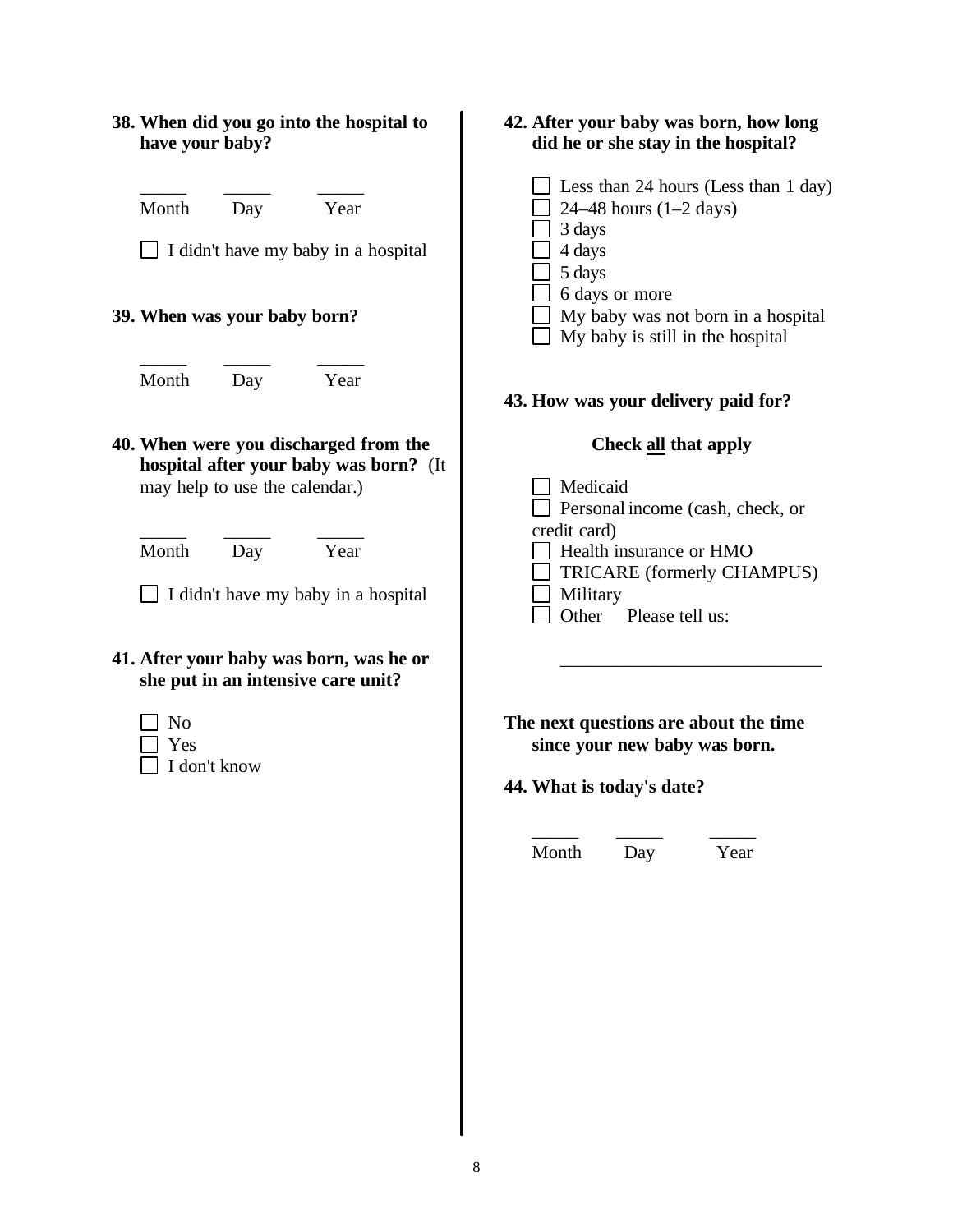| 45. Is your baby alive now?<br>N <sub>0</sub><br>Yes<br><b>Go to Question 47</b><br>46. When did your baby die?                                                                                                                                 | 51. How old was your baby the first time<br>you fed him or her anything besides<br>breast milk? (Include formula, baby<br>food, juice, cow's milk, water, sugar<br>water, or anything else you fed your<br>baby.) |
|-------------------------------------------------------------------------------------------------------------------------------------------------------------------------------------------------------------------------------------------------|-------------------------------------------------------------------------------------------------------------------------------------------------------------------------------------------------------------------|
| Month                                                                                                                                                                                                                                           | Weeks OR _______ Months                                                                                                                                                                                           |
| Year                                                                                                                                                                                                                                            | My baby was less than one week old                                                                                                                                                                                |
| Day                                                                                                                                                                                                                                             | $\Box$ I have not fed my baby anything                                                                                                                                                                            |
| Go to Page 10, Question 59                                                                                                                                                                                                                      | besides breast milk                                                                                                                                                                                               |
| 47. Is your baby living with you now?                                                                                                                                                                                                           | If your baby is still in the hospital, go to                                                                                                                                                                      |
| $\Box$ No $\blacktriangleright$ Go to Page 10, Question 59                                                                                                                                                                                      | Page 10, Question 59.                                                                                                                                                                                             |
| Yes                                                                                                                                                                                                                                             | 52. About how many hours a day, on                                                                                                                                                                                |
| 48. Did you ever breastfeed or pump                                                                                                                                                                                                             | average, is your new baby in the same                                                                                                                                                                             |
| breast milk to feed your new baby                                                                                                                                                                                                               | room with someone who is smoking?                                                                                                                                                                                 |
| after delivery?                                                                                                                                                                                                                                 | Hours                                                                                                                                                                                                             |
| $\rightarrow$ Go to Question 52                                                                                                                                                                                                                 | $\Box$ Less than one hour a day                                                                                                                                                                                   |
| No.                                                                                                                                                                                                                                             | $\Box$ My baby is never in the same room                                                                                                                                                                          |
| Yes                                                                                                                                                                                                                                             | with someone who is smoking                                                                                                                                                                                       |
| 49. Are you still breastfeeding or feeding<br>pumped milk to your new baby?<br>No<br>$\perp$ Yes<br><b>Go to Question 51</b><br>50. How many weeks or months did you<br>breastfeed or pump milk to feed your<br>baby?<br>Weeks OR ______ Months | 53. How do you most often lay your baby<br>down to sleep now?<br><b>Check one answer</b><br>On his or her side<br>On his or her back<br>On his or her stomach                                                     |
| Less than 1 week                                                                                                                                                                                                                                |                                                                                                                                                                                                                   |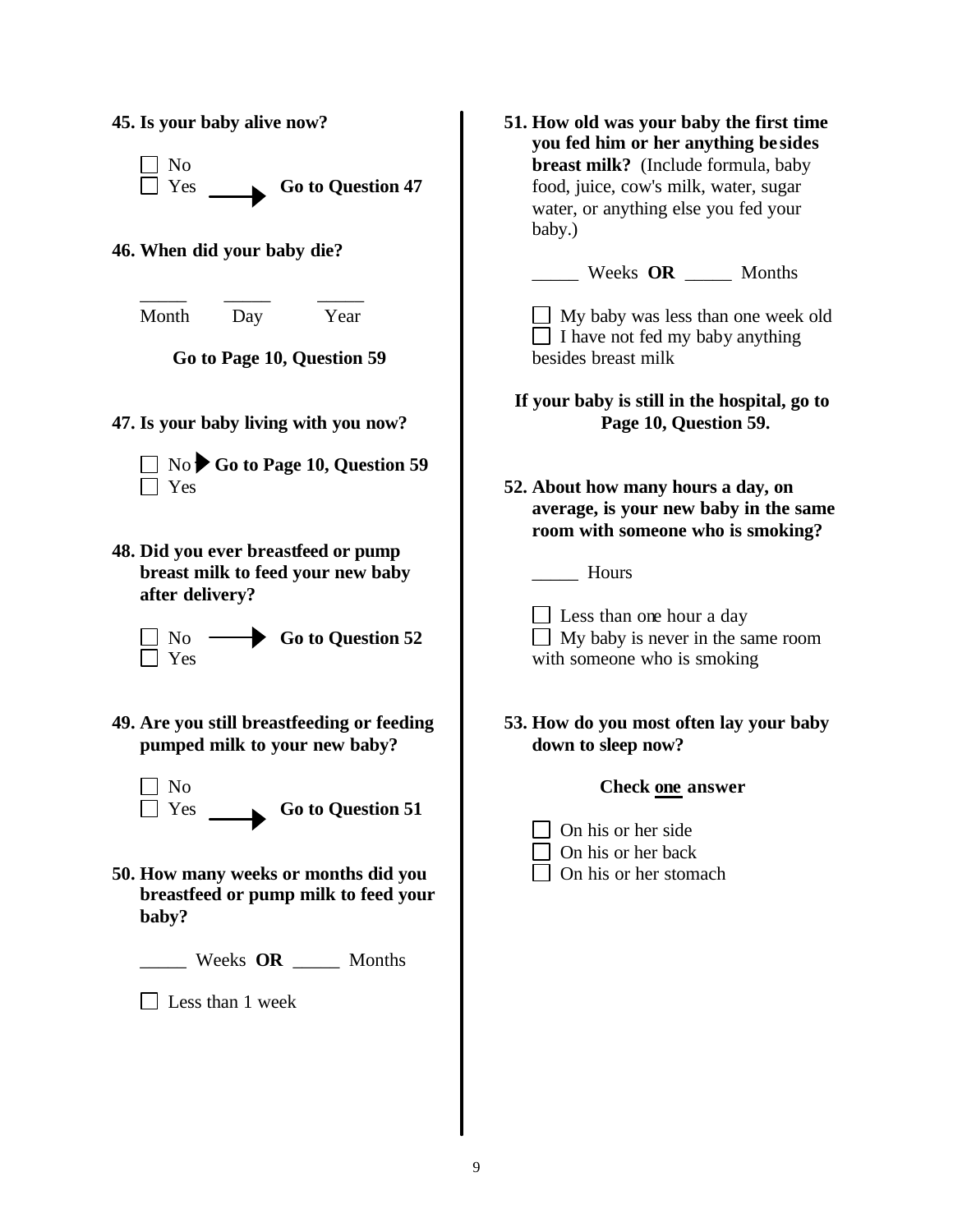**54. Was your baby seen by a doctor, nurse, or other health care provider in the first week after he or she left the hospital?**

$$
\Box
$$
 No  
Yes **Go to Question 56**

- **55. Was your new baby seen at home or at a health care facility?**
	- At home At a doctor's office, clinic, or other health care facility
- **56. Has your baby had a well-baby checkup?**



**57. How many times has your baby been to a doctor or nurse for a well-baby checkup?** (It may help to use the calendar.)

\_\_\_\_\_ Times

**58. Where do you usually take your baby for well-baby checkups?**

#### **Check one answer**

- $\Box$  Hospital clinic
- $\Box$  Health department clinic
- □ Private doctor's office or HMO clinic

\_\_\_\_\_\_\_\_\_\_\_\_\_\_\_\_\_\_\_\_\_\_\_\_\_\_\_\_\_\_\_\_\_

- $\Box$  Community health center
- $\Box$  Military facility
- $\Box$  Other Please tell us:

**The next few questions are about the time after you gave birth to your new baby and things that may have happened after delivery.**

59. **Are you or your husband or partner doing anything now to keep from getting pregnant?** (Some things people do to keep from getting pregnant include having their tubes tied or their partner having a vasectomy, using birth control methods like the pill, Norplant®, shots [Depo-Provera®], condoms, diaphragm, foam, IUD, and not having sex at certain times [rhythm].)



**60. What are your or your husband's or partner's reasons for not doing anything to keep from getting pregnant now?**

# **Check all that apply, then go to Question 62**

 $\Box$  I am not having sex  $\Box$  I want to get pregnant  $\Box$  I don't want to use birth control My husband or partner doesn't want to use anything  $\Box$  I don't think I can get pregnant (sterile)

 $\Box$  I can't pay for birth control

\_\_\_\_\_\_\_\_\_\_\_\_\_\_\_\_\_\_\_\_\_\_\_\_\_\_\_\_\_\_\_\_\_

- $\Box$  I am pregnant now
- $\Box$  Other Please tell us: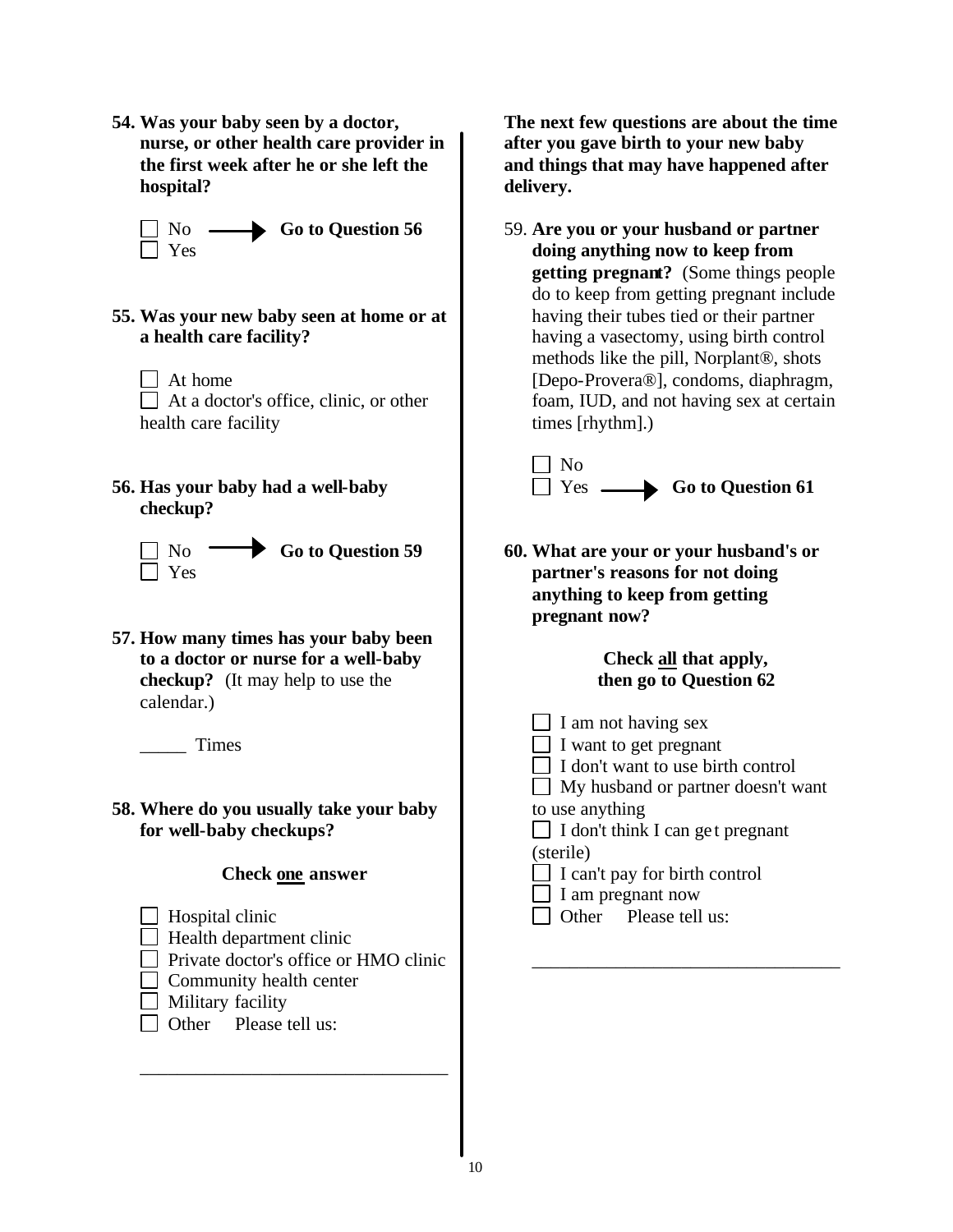**61. What kind of birth control are you or your husband or partne r using now to keep from getting pregnant?**

#### **Check all that apply**

| Tubes tied (sterilization)                       |  |  |
|--------------------------------------------------|--|--|
| Vasectomy (sterilization)                        |  |  |
| Pill                                             |  |  |
| Condoms (rubbers)                                |  |  |
| Norplant <sup>®</sup> (little tubes placed under |  |  |
| the skin)                                        |  |  |
| Shots (Depo-Provera <sup>®</sup> )               |  |  |
| Foam, jelly, cream, or suppositories             |  |  |
| Diaphragm, cap, or sponge                        |  |  |
| Rhythm method/natural family                     |  |  |
| planning                                         |  |  |
| I am not planning to have sex                    |  |  |
| (abstinence)                                     |  |  |
| Other Please tell us:                            |  |  |

**62. Since your new baby was born, have you had a postpartum checkup for yourself?** (A postpartum checkup is the regular checkup a woman has after she gives birth.)

\_\_\_\_\_\_\_\_\_\_\_\_\_\_\_\_\_\_\_\_\_\_\_\_\_\_\_\_\_



**63. At that visit, did a doctor, nurse, or other health care worker discuss family planning or birth control with you?**

No **Nes** 

**The next questions are about your family and the place where you live.**

**64. Which rooms are in the house, apartment, or trailer where you live?**

## **Check all that apply**

| $\Box$ Living room              |
|---------------------------------|
| $\Box$ Separate dining room     |
| Kitchen                         |
| $\Box$ Bathroom(s)              |
| Recreation room, den, or family |
| room                            |
| Finished basement               |
| Bedrooms How many?              |

- **65. Counting yourself, how many people live in your house, apartment, or trailer?**
	- \_\_\_\_\_ Adults (people aged 18 years or older)
	- \_\_\_\_\_ Babies, children, or teenagers (people aged 17 years or younger)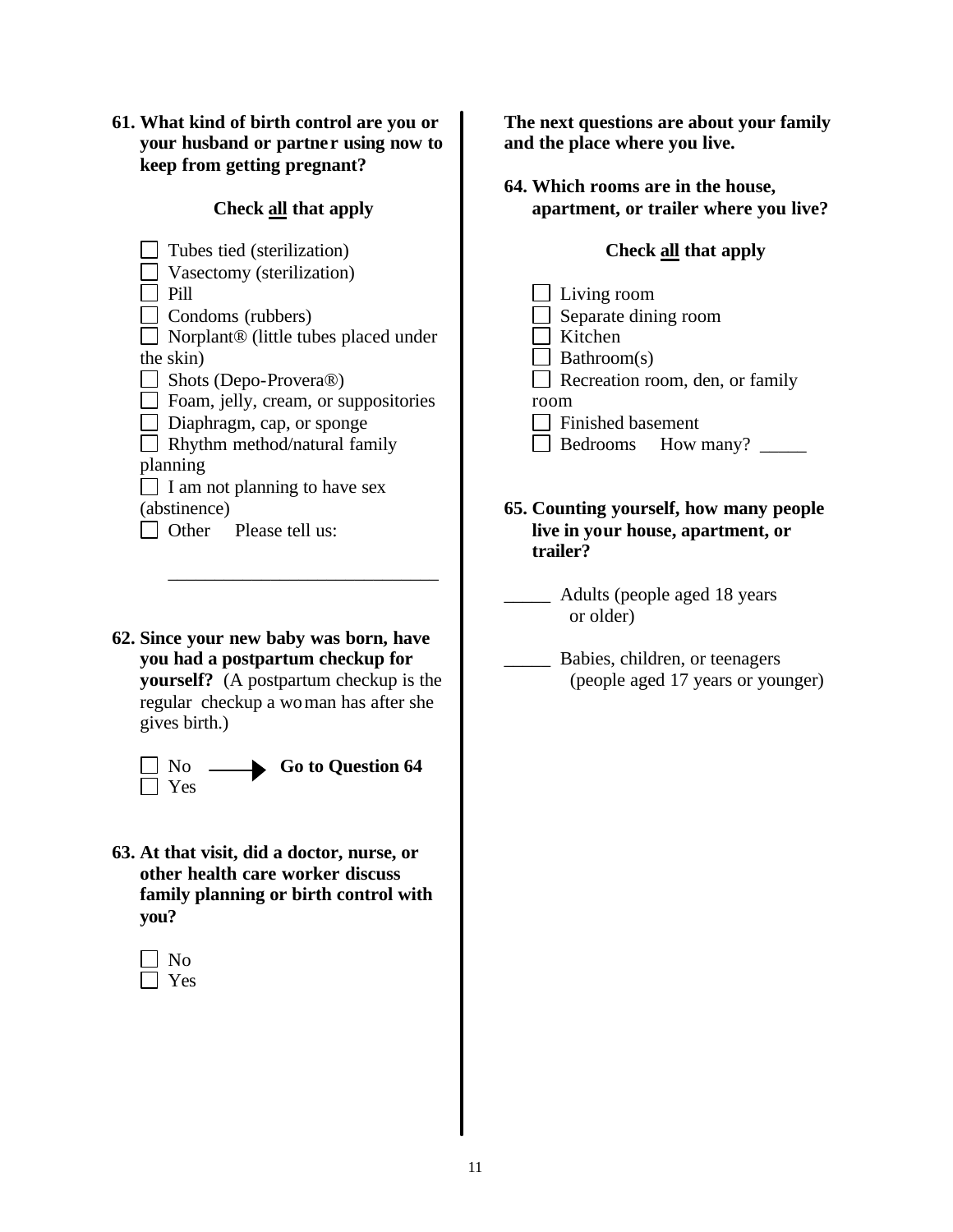| 66. What were the sources of your     |
|---------------------------------------|
| household's income during the past 12 |
| months?                               |

# **Check all that apply**

| Paycheck or money from a job           | <b>Check all that apply</b>          |
|----------------------------------------|--------------------------------------|
| Aid such as Temporary Assistance       |                                      |
| for Needy Families (TANF), welfare,    | Tubes tied (sterilization)           |
| public assistance, general assistance, | Vasectomy (sterilization)            |
| food stamps, or Supplemental Security  | Pill                                 |
| Income                                 | Condoms (rubbers)                    |
| Unemployment benefits                  | Norplant® (little tubes placed under |
| Child support or alimony               | the skin)                            |
| Social security, workers'              | Shots (Depo-Provera®)                |
| compensation, veteran benefits, or     | Foam, jelly, cream, or suppositories |
| pensions                               | Diaphragm, cap, or sponge            |
| Money from a business, fees,           | Rhythm method/natural family         |
| dividends, or rental income            | planning                             |
| Money from family or friends           | I was not planning to have sex       |
|                                        | (abstinence)                         |
| Please tell us:<br>Other-              | Other<br>Please tell us:             |
|                                        |                                      |
|                                        |                                      |

**On the last few pages, there are questions on a variety of topics. Your answers should be for your most recent birth and the pregnancy leading up to that birth.**

**67. During the** *3 months before* **you got pregnant, were you or your husband or partner using any of the following birth control methods to keep from getting pregnant?**

# **Check all that apply**

| Tubes tied (sterilization)                       |
|--------------------------------------------------|
| Vasectomy (sterilization)                        |
| Pill                                             |
| Condoms (rubbers)                                |
| Norplant <sup>®</sup> (little tubes placed under |
| the skin)                                        |
| Shots (Depo-Provera <sup>®</sup> )               |
| Foam, jelly, cream, or suppositories             |
| Diaphragm, cap, or sponge                        |
| Rhythm method/natural family                     |
| planning                                         |
| I was not planning to have sex                   |
| (abstinence)                                     |
| Other<br>Please tell us:                         |
|                                                  |

 $\Box$  I was not using birth control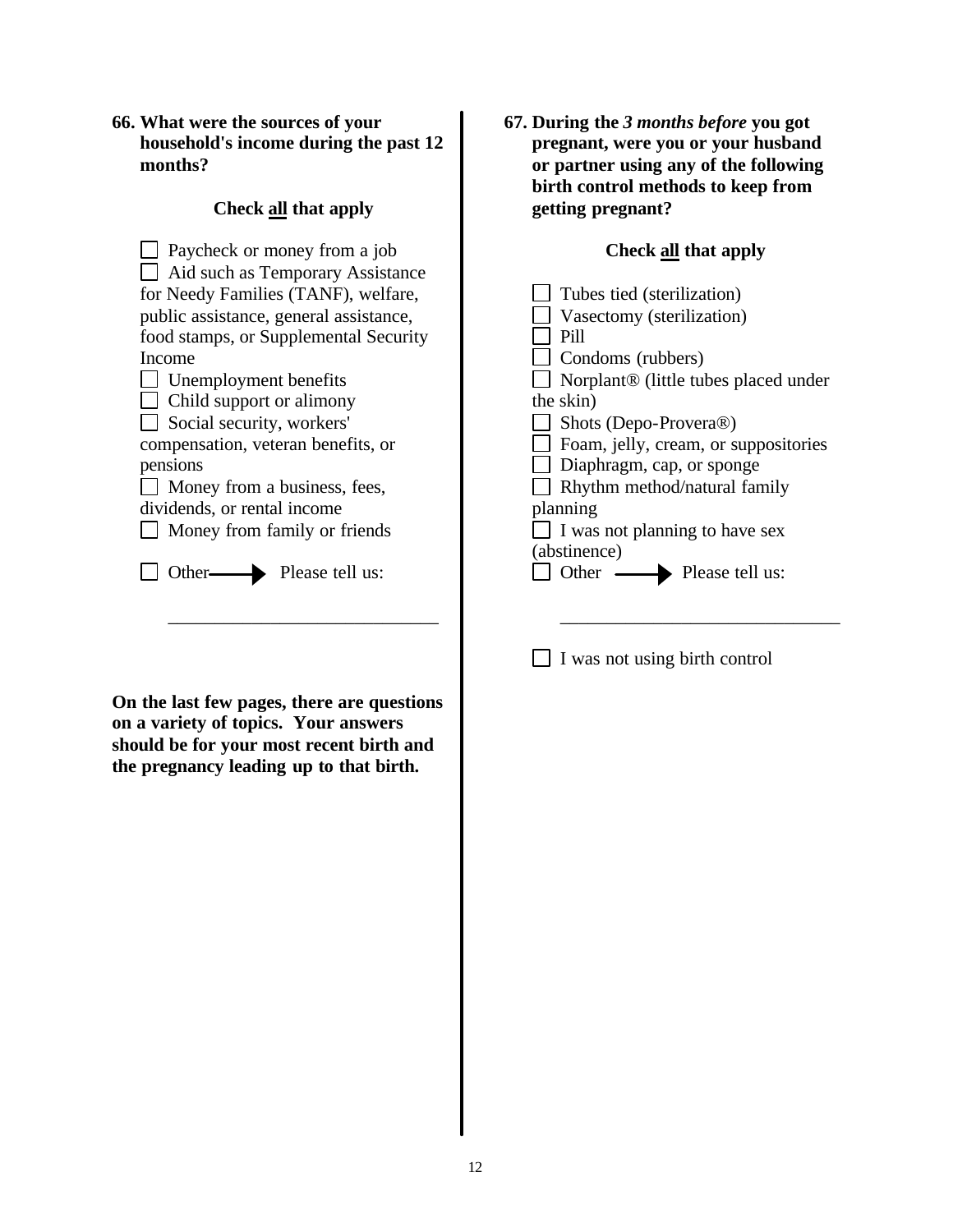**68. During your most recent pregnancy, would you have had the kinds of help listed below if you needed them?** For each thing, circle **Y** (Yes) if you would have had it or circle **N** (No) if not.

#### **No Yes**

| Someone to loan me \$50 N     |   |
|-------------------------------|---|
| Someone to help me if I       |   |
| were sick and needed to       |   |
|                               | Y |
| c. Someone to take me to      |   |
| the clinic or doctor's        |   |
| office if I needed a ride N   | Y |
| Someone to talk with          |   |
| about my problems N           | Y |
| Someone to help me            |   |
| find a job if I needed it $N$ | Y |
| Someone to help with          |   |
| grocery shopping or           |   |
| house cleaning N              |   |
|                               |   |

69. During your most recent pregnancy, who would have helped you if a problem had come up? For example, who would have helped you if you needed to borrow \$50 or if you got sick and had to be in bed for several weeks?

#### **Check all that apply**

**My husband or partner**  $\Box$  My mother, father, or in-laws Other family member or relative  $\Box$  A friend  $\Box$  Someone else  $\Box$  Please tell us:

No one would have helped me

\_\_\_\_\_\_\_\_\_\_\_\_\_\_\_\_\_\_\_\_\_\_\_\_\_\_\_\_

**If your baby is not alive or is not living with you, go to Page 14, Question 72.**

**70. Listed below are some statements about safety. For each item, circle A if it always applies to you, circle S if it sometimes applies to you, or circle N if it never applies to you.**

|                |                            | Always | sometim | Never |
|----------------|----------------------------|--------|---------|-------|
| a.             | My new baby rides in       |        |         |       |
|                |                            |        | S       |       |
| b.             | My new baby sleeps on      |        |         |       |
|                | a soft comforter, soft     |        |         |       |
|                | pillow, featherbed, or     |        |         |       |
|                |                            |        | S       | N     |
| $\mathbf{c}$ . | If I leave my baby with    |        |         |       |
|                | another person, I instruct |        |         |       |
|                | them to put my baby to     |        |         |       |
|                | sleep on his or her back A |        | S       | N     |
| d.             | I test my smoke alarm      |        |         |       |
|                | every 6 months to make     |        |         |       |
|                | sure the batteries are     |        |         |       |
|                | working                    |        |         |       |

**71. Do you have a doctor that you can get in contact with 24 hours a day, 7 days a week, who will take care of your baby for both sick and well-baby care?**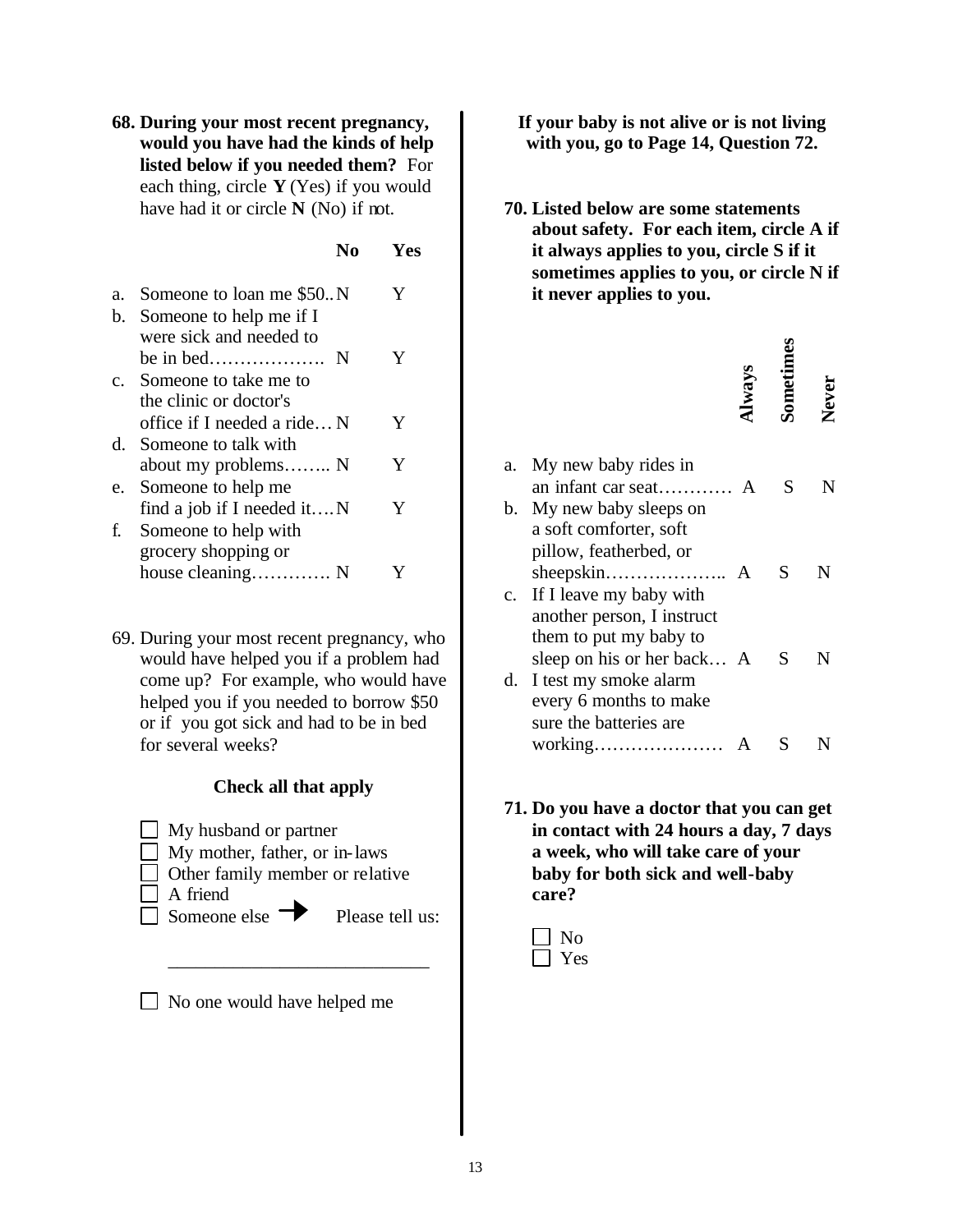**72. Since you delivered your new baby, did your husband or partner physically hurt you in any way?**

| ( )     |
|---------|
| -<br>PS |

**b. Since you delivered your new baby, did anyone else physically hurt you in any way?**

| n  |
|----|
| PS |

73. **What was the total income before taxes for the people living in your household during the 12 months before your delivery?** Check the box that was closest to your household income. All information will be kept private. Your answer will not affect any services that you are now getting.

| Less than \$7,999 |
|-------------------|
| $$8,000-\$9,999$  |
| \$10,000-\$11,999 |
| \$12,000-\$13,999 |
| \$14,000-\$15,999 |
| \$16,000-\$17,999 |
| \$18,000-\$19,999 |
| \$20,000-\$24,999 |
| \$25,000-\$29,999 |
| \$30,000-\$34,999 |
| \$35,000-\$39,999 |
| \$40,000 or more  |
|                   |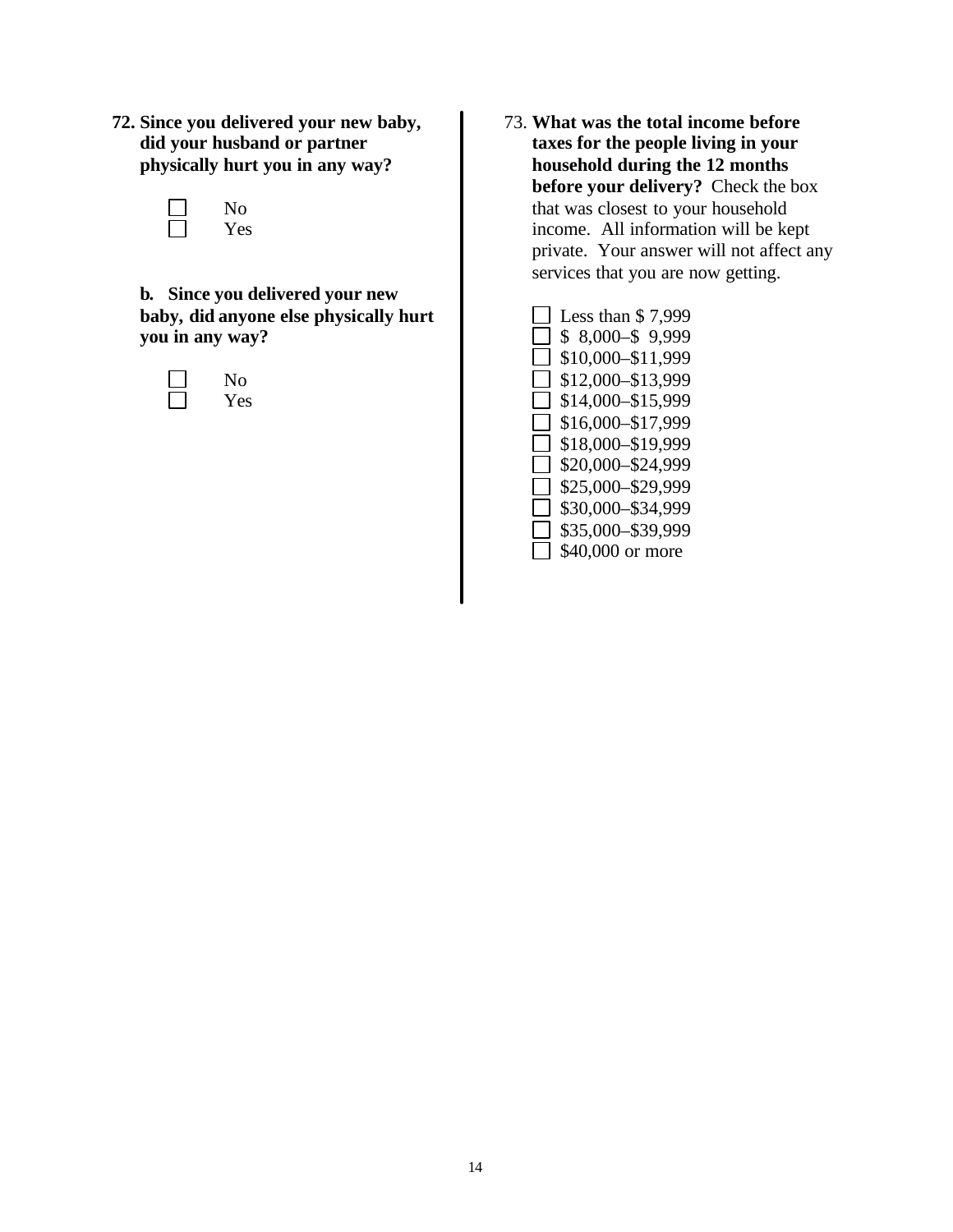**Please use this space for any additional comments you would like to make about the health of mothers and babies in South Carolina.**

*Thanks for answering our questions!*

*Your answers will help us work to make South Carolina mothers and babies healthier.*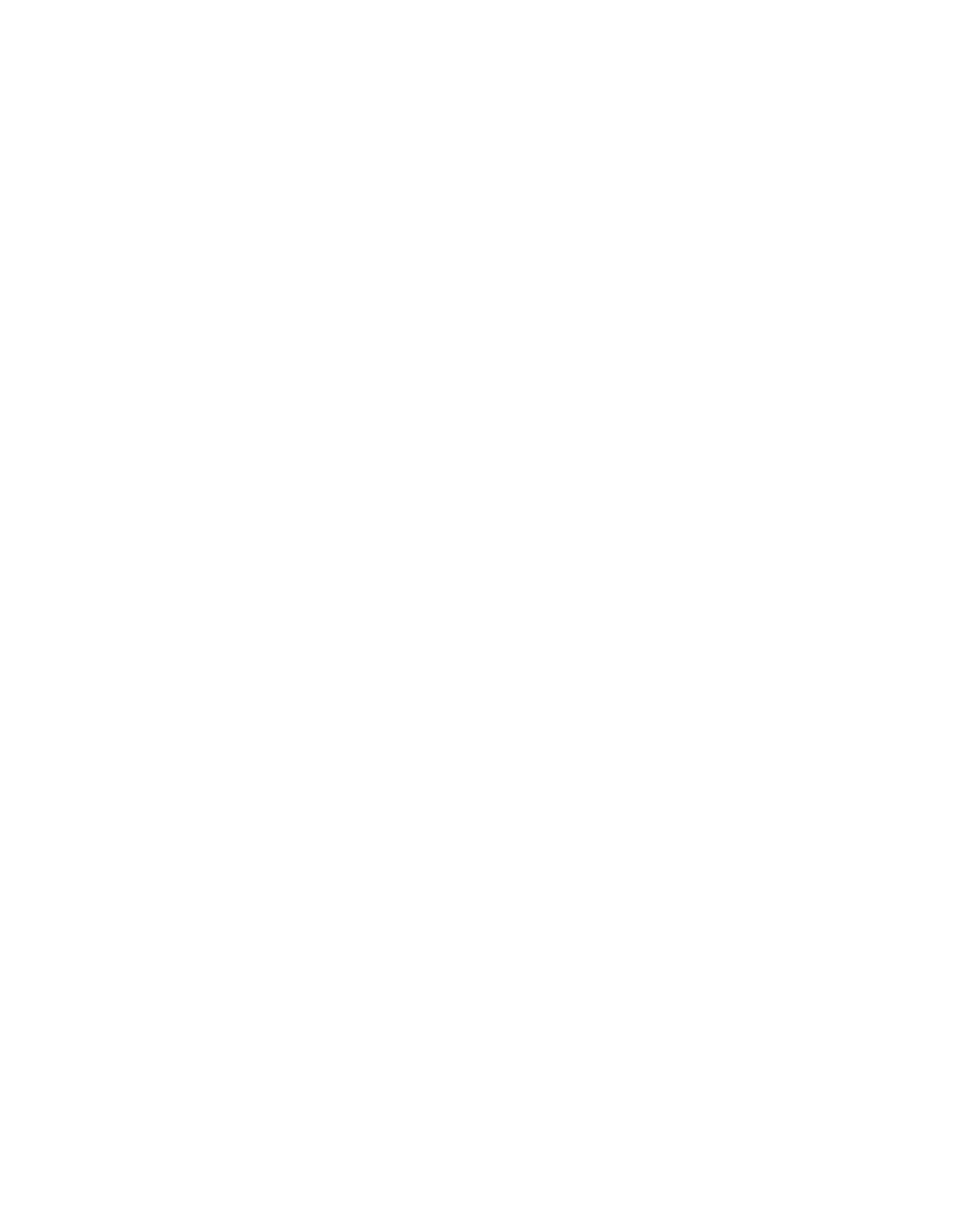# **APPENDIX B**

**Technical Notes: Sampling and Computation of Analysis Weights**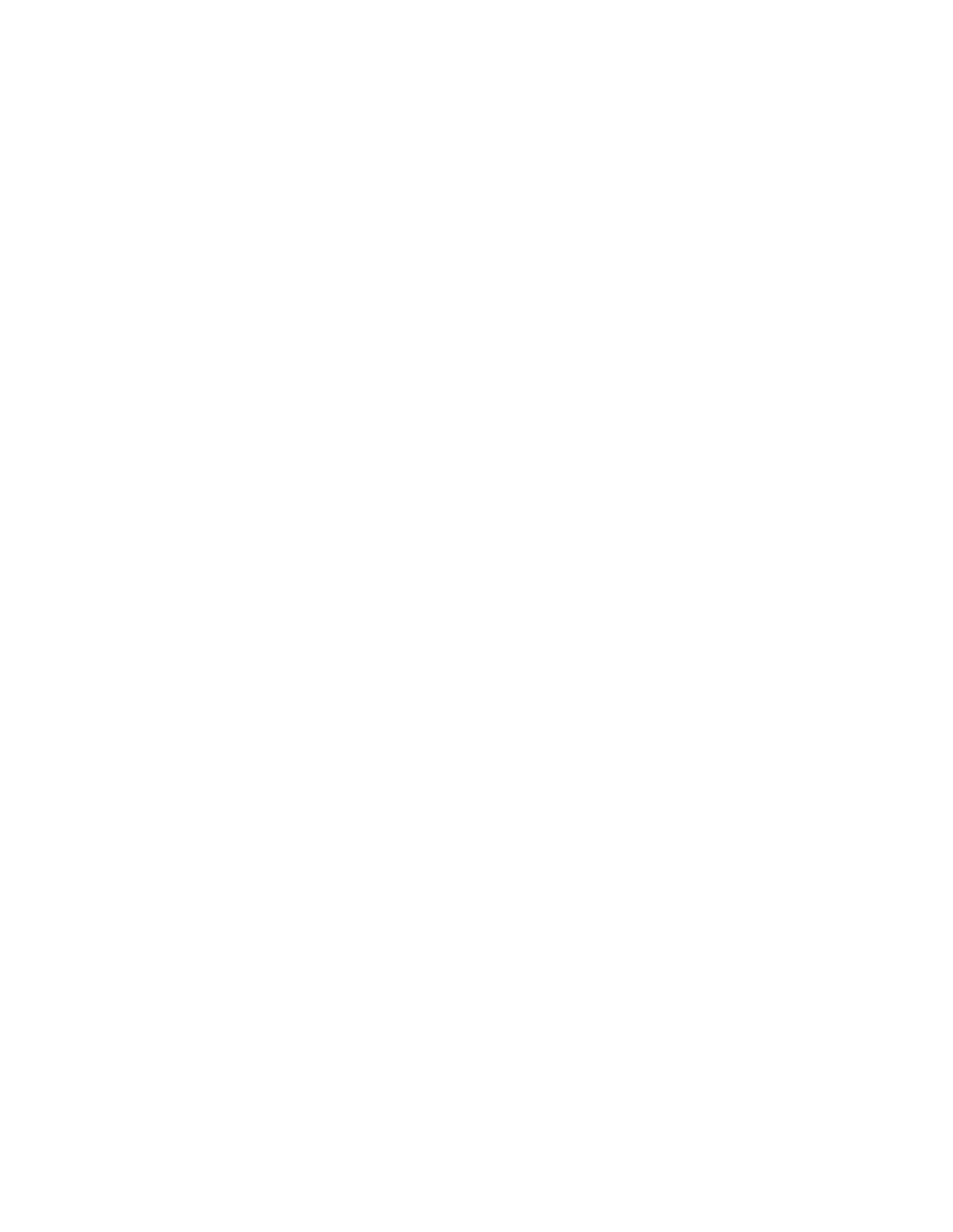#### **Appendix B. Technical Notes**

This section presents an overview of 1) the sampling approach used in PRAMS, 2) the derivation of the analysis weights applied to the weighted dataset, and 3) the distribution of response rates.

#### **Sampling**

The SC PRAMS project utilizes a systematic stratified sampling strategy that takes birthweight into consideration. This is the most appropriate and efficient sampling strategy when the goal is to ensure large sample strata from groups that occur at low frequency in the total population (e.g. very low birthweight (VLBW) infants (<1,500 grams) account for close to 2% of the total live births). Therefore, SC PRAMS has sampled women having live MLBW (moderately low birthweight infants (1,500-2,499 grams) and VLBW infants at a higher rate than women having normal birthweight infants (2500 grams or more). Ove r-sampling of the low frequency strata ensures that reliable estimates of statistics can be presented separately for women having LBW infants.

| Birthweight                                            | Sampling fraction |
|--------------------------------------------------------|-------------------|
| Very low birthweight $\left($ <1500 grams)             |                   |
| Moderately low birthweight (1500-2499 grams)           | 1/6               |
| Normal birthweight $\left(>=2500 \text{ grams}\right)$ | 1/70              |

Table A. Sampling fractions applied to each birthweight strata.

#### **Computation of Analysis Weights**

The SC PRAMS survey is designed to provide **statewide estimates** of the characteristics of women delivering live infants -- for example, the percentages of mothers who initiated prenatal care in the first, second, and third trimester, respectively; or the percentage of mothers who drank alcohol three months before they got pregnant or during the last trimester. To make such estimates each respondent must be assigned an "analysis weight." This is a multiplier that is the number of women in the population she represents after adjustments for survey design, non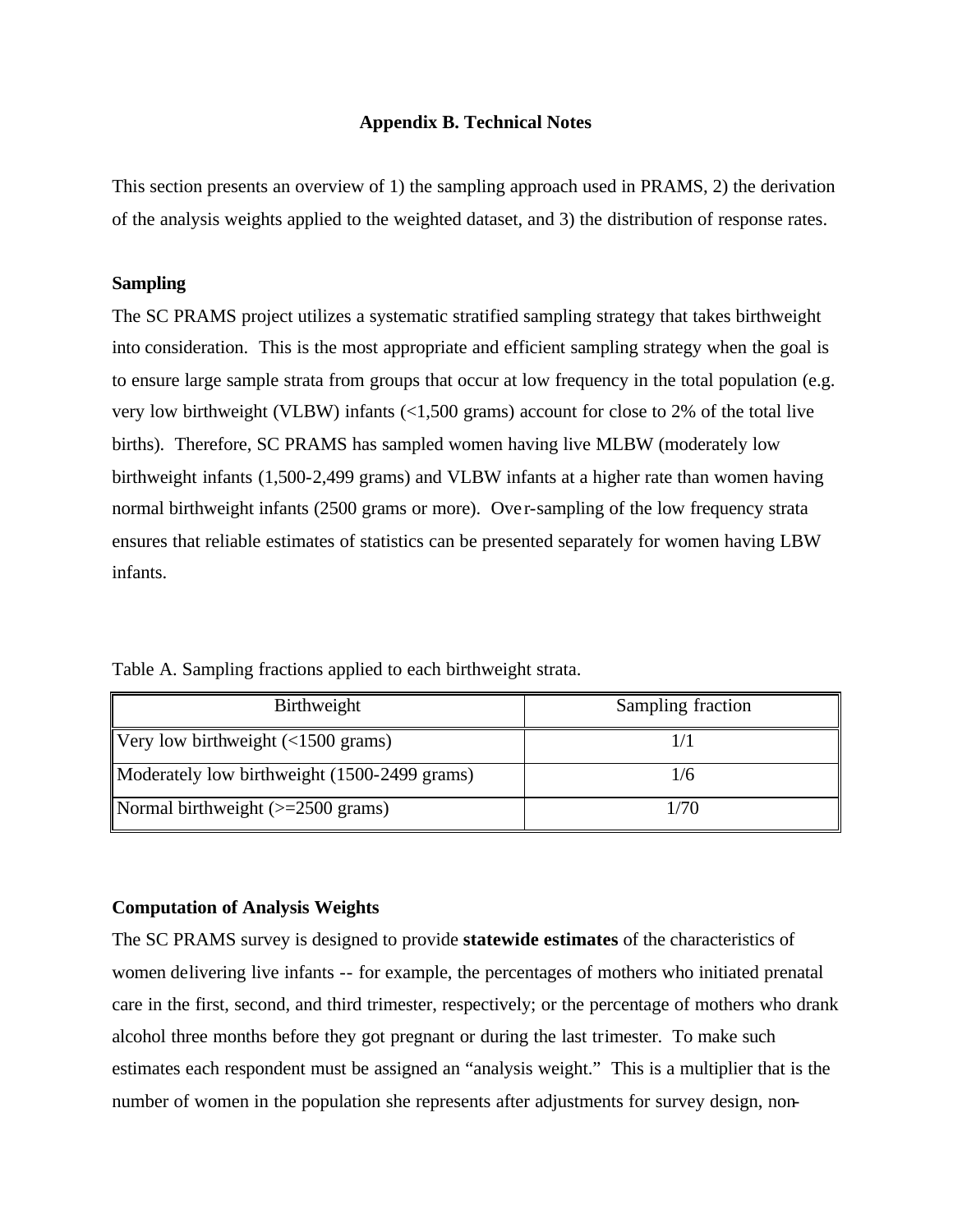response and frame coverage. The analysis weight is the product of three sub-components weights. Each sub-component weight accounts for a different factor. The first sub-component adjusts for the sample design, the second adjusts for non-response, and the third for omissions in the sampling frame (i.e. non-coverage of the sampling frame). The PRAMS staff received technical assistance from the CDC to develop and compute the analysis weights applied in the weighted dataset. The three steps involved in deriving the analysis weights are described next:

A. Adjustment for sample design: the first component is called the *sampling weight* and it corresponds to the reciprocal of the sampling fraction (shown on the previous page). For example, in the moderately low birthweight stratum, 1 out of every 6 mothers is sampled. The sampling weight applied to respondents in this particular stratum is 6.

B. Adjustment for non-response: the second component is called the *unit non-response weight*. The failure of the mother in the sample to complete a questionnaire is called unit non-response. Response adjustment cells were identified from extensive analysis of maternal characteristics affecting response rate within each birthweight stratum. The important maternal characteristics affecting response rates were maternal age, education, marital status, and race. The unit non-response weight is the product of the sampling weight times the inverse of the response rate specific to that response adjustment cell (based on maternal age, race, education, and marital status). For example, if the weight for a respondent from the moderately low birthweight stratum was 6 and that respondent was in a response adjustment cell with a 65 percent response rate, then the non-response adjusted weight for that respondent would be 9.2 (6/0.65). The lower the response rate for a particular r cell, the average of the answers of the respondents is the same as the average of the answers of the non-respondents. As a rule, if there are fewer than 25 respondents in any response adjustment cell, the response adjustment category is combined with one or more other response categories until all response categories have at least 25 respondents. This ensures enough respondents in each category so that the average of their responses is not unduly influenced by a few women who participated.